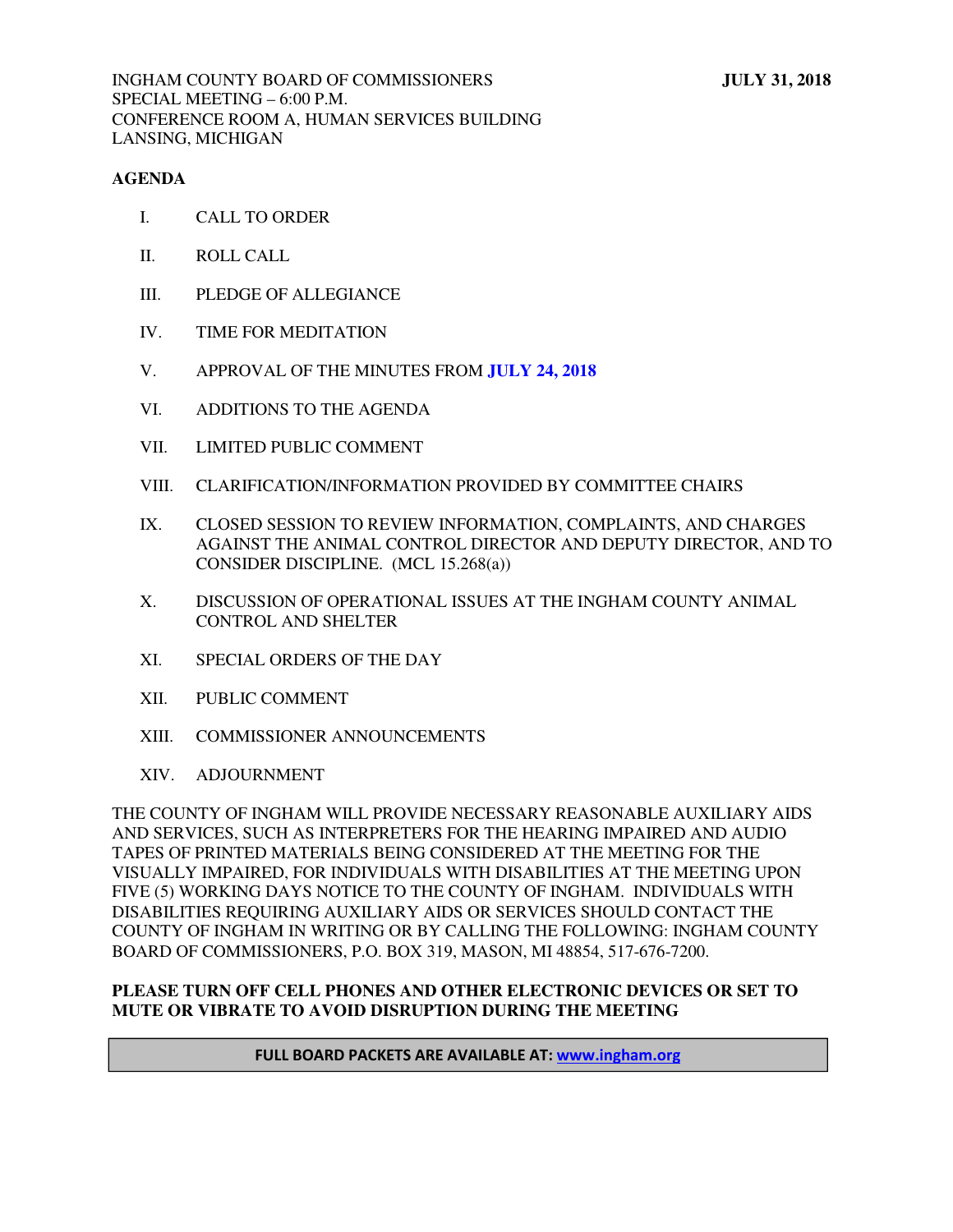Board of Commissioners Room – Courthouse Mason, Michigan – 6:30 p.m. July 24, 2018

### <span id="page-1-0"></span>**CALL TO ORDER**

Chairperson Koenig called the July 24, 2018 Regular Meeting of the Ingham County Board of Commissioners to order at 6:30 p.m.

Members Present at Roll Call: Koenig, Anthony, Banas, Celentino, Crenshaw, Grebner, Hope, Louney, Maiville, Naeyaert, Nolan, Tennis, Schafer, and Sebolt.

Members Absent: None.

A quorum was present.

## **PLEDGE OF ALLEGIANCE**

Chairperson Koenig asked Becky Bennett, Board of Commissioners Director, to lead the Board of Commissioners in the Pledge of Allegiance.

#### **TIME FOR MEDITATION**

Chairperson Koenig asked those present to remain standing for a moment of silence or prayer.

Commissioner Crenshaw moved to move the Board of Commissioners meeting into the Courtroom. Commissioner Nolan supported the motion.

The motion carried unanimously.

The meeting was at ease at 6:32 p.m.

The meeting was called back to order in the Courtroom at 6:35 p.m.

#### **APPROVAL OF THE MINUTES**

Commissioner Crenshaw moved to approve the minutes of the June 26, 2018 meeting. Commissioner Grebner supported the motion.

Commissioner Sebolt moved to amend the minutes so that the header of each page read, "June 26, 2018 Regular Meeting."

This was considered a friendly amendment.

The motion to approve the minutes, as amended, carried unanimously.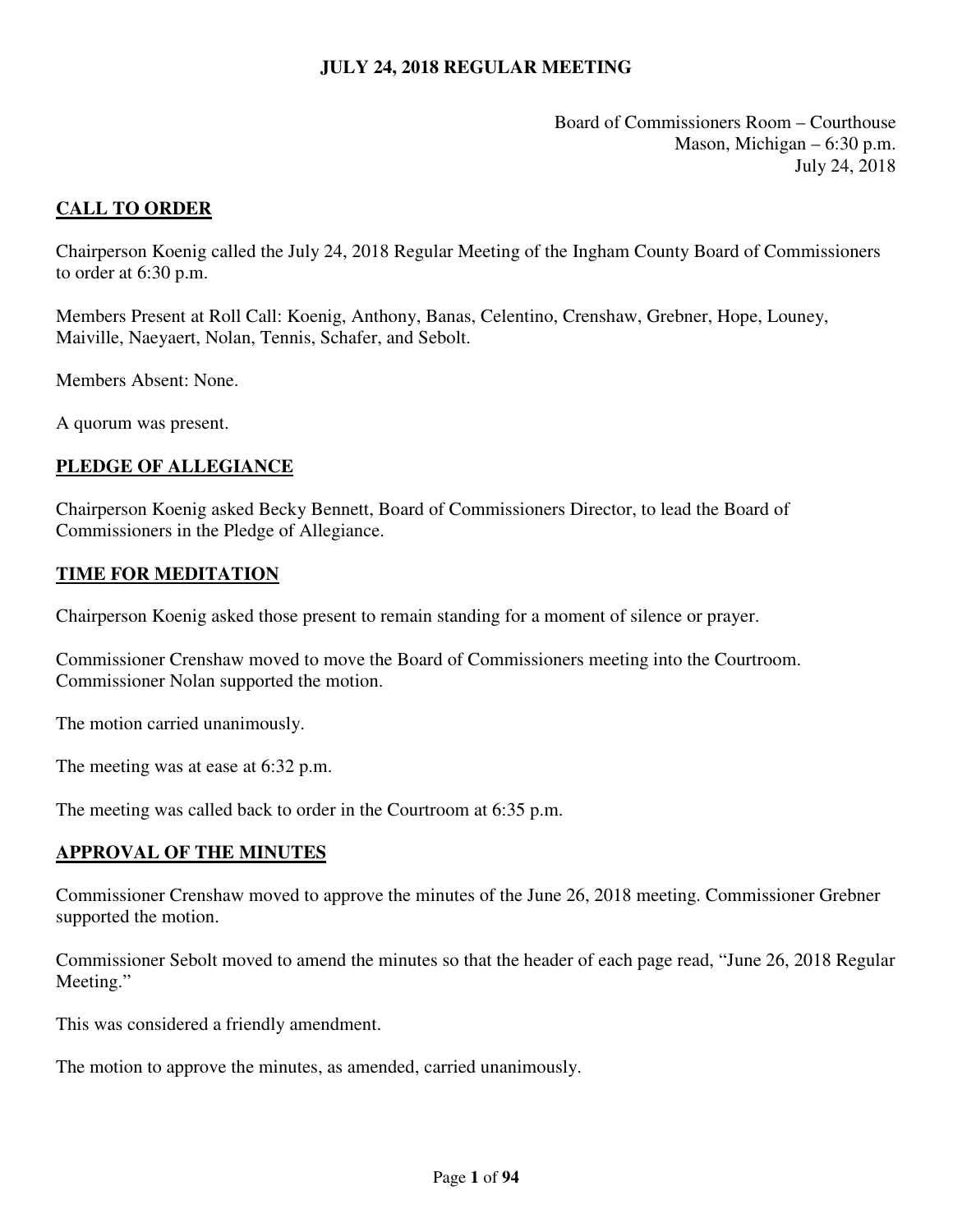# **ADDITIONS TO THE AGENDA**

Chairperson Koenig stated without objection, substitute resolutions would be added for Agenda Item Nos. 24, 32, and 46.

Chairperson Koenig stated without objection the following late item would be added as Agenda Item No. 49:

# RESOLUTION TO APPROVE SETTLEMENT OF LAWSUIT ANDREW THURSTON vs INGHAM COUNTY INGHAM COUNTY CIRCUIT COURT

Chairperson Koenig indicated that Board rules state resolutions would ordinarily be referred to a committee unless there was a 2/3 vote to allow the resolution to be considered by the Board immediately.

Moved by Commissioner Crenshaw, supported by Commissioner Nolan, to add the following resolution:

RESOLUTION DIRECTING THE CONTROLLER TO PLACE THE DIRECTOR AND ASSISTANT DIRECTOR OF THE INGHAM COUNTY ANIMAL CONTROL AND SHELTER ON SUSPENSION WITH PAY

The motion carried. **Yeas**: Koenig, Anthony, Banas, Celentino, Crenshaw, Hope, Louney, Maiville, Naeyaert, Nolan, Tennis, Schafer, and Sebolt **Nays**: Grebner **Absent**: None.

Chairperson Koenig stated that the resolution would be added as Agenda Item No. 50.

# **PETITIONS AND COMMUNICATIONS**

A RESOLUTION FROM THE WEXFORD COUNTY BOARD OF COMMISSIONERS OPPOSING HOUSE BILL 6049 AND SENATE BILL 1025. Chairperson Koenig referred the resolution to the Finance Committee.

A RESOLUTION FROM THE KALKASKA COUNTY BOARD OF COMMISSIONERS OPPOSING HOUSE BILL 6049 AND SENATE BILL 1025. Chairperson Koenig referred the resolution to the Finance Committee.

A RESOLUTION FROM THE HURON COUNTY BOARD OF COMMISSIONERS OPPOSING HOUSE BILL 6049 AND SENATE BILL 1025. Chairperson Koenig referred the resolution to the Finance Committee.

A LETTER FROM THE LIVINGSTON COUNTY PLANNING DEPARTMENT DISTRIBUTING A DRAFT OF THE 2018 LIVINGSTON COUNTY MASTER PLAN. Chairperson Koenig placed the letter on file.

AN EMAIL FROM FRANCISCA GARCIA ANNOUNCING HER RESIGNATION FROM THE INGHAM COUNTY FAMILY CENTER ADVISORY BOARD PLAN. Chairperson Koenig accepted the letter and placed it on file.

A RESOLUTION FROM THE HURON COUNTY BOARD OF COMMISSIONERS OPPOSING SENATE BILL 1031. Chairperson Koenig referred the resolution to the Finance Committee.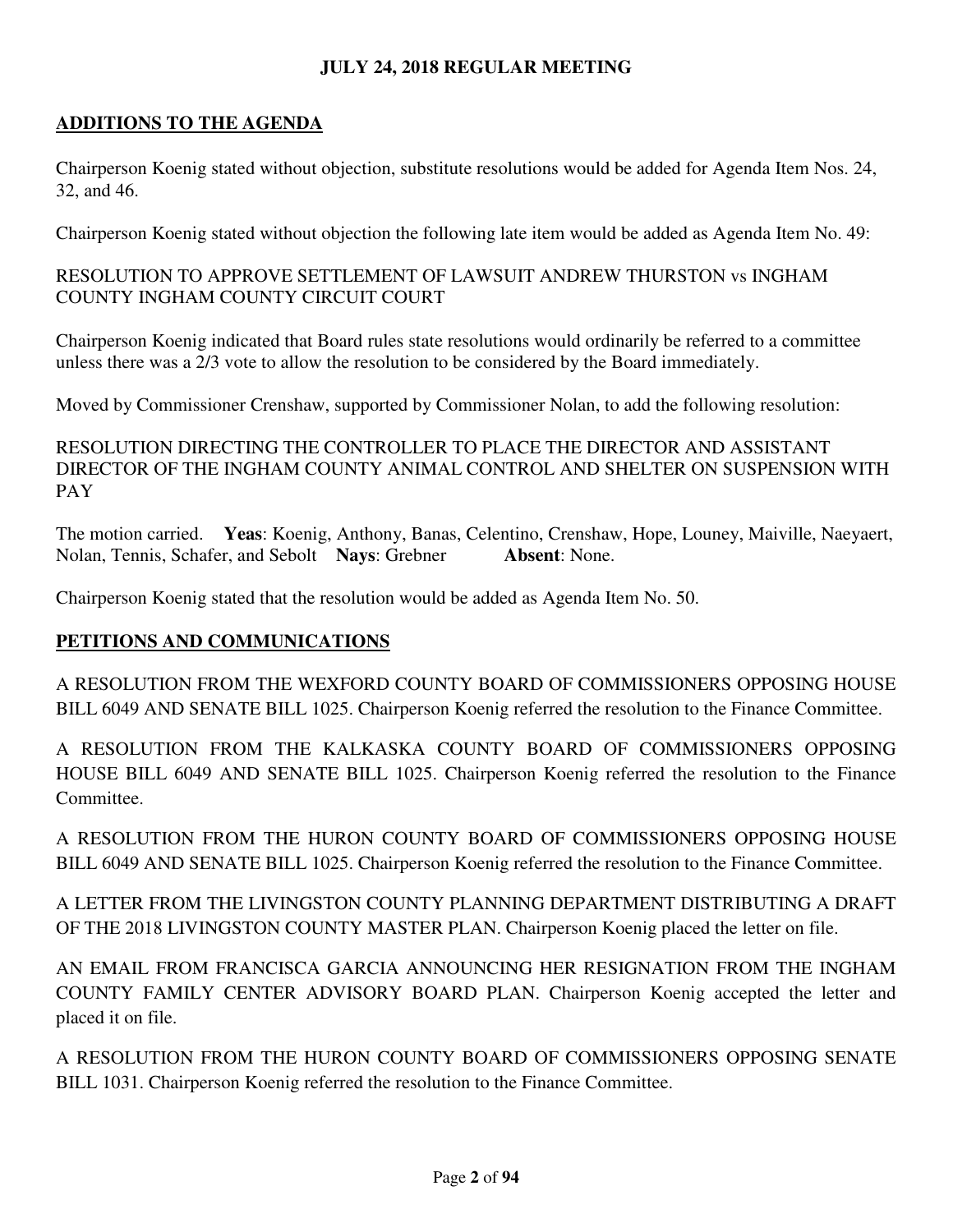A REPORT OF PENDING NEW SOURCE REVIEW APPLICATION FROM THE MICHIGAN DEPARTMENT OF ENVIRONMENTAL QUALITY'S AIR QUALITY DIVISION PLAN. Chairperson Koenig placed the letter on file.

A RESOLUTION FROM THE LEELANAU COUNTY BOARD OF COMMISSIONERS OPPOSING SENATE BILL 1031. Chairperson Koenig referred the resolution to the Finance Committee.

A LETTER FROM THE LATINO LEADERS FOR THE ENHANCEMENT OF ADVOCACY AND DEVELOPMENT (LLEAD) SEEKING A SPONSORSHIP FOR THEIR 2018 LLEAD CONFERENCE. Chairperson Koenig referred the resolution to the Human Services Committee.

A RESOLUTION FROM THE BAY COUNTY BOARD OF COMMISSIONERS OPPOSING HOUSE BILL 6049 AND SENATE BILL 1025. Chairperson Koenig referred the resolution to the Finance Committee.

A RESOLUTION FROM WASHTENAW COUNTY BOARD OF COMMISSIONERS OPPOSING EXTRACTION OF MICHIGAN'S WATERS BY NESTLE AND BANNING THE PURCHASE OF NESTLE BRAND BOTTLED WATER BY WASHTENAW. Chairperson Koenig referred the resolution to the Human Services Committee.

THE TRI-COUNTY OFFICE ON AGING'S FISCAL YEAR 2019 ANNUAL IMPLEMENTATION PLAN. Chairperson Koenig referred the resolution to the Human Services Committee.

# **LIMITED PUBLIC COMMENT**

Chairperson Koenig stated that the Tim Dolehanty, Ingham County Controller, expected to deliver the internal report concerning the Ingham County Animal Control on Friday, July 25, 2018. She further stated there would be a special meeting of the Board of Commissioners next week to address any issues in this report.

Chairperson Koenig stated that part of the meeting likely needed to be Closed Session, but there would be time for public comment.

Chairperson Celentino asked Becky Bennett, Board of Commissioners Director, about the procedure to schedule special Board of Commissioner meeting.

Ms. Bennett stated that the Board of Commissioners needed to send a letter, with signatures from one-third of the members of the Board, to the County Clerk three days prior to the meeting to give notice.

Chairperson Koenig stated that a letter from the Commissioners would be sent to the County Clerk, this week.

Discussion.

Mark McCorkle, Ingham County Fair Director, stated that he was before the Board of Commissioners in order to thank them for their support of the Ingham County Fair. He further stated that he would like to invite them to the VIP Brunch on Tuesday during the Fair.

Bill Hendrian, Michigan State University Extension District Coordinator, thanked the Board of Commissioners for their support of the 4-H program and the Ingham County Fair.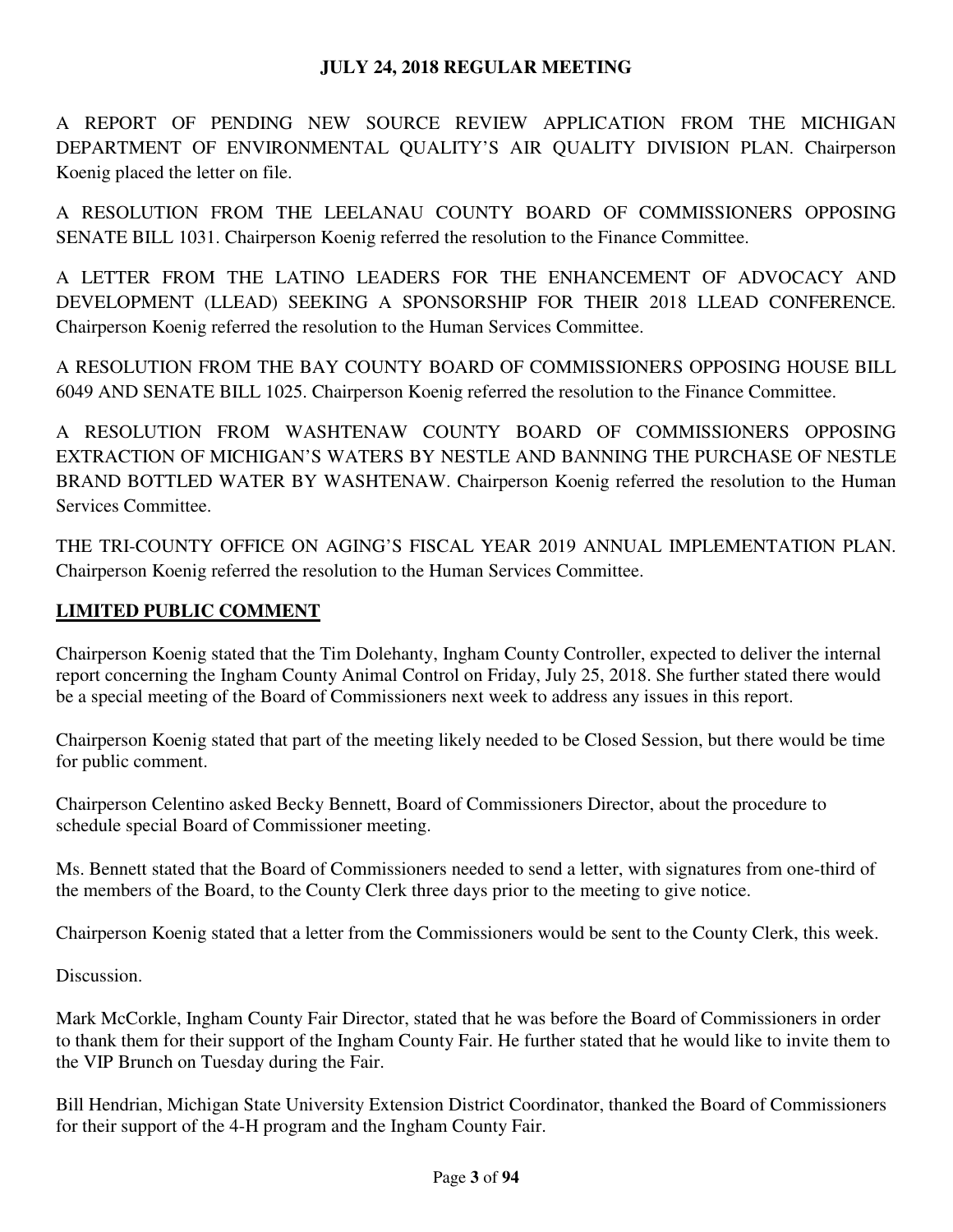Sally Hock-Harrision, concerned citizen, stated that she was before the Board of Commissioners to talk about traffic safety. She further stated that traffic lights on Holt Road heading eastbound were very difficult to see in the morning.

Ms. Hock-Harrison stated that there were different signal lights with which had shades in order to make the signals more visible to drivers at a few of the intersections, but they were needed at all of them. She further stated that she had had an email discussion with the Road Department.

Ms. Hock-Harrison stated that Holt Road heading eastbound in the morning was very dangerous because of the lack of visibility of the traffic signals and it was only a matter of time before someone was injured or killed as a result of an accident caused by this. She further stated that it would only take the County a small amount of money to change all of the traffic signals in order to make them more visible and safer.

Jaclyn Flynn, Ingham County Animal Control (ICAC) Animal Care Specialist, stated that she had been the main caregiver for the dog Dreamvil. She further stated that she had continued to report to Dr. Karen Worthington, ICAC Veterinarian, about how ill he had become.

Ms. Flynn stated that management had failed to take appropriate action. She further stated that he had a 10 second video of Dreamvil which she had shared with Ms. Bennett if any of the Board of Commissioners members would like to see it.

Ms. Flynn stated that she was speaking up for herself and for others who were staying silent because they were afraid of retribution. She further stated that the management failed to lead and staff had been divided and no attempts had been made to fix the situation.

Ms. Flynn stated that staff had brought this to the County's attention and nothing had changed. She further stated that she did have a fear of retaliation from management but was trusting that the Board of Commissioners would make effective changes.

Dr. Joyce Heideman, Southside Animal Clinic, stated that she had examined two of the dogs in the report. She further stated that she had sent letters to the Board of Commissioners and her files had been included in the reports given to the Board of Commissioners, so she would stick to a summary.

Dr. Heideman stated that she had been performed abuse and neglect exams for over 10 years and had done over 100 exams. She further stated that when doing this type of investigative exam, the veterinarian should not be told who the owner or responsible caregiver was.

Dr. Heideman stated that veterinarians needed to remain unbiased in order to let the facts of the exam speak for themselves. She further stated that she did not want to know who the animals belonged to in order to remain unbiased.

Dr. Heideman stated that in regard to the two pit bulls she had examined, it had been suggested that they could not have been neglected because they had whipworms. She further stated that her findings were not based only on photos but also included exams.

Dr. Heideman stated that the dogs had untreated wounds and pressure sores, and also were limping, which did normally accompany a diagnosis of whipworms. She further stated that she concluded that the dogs were neglected.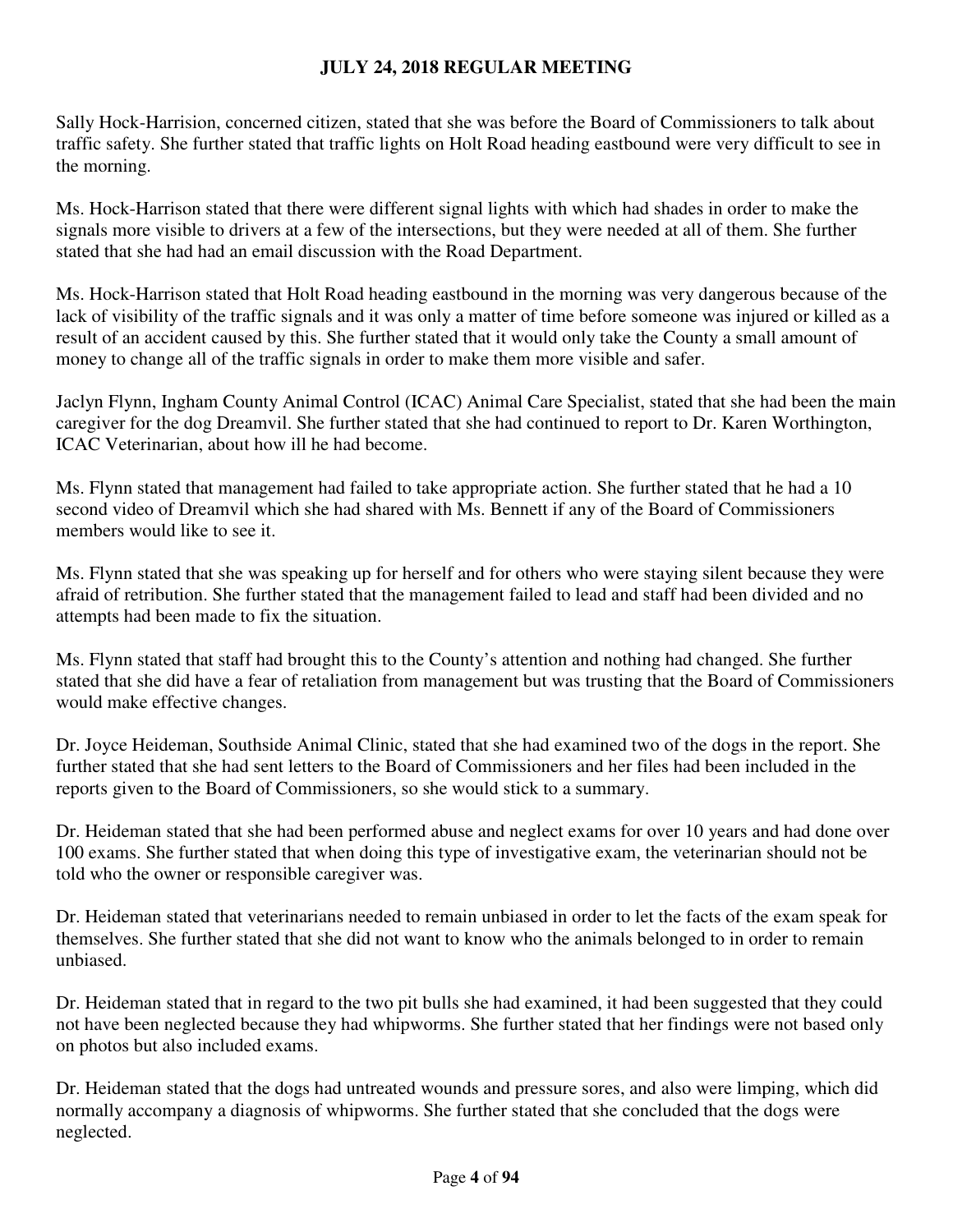Dr. Heideman stated that there had been some reporting concerning her exam reports which stated that the dogs had not been fed, she further stated that she had not included findings of starvation or not being fed in her report, but rather neglect.

Katelynn Rush, Coalition to Save the Lansing MI Pit Bulls, read a statement which is included in the minutes as part of Attachment A.

Chelsea VanCamp, Coalition to Save the Lansing MI Pit Bulls, stated that at the Law & Courts Committee meeting Commissioner Celentino asked how many of the fighting dogs had been rehomed. She further stated that Chairperson Crenshaw had asked staff to provide that information to the Committee.

Ms. VanCamp asked if the Board of Commissioners had received that information yet.

Chairperson Koenig stated that they had received that information.

Ms. VanCamp read a statement, which is included in the minutes as part of Attachment A.

Jamie Hillman, Coalition to Save the Lansing MI Pit Bulls, read a statement, which is included in the minutes as part of Attachment A.

Jyl Alward, former ICAC volunteer, stated that she had seen the reports and heard testimony at the Law & Courts Committee meeting. She further stated that there were many problems at ICAC and there needed to be transparency.

Ms. Alward further stated that people had found out the truth about the care at ICAC. She asked how people who questioned those speaking up claimed to care about animals.

Jody Hunter, concerned citizen, referred to a New York Post article about how Michael Vick's pit bulls had changed animal rescue. She further stated that it was a lovely story about how the animals went on to have wonderful lives and making an impact on human lives too.

Ms. Hunter stated that she expected to see the same thing here when stories of fighting dogs came out, but this story did not end well. She further stated that this was not just a local story, it was a reflection of Ingham County across the world.

Ms. Hunter stated that this was a sad reflection of our State and who we were as humans. She asked for changes to be made in the ICAC administration and to put someone in the job who values lives.

Beth Kaminski, concerned Okemos resident, stated that she was a dog owner who had adopted from ICAC. She further stated that she was concerned about the outrage and media problems.

Ms. Kaminski stated that she was happy to hear that there was a personnel hearing scheduled because the communication with the community needed to be continued. She further stated that dogs needed to be adopted and if this outrage caused them not to be, it would hurt the dogs.

Ms. Kaminski stated that there were good people and bad people working at the shelter and changes were needed. She further stated that the Board of Commissioners needed to keep the community informed to avoid rumors being put in the media which caused problems.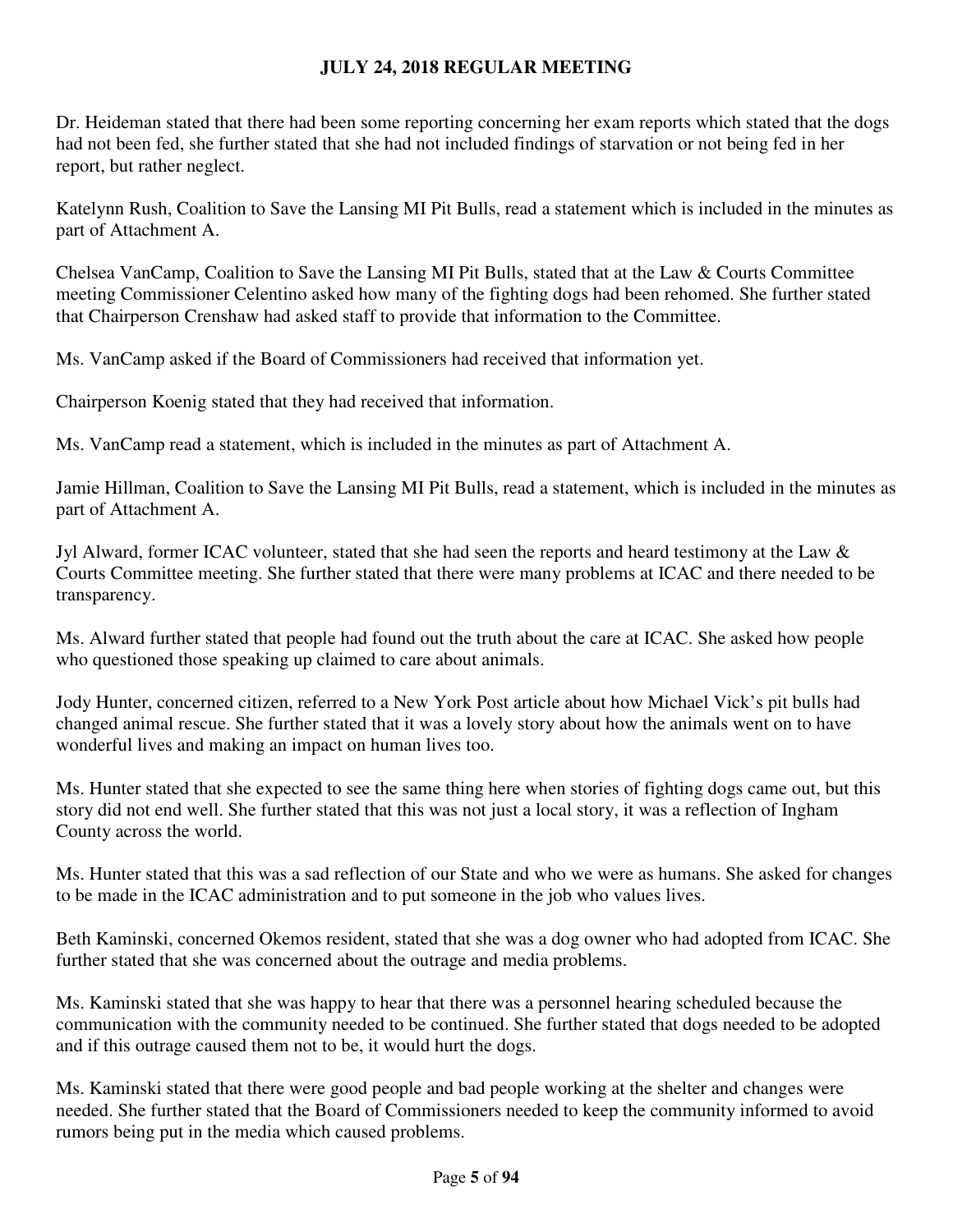Denise Bessler, Livingston County resident, stated that there had been many issues with Ms. Burns when she had been the Director of the Livingston County Animal Control (LCAC). She further stated that she had dead bats showing up at her home, and was concerned that they might be carriers of rabies, so she had called LCAC and they told her to bring them.

Ms. Bessler stated that she bagged up seven dead bats and took them to the LCAC and asked to have them tested for rabies. She further stated that Ms. Burns rejected her request because it cost too much, around of \$35,000, which was too much of a burden for the taxpayers.

Ms. Bessler stated that Ms. Burns threw the bag of dead bats into the trash can from across the room. She further stated that she went to Livingston County Board of Commissioners to file complaint.

Ms. Bessler stated that she had sent the dead bats to MSU for a necropsy which only cost her \$75 per bat. She further stated that she knew of a case where a dog had been missing from shelter.

Ms. Bessler stated that she had asked for information about shelter numbers under the Freedom of Information Act (FIOA) and had received the information requested at the cost of \$95/page. She further stated that the information had been altered and was not correct.

Ms. Bessler stated that after the FIOA request she was arrested in her home as retaliation.

Christine Drake, Livingston County resident, stated that Ms. Burns had been the LCAC Director for over a decade. She further stated that Ms. Burns had a record of stating that pit bulls were unadoptable as a breed.

Ms. Drake stated that under Ms. Burn's leadership, the LCAC had a policy to euthanize pit bulls within 4 days of coming into the shelter. She further stated that she did not see this as a personnel issue or the clashing of advocates and staff.

Ms. Drake stated that she saw this a continuation of the troubles because of a Deputy Director with a known negative track record and a Director trying to save face instead of saving dogs. She further stated that if the Director or Deputy Director were terminated they would just find work elsewhere.

Rick Flynn, husband of Jackie Flynn, stated that there were three people in management at ICAC that were being talked about and he appreciated that Mr. Dinon was actually in the room to hear the public comment. He further stated that the people in the first two rows were ICAC staff but would not speak because they worried about retribution from management.

Mr. Flynn asked why there was no motion to suspend the veterinarian. He further stated that Dr. Worthington was the only one with a medical license and should have been responsible for animal care.

Mr. Flynn stated that if the Board of Commissioners had the power to do so, all three should be suspended even though it may lead to chaos. He further stated that controlled chaos was a necessary evil.

Mr. Flynn stated that there were three people in management and all should be held accountable.

Julie Duke, former ICAC volunteer, stated that she had stopped volunteering because of what was going on at the shelter. She further stated that the decision went beyond personnel issues.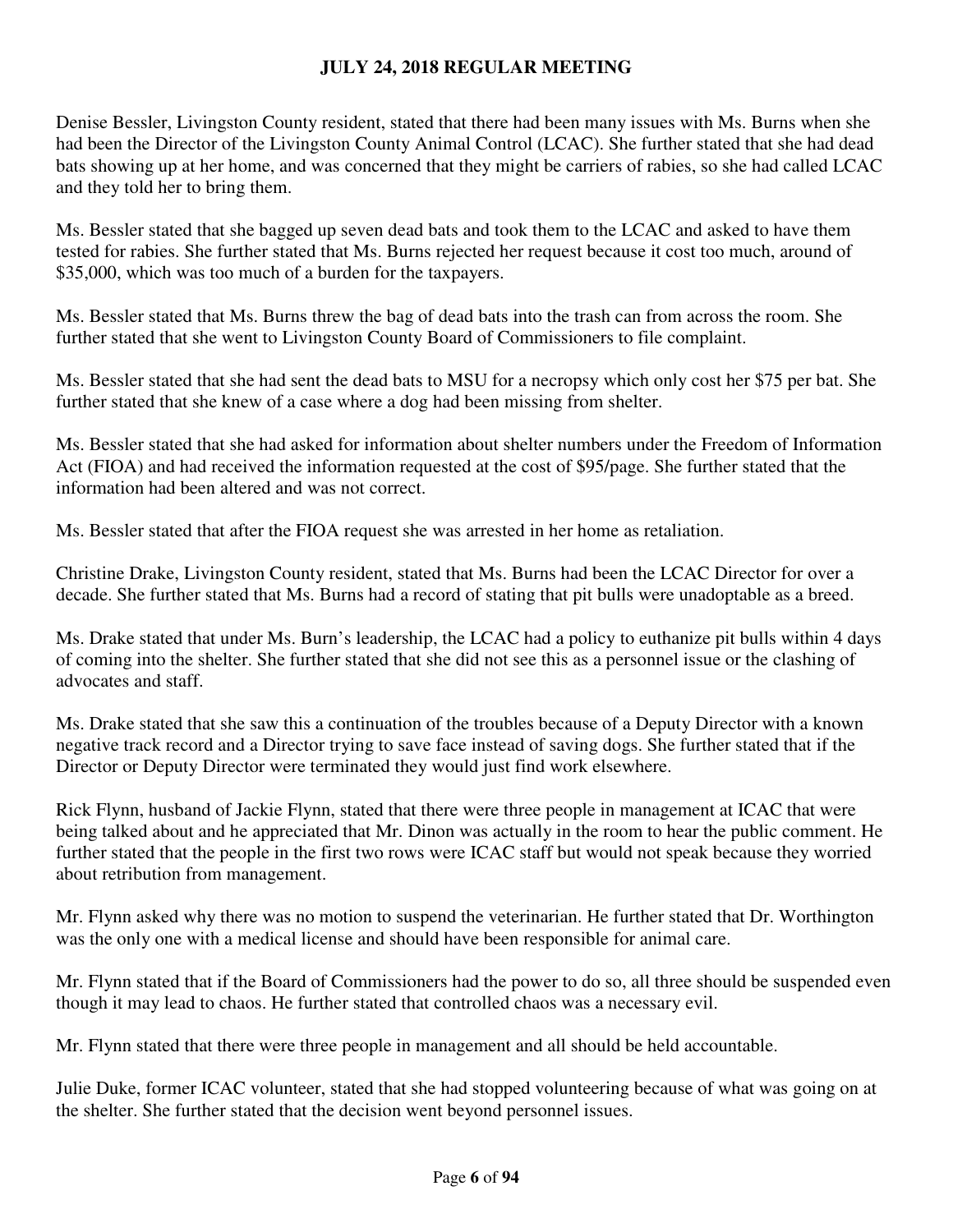Ms. Drake stated that the character of those hired at the ICAC was important. She further stated that Mr. Dinon dismissed fighting dogs' futures and never wanted to save the dogs.

Ms. Drake stated that Mr. Dinon had betrayed public trust. She further stated that the death of Dreamvil was not caused by oversight, but because of callous care.

Ms. Drake stated that lie upon lie was given by Mr. Dinon once actions were exposed, which lead to a web of lies. She further stated that Ms. Burns' background showed that she needed to be fired.

Ms. Drake stated that Dr. Worthington had taken an oath to care for animals and needed to be fired. She further stated that ICAC relied on thousands of hours of volunteer time to run.

Ms. Drake stated that if changes were not made, then volunteers would disappear. She further stated that a new shelter which was being built would be squandered with the current leadership.

Ms. Drake stated that there needed to be a change in the ICAC administration in order to protect our tax dollars. She further stated that she added her voice to the many others asking for immediate removal of the ICAC Director, Deputy Director, and veterinarian, they were not going away until a change was made.

Connie Kaputia, former ICAC volunteer, stated that she had been a volunteer at the ICAC but would not return until Mr. Dinon, Ms. Burns, and Dr. Worthington were gone. She further stated that she provided information about the veterinarian position and oath.

Ms. Kaputia stated that the lack of action by Dr. Worthington, combined with Mr. Dinon and Ms. Burns, were responsible for the death of the dog. She further stated that the actions of Dr. Worthington were not capable, negligent and abusive.

Ms. Kaputia stated that Dr. Worthington failed to properly document her care, she hid records from staff, failed to make diagnoses, and failed to follow treatment protocol. She further stated that Dr. Worthington failed to care for dogs under her care by allowing them to starve to death.

Ms. Kaputia stated that Dr. Worthington allowed a dog to vomit and suffer for two weeks. She further stated that Dr. Worthington was incapable of caring for dogs.

Ms. Kaputia stated that Mr. Dinon reported that he had been giving medication to the dogs but how could both he and Dr. Worthington been caring for these dogs and both failed to notice the animal's suffering.

Ms. Kaputia read the Veterinarian's Oath, which is included in the minutes as part of Attachment B.

Ms. Kaputia stated that the administration of ICAC had failed to provide supervision and management of the animals in their care. She further stated that they should be removed from their positions to get the shelter back on track.

Mary Darling, concerned citizen, stated that a fellow resident had corralled a dog that was threatening the neighborhood, called ICAC, and asked for help, but had been told to let the dog go. She further stated that a short while later, his dog went missing and ICAC told them they did not have it.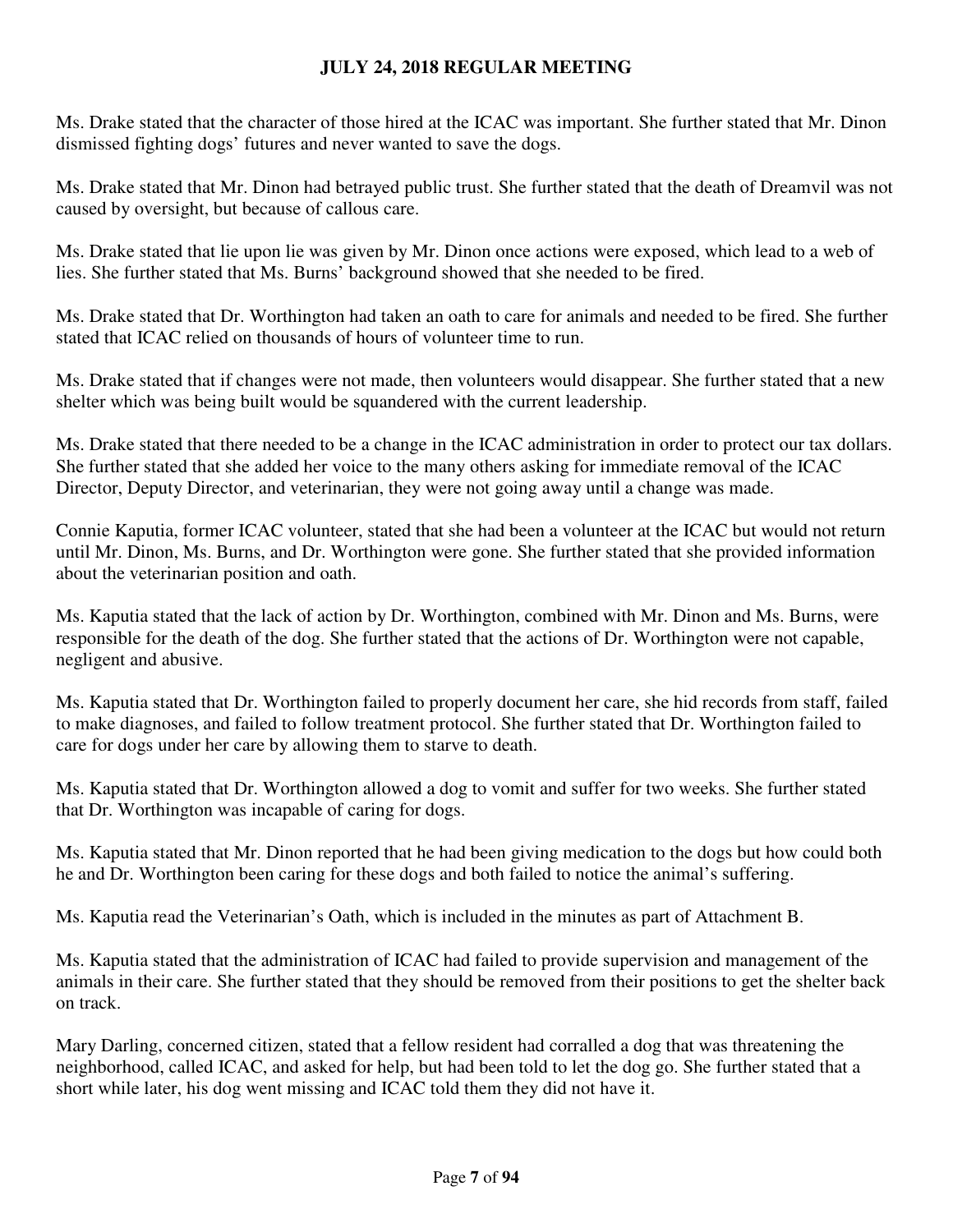Ms. Darling stated that upon calling ICAC again, they did have his dog, and the fines and fees to retrieve the dog were \$600. She further stated that he paid the fees in order to take his family dog home; however, his dog had been euthanized.

Ms. Darling stated that the dog was a family pet, but ICAC determined it to be vicious and put down. She further stated that the real issue was property rights and animals are private property with special consideration.

Ms. Darling stated that the ICAC separated dogs from owners routinely. She further stated that they then used seizure bonds in order to take the animals from their owners.

Ms. Darling stated the Board of Commissioners should look at the conviction rate in Ingham County, which would show that this happened. She further stated that ICAC took private property, animals, from citizens and used it as a club.

Ms. Darling stated that ICAC ACOs and the entire staff put animals into a situation that devalued them through time and poor health. She further stated that there was a monetary reason for this.

Ms. Darling stated that ICAC should go back to only rounding up stray dogs and reuniting them with their family.

Tracy Sonieborn, ICAC volunteer, stated that animal welfare charities were popular because need was overwhelming. She further stated that animals reproduced like rabbits.

Mr. Sonieborn stated that there was a saying about healthcare, that it was like peanut butter sandwiches but you have to spread one pound of peanut butter over 50 pounds of beard. He further stated that in animal welfare situations it was more like a thimble of peanut butter rather than a pound.

Mr. Sonieborn stated that the ICAC staff did not lounge around, rather they were always scurrying around like rabbits. He further stated that staff did not ignore animals' needs.

Mr. Sonieborn stated that Director Dinon came into the position with policies and procedures that were unclear and they needed to be updated. He further stated that the public should be able to see that process.

Mr. Sonieborn stated that these personnel issues should be addressed and it should happen following the proper process.

Connie Page, ICAC volunteer and foster parent, stated that this whole thing was upsetting. She further stated that what was needed was the truth. She further stated that she had looked on the internet and the reports did not match and the number of dogs affected was unclear.

Ms. Page stated that the public wanted to know the truth. She further stated that the Controller can furnish a report of what actually happened.

Ms. Page stated that the report should show if the offenses were criminal or should lead to termination of employment. She further stated that once the truth was known, action should be taken.

Ms. Page stated that there should not be a lynch mob. She further stated that Board of Commissioner members should know as public servants many people may come in with stories about Commissioners or the Sheriff and have a tale to tell. She further stated that did not mean the stories were true.

Page **8** of **94**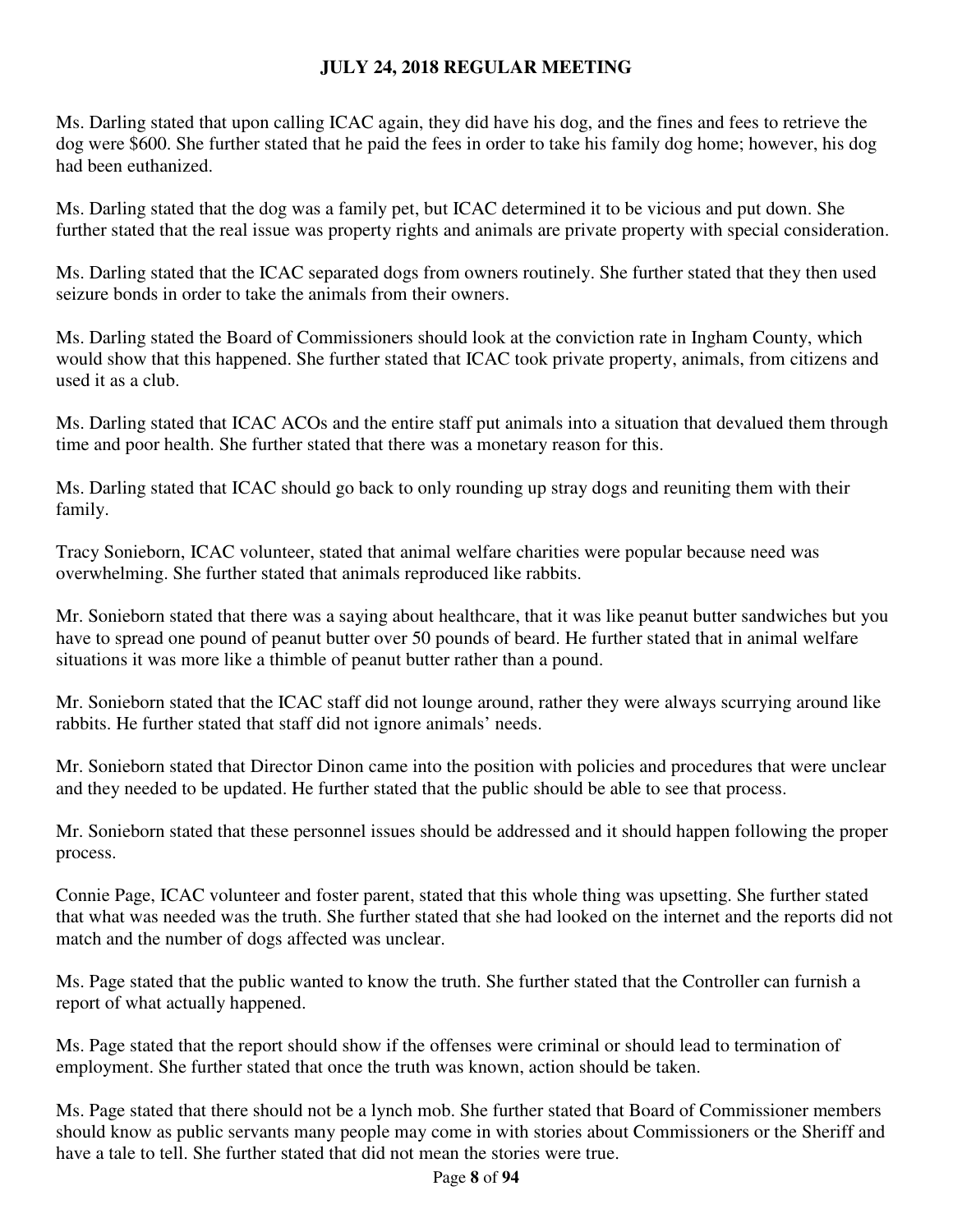Ms. Page stated that she was sorry to hear that people who cared about animals being accused of not caring for animals. She further stated that the Board of Commissioners should find the truth and share their findings with the public.

Lisa Wellington, ICAC volunteer, stated that she was very upset about the lack of care for the fighting dogs. She further stated that the dogs volunteers were allowed to care for, were well cared for, but they were not allowed to see the fighting dogs.

Ms. Wellington asked why help was not sought and utilized. She further stated that if ACOs needed to come off the road to help and medications needed to be distributed by the Director, it showed that there was a need for assistance.

Ms. Wellington stated that animals needed to get out of cages and exercise or their behavior worsened. She further stated that the lack of care meant no care at all for Dreamvil.

Ms. Wellington stated that Mr. Dinon was too busy to provide good care and but lacked regret and remorse. She asked how the community could trust the ICAC.

Ms. Wellington stated that the ICAC administration should resign or leave positions. She further stated that their mistakes led to the suffering of dogs and the death of Dreamvil.

Julie Wilson, Capital Area Humane Society (CAHS) CEO, stated that CAHS was always a resource for the community and the County. She stated that she was not interested in putting the shelters in competition, but rather wanted to share resources.

Ms. Wilson stated that seeing the photos of Dreamvil was very hard because she knew that CAHS could have helped. She further stated that everyone cared about the animals and they needed to find a place where the resources are in order to take care of the dogs

Ms. Wilson stated that the individual need of the dogs mattered and this should not have happened. She further stated that it was OK to not have all the resources at the ICAC but they needed to reach out when they ran out of resources.

Ms. Wilson stated that it was wrong to have an animal suffer and die. She further stated that CAHS was not in competition with the ICAC. She further stated that they had recently taken 10 fighting dogs from Eaton County because it was right and the dogs deserved a chance.

Ms. Wilson stated that the ICAC needed to use resources. She further stated that the CAHS would help any time and did their best for the animals in their community.

Commissioner Celentino left the room at 7:47 p.m.

Max Vorhees, ICAC volunteer, stated that people had been saying a lot of bad things about a shelter they had never been to and about staff that they had never met. He further stated that not all volunteers could come tonight to speak out about this issue.

Mr. Vorhees stated that 419 animals were adopted out of ICAC by June this year. He further stated that the ICAC placed 130 animals into rescues this year.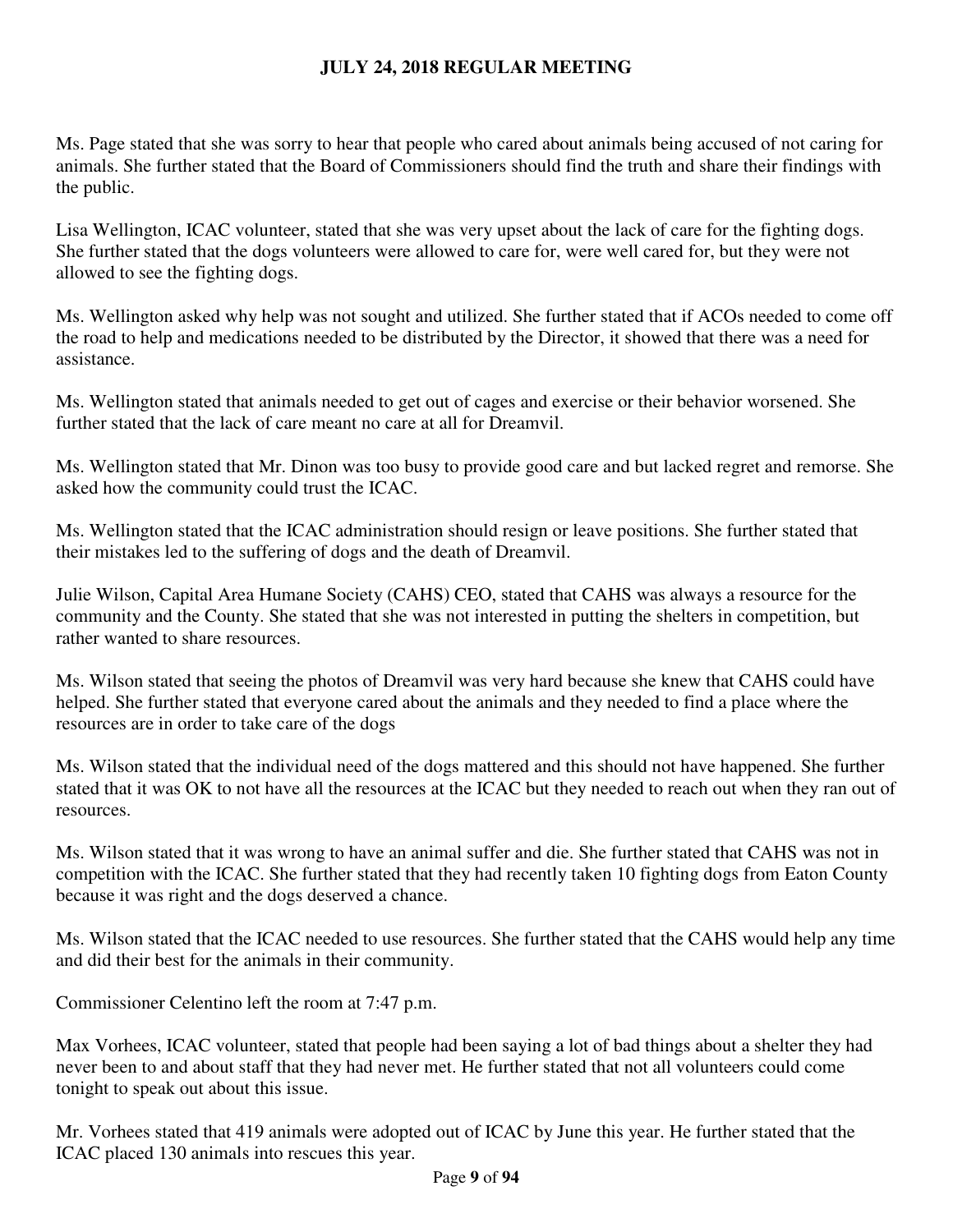Mr. Vorhees stated that many rescues did not want to work with ICAC anymore because of lies in traditional media and social media. He further stated that adoptions were down because the trust was down.

Mr. Vorhees stated that the ICAC needed to recover from this bad publicity. He further stated that Mr. Dinon drove 2 hours each day and Dr. Worthington worked so hard that he barely saw her, which led him to believe that they cared very much about this work.

Mr. Vorhees stated that ICAC needed more staff, more funding, and more people volunteering.

Commissioner Celentino returned at 7:49 p.m.

Maggie Fawal, former ICAC employee, stated that this was not a black and white issue by any means. She further stated that the structure of the ICAC was out-of-date.

Ms. Fawal stated that she had given suggestions for new software for record keeping, joining a feeding program, a dedicated training area, an a way to track employee feedback, but none of those suggestions had been implemented. She further stated that it was always stated that it was too hard to change the way things had been.

Ms. Fawal stated that there was never enough staff and they were not well trained. She further stated that management needed management classes because helplessness was a learned behavior and it was prevalent at the ICAC.

Ms. Fawal stated that the ICAC volunteers were saints. She further stated that pride should not over shadow a need for help and that CAHS had more staff and larger kennels this would not have happened there.

Sari Ughetti, former ICAC employee, stated that she was employed during the time the fighting dogs had been at the shelter. She further stated that Mr. Dinon and management employees lacked the skill to manage staff and the shelter.

Ms. Ughetti stated that ICAC's management left a lot to be desired when dealing with tension between the employees. She further stated that working for ICAC was like being in high school.

Ms. Ughetti stated that staff concerns were brushed off and ignored. She further stated that staff barely had any training and there was not a concept of teamwork.

Ms. Ughetti stated that they were constantly understaffed, covering other positions always, and overworked. She further stated that sometimes the volunteers were doing the work that employees should have been paid to do.

Ms. Ughetti stated that she had witnessed staff and volunteers berated by management. She further stated that ICAC had a culture that was toxic and it was an apathetic environment.

Ms. Ughetti stated that the ICAC needed to overhaul the management.

Commissioner Banas left the room at 7:57 p.m.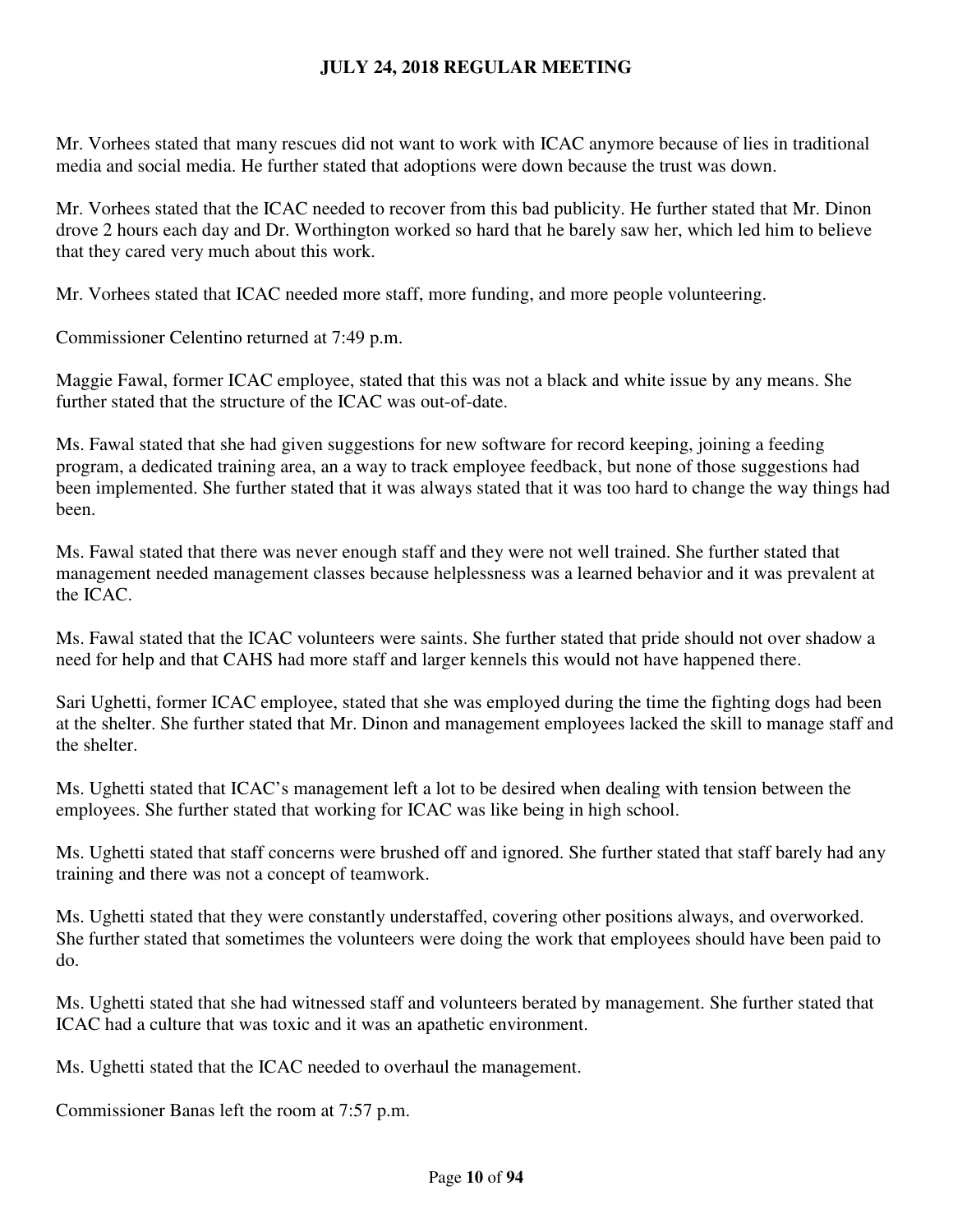Jennifer Moore, ICAC volunteer, stated that the staff and volunteers really did care about the animals and needed public support. She further stated that they needed public support in order to help the animals.

Ms. Moore stated that the witch hunt against the ICAC shelter was hurting the animals, not the people.

Commissioner Banas returned to the room at 7:59 p.m.

Terry Chapman, Okemos resident, stated that the ICAC had committed a number of transgressions. He further stated that detailed standard operating procedures (SOPs) needed to be in place. He asked why the Animal Control Advisory Committee, the Law & Courts Committee, or the Board of Commissioners did not have the ICAC create SOPs.

Mr. Chapman asked why the number of dogs in these reports and Mr. Dinon's media interviews changed. He further stated that veterinary students without proper credentials should not have been used to temperament-test dogs.

Mr. Chapman stated that proper temperament testing procedures might have led to more dogs' lives being spared. He asked where the expenditures going for ICAC, since they needed food.

Mr. Chapman stated that the ICAC received funding, licensing fees, fundraising monies, grants, and more but he was unsure where the money was going. He further stated that a complete paper trail and accounting of ICAC dollars should be done.

Mr. Chapman questioned if this management was able to manage a new shelter.

Donna Rey, ICAC volunteer, stated that it was not normal treatment for dogs to be underfed at the ICAC and could not get past the fact that a dog starved to death in ICAC care. She further stated that the excuses and denial about Dreamvil's death were upsetting.

Ms. Rey stated that she Mr. Dinon had reported that he regretted that they should have euthanized sooner, but if an x-ray had been done sooner, they would have made the decision sooner. She further stated that ACOs can transport difficult dogs.

Ms. Rey stated that these dogs knew only cruelty and neglect. She further stated that the director had been pointing fingers at Ms. Burns, staff, ACOs, and more.

Ms. Rey stated that his statements said one thing but emails say something different. She further stated that Mr. Dinon was not taking responsibility.

Ms. Rey stated that not asking for help and not sending animals out for help was troubling. She further stated that the ICAC needed a director who was not too proud to ask for help and wanted to build relationships.

Charlene Hornbeck, Ingham County resident, stated that she loved pets. She further stated that they needed to get the shelter corrected because they had a good name at one time.

Ms. Hornbeck stated that the shelter could not get enough help. She further stated that a large part of this problem was from people not caring for their animals causing them to be in the shelter.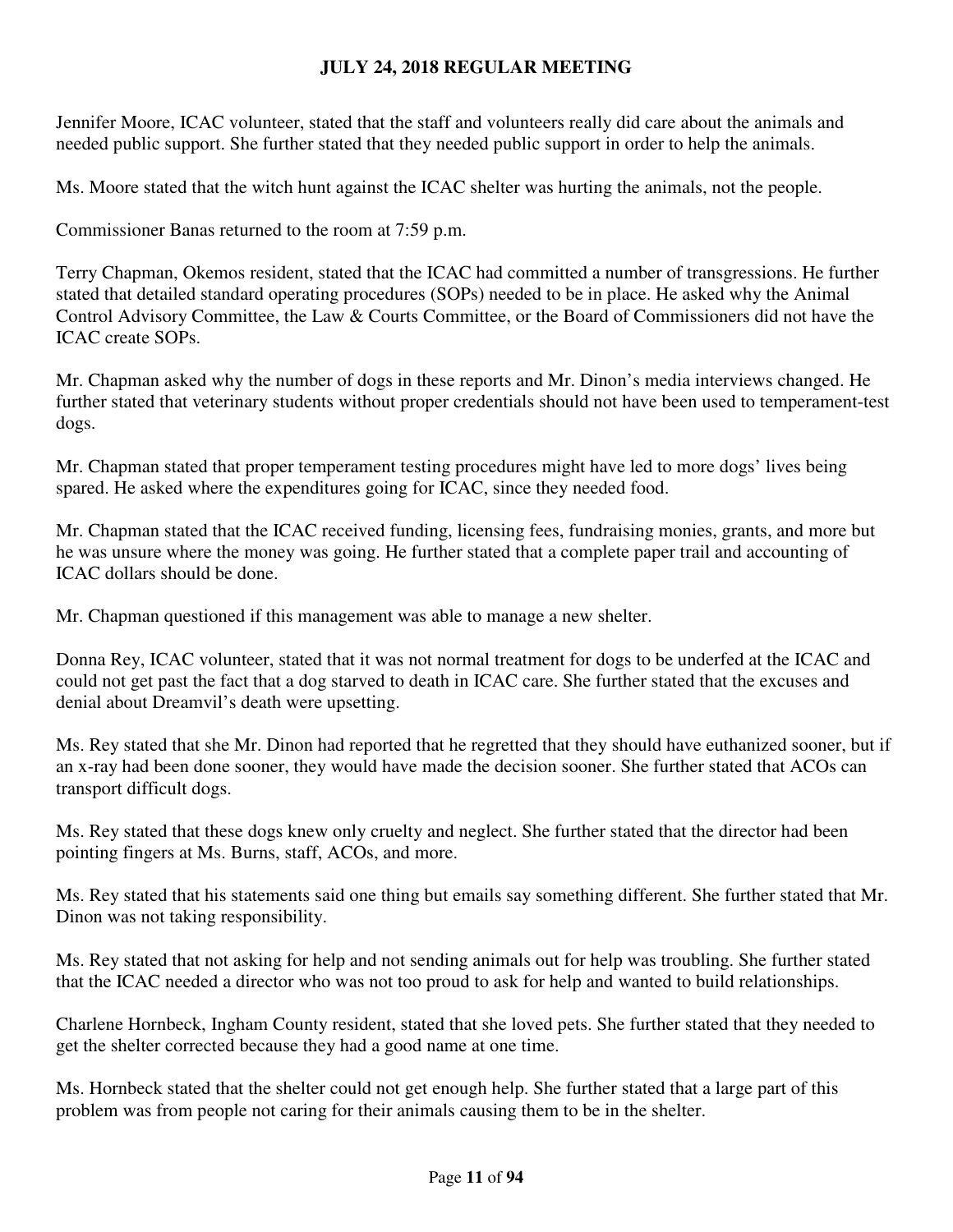Ms. Hornbeck stated that people bitch about paying dog taxes and their animals end up at the shelter because they did not care for them properly.

Ms. Hornbeck stated that just because their people are bad did not mean the animals should be treated badly at the shelter too. She further stated that the four top people needed to go.

The meeting was at ease at 8:09 p.m.

The meeting was called back to order at 8:17 p.m.

# **CLARIFICATION/INFORMATION PROVIDED BY COMMITTEE CHAIR**

None.

## **CONSIDERATION OF CONSENT AGENDA**

Commissioner Naeyaert moved to adopt a consent agenda consisting of all action items, except Agenda Item Nos. 10, 19, 39, 47, and 50. Commissioner Crenshaw supported the motion.

The motion carried unanimously.

Those agenda items that were on the consent agenda were adopted by unanimous roll call vote.

Items voted on separately are so noted in the minutes.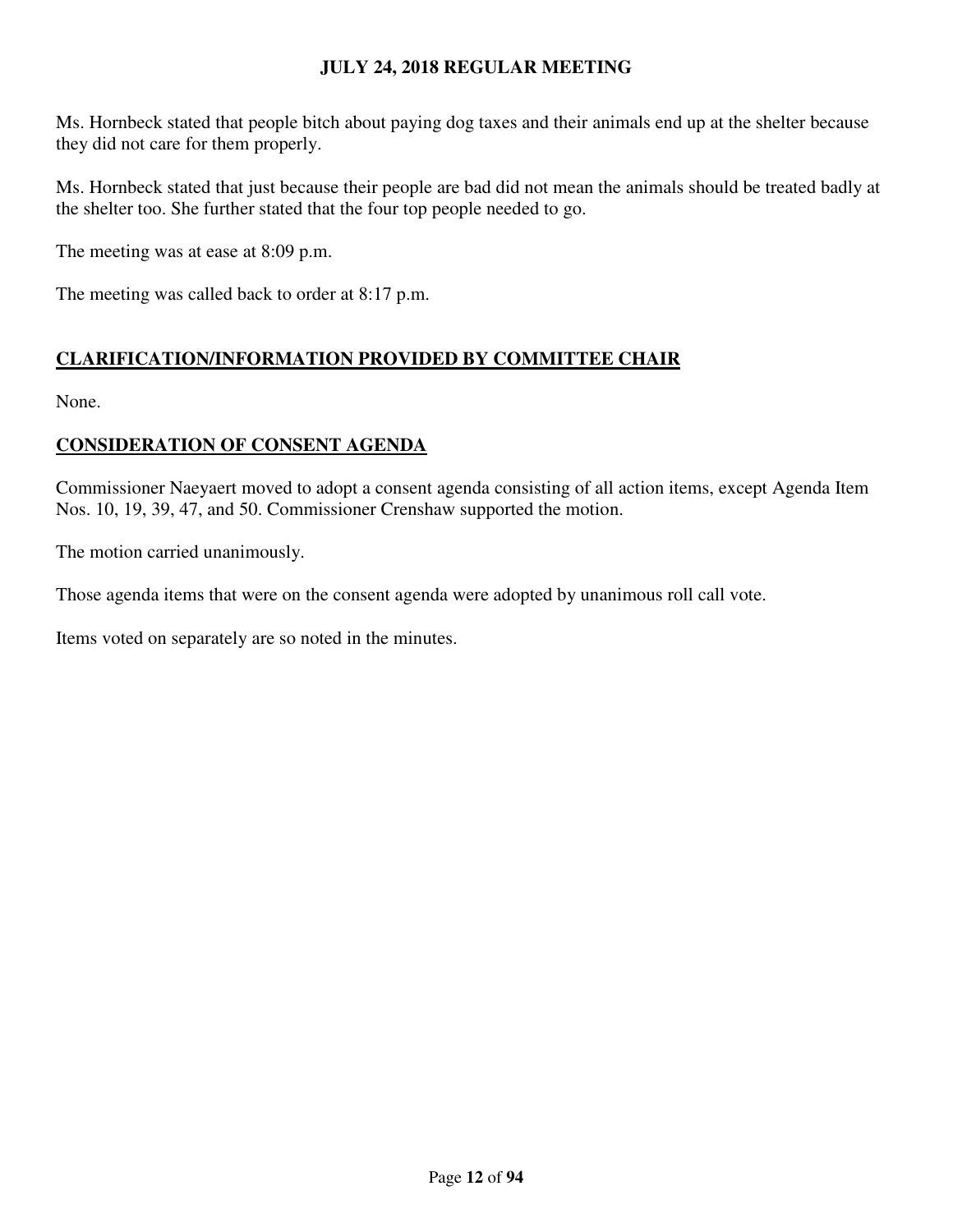# **APPROVED – JULY 24, 2018 AGENDA ITEM NO. 10**

Introduced by the County Services Committee of the:

#### INGHAM COUNTY BOARD OF COMMISSIONERS

### **RESOLUTION RECOGNIZING CHRISTIAN SHACK AS THE FIRST PLACE WINNER OF THE 2018 INGHAM COUNTY EQUAL OPPORTUNITY COMMITTEE SCHOLARSHIP CONTEST**

#### **RESOLUTION # 18 – 285**

WHEREAS, the Ingham County Equal Opportunity Committee sponsored the 2018 Excel Scholarship Contest open to students accepted to an accredited public/state college, university or vocational school; and

WHEREAS, applicants where asked to include a brief essay describing their experience within the community, how this scholarship would contribute to their pursuit of higher education and what they will do to promote equality and social justice; and

WHEREAS, Christian Shack is an active member in the community having participated in many programs, including Turning Point Lansing and Key Club; and

WHEREAS, Christian has been a leader at Eastern High School, serving as the Black Student Union president for two years, a member of the student council, as well as mentoring and tutoring students at his school; and

WHEREAS, Christian is also an accomplished student athlete who has participated in varsity football and track and field; and

WHEREAS, Christian Schack has elaborated in his essay the importance of setting a good example for others, the desire to continue to give back to his community through continued mentorship and to work for equal opportunities for everyone.

THEREFORE BE IT RESOLVED, that the Ingham County Board of Commissioners joins the Ingham County Equal Opportunity Committee in honoring Christian Shack for his essay and for his inspiration.

BE IT FURTHER RESOLVED, that the Board wishes Christian continued success in all of his future endeavors.

**COUNTY SERVICES: Yeas:** Nolan, Sebolt, Grebner, Celentino, Hope, Maiville, Naeyaert **Nays**: None **Absent:** None **Approved 07/17/2018** 

Commissioner Sebolt moved to adopt the resolution. Commissioner Anthony supported the motion.

The motion carried unanimously.

Commissioner Sebolt stated that this resolution recognized the winner of the Equal Opportunity Commission's 2018 Excel Scholarship Contest, Christian Slack. He further stated that Mr. Slack could not attend the meeting because he was working, but his mother was there in order to accept it on his behalf.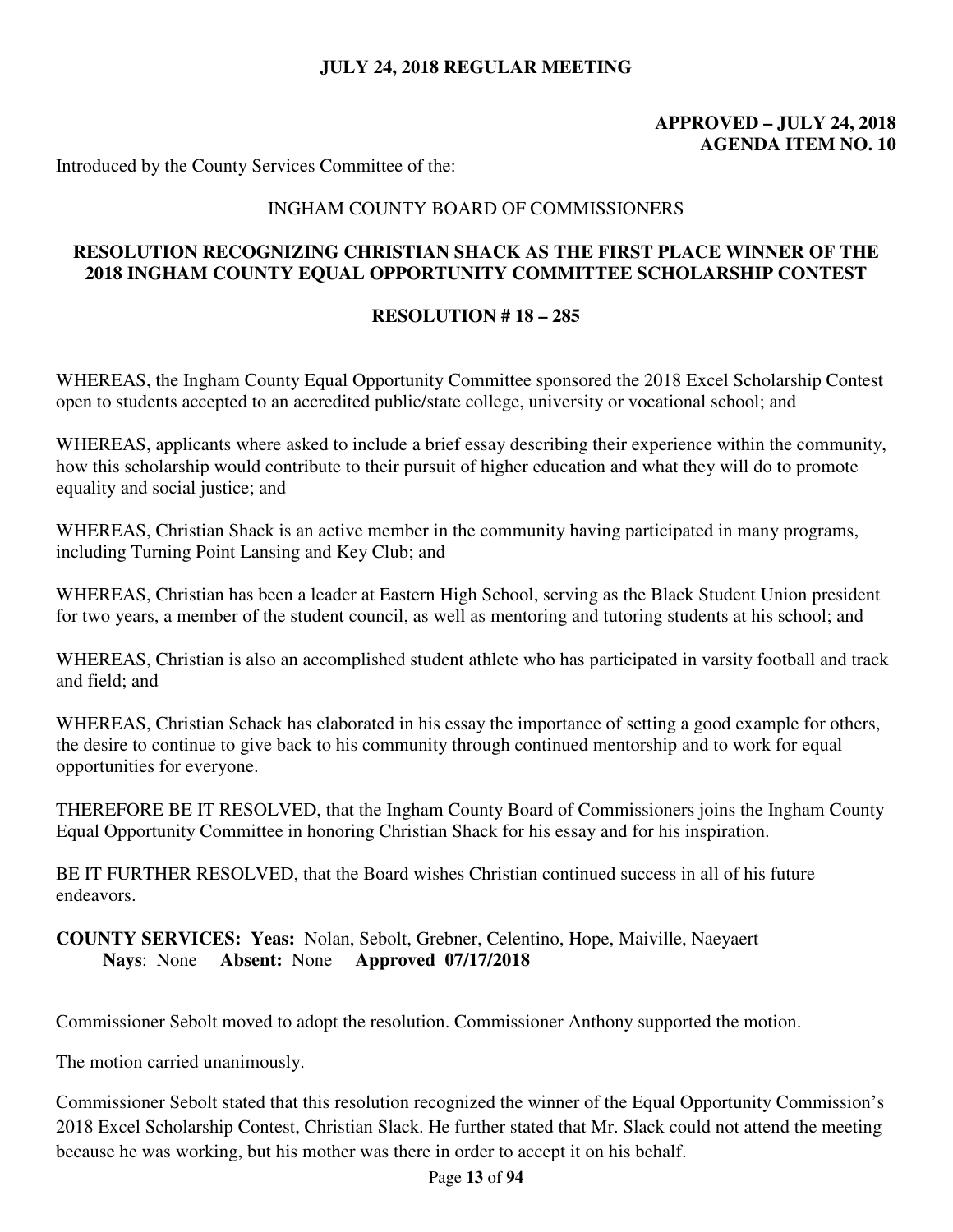Commissioner Sebolt read part of the resolution and a portion of Mr. Slack's of essay. He further stated that Mr. Slack showed a dedication to community, and the abilities to mentor, dream and inspire those around him.

Commissioner Sebolt presented the resolution to Mr. Slack's mother.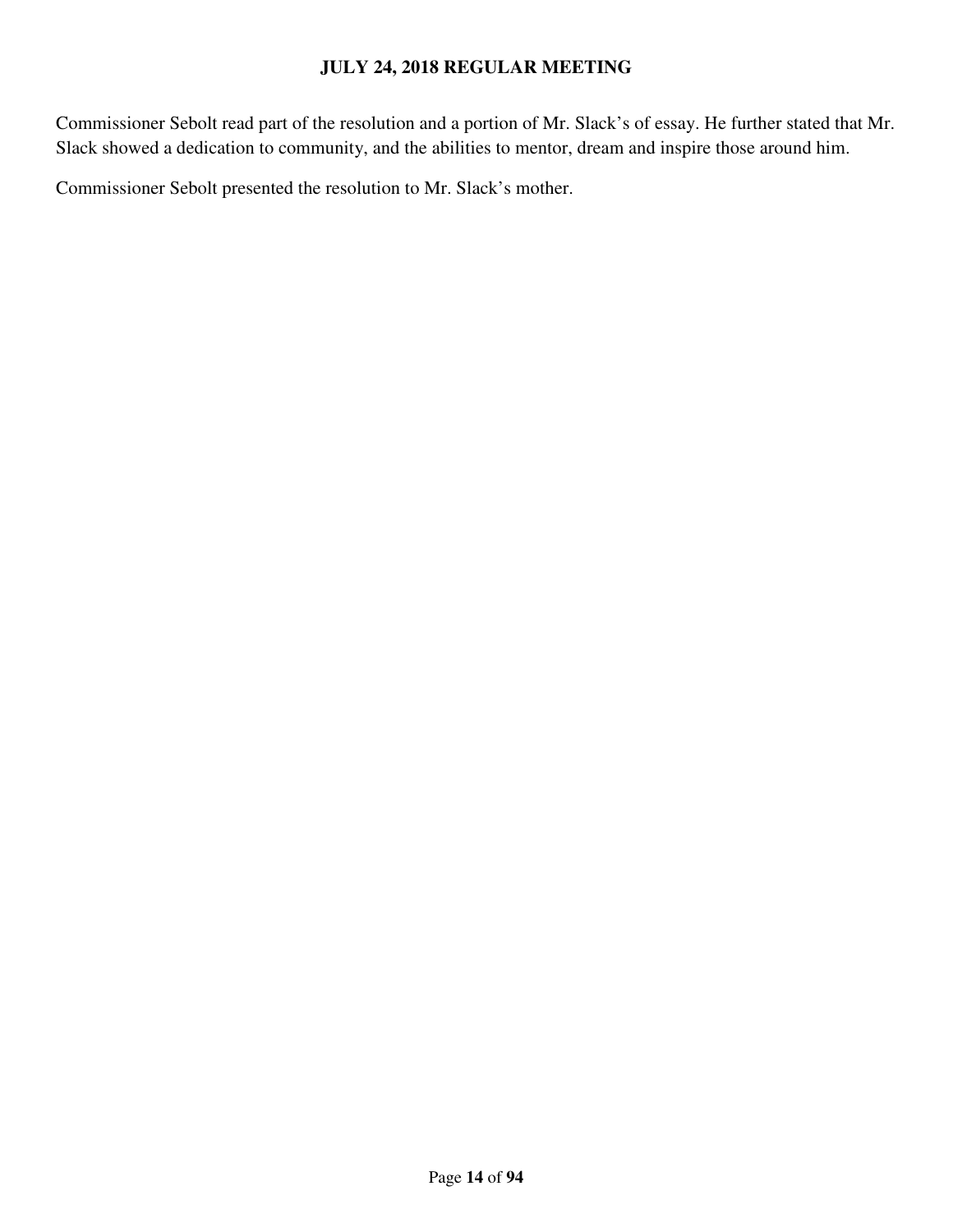# **APPROVED – JULY 24, 2018 AGENDA ITEM NO. 11**

Introduced by the County Services Committee of the:

#### INGHAM COUNTY BOARD OF COMMISSIONERS

## **RESOLUTION TO APPROVE SPECIAL AND ROUTINE PERMITS FOR THE ROAD DEPARTMENT**

#### **RESOLUTION # 18 – 286**

WHEREAS, as of July 23, 2013, the Ingham County Department of Transportation and Roads became the Ingham County Road Department per Resolution #13-289; and

WHEREAS, the Ingham County Road Commission periodically approved Special and Routine permits as part of the their roles and responsibilities; and

WHEREAS, this is now the responsibility of the Board of Commissioners to approve these permits as necessary.

THEREFORE BE IT RESOLVED, that the Ingham County Board of Commissioners approves the attached list of Special and Routine Permits dated July 2, 2018 as submitted.

## **COUNTY SERVICES: Yeas:** Nolan, Sebolt, Grebner, Celentino, Hope, Maiville, Naeyaert **Nays**: None **Absent:** None **Approved 07/17/2018**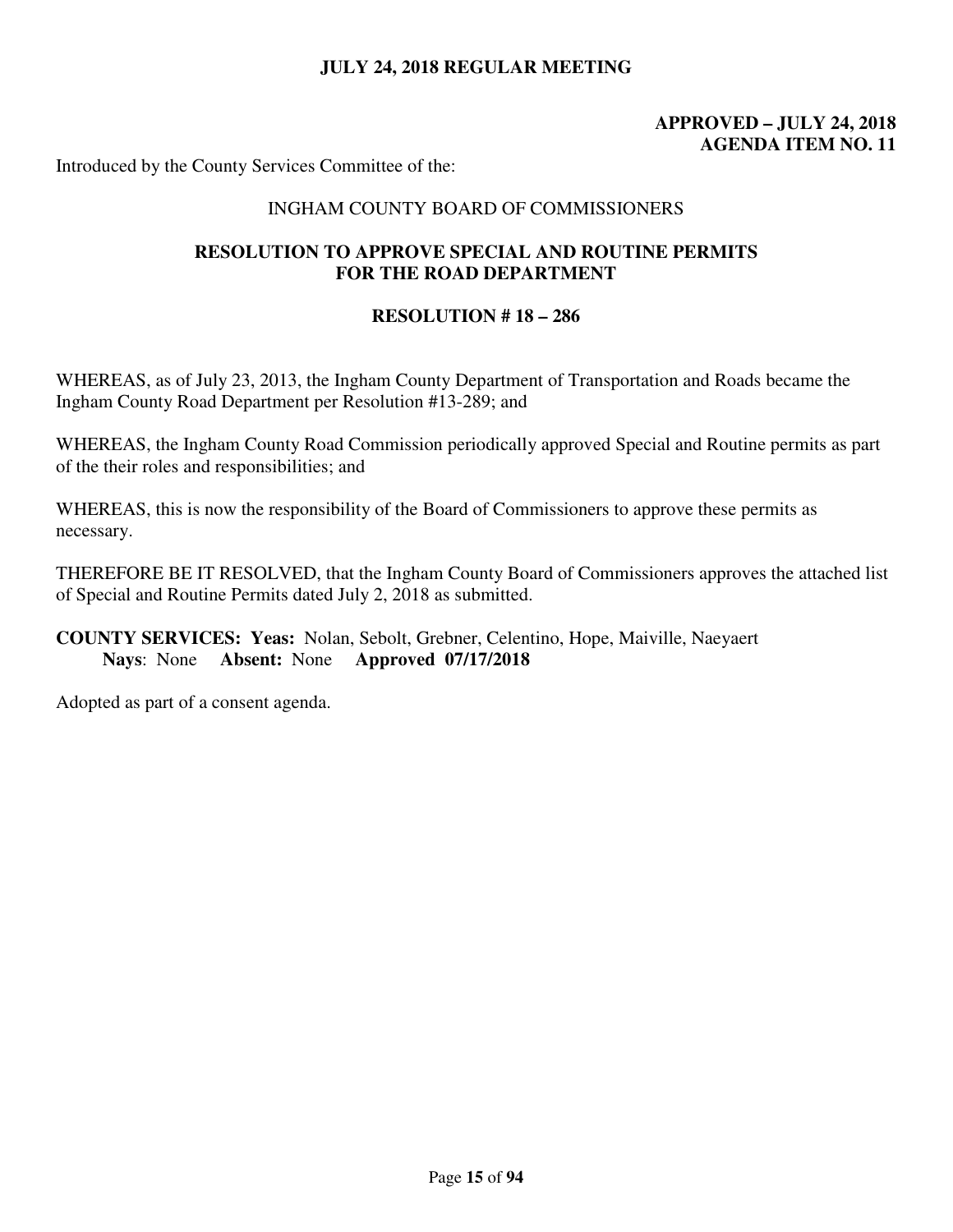## **INGHAM COUNTY ROAD DEPARTMENT**

#### LIST OF CURRENT PERMITS ISSUED

**R/W PERMIT# R/W APPLICANT /CONTRACTOR R/W WORK R/W LOCATION R/W CITY/TWP. R/W SECTION** 2018-357 FRONTIER CABLE/UG RISCH RD & HOWELL RD WHITE OAK 1 2018-365 AURELIUS TOWNSHIP SPECIAL EVENT VARIOUS AURELIUS **MERIDIAN** 2018-366 MERIDIAN TOWNSHIP WATER WATERMAIN SHOESMITH RD & SUMMERFIELD LN MERIDIAN 12  $\overline{10}$ 2018-367 MERIDIAN TOWNSHIP WATER WATERMAIN RABY RD & OKEMOS RD MERIDIAN  $\overline{10}$ 2018-368 MERIDIAN TOWNSHIP WATER WATERMAIN HASLETT RD & MARSH RD MERIDIAN  $\overline{12}$ 2018-369 MERIDIAN TOWNSHIP WATER WATERMAIN GREEN RD & SPRING MILL DR MERIDIAN 2018-370 CONSUMERS ENERGY GAS BARRY RD & LOUNSBURY RD WILLIAMSTOWN 2  $\overline{18}$ 2018-371 LBWL CABLE/OH WAVERLY RD & ST JOESPH LANSING 2018-372 COMCAST CABLE / UG ROLLING RIDGE CT & ANCHOR ST DELHI 17  $\overline{30}$ 2018-373 MSU LANE CLOSURE MT. HOPE RD & FARM LN MERIDIAN 2018-377 CONSUMERS ENERGY GAS CHESTER RD & COVINGTON CT LANSING 11  $\overline{14}$ 2018-378 CONSUMERS ENERGY GAS CHARLES ST & MARCUS ST LANSING 2018-379 CONSUMERS ENERGY GAS SPRINGFIELD LN & MARK AVE LANSING 11  $\overline{14}$ 2018-380 CONSUMERS ENERGY GAS MIFFLIN ST & MARCUS ST LANSING 2018-381 CONSUMERS ENERGY GAS MITCHELL AVE & WAVERLY RD LANSING 7  $\overline{24}$ 2018-383 LBWL LANE CLOSURE COLLEGE RD & HOLT RD ALAIEDON  $\overline{10}$ 2018-384 CONSUMERS ENERGY GAS HASLETT RD & SHAW ST MERIDIAN  $\overline{11}$ 2018-385 MERIDIAN TOWNSHIP – WATER WATERMAIN CADE ST & HASLETT RD MERIDIAN 2018-387 COMCAST CABLE / OH SHOESMITH RD & SHOEMAN RD MERIDIAN 12 2018-388 CONSUMERS ENERGY GAS MARSH RD & BLISS ST MERIDIAN 3 2018-389 C & D HUGHES, INC DETOUR VARIOUS MERIDIAN 2018-391 CONSUMERS ENERGY GAS HASLETT RD & WOODSIDE DR MERIDIAN 11 2, 11 2018-392 CONSUMERS ENERGY GAS WOOD ST & BARRITT ST LANSING 2018-393 CONSUMERS ENERGY GAS VANNETER RD & SUNRISE DR WILLIAMSTON 36 15.16 2018-394 MERIDIAN TOWNSHIP ROAD CLOSURE SPECIAL EVENT CENTRAL PARK DR & MARSH RD MERIDIAN 2018-395 MERIDIAN TOWNSHIP WATER WATERMAIN LAKE LANSING RD & MARSH RD MERIDIAN 10 2018-396 INGHAM CO DRAIN COMM MISCELLANEOUS HOWELL RD & JOSEPHINE LN ALAIEDON 31 2018-402 RICHARD & PATRICIA DENISON LAND DIVISION MORRICE RD & COLBY RD LOCKE 1 2018-409 DOUG ESCHTRUTH LAND DIVISION VAN ATTA RD & TIHART RD MERIDIAN 13

DATE July 2, 2018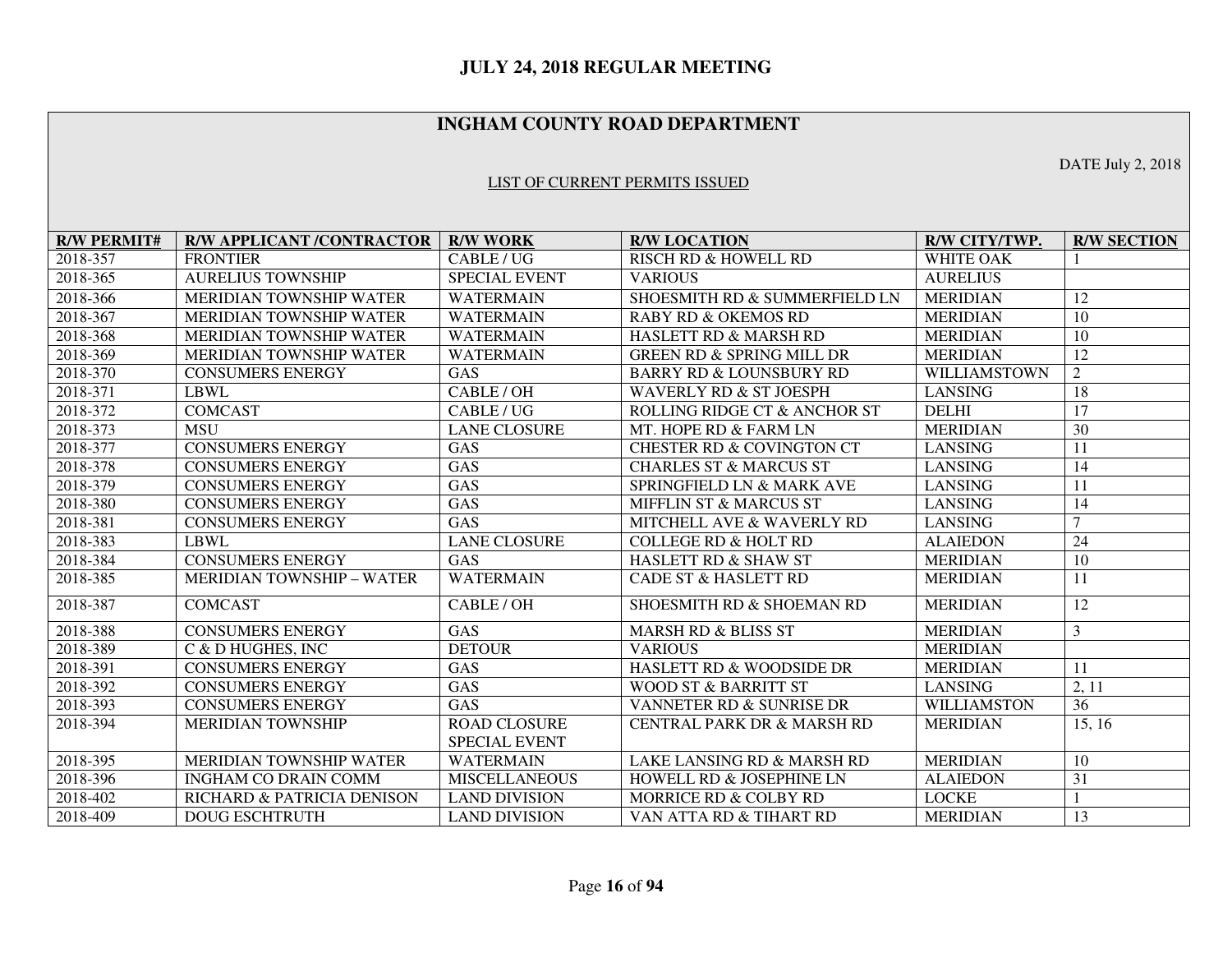| 2018-410 | <b>MARGARET EDGAR</b>            | <b>LAND DIVISION</b> | <b>LYONS RD &amp; EDGAR RD</b>     | <b>AURELIUS</b>     | 24             |
|----------|----------------------------------|----------------------|------------------------------------|---------------------|----------------|
| 2018-411 | G.A. HUNT                        | <b>SANITARY</b>      | WILLOUGHBY RD & CEDAR PARK         | <b>DELHI</b>        | 15             |
| 2018-412 | <b>CONSUMERS ENERGY</b>          | <b>GAS</b>           | <b>HAMILTON RD &amp; DOBIE RD</b>  | <b>MERIDIAN</b>     | 22             |
| 2018-413 | RIETH-RILEY CONST. CO            | <b>WALKWAY</b>       | <b>HOWELL RD &amp; HAGADORN RD</b> | <b>ALAIEDON</b>     | 32             |
| 2018-414 | <b>GARY GULLIVER</b>             | TREE REMOVAL         | ASCOT PL & CORNELL RD              | <b>MERIDIAN</b>     | 14             |
| 2018-420 | <b>CONSUMERS ENERGY</b>          | <b>GAS</b>           | <b>HAGADORN RD &amp; HOLT RD</b>   | <b>ALAIEDON</b>     | 18             |
| 2018-421 | <b>CONSUMERS ENERGY</b>          | <b>GAS</b>           | <b>HULETT RD &amp; OKEMOS RD</b>   | <b>MERIDIAN</b>     | 21             |
| 2018-422 | <b>LINDA MOLONEY</b>             | <b>TREE REMOVAL</b>  | <b>FOSTER AVE &amp; WEBER DR</b>   | <b>LANSING</b>      | 11             |
| 2018-423 | <b>MERIDIAN TOWNSHIP – WATER</b> | <b>WATERMAIN</b>     | PORTER AVE & BIRCH ROW DR          | <b>MERIDIAN</b>     | 6              |
| 2018-428 | AT & T                           | CABLE/UG             | ST JOSEPH ST & LENTZ CT            | <b>LANSING</b>      | 10             |
| 2018-434 | <b>COMCAST</b>                   | CABLE/UG             | <b>QUAIL ST &amp; MILENZ ST</b>    | <b>MERIDIAN</b>     | $\overline{2}$ |
| 2018-435 | <b>COMCAST</b>                   | CABLE/UG             | <b>MARSH RD &amp; KINGSWOOD DR</b> | <b>MERIDIAN</b>     | 22             |
| 2018-437 | <b>MERIDIAN TOWNSHIP - WATER</b> | <b>WATERMAIN</b>     | HILLCREST AVE & IROQUOIS RD        | <b>MERIDIAN</b>     | 21             |
| 2018-438 | <b>MERIDIAN TOWNSHIP – WATER</b> | <b>WATERMAIN</b>     | WOODSIDE DR & CLIFFDALE DR         | <b>MERIDIAN</b>     | 11             |
| 2018-439 | <b>BROCK FLETCHER</b>            | <b>LAND DIVISION</b> | <b>BARRY RD &amp; ZIMMER RD</b>    | <b>WILLIAMSTOWN</b> | 4              |
|          |                                  |                      |                                    |                     |                |
|          |                                  |                      |                                    |                     |                |
|          |                                  |                      |                                    |                     |                |
|          |                                  |                      |                                    |                     |                |
|          |                                  |                      |                                    |                     |                |
|          |                                  |                      |                                    |                     |                |

 **MANAGING DIRECTOR: \_\_\_\_\_\_\_\_\_\_\_\_\_\_\_\_\_\_\_\_\_\_\_\_\_\_\_\_\_\_**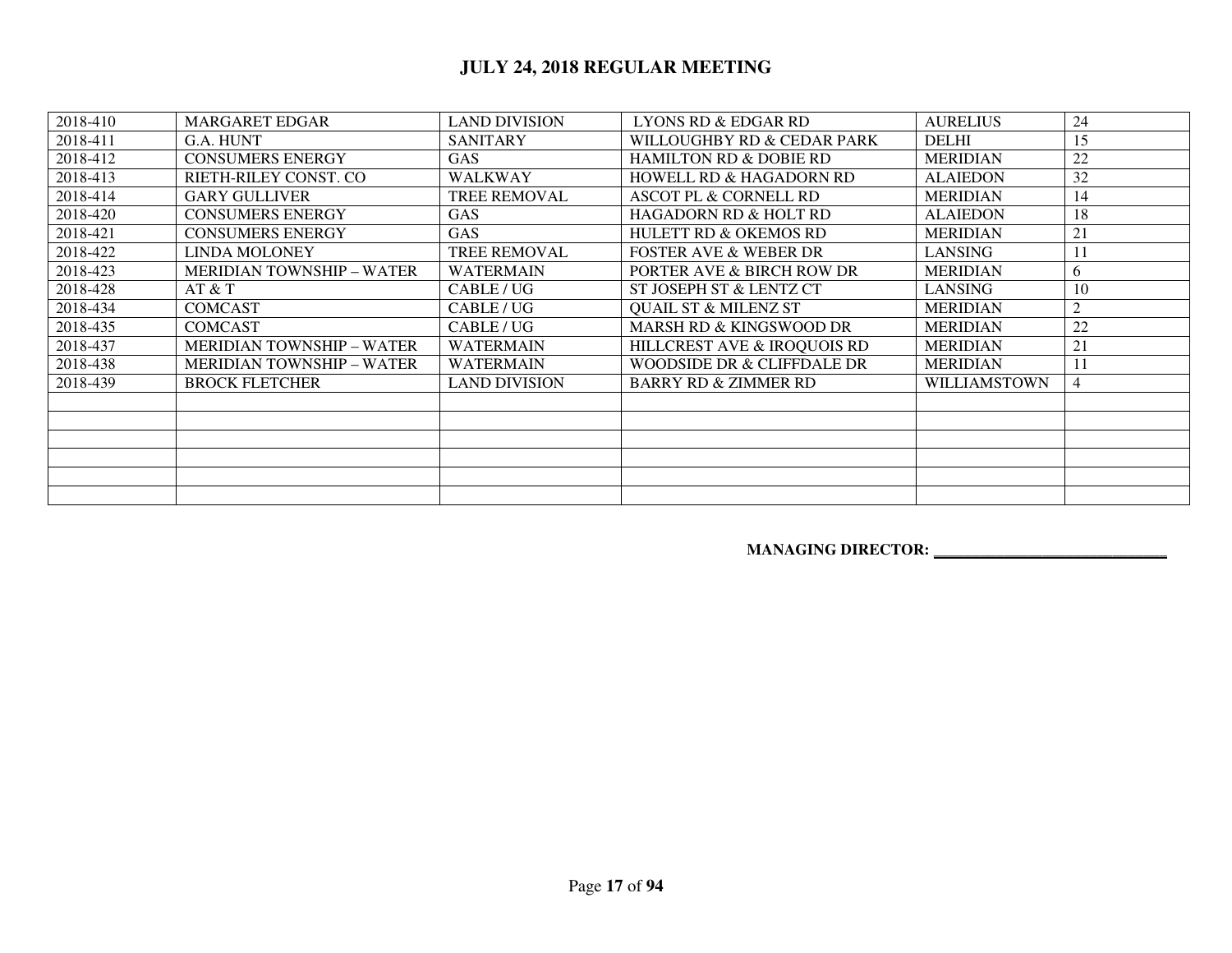# **APPROVED – JULY 24, 2018 AGENDA ITEM NO. 12**

Introduced by the County Services Committee of the:

#### INGHAM COUNTY BOARD OF COMMISSIONERS

## **RESOLUTION HONORING DOUG STOVER ON THE EVENT OF HIS RETIREMENT**

#### **RESOLUTION # 18 – 287**

WHEREAS, Doug Stover began his career with the Ingham County Equalization Department on May 22, 1989; and

WHEREAS, Doug was promoted to the position of Equalization Director on September 18, 1996; and

WHEREAS, during his years of service to Ingham County, he has provided outstanding leadership and his ability to work well with local assessors, elected officials at all levels of government, department heads and employees has played a vital role in the effective, efficient operation of Ingham County government, earning him the respect of county officials, colleagues state-wide and all those around him; and

WHEREAS, Doug has helped to guide the County through several very challenging budget cycles by sharing his understanding of the Michigan General Property Tax Act and his ability to project assessed and taxable property values with a high degree of accuracy; and

WHEREAS, through Doug's leadership, Ingham County has established exceptional mapping and remonumentation programs; and

WHEREAS, Doug consistently applied ethical standards in fulfillment of his assigned responsibilities which serve as an example for all Ingham County employees; and

WHEREAS, with more than 29 years of dedicated service to Ingham County, Doug is retiring from his position as Equalization Director.

THEREFORE BE IT RESOLVED, that the Ingham County Board of Commissioners hereby honors Doug Stover for his dedication and commitment to the County of Ingham and extends its sincere appreciation for the many contributions he has made to the citizens of Ingham.

BE IT FURTHER RESOLVED that the Board of Commissioners extends its best wishes to Doug and hopes for continued success in all of his future endeavors.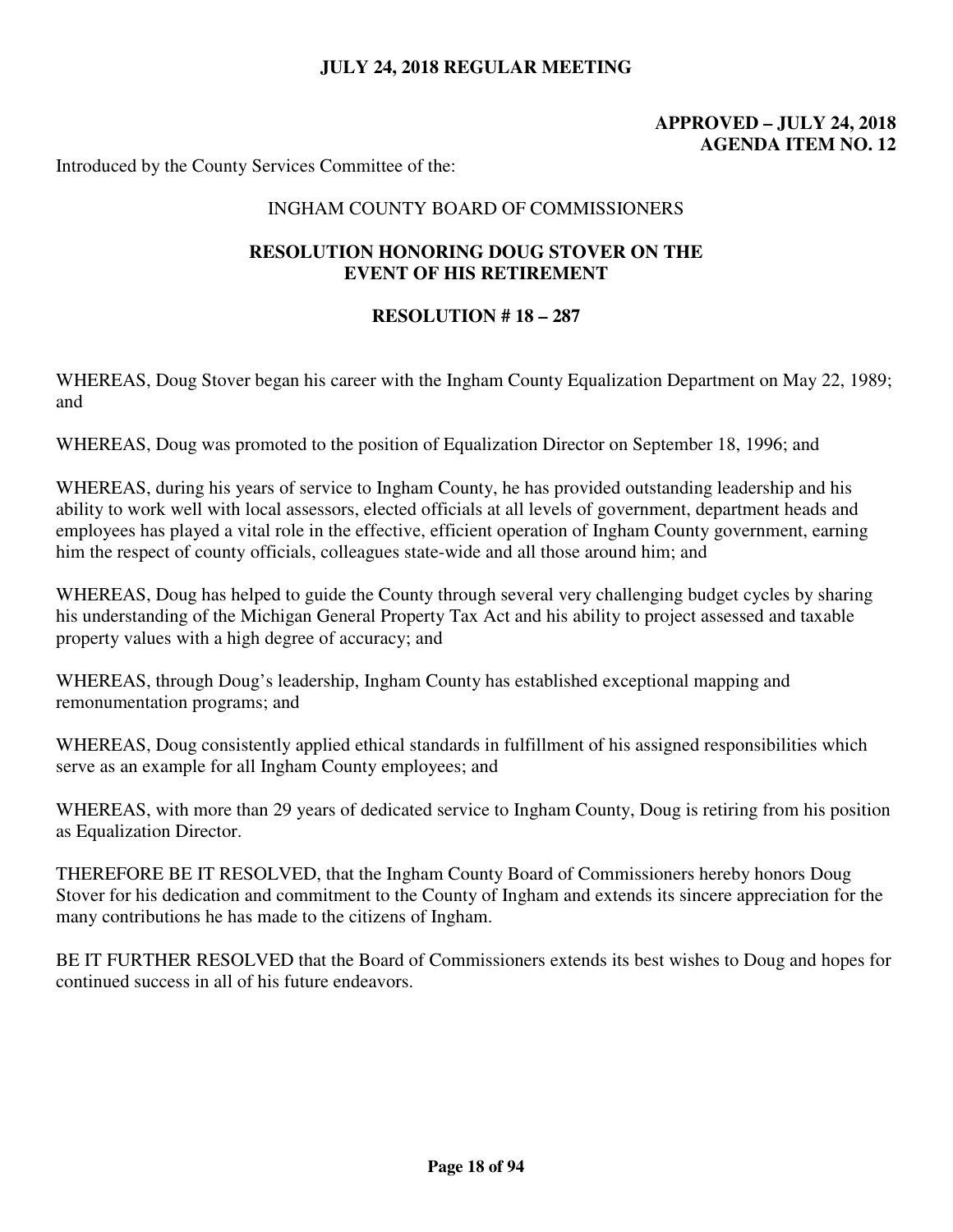# **COUNTY SERVICES: Yeas:** Nolan, Sebolt, Grebner, Celentino, Hope, Maiville, Naeyaert **Nays**: None **Absent:** None **Approved 07/17/2018**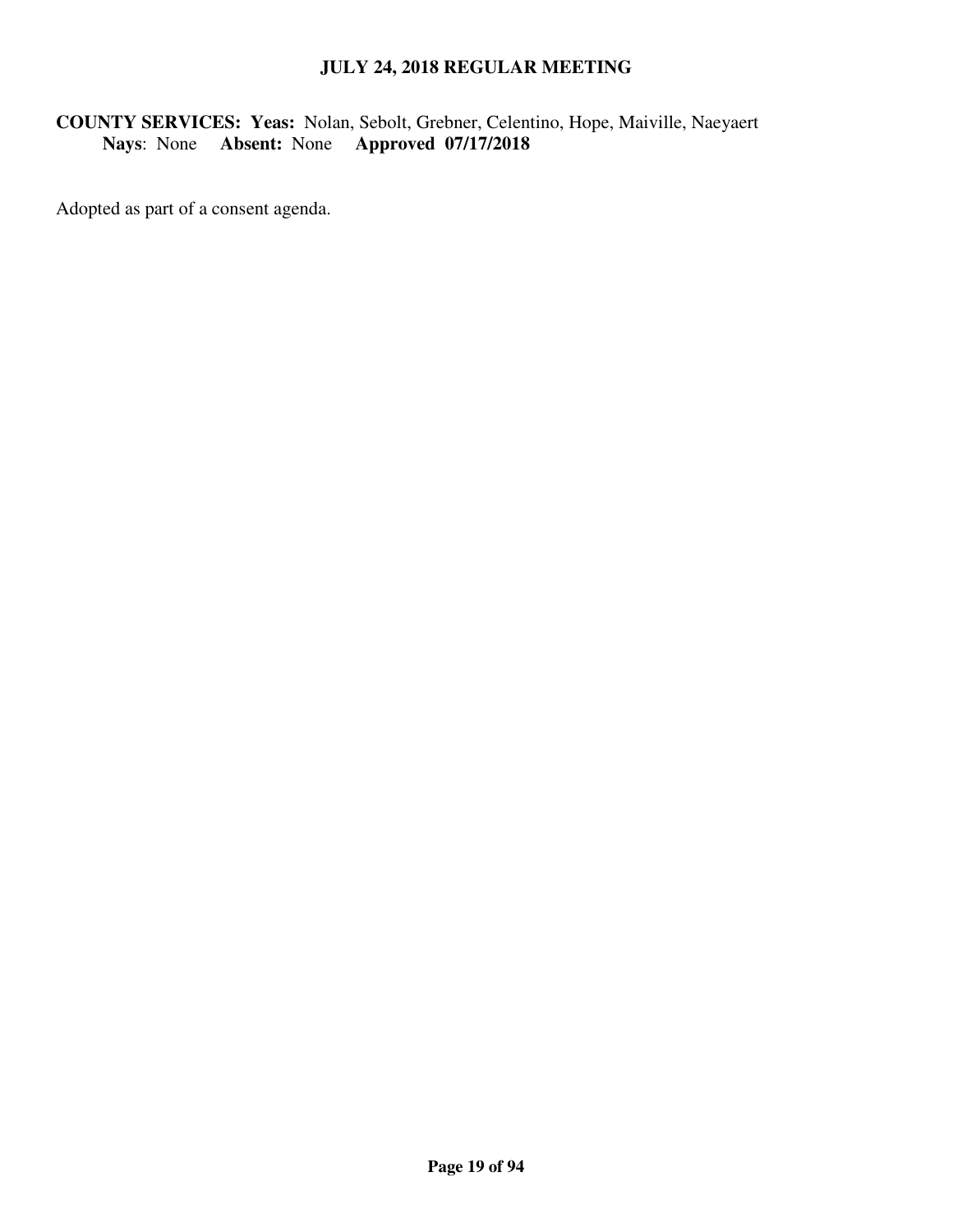# **APPROVED – JULY 24, 2018 AGENDA ITEM NO. 13**

Introduced by the County Services and Finance Committees of the:

#### INGHAM COUNTY BOARD OF COMMISSIONERS

### **RESOLUTION TO AMEND THE EMERGENCY PURCHASES SECTION OF THE PURCHASING PROCEDURES POLICY**

#### **RESOLUTION # 18 – 288**

WHEREAS, Section J of the Purchasing Procedures Policy (Financial Policy No. 412) allows for emergency purchases to be made outside of the normal process that requires advance approval of standing subcommittees and Board of Commissioners; and

WHEREAS, a recent series of emergency purchases, while certainly urgent, only loosely matched the established threshold of the established criteria for such purchases; and

WHEREAS, the Board of Commissioners wishes to amend the emergency purchases section of the Purchasing Procedures Policy to address urgent purchases necessary prevent creation of an unbearable working environment due to a pending or actual mechanical failure; and

WHEREAS, the proposed amendment is consistent with the Strategic Plan's Management, Finance and Governance strategy to periodically review and revise policies and contracting procedures to reflect current best practices.

THEREFORE BE IT RESOLVED, that the Ingham County Board of Commissioners hereby approves changes to Section J of the Purchasing Procedures Policy to read as follows:

J. Emergency Purchases. Notwithstanding the provisions of this policy, emergency purchase of goods, works and/or services may be made by the Purchasing Director, under the direction and authorization of the Controller, wherein the immediate purchase is essential 1) to prevent detrimental delays in the work of any department; 2) which might involve danger to life and/or damage to County property, or 3) to correct a pending/actual mechanical failure that might otherwise result in an unbearable work environment. In all such cases a report shall be filed jointly by the Purchasing Director and respective department head to the next meeting of the County Services Committee setting out the nature of emergency and the necessity of the action taken pursuant to this Section, should the amount exceed that provided for in Sections F.4 and F.5. All such emergency purchases shall be covered by a subsequent purchase order.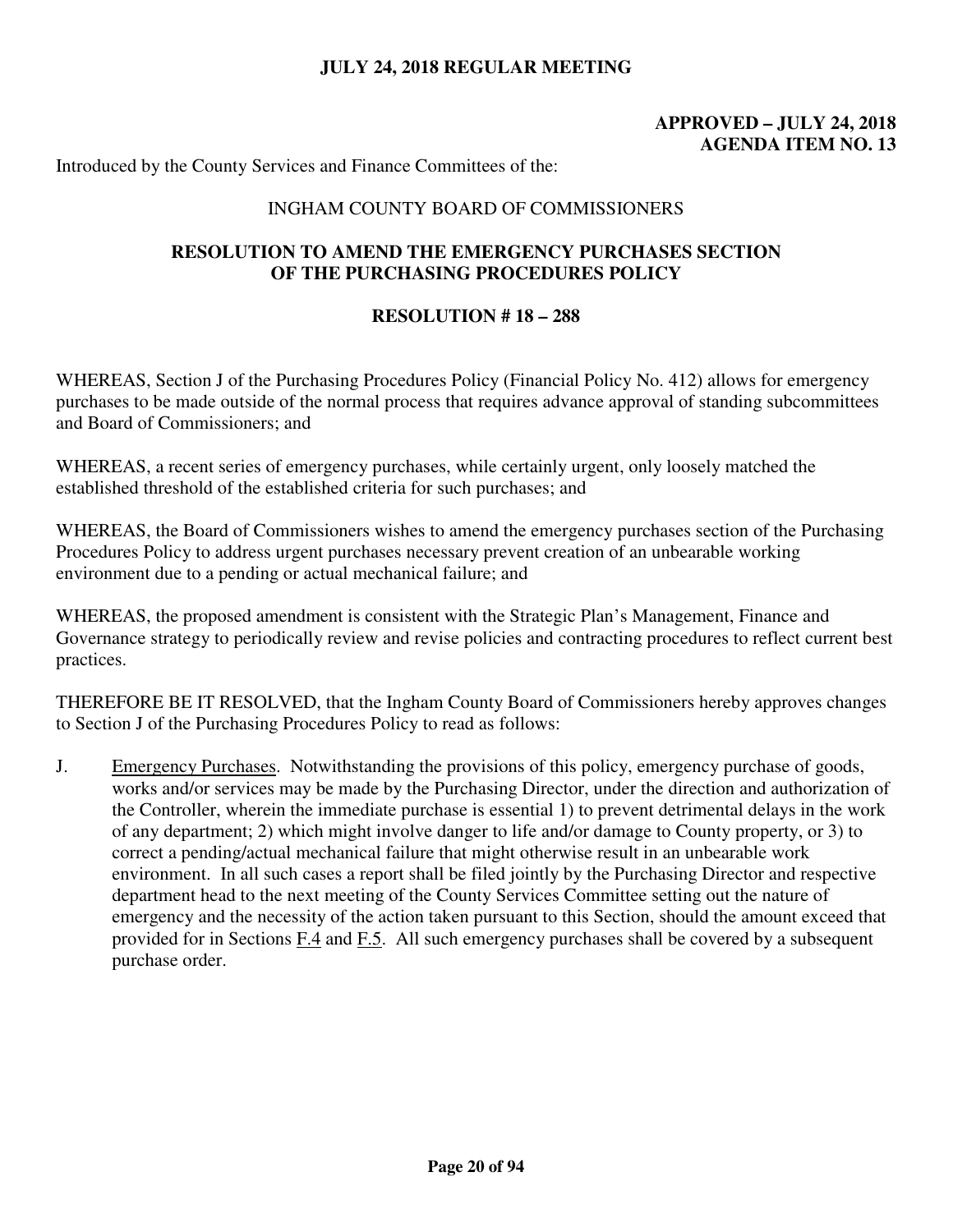## **COUNTY SERVICES: Yeas:** Nolan, Sebolt, Grebner, Celentino, Hope, Maiville, Naeyaert **Nays**: None **Absent:** None **Approved 07/17/2018**

# **FINANCE: Yeas:** Grebner, Anthony, Crenshaw, Tennis, Koenig, Louney, Schafer **Nays:** None **Absent:** None **Approved 07/18/2018**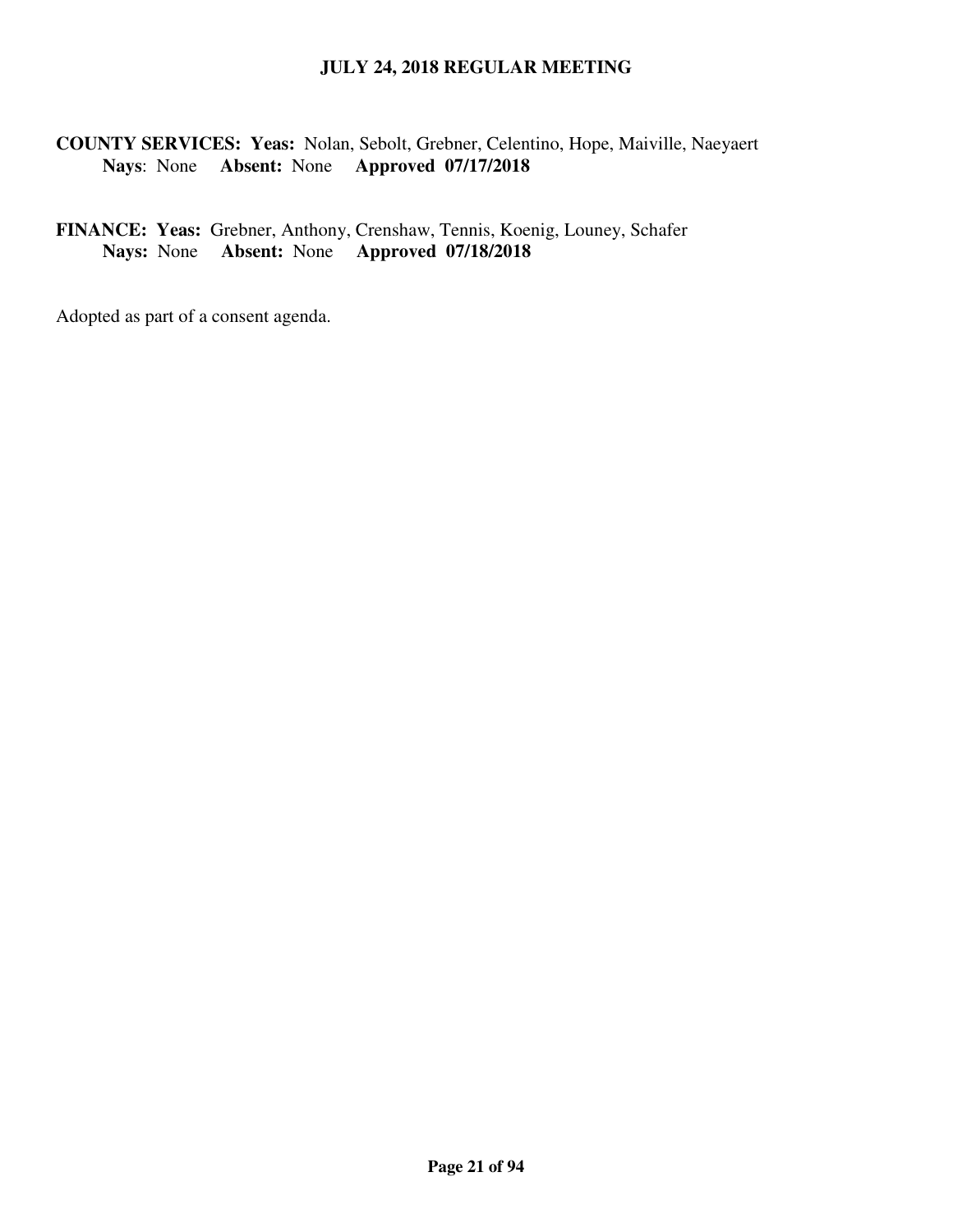# **APPROVED – JULY 24, 2018 AGENDA ITEM NO. 14**

Introduced by the County Services and Finance Committees of the:

#### INGHAM COUNTY BOARD OF COMMISSIONERS

### **RESOLUTION TO AUTHORIZE AN AGREEMENT TO REPLACE THE FLOORING IN THE DHHS LOBBY**

#### **RESOLUTION # 18 – 289**

WHEREAS, the flooring in the lobby area of DHHS is old and past its useful life; and

WHEREAS, over the years tiles have shrunk leading to dirt collection in between the gaps, they are discolored, worn and in need of replacement; and

WHEREAS, Lansing Tile & Mosaic, Inc., an authorized installer, will remove and dispose of existing flooring, prep, furnish and install new floor tile, transitions and accent strips; and

WHEREAS, Lansing Tile and Mosaic, Inc. is on the state contract therefore, three quotes are not required; and

WHEREAS, Lansing Tile and Mosaic, Inc. submitted a bid amount not to exceed \$22,000.00; and

WHEREAS, funds for said services are located within the 2018 approved CIP Line Item #631-23304-931000- 8F07 which has a balance of \$22,000.00 for DHHS lobby flooring.

THEREFORE BE IT RESOLVED, the Ingham County Board of Commissioners hereby authorizes an agreement with Lansing Tile & Mosaic, Inc., an authorized installer, 2210 Apollo Drive, Lansing, Michigan, 48906, to install new tile flooring in the DHHS lobby, under the State of Michigan contract, for a not to exceed cost of \$22,000.00.

BE IT FURTHER RESOLVED, the Ingham County Board of Commissioners authorizes the Board Chairperson to sign any necessary documents that are consistent with this resolution and approved as to form by the County Attorney.

**COUNTY SERVICES: Yeas:** Nolan, Sebolt, Grebner, Celentino, Hope, Maiville, Naeyaert **Nays**: None **Absent:** None **Approved 07/17/2018** 

**FINANCE: Yeas:** Grebner, Anthony, Crenshaw, Tennis, Koenig, Louney, Schafer **Nays:** None **Absent:** None **Approved 07/18/2018**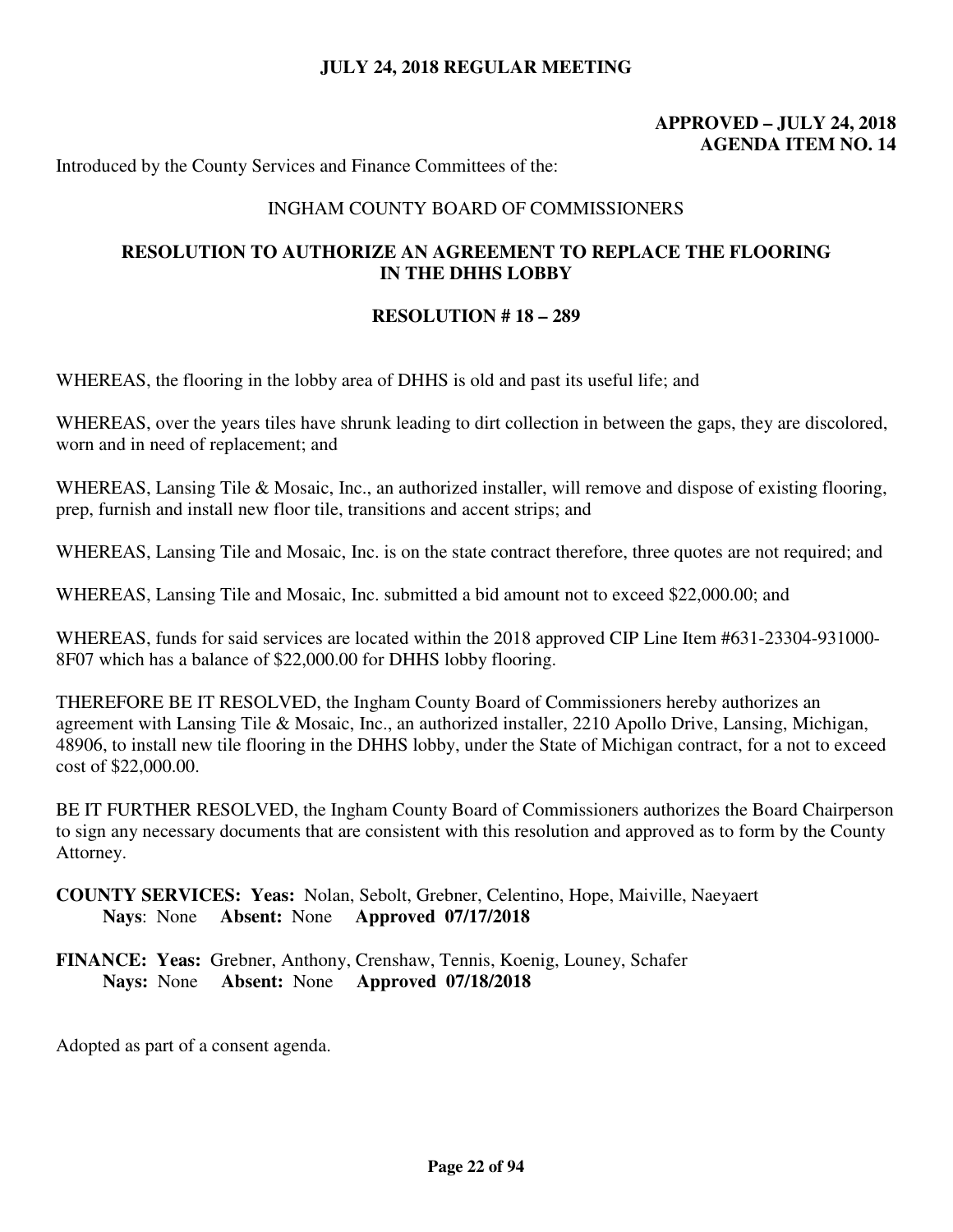# **APPROVED – JULY 24, 2018 AGENDA ITEM NO. 15**

Introduced by the County Services and Finance Committees of the:

#### INGHAM COUNTY BOARD OF COMMISSIONERS

### **RESOLUTION TO AUTHORIZE AN AGREEMENT WITH MSDS ONLINE TO MANAGE MATERIAL SAFETY DATA SHEETS**

#### **RESOLUTION # 18 – 290**

WHEREAS, employees have both a need and a right to know about chemical hazards to which they are exposed in the workplace; and

WHEREAS, the complexity of administering numerous MSDS across multiple departments exposes the County to the risk of being out of compliance with MI OSHA regulations; and

WHEREAS, our current agreement expires September 14, 2018; and

WHEREAS, the Facilities Department is requesting a new three (3) year agreement, with a (2) year renewal option, for the management of the MSDS; and

WHEREAS, the new agreement will be effective September 15, 2018 through August 14, 2021 for a total not to exceed cost of \$16,760.64; and

WHEREAS, funds for said services are located within the Workers Compensation Fund.

THEREFORE BE IT RESOLVED, the Ingham County Board of Commissioners hereby authorizes an agreement with MSDS Online, 222 Merchandise Mart Plaza, Suite 1750, Chicago, Illinois, 60654, to manage material safety data sheets for a (3) three year period, with a (2) year renewal option, for a total not to exceed cost of \$16,760.64.

BE IT FURTHER RESOLVED, the Ingham County Board of Commissioners authorizes the Board Chairperson to sign any necessary documents that are consistent with this resolution and approved as to form by the County Attorney.

## **COUNTY SERVICES: Yeas:** Nolan, Sebolt, Grebner, Celentino, Hope, Maiville, Naeyaert **Nays**: None **Absent:** None **Approved 07/17/2018**

**FINANCE: Yeas:** Grebner, Anthony, Crenshaw, Tennis, Koenig, Louney, Schafer **Nays:** None **Absent:** None **Approved 07/18/2018**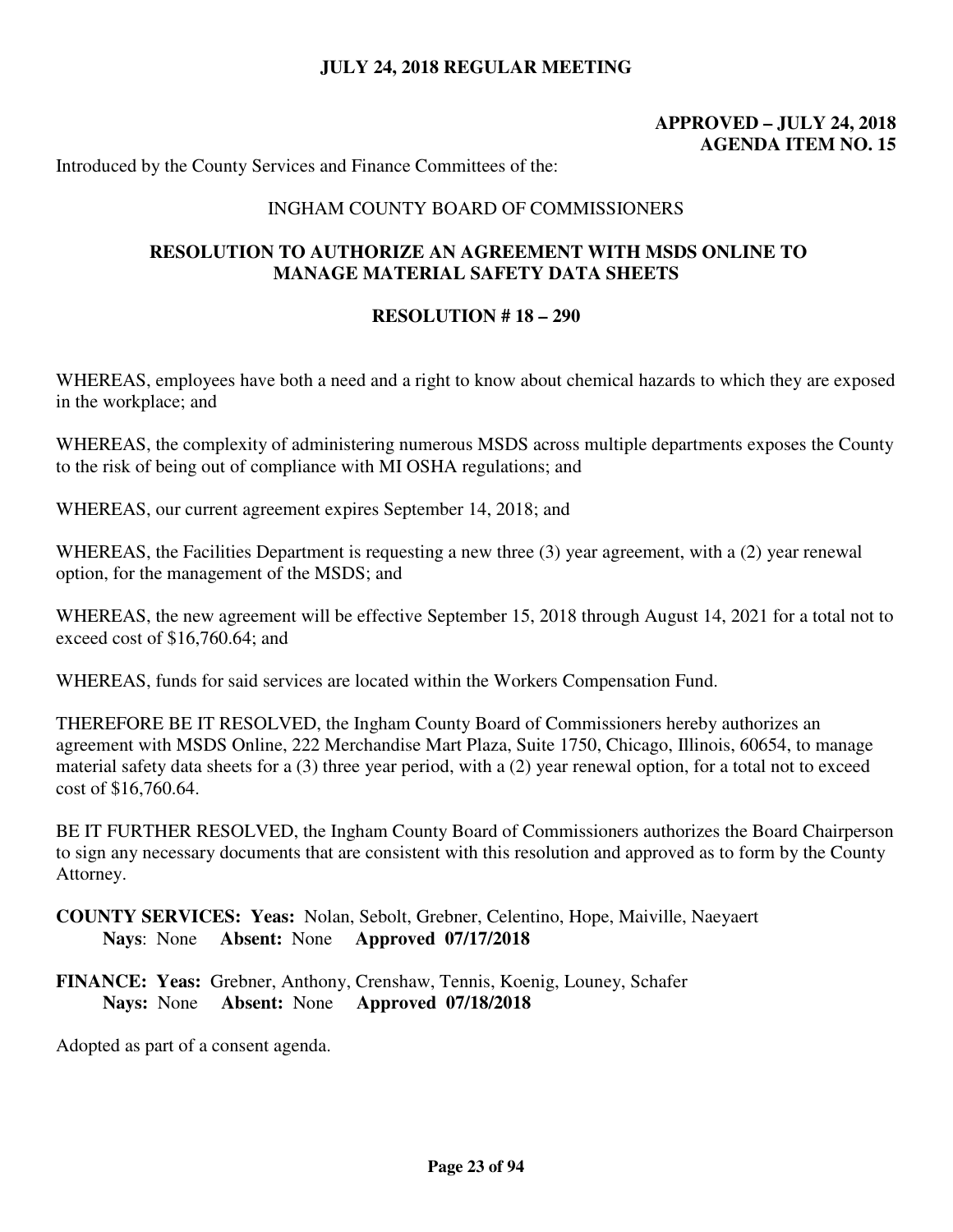# **APPROVED – JULY 24, 2018 AGENDA ITEM NO. 16**

Introduced by the County Services and Finance Committees of the:

#### INGHAM COUNTY BOARD OF COMMISSIONERS

### **RESOLUTION TO APPROVE LOCAL ROAD AGREEMENTS WITH ALAIEDON, AURELIUS, BUNKER HILL, INGHAM, LEROY, LESLIE, LOCKE, VEVAY, WHEATFIELD, WHITE OAK, AND WILLIAMSTOWN TOWNSHIPS**

#### **RESOLUTION # 18 – 291**

WHEREAS, 2018 Local Road Program Agreements are proposed for the following Townships with details of the proposed road improvement and funding provided in the table below: Alaiedon, Aurelius, Bunker Hill, Ingham, Leroy, Leslie, Locke, Vevay, Wheatfield, White Oak, and Williamstown Townships; and

WHEREAS, the Road department has worked with each Township to determine what local road projects are most needed and desired by the given township; and

WHEREAS, the Road Department is willing to cause said improvements to be undertaken by road department crews, to contribute road department labor without charge on the above projects, and to pay for portions of the cost of said improvements from the County Road Fund as indicated for each Township in the table below; and

WHEREAS, total Road Department funding match amount indicated in the table below is included in the adopted/amended 2018 Road Department budget; and

WHEREAS, in the event the final cost of any of the projects is more than the estimates provided in the table below, for any final costs less than twice the maximum Road Department match amount set forth in the table below, the additional cost will be split evenly between the respective Township and the Road department, and for any final costs greater than the twice the maximum Road Department match amount set forth in the table below, the additional cost will be paid entirely by the respective Township; and

WHEREAS, in the event the final cost of any of the projects is less than the estimates provided in the table below, for any final cost amount greater than twice the maximum Road Department match amount set forth in the table below, the savings will first accrue to the Township, and then for any final costs below twice the maximum Road Department match amount set forth in the table below, the savings will be split evenly between the respective Township and the Road Department; and

WHEREAS, the respective Townships are willing to pay the respective Township's portion of the cost of said improvements as shown in the table below and as further detailed above, provided, however, that the respective Township excess payments will not exceed 10 percent (10%) of the Township contribution amounts established in the respective Agreements, unless the respective Township agrees otherwise, or may reduce the scope of described road improvement projects per the respective Township's available budget.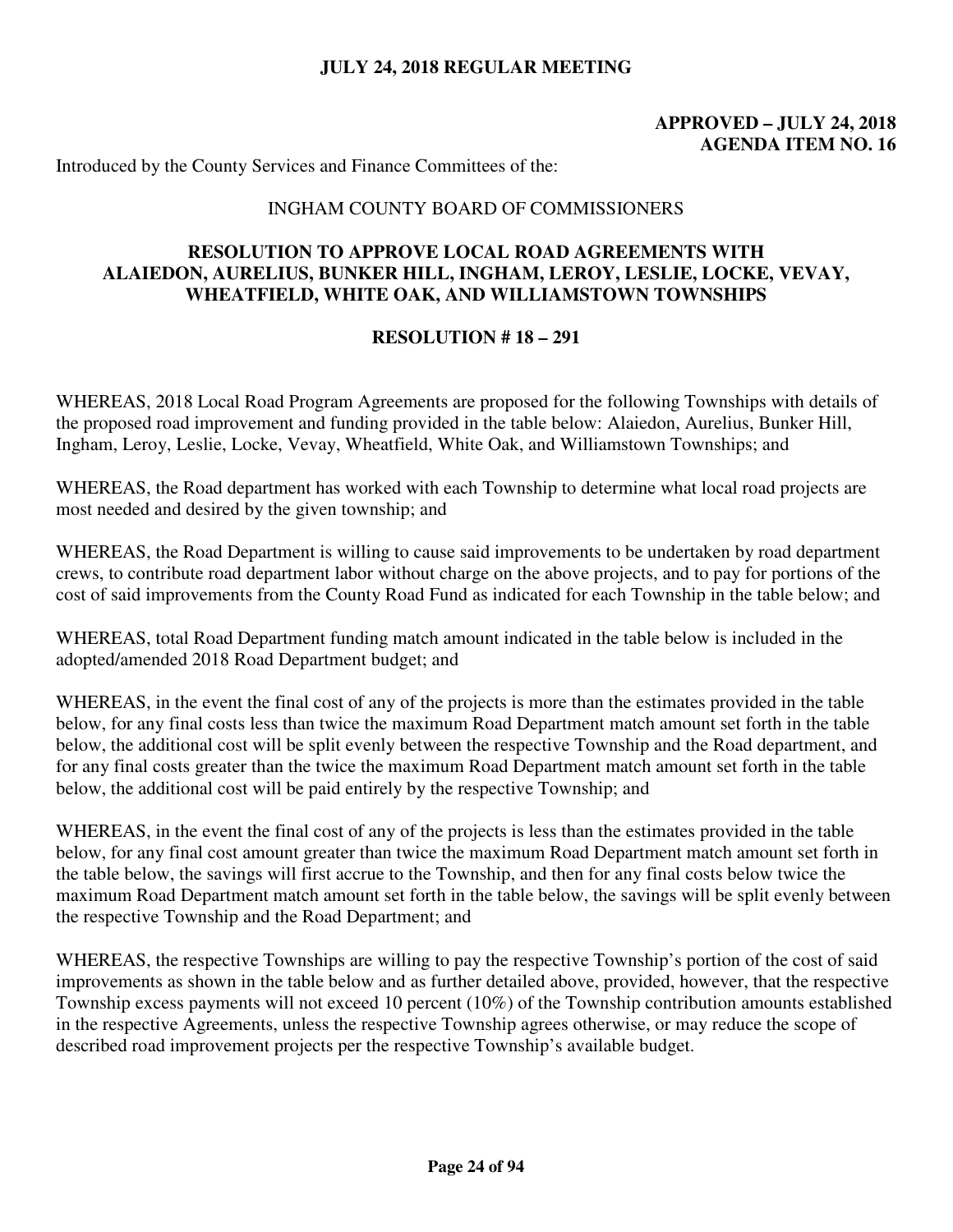THEREFORE BE IT RESOLVED, that the Ingham County Board of Commissioners authorizes entering into 2018 Local Road Program Agreements with the following Townships with details of the proposed road improvement and funding provided in the table below: Alaiedon, Aurelius, Bunker Hill, Ingham, Leroy, Leslie, Locke, Vevay, Wheatfield, White Oak, and Williamstown Townships.

BE IT FURTHER RESOLVED, the Road Department is authorized to contribute match funds to the respective projects per the amounts shown in the table below and/or as may be necessary for any final project costs differing form estimates as provided above.

BE IT FURTHER RESOLVED, the Road Department shall invoice each Township for its contribution as provided above.

BE IT FURTHER RESOLVED, that the Road Department shall cause the improvements identified in the table below to be performed by Road Department crews without charge to the respective projects for road department staff labor during the construction season of the 2018 calendar year subject to final approval by, or as modified by, each Township.

BE IT FURTHER RESOLVED, that the Ingham County Board of Commissioners authorizes the Board Chairperson to sign all necessary agreements consistent with this resolution and approved as to form by the County Attorney.

- **COUNTY SERVICES: Yeas:** Nolan, Sebolt, Grebner, Celentino, Hope, Maiville, Naeyaert **Nays**: None **Absent:** None **Approved 07/17/2018**
- **FINANCE: Yeas:** Grebner, Anthony, Crenshaw, Tennis, Koenig, Louney, Schafer **Nays:** None **Absent:** None **Approved 07/18/2018**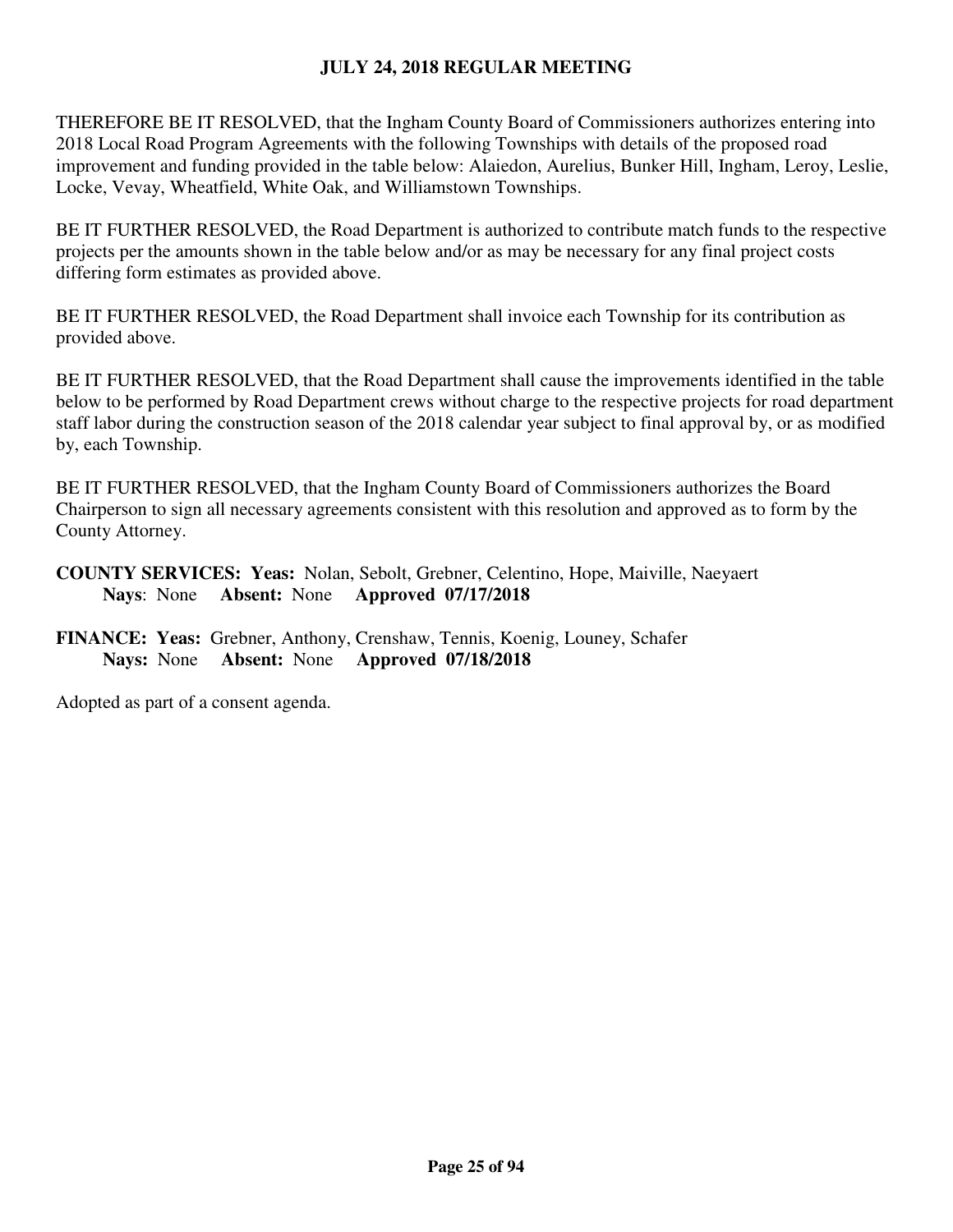| 2018 Local Road Program Match Amounts, Projects & Estimated Costs |                        |                                         |                                         |                                                                                                                                                                                                                                                                                                                                                                                                                                                                                                                                                                                                                              |                                           |                                               |                                 |  |  |  |
|-------------------------------------------------------------------|------------------------|-----------------------------------------|-----------------------------------------|------------------------------------------------------------------------------------------------------------------------------------------------------------------------------------------------------------------------------------------------------------------------------------------------------------------------------------------------------------------------------------------------------------------------------------------------------------------------------------------------------------------------------------------------------------------------------------------------------------------------------|-------------------------------------------|-----------------------------------------------|---------------------------------|--|--|--|
| Township                                                          | <b>Prior Match</b>     | 2018<br>Remaining   Road dept.<br>Match | <b>Total 2018</b><br>Match<br>Available | Proposed 2018 Local Road Projects                                                                                                                                                                                                                                                                                                                                                                                                                                                                                                                                                                                            | Estimated<br><b>Total Project</b><br>Cost | Estimated<br>Township<br>Cost                 | Estimated<br>Road dept.<br>Cost |  |  |  |
| Alaiedon                                                          | \$0.00                 | \$45,000.00                             |                                         | \$45,000.00 Full maintenance pave Hulett, Sandhill to I-96; Chip-seal all<br>following: Stillman, Dobie/Sandhill - Meridian; Harper, Okemos<br>- Wolverine; Wolverine, Harper - Howell; Lamb, Hagadorn -<br>Walline. Total of aprox. 11 miles.                                                                                                                                                                                                                                                                                                                                                                               | \$165,000.00                              | \$120,000.00                                  | $\sqrt{$45,000.00}$             |  |  |  |
| Aurelius                                                          | \$682.09               | \$33,300.00                             |                                         | \$33,982.09 Full maintenance pave Bunker & Curtice roads, both from Gale<br>to Onondaga roads, total of 2 miles.                                                                                                                                                                                                                                                                                                                                                                                                                                                                                                             | \$90,000.00                               | \$56,017.91                                   | \$33,982.09                     |  |  |  |
| Bunkerhill                                                        | \$22,200.00            | \$33,300.00                             |                                         | \$55,500.00 Skip-paving as necessary & Chip-sealing all following:<br>Williams, DeCamp - Ewers (double chip seal); DeCamp,<br>Williams - Haynes: Friermuth, Fitchburg - DeCamp;<br>Baseline, Bunker Hill - Friermuth. Total of aprox. 6.25 miles.                                                                                                                                                                                                                                                                                                                                                                            | \$135,500.00                              | \$80,000.00                                   | \$55,500.00                     |  |  |  |
| Delhi<br>Ingham                                                   | \$151,104.24<br>\$0.00 | \$99,000.00<br>\$33,300.00              |                                         | \$250,104.24 Township electing to pass this year.<br>\$33,300.00 Full maintenance pave Dakin, Clark - Williamston, 1 mile;<br>Skip-pave as necessary & Chip-seal Osborne, Columbia -<br>Howell, 1 mile.                                                                                                                                                                                                                                                                                                                                                                                                                      | \$66,600.00                               | \$33,300.00                                   | \$33,300.00                     |  |  |  |
| Lansing                                                           | \$76,518.73            | \$60,000.00                             |                                         | \$136,518.73 Township electing to pass this year.                                                                                                                                                                                                                                                                                                                                                                                                                                                                                                                                                                            |                                           |                                               |                                 |  |  |  |
| Leroy                                                             | \$0.00                 | \$33,300.00                             |                                         | \$33,300.00 Skip-paving various roads where needed, to be determined<br>with township.                                                                                                                                                                                                                                                                                                                                                                                                                                                                                                                                       | \$78,300.00                               | \$45,000.00                                   | \$33,300.00                     |  |  |  |
| Leslie                                                            | \$9,514.70             | \$36,000.00                             |                                         | \$45,514.70 Skip-paving as necessary & Chip-sealing following: Ingalls,<br>Tuttle - Churchill; Dutch, County line to Olds. Total aprox. 2<br>miles                                                                                                                                                                                                                                                                                                                                                                                                                                                                           | \$91,029.40                               | \$45,514.70                                   | \$45,414.70                     |  |  |  |
| Locke                                                             | \$0.00                 | \$33,300.00                             |                                         | \$33,300.00 Skip-paving where needed on: Royce, Morrice - Herrington;<br>Corey, Bell Oak - Haslett; Harris, Sherwood - Bell Oak; Bell<br>Oak, Shaftsburg - Harris.                                                                                                                                                                                                                                                                                                                                                                                                                                                           | \$118,300.00                              | \$85,000.00                                   | \$33,300.00                     |  |  |  |
| Meridian                                                          |                        | \$0.00 \$172,500.00                     |                                         | \$172,500.00 Separate previous resolution.                                                                                                                                                                                                                                                                                                                                                                                                                                                                                                                                                                                   |                                           |                                               |                                 |  |  |  |
| Onondaga                                                          | \$71,000.00            | \$33,300.00                             |                                         | \$104,300.00 Township electing to pass this year.                                                                                                                                                                                                                                                                                                                                                                                                                                                                                                                                                                            |                                           |                                               |                                 |  |  |  |
| Stockbridge                                                       | \$0.00                 | \$33,300.00                             |                                         | \$33,300.00 Township electing to pass this year.                                                                                                                                                                                                                                                                                                                                                                                                                                                                                                                                                                             |                                           |                                               |                                 |  |  |  |
| Vevay                                                             | \$41,488.72            | \$45,000.00                             |                                         | \$86,488.72 Full maintenance pave Hull, Tomlinson - Barnes. Aprox. 2<br>miles.                                                                                                                                                                                                                                                                                                                                                                                                                                                                                                                                               | \$100,000.00                              | \$50,000.00                                   | \$50,000.00                     |  |  |  |
| Wheatfield                                                        | \$0.00                 | \$33,300.00                             |                                         | \$33,300.00 Full maintenance pave Noble, Burkley - Zimmer. Aprox. 1.5<br>miles.                                                                                                                                                                                                                                                                                                                                                                                                                                                                                                                                              | \$66,600.00                               | \$33,300.00                                   | \$33,300.00                     |  |  |  |
| <b>White Oak</b>                                                  | \$51,999.51            | \$33,300.00                             | \$85,299.51                             | Maintenance skip-paving of all follwing: losco, Meech -<br>Searls; Searls, losco to aprox. Half mile north; Cooper aprox.<br>half mile in low areas between M-52 & Brogan. Total aprox. 6<br>miles. Absorbs and replaces 2017 work which was not<br>completed due to seasonal limitations.                                                                                                                                                                                                                                                                                                                                   | \$170,599.02                              | \$85,299.51                                   | \$85,299.51                     |  |  |  |
| Williamstown                                                      | \$0.00                 | \$45,000.00                             |                                         | \$45,000.00 Complete any remaining paving prep and chip-seal previously<br>paved/prepared all of following: Barry, Shoeman - Lounsbury;<br>Gulick, Shoeman - Zimmer; Turner, Burkley-Meridian; a total<br>of aprox. 5 miles.<br>Paving and prep all of following: Milton, Zimmer to Bentley;<br>Burkley, Twp line to Grand River; Barton, Sherwood to<br>Haslett; Epley, Zimmer to Shaftsburg; Milton, Williamston-<br>Twp line; a total of aprox. 7.4 miles; Chip-seal with minor prep<br>Corwin, Twp line/CSX RR to Grand River, aprox. 0.2 miles.<br>This will absorb any work remaining uncompleted from prior<br>years. | \$453,000.00                              | \$408,000.00                                  | \$45,000.00                     |  |  |  |
| Totals                                                            |                        |                                         | \$802,200.00 \$1,226,707.99             |                                                                                                                                                                                                                                                                                                                                                                                                                                                                                                                                                                                                                              |                                           | $$1,534,928.42$ $$1,041,432.12$ $$493,396.30$ |                                 |  |  |  |
|                                                                   |                        |                                         |                                         |                                                                                                                                                                                                                                                                                                                                                                                                                                                                                                                                                                                                                              |                                           |                                               |                                 |  |  |  |
|                                                                   |                        | 50% Increase                            |                                         | Chip-seal applications shown above are single course unless<br>otherwise noted.                                                                                                                                                                                                                                                                                                                                                                                                                                                                                                                                              | Costs for materials only, labor by ICRD.  |                                               |                                 |  |  |  |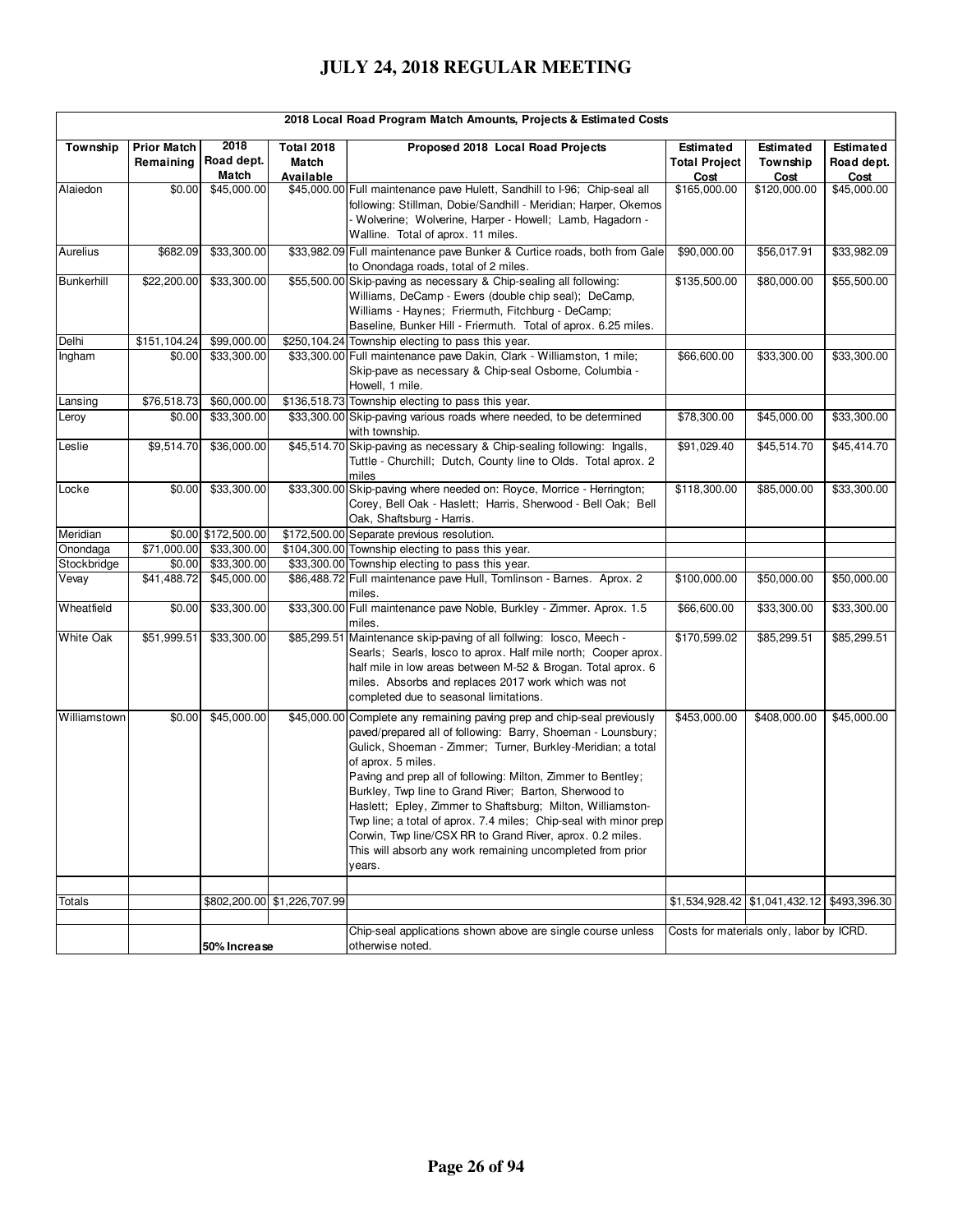# **APPROVED – JULY 24, 2018 AGENDA ITEM NO. 17**

Introduced by the County Services and Finance Committees of the:

#### INGHAM COUNTY BOARD OF COMMISSIONERS

## **RESOLUTION TO AUTHORIZE THE EXTENSION OF RFP #61-17, PURCHASE OF EQUIPMENT NEEDED FOR NEW TANDEM AXLE TRUCK CHASSIS**

#### **RESOLUTION # 18 – 292**

WHEREAS, the Road Department needs to replace three of its existing tandem axle dump trucks, which have aged past the point of economical serviceability; and

WHEREAS, the Road Department adopted, amended per Resolution #18-254 on June 12, 2018. the 2018 budget includes in capital road equipment expenditures and funds for this purchase as it is also included in the 2018 road equipment replacement plan; and

WHEREAS, equipment and components are needed to complete the three new tandem axle truck chassis; and

WHEREAS, the Board of Commissioners approved the Resolution #17-180 adopted on May 9, 2017, approving the purchase of hydraulic equipment and components from Certified Power per RFP 61-17; and

WHEREAS, bids for equipment to complete the three new tandem axle truck chassis were solicited and evaluated by the Ingham County Purchasing Department in 2017, and it is their recommendation, with the concurrence of Road Department staff, to extend the agreement with Certified Power Inc. of Perrysburg OH for hydraulic equipment and components at a total cost not to exceed \$56,682.00 for all 3 truck chassis in 2018.

THEREFORE BE IT RESOLVED, the Board of Commissioners accepts the extension of Board Resolution #17-180 that authorizes the purchase of hydraulic components and equipment required to complete the three new tandem axle truck chassis from:

> Certified Power, Inc. of Perrysburg, Ohio; 3 Hydraulic tanks, 3 Hydraulic pumps & valves, 3 Hydraulic controls, 3 Spreader controls and several other hydraulic components, with a total cost of \$56,682.00 for 3 new trucks.

BE IT FURTHER RESOLVED, that the Purchasing Department is hereby authorized to sign any necessary purchase documents on behalf of the County.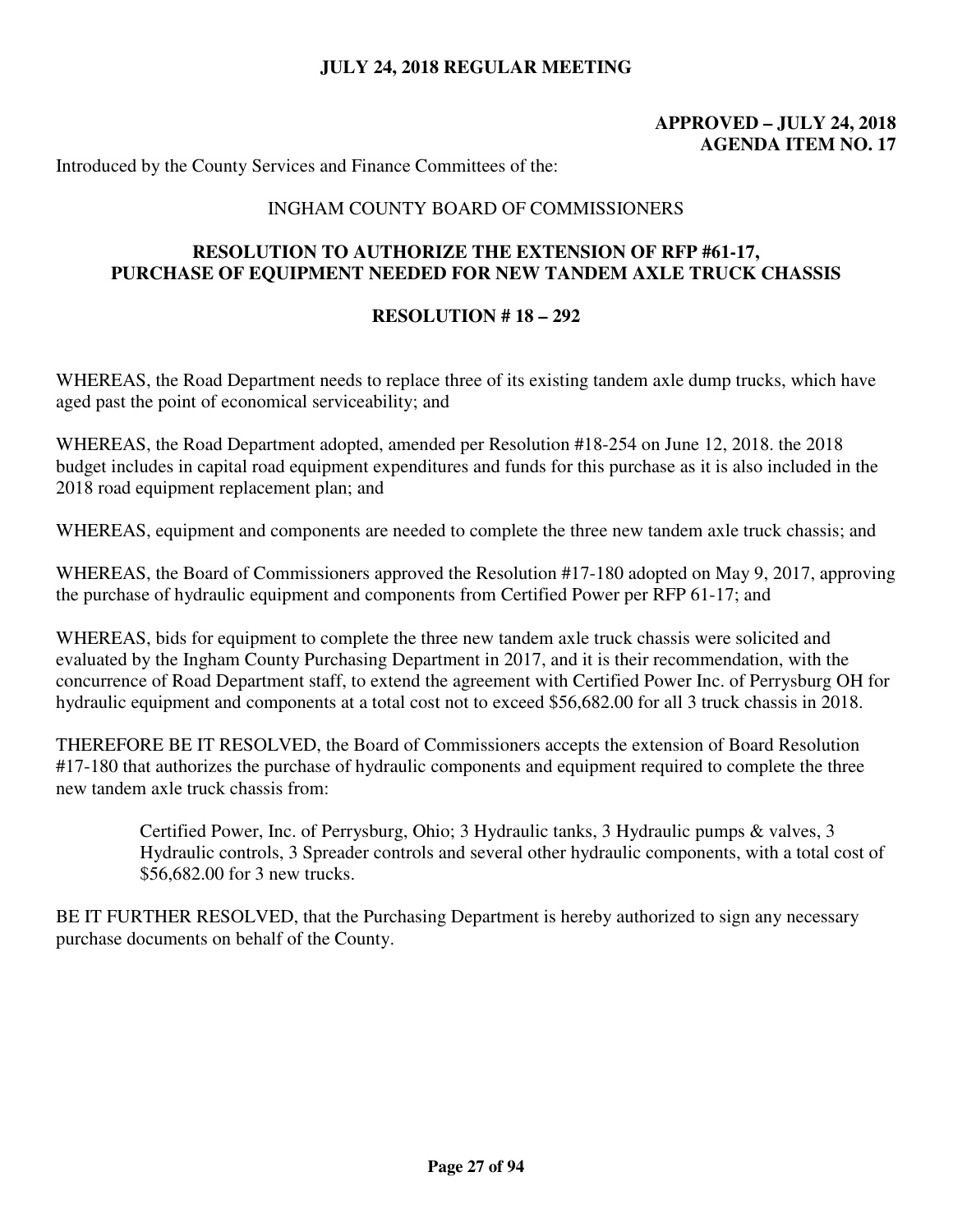**COUNTY SERVICES: Yeas:** Nolan, Sebolt, Grebner, Celentino, Hope, Maiville, Naeyaert **Nays**: None **Absent:** None **Approved 07/17/2018** 

**FINANCE: Yeas:** Grebner, Anthony, Crenshaw, Tennis, Koenig, Louney, Schafer **Nays:** None **Absent:** None **Approved 07/18/2018**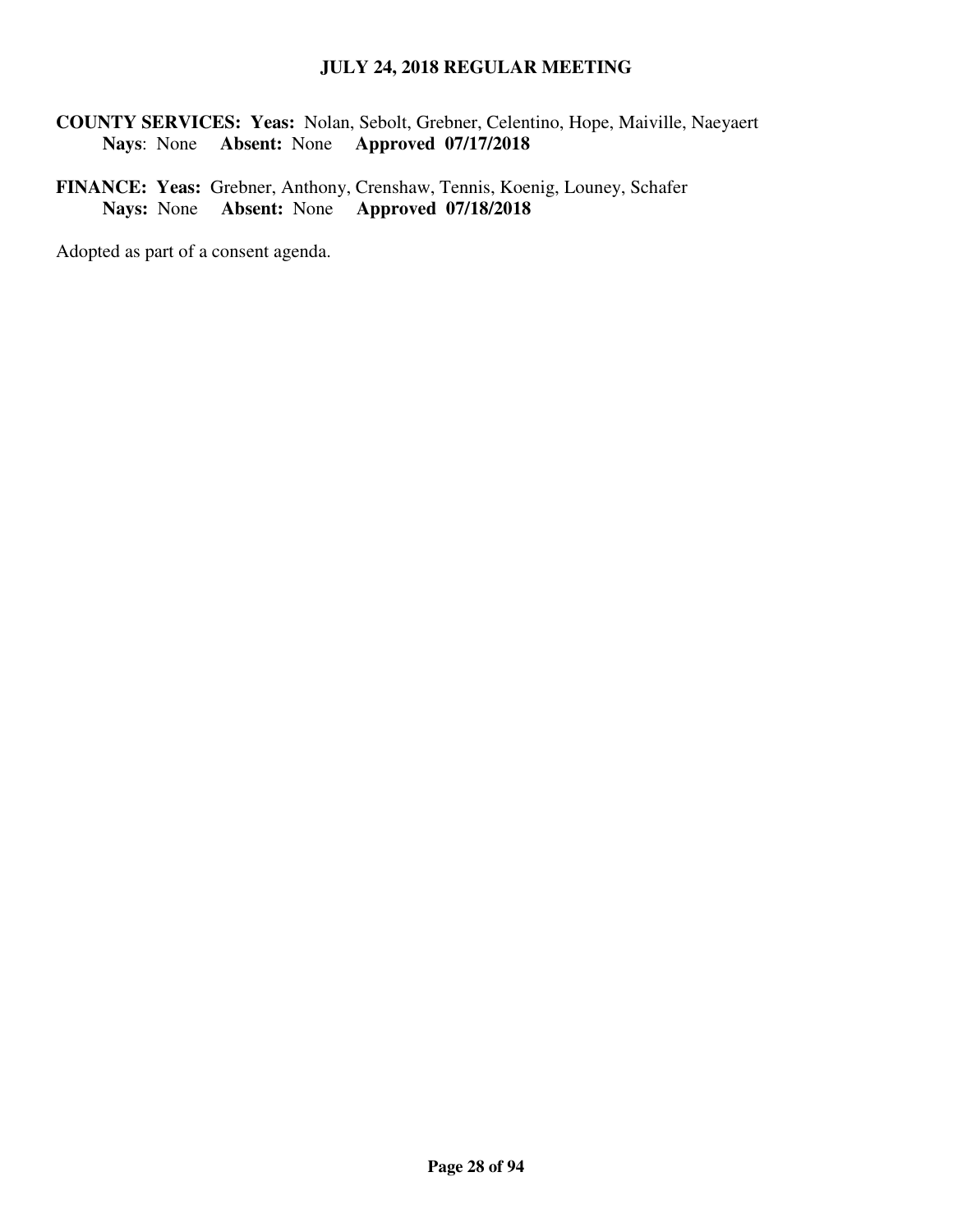# **APPROVED – JULY 24, 2018 AGENDA ITEM NO. 18**

Introduced by the County Services and Finance Committees of the:

#### INGHAM COUNTY BOARD OF COMMISSIONERS

## **RESOLUTION TO APPROVE INGHAM COUNTY EMPLOYEES' ASSOCIATION AGREEMENT FOR THE PARK RANGERS UNIT RECLASSIFICATION REQUEST**

#### **RESOLUTION # 18 – 293**

WHEREAS, an agreement has been reached between the Ingham County Employees' Association for the Park Rangers Unit through December 31, 2020; and

WHEREAS, the Human Resources Department executed the process for reclassification requests from employees in the unit; and

WHEREAS, the current wage scale for Asst. Park Manager I is \$41,147 to \$50,404 and the current wage scale for Asst. Park Manager II is \$41,764 to \$57,637and the current wage scale for Park Ranger is \$35,004 to \$42,453; and

WHEREAS, all reclassification requests were processed in a manner consistent with the collective bargaining agreement; and

WHEREAS, the Human Resources Department and representatives of the ICEA Park Rangers Unit completed the review and agreed upon the proposed results.

THEREFORE BE IT RESOLVED, the Ingham County Board of Commissioners hereby establishes the that new consolidated wage scale for Asst. Park Manager is \$46,598 to \$62,514 and the new wage scale for Park Ranger is \$39,052 to \$48,680.

BE IT FURTHER RESOLVED, that the Ingham County Board of Commissioners hereby approves the following changes:

| 759005<br>Move from Current Scale Step 6 to New Scale Step 6<br><b>Asst. Parks Manager</b> |  |
|--------------------------------------------------------------------------------------------|--|
|                                                                                            |  |
| <b>Asst. Parks Manager</b><br>Move from Current Scale Step 6 to New Scale Step 4<br>759011 |  |
| Move from Current Scale Step 1 to New Scale Step 1<br>759003<br><b>Asst. Parks Manager</b> |  |
| Move from Current Scale Step 3 to New Scale Step 2<br>759007<br>Parks Ranger               |  |
| 759010<br>Move from Current Scale Step 6 to New Scale Step 5<br>Parks Ranger               |  |

 $P^{\text{max}}$ 

BE IT FURTHER RESOLVED, that the change(s) will be effective the first pay period following approval by the Board of Commissioners.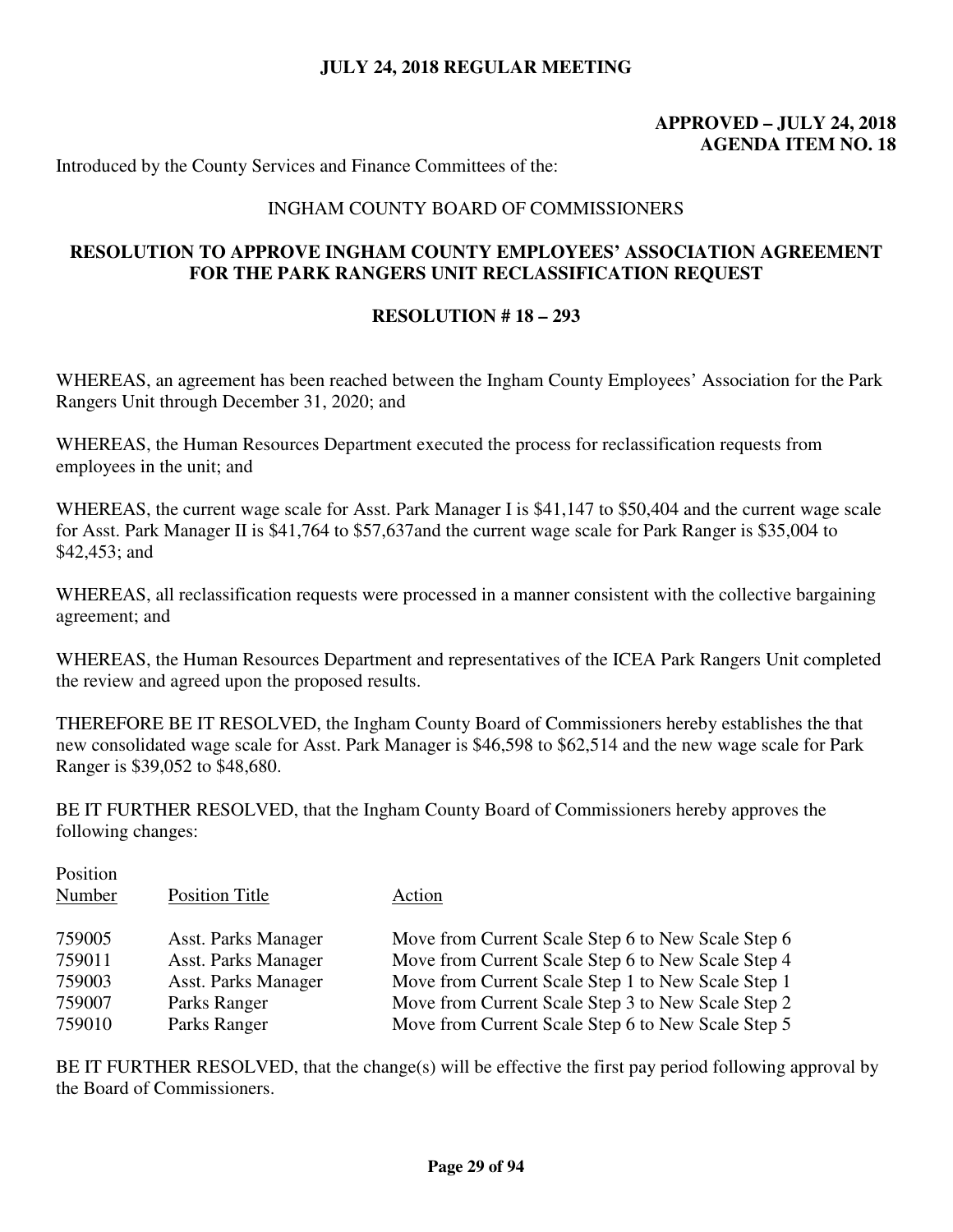**COUNTY SERVICES: Yeas:** Nolan, Sebolt, Grebner, Celentino, Hope, Maiville, Naeyaert **Nays**: None **Absent:** None **Approved 07/17/2018** 

**FINANCE: Yeas:** Grebner, Anthony, Crenshaw, Tennis, Koenig, Louney, Schafer **Nays:** None **Absent:** None **Approved 07/18/2018**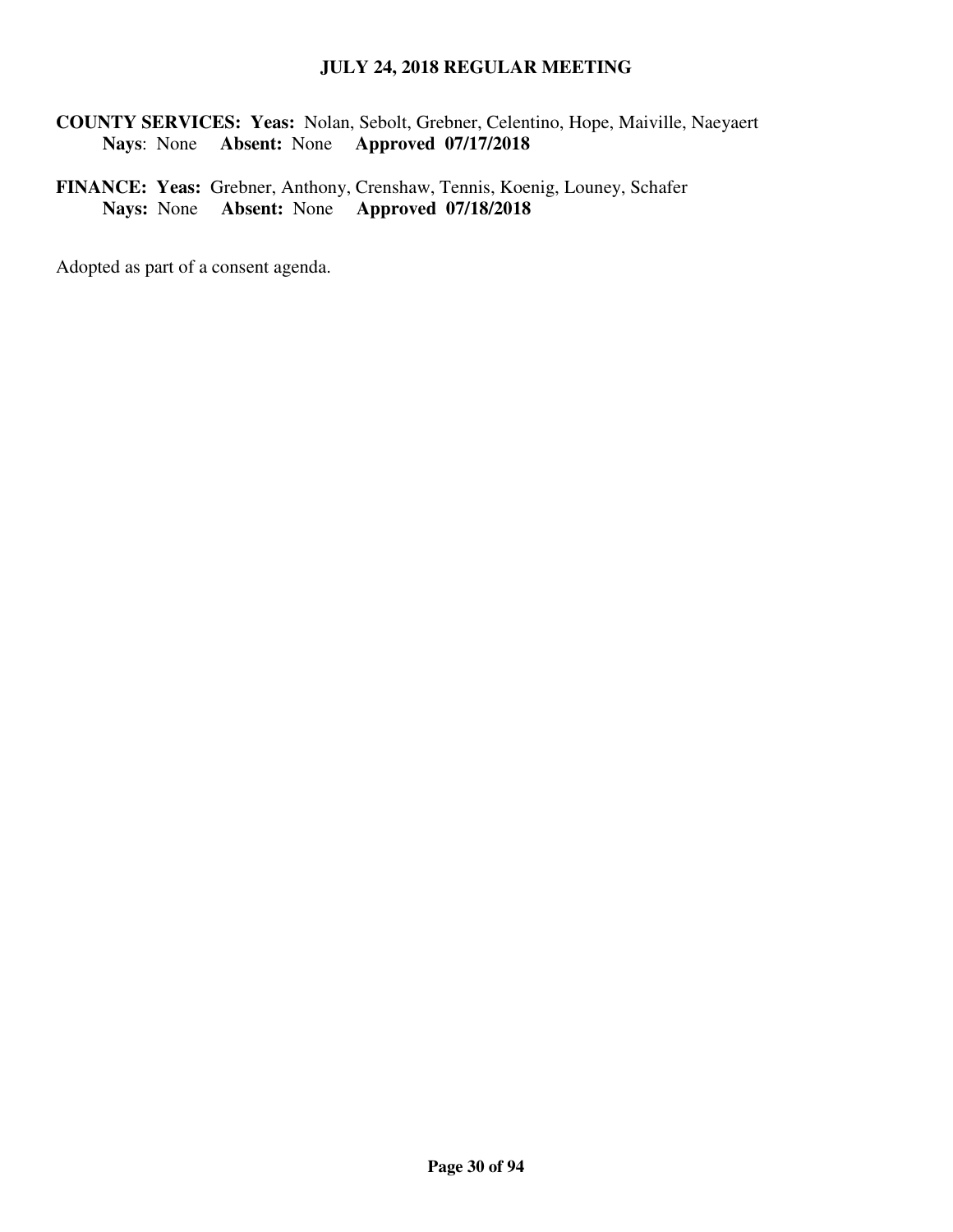# **APPROVED – JULY 24, 2018 AGENDA ITEM NO. 19**

Introduced by the County Services and Finance Committees of the:

#### INGHAM COUNTY BOARD OF COMMISSIONERS

### **RESOLUTION SUBMITTING TO A VOTE OF THE ELECTORATE A RENEWAL OF THE SPECIAL MILLAGE FOR FARMLAND AND OPEN SPACE PRESERVATION**

#### **RESOLUTION # 18 – 294**

WHEREAS, Ingham County desires to provide for the effective long-term protection and preservation of farmland in Ingham County from the pressure of increasing residential and commercial development; and

WHEREAS, the Ingham County Board of Commissioners adopted the Ingham County Farmland Purchase of Development Rights Ordinance in July 2004; and

WHEREAS, citizens of Ingham County approved the Farmland and Open Space Preservation Millage on August 5, 2008; and

WHEREAS, it has been determined that a Millage Renewal is the most appropriate funding source to ensure adequate implementation of the Purchase of Development Rights Ordinance.

THEREFORE BE IT RESOLVED, that the following question be submitted to a vote of the electorate in the General Election to be held on November 6, 2018.

## **INGHAM COUNTY FARMLAND AND OPEN SPACE PRESERVATION INITIATIVE MILLAGE QUESTION**

For the purpose of protecting farmland and other open space lands, including waterways, wildlife habitat, wetlands, and other natural lands, and to encourage urban development, at the same millage level previously approved by the voters in 2008, shall the constitutional limitation upon the total amount of taxes which may be assessed in one (1) year upon all property within the County of Ingham, Michigan, previously increased by up to 14/100 (0.1400 of one mill, \$0.14 per thousand dollars of state taxable valuation, be continued and renewed for a period of ten (10) years (2018-2027) inclusive? (If approved and levied in full, this Millage will raise an estimated additional \$1,036,059 for farmland and open space preservation in the first calendar year of the levy based on state taxable valuation.)

#### **YES [ ]**

#### **NO [ ]**

BE IT FURTHER RESOLVED, that this question is hereby certified to the County Clerk.

BE IT FURTHER RESOLVED, that the County Clerk is hereby directed to place the renewal proposal on the November 6, 2018 ballot and to be prepared and distributed in the manner required by law.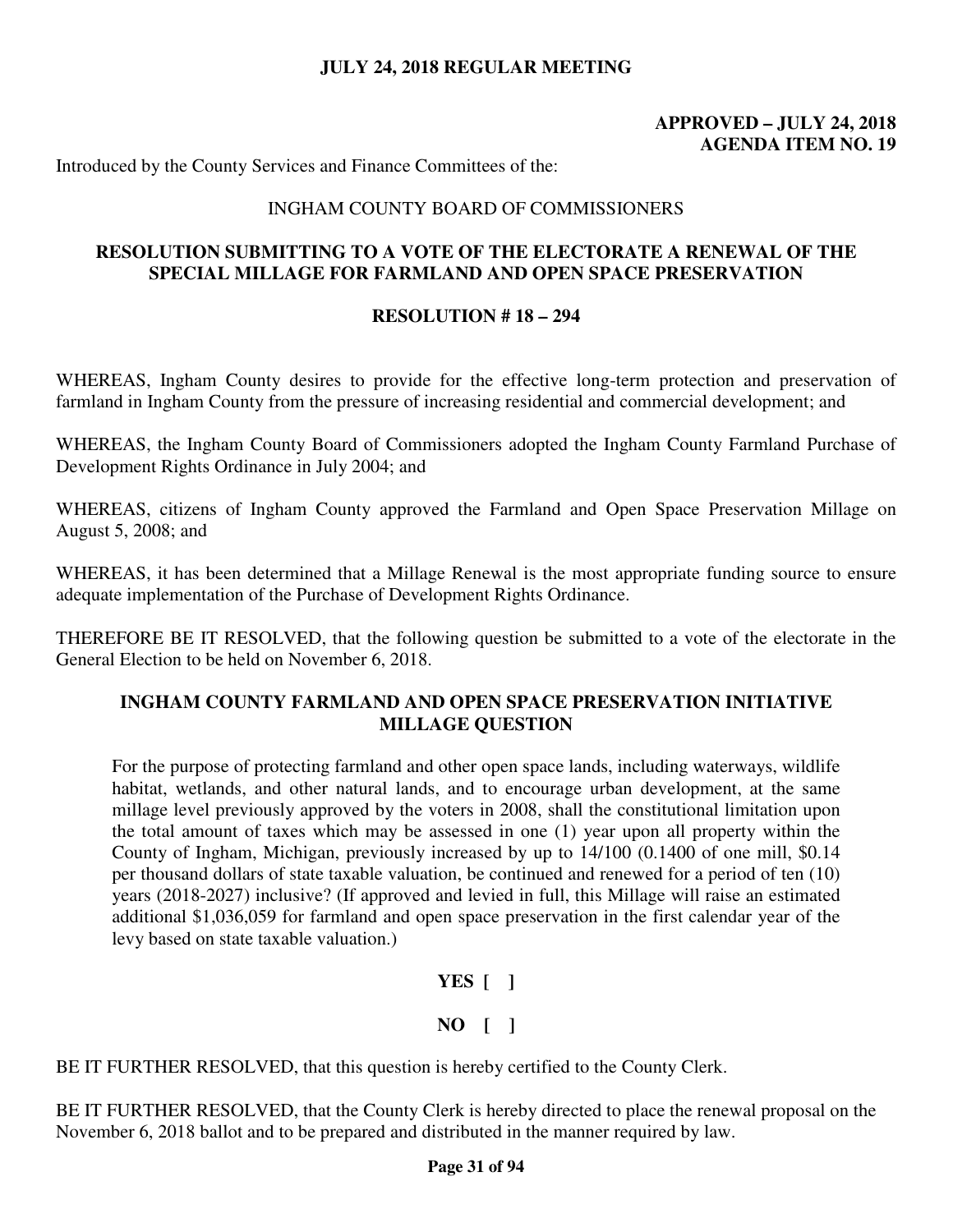## **COUNTY SERVICES: Yeas:** Nolan, Sebolt, Celentino, Hope, Maiville, Naeyaert **Nays**: Grebner **Absent:** None **Approved 07/17/2018**

## **FINANCE: Yeas:** Anthony, Crenshaw, Tennis, Louney, Schafer **Nays:** Grebner, Koenig **Absent:** None **Approved 07/18/2018**

Commissioner Nolan moved to adopt the resolution. Commissioner Naeyaert supported the motion.

Commissioner Grebner stated that he did not agree with the way that this millage was managed. He further stated that he opposed this because of technical reasons.

Commissioner Grebner stated that about 60% of the land that was purchased for land preservation was outside the area with the most interest to protect land. He further stated that if the County cared about stopping sprawl that would mean protecting land in Bath and Dewitt, which are obviously out-of-county.

Commissioner Grebner stated that the main competitors for Lansing and East Lansing are in Eaton and Clinton counties where sprawl of apartment buildings and more is directly in competition with the cities. He further stated that there had been some interest in working with the other counties, but that was not really viable.

Commissioner Grebner stated that a regional arrangement was not possible. He further stated that the County used this millage to purchase development rights to properties that most people did not care about.

Commissioner Sebolt stated that he agreed with Commissioner Grebner's concerns with development happening outside the County. He further stated that the County should continue to work with the Capitol Council of Governments and the Tri-County Regional Planning Commission in order to keep urban sprawl to a minimum, which may also help to consolidate some services and ultimately help to save the County money.

Commissioner Louney stated that he supported this millage but felt there was an opportunity to expand this to encourage urban farming in Lansing. He further stated that that ideas was an item for discussion at a later time.

Motion carried on a roll call vote. **Yeas:** Anthony, Banas, Celentino, Crenshaw, Hope, Louney, Maiville, Naeyaert, Nolan, Tennis, Schafer, and Sebolt. **Nays:** Koenig and Grebner. **Absent:** None.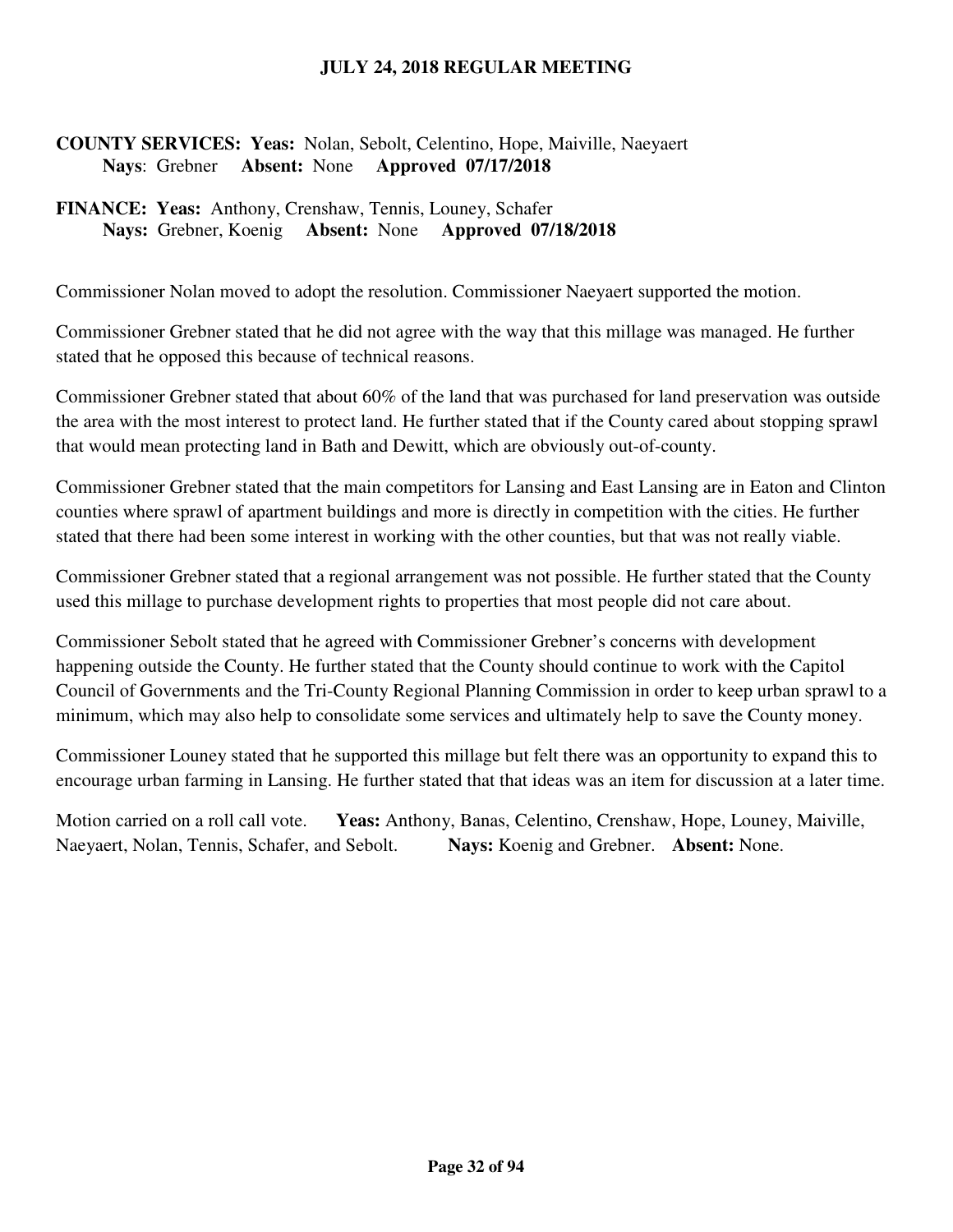# **APPROVED – JULY 24, 2018 AGENDA ITEM NO. 20**

Introduced by the County Services and Finance Committees of the:

#### INGHAM COUNTY BOARD OF COMMISSIONERS

## **RESOLUTION TO AUTHORIZE THE ANNUAL RETIREE HEALTH CARE ACTUARIAL STUDY AND SECOND YEAR UPDATE**

#### **RESOLUTION # 18 – 295**

WHEREAS, Ingham County has historically used Gabriel Roeder Smith and Company to conduct its actuarial reporting; and

WHEREAS, generally accepted accounting principles require that an actuarial valuation of retiree health care be prepared at least bi-annually but with the implementation of GASB 75, it is recommended to have the report be completed every year; and

WHEREAS, the last actuarial report was issued for the year ended December 31, 2016; and

WHEREAS, Gabriel Roeder Smith and Company, One Town Square, Suite 800, Southfield, MI. 48076-3723 has agreed to conduct this valuation for the year ended December 31, 2017 at a cost of \$35,000 which includes the annual investment update to 2018.

THEREFORE BE IT RESOLVED, that the Ingham County Board of Commissioners authorizes a contract with Gabriel Roeder Smith and Company to conduct this annual retiree health care valuation and the second year update.

BE IT FURTHER RESOLVED, the total cost of \$25,000 in 2018 and \$10,000 in 2019 will be paid from the Employee Benefit Fund.

BE IT FURTHER RESOLVED, that the Controller/Administrator is authorized to make any necessary budget adjustments.

BE IT FURTHER RESOLVED, that the Chairperson of the Ingham County Board of Commissioners is authorized to sign any contract documents consistent with this resolution and approved as to form by the County Attorney.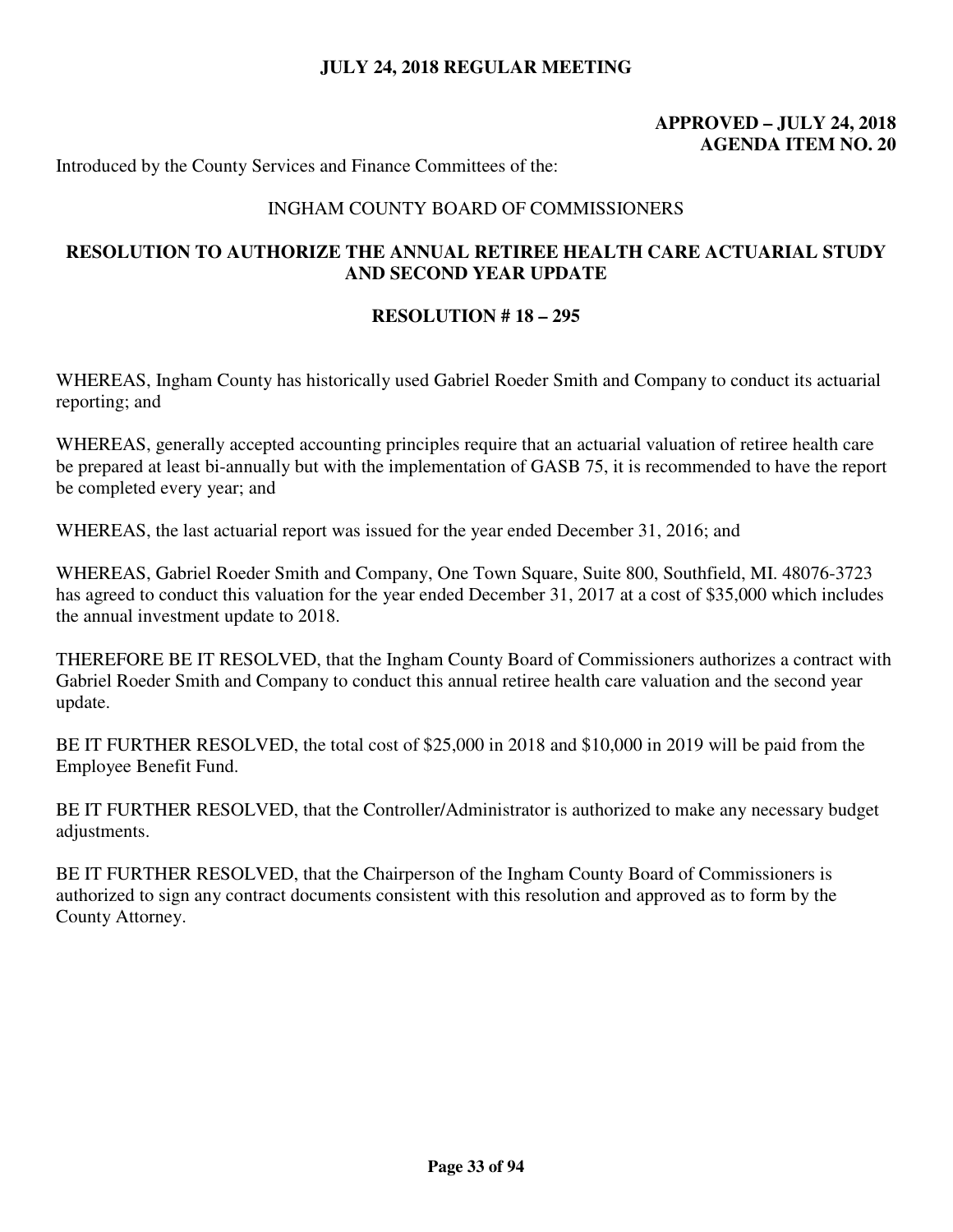**COUNTY SERVICES: Yeas:** Nolan, Sebolt, Grebner, Celentino, Hope, Maiville, Naeyaert **Nays**: None **Absent:** None **Approved 07/17/2018** 

**FINANCE: Yeas:** Grebner, Anthony, Crenshaw, Tennis, Koenig, Louney, Schafer **Nays:** None **Absent:** None **Approved 07/18/2018**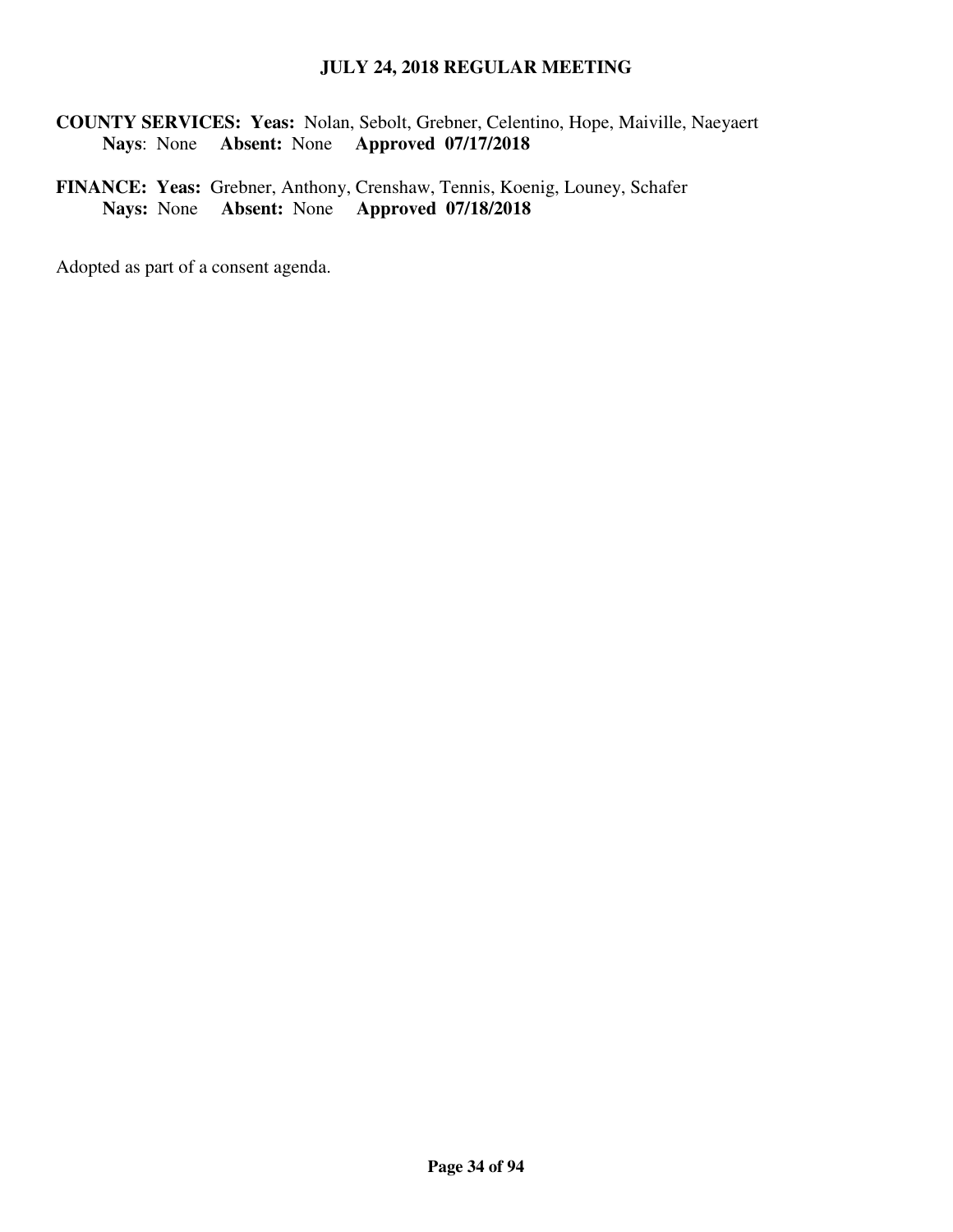## **APPROVED – JULY 24, 2018 AGENDA ITEM NO. 21**

Introduced by the Finance Committee of the:

#### INGHAM COUNTY BOARD OF COMMISSIONERS

#### **RESOLUTION TO AUTHORIZE BUDGET ADJUSTMENTS FOR 2018 BASED ON THE ANNUAL EVALUATION OF THE COUNTY'S FINANCIAL RESERVE POLICY**

#### **RESOLUTION # 18 – 296**

WHEREAS, the Board of Commissioners has determined that it is in the best interests of the Ingham County government; its taxpayers, and its residents to maintain sufficient financial reserves to provide for the stable operation of the county government; to assure that the County's financial obligations will be met; and to assure continuance of a strong credit rating; and

WHEREAS, the Board of Commissioners, through Resolution #02-17 has adopted a Financial Reserve Policy to guide decisions regarding the maintenance of sufficient financial reserves; and

WHEREAS, the Financial Reserve Policy and the status of county reserves is to be reviewed on an annual basis; and

WHEREAS, such a review has been done by the Controller's Office, based on 2017 year end balances, and a report with recommendations has been given to the Finance Committee.

THEREFORE BE IT RESOLVED, that the 2018 budget be amended to authorize a transfer of \$850,000 from the General Fund unassigned balance to the Public Improvements Fund and \$1.1 million from the General Fund unassigned balance to Machine and Equipment Fund in order to provide adequate funds for infrastructure maintenance and improvements and machinery and equipment.

BE IT FURTHER RESOLVED, that the Controller is authorized to make the necessary budget adjustments and transfers.

**FINANCE: Yeas:** Grebner, Anthony, Crenshaw, Tennis, Koenig, Louney, Schafer **Nays:** None **Absent:** None **Approved 07/18/2018**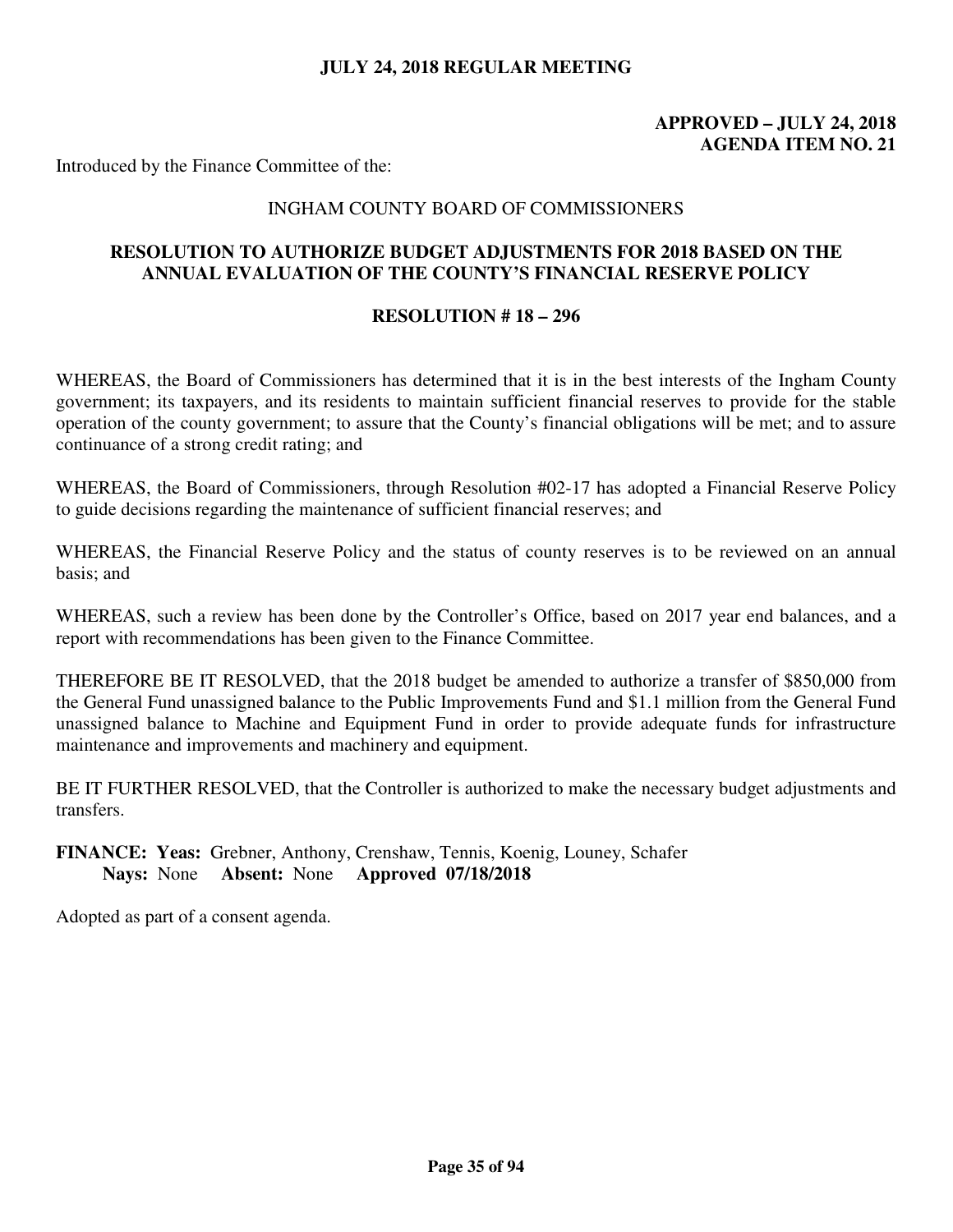# **APPROVED – JULY 24, 2018 AGENDA ITEM NO. 22**

Introduced by the Finance Committee of the:

### INGHAM COUNTY BOARD OF COMMISSIONERS

## **RESOLUTION TO CHANGE THE RETIREE HEALTH INSURANCE EXPENSE ACCOUNTING TREATMENT FOR THE COMMUNITY HEALTH NETWORK FUND AND TO AMEND THE 2018 BUDGETS TO REFLECT THIS CHANGE**

### **RESOLUTION # 18 – 297**

WHEREAS, GASB 75 which changes the accounting for the OPEB (other post-employment benefits) liability for governmental entities will impact the County for the year ended December 31, 2018; and

WHEREAS, if the accounting for retiree health insurance expense for the Community Health Network Fund is not changed this will result in an approximately \$12.2 million liability being recorded on this fund's balance sheet; and

WHEREAS, the County's financial staff has reviewed alternatives and found an option which will allow the liability to be reported in the same manner as all other governmental type employees; and

WHEREAS, this change requires the General Fund to pay the retiree health insurance (including the OPEB trust prefunding expense) for the employees of the Community Health Network Fund directly rather than providing this same amount as a subsidy to the fund.

THEREFORE BE IT RESOLVED, that the Ingham County Board of Commissioners approves the change in accounting for the retiree health insurance expense for the employees working for the Community Health Network Fund to pay the expense directly from the General Fund rather than providing the same amount as a subsidy.

BE IT FURTHER RESOLVED, the 2018 General Fund and Community Health Network Fund budgets will be amended as follows:

| 511-60000-716035 (Clinic Fund retiree health insurance expense)  | (570,000)   |
|------------------------------------------------------------------|-------------|
| 511-60000-716040 (Clinic Fund contribution to OPEB trust)        | (450,000)   |
| 511-60000-699000 (Transfer in from the General Fund)             | 1,020,000   |
|                                                                  |             |
| 101-60100-716035 (General Fund retiree health insurance expense) | 570,000     |
| 101-60100-716040 (General Fund contribution to OPEB Trust)       | 450,000     |
| 101-60100-999511 (Transfer out to the Clinic Fund)               | (1,020,000) |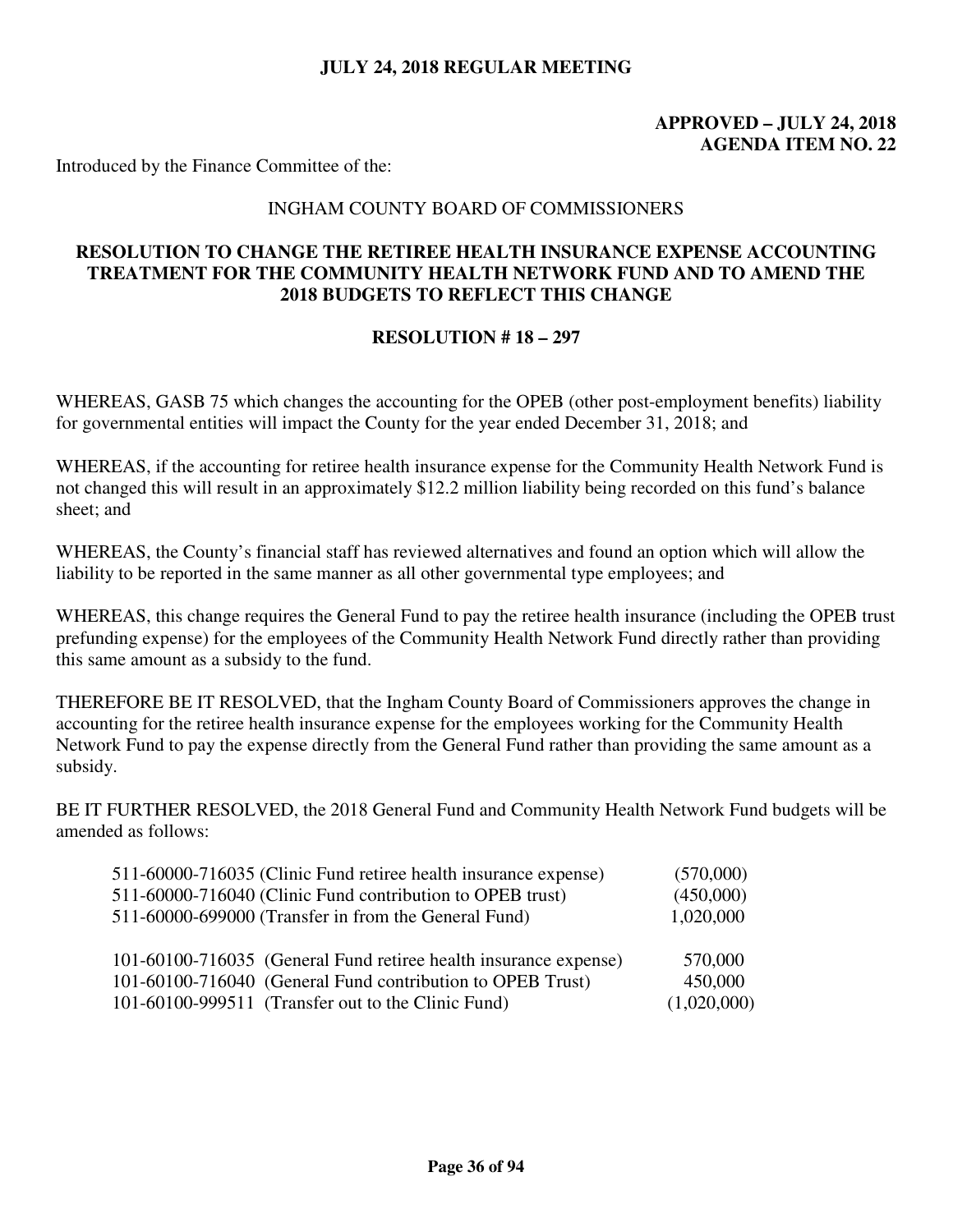# **FINANCE: Yeas:** Grebner, Anthony, Crenshaw, Tennis, Koenig, Louney, Schafer **Nays:** None **Absent:** None **Approved 07/18/2018**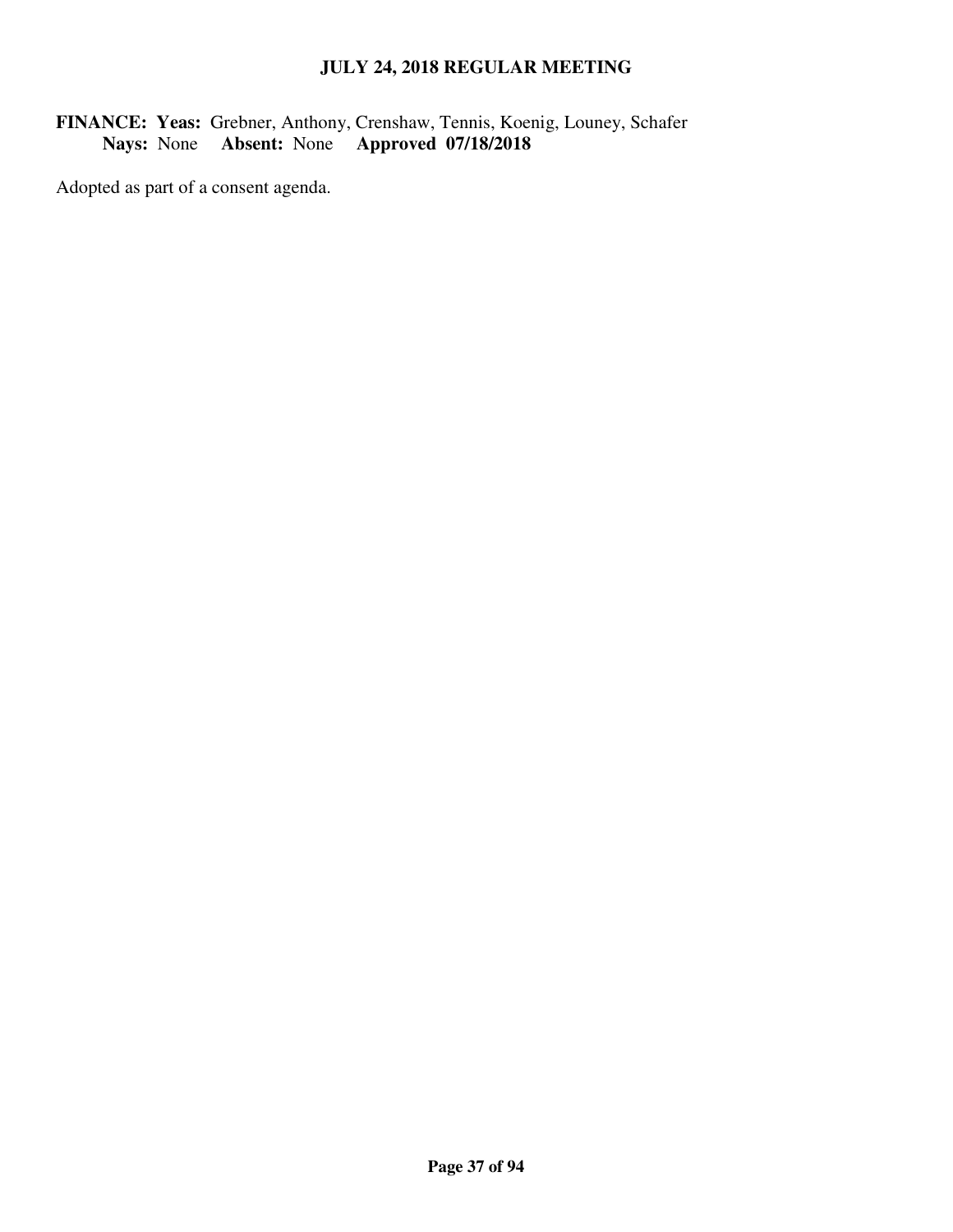# **APPROVED – JULY 24, 2018 AGENDA ITEM NO. 23**

Introduced by the Finance Committee of the:

### INGHAM COUNTY BOARD OF COMMISSIONERS

## **RESOLUTION TO TRANSFER ADDITIONAL FUNDING TO THE BROWNFIELD FUND FOR DEBT SERVICE**

#### **RESOLUTION # 18 – 298**

WHEREAS, in 2011, bonds were issued for the Lansing Brownfield Plan and the debt service was to be funded from brownfield capture revenue; and

WHEREAS, the debt services is currently exceeding the Brownfield revenue by \$185,000 a year; and

WHEREAS, this fund is currently operating with a fund deficit and additional funding is needed to reduce the deficit; and

WHEREAS, this requires an annual contribution from the County to subsidize the required debt payments and provide funding to reduce the deficit.

THEREFORE BE IT RESOLVED, that the Ingham County Board of Commissioners authorizes the transfer from the General Fund of \$200,000 to the Lansing Brownfield Fund (Fund 240) in 2018 to provide the needed funding.

BE IT FURTHER RESOLVED, that the 2018 General Fund budget is amended to use an additional \$200,000 of fund balance and to add a transfer to the Brownfield Fund expenditure in the amount of \$200,000.

**FINANCE: Yeas:** Grebner, Anthony, Crenshaw, Tennis, Koenig, Louney, Schafer **Nays:** None **Absent:** None **Approved 07/18/2018**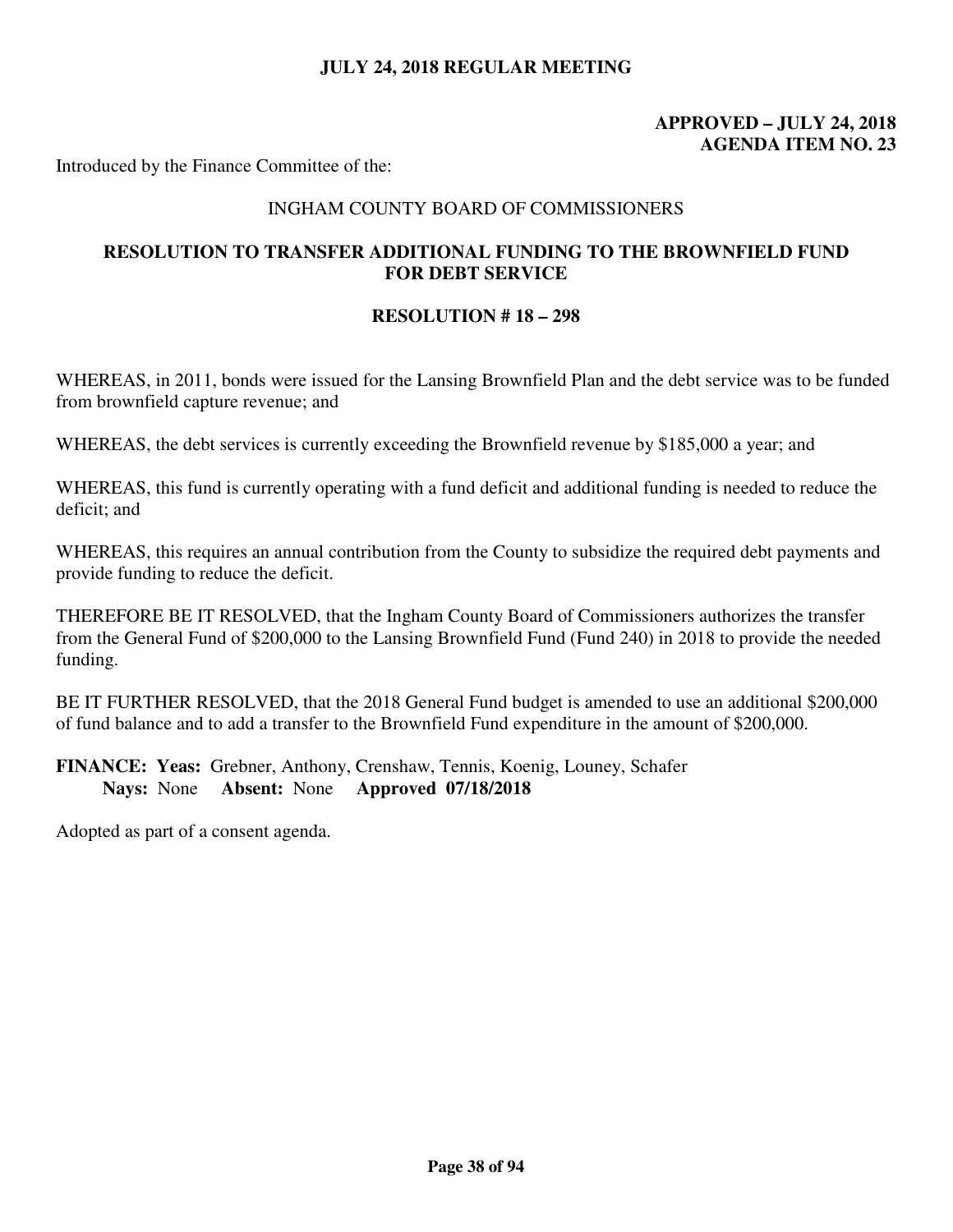# **APPROVED – JULY 24, 2018 AGENDA ITEM NO. 24**

Introduced by the Finance Committee of the:

### INGHAM COUNTY BOARD OF COMMISSIONERS

## **RESOLUTION TO AUTHORIZE ADDITIONAL PAYMENT TO PLANTE MORAN FOR 2017 AUDIT AND TO AUTHORIZE A CONTRACT AMENDMENT**

#### **RESOLUTION # 18 – 299**

WHEREAS, Ingham County has contracted with Plante Moran to conduct the audit for 2017; and

WHEREAS, additional services were needed to audit the Community Development Block Grant at a cost of \$3,800; and

WHEREAS, the Drain Commission engaged in a Federal loan program which required single audit review at a cost of \$7,500; and

THEREFORE BE IT RESOLVED, that the Ingham County Board of Commissioners authorizes a contract amendment for an additional payment of \$11,300 to Plante Moran for 2017 audit costs.

BE IT FURTHER RESOLVED, that the Controller/Administrator is authorized to make any necessary budget adjustments.

BE IT FURTHER RESOLVED, that the Chairperson of the Board of Commissioners is authorized to sign any necessary contract documents on behalf of the County after approval as to form by the County Attorney.

**FINANCE: Yeas:** Grebner, Anthony, Crenshaw, Tennis, Koenig, Louney, Schafer **Nays:** None **Absent:** None **Approved 07/18/2018**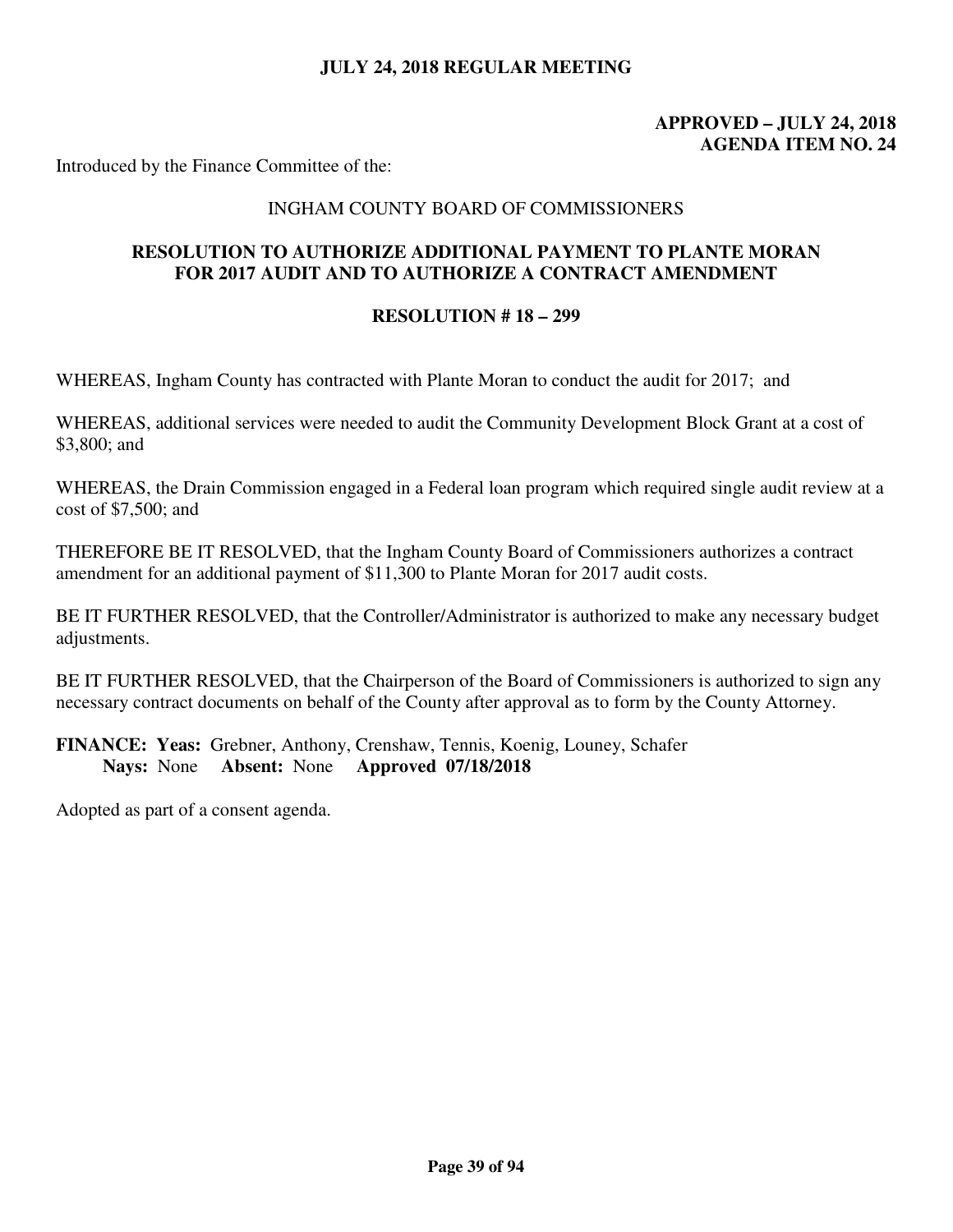# **APPROVED – JULY 24, 2018 AGENDA ITEM NO. 25**

Introduced by the Finance Committee of the:

### INGHAM COUNTY BOARD OF COMMISSIONERS

## **RESOLUTION TO PURCHASE THREE NEW TASERS AND ASSOCIATED EQUIPMENT FOR THE SHERIFF'S OFFICE FROM AXON ENTERPRISE, INC.**

#### **RESOLUTION # 18 – 300**

WHEREAS, the Ingham County Sheriff's Office is responsible for police patrols for Ingham County and the Ingham County Jail; and

WHEREAS, Michigan Municipal Risk Management Authority (MMRMA), the County insurance carrier, fully supports their clients obtaining Tasers as a tool to maintain safe and secure operations in daily police patrols and in the correctional environment; and

WHEREAS, Deputies properly equipped and trained with functional, up to date Tasers have greatly limited use of force complaints, deadly force situations, and legal issues since the initial release of these police tools; and

WHEREAS, the Sheriff's Office has determined the need to purchase three (3) new Tasers and associated Taser equipment to supply and train our Field Services and Corrections Division; and

WHEREAS, the purchase order also includes needed updated Tasers, batteries, and cartridges for deployment and certification training; and

WHEREAS, AXON Enterprise, Inc. is a sole source company for this equipment; and

WHEREAS, the total expenditure for this proposal is not to exceed \$12,240.00.

THEREFORE BE IT RESOLVED, the Ingham County Board of Commissioners authorizes the Sheriff's Office to purchase three (3) Tasers and associated equipment and training from AXON Enterprise, Inc. for a total not to exceed \$12,240.00 from the following Sheriff's Office Accounts: 10130102-726010, 10130103-726010, and 10130104-726010.

BE IT FURTHER RESOLVED, that the Controller/Administrator is directed to make the necessary adjustments to the 2018 Sheriff's Office budget.

BE IT FURTHER RESOLVED, that Ingham County recognizes AXON Enterprise, Inc. as a sole source vendor for this equipment and training.

BE IT FURTHER RESOLVED, that the Ingham County Board of Commissioners authorizes the Purchasing department to issue a Purchase Order to Axon Enterprises, Inc., in the amount not-to-exceed \$12,240.00 for the purchase of the three (3) Tasers, related equipment and warranties.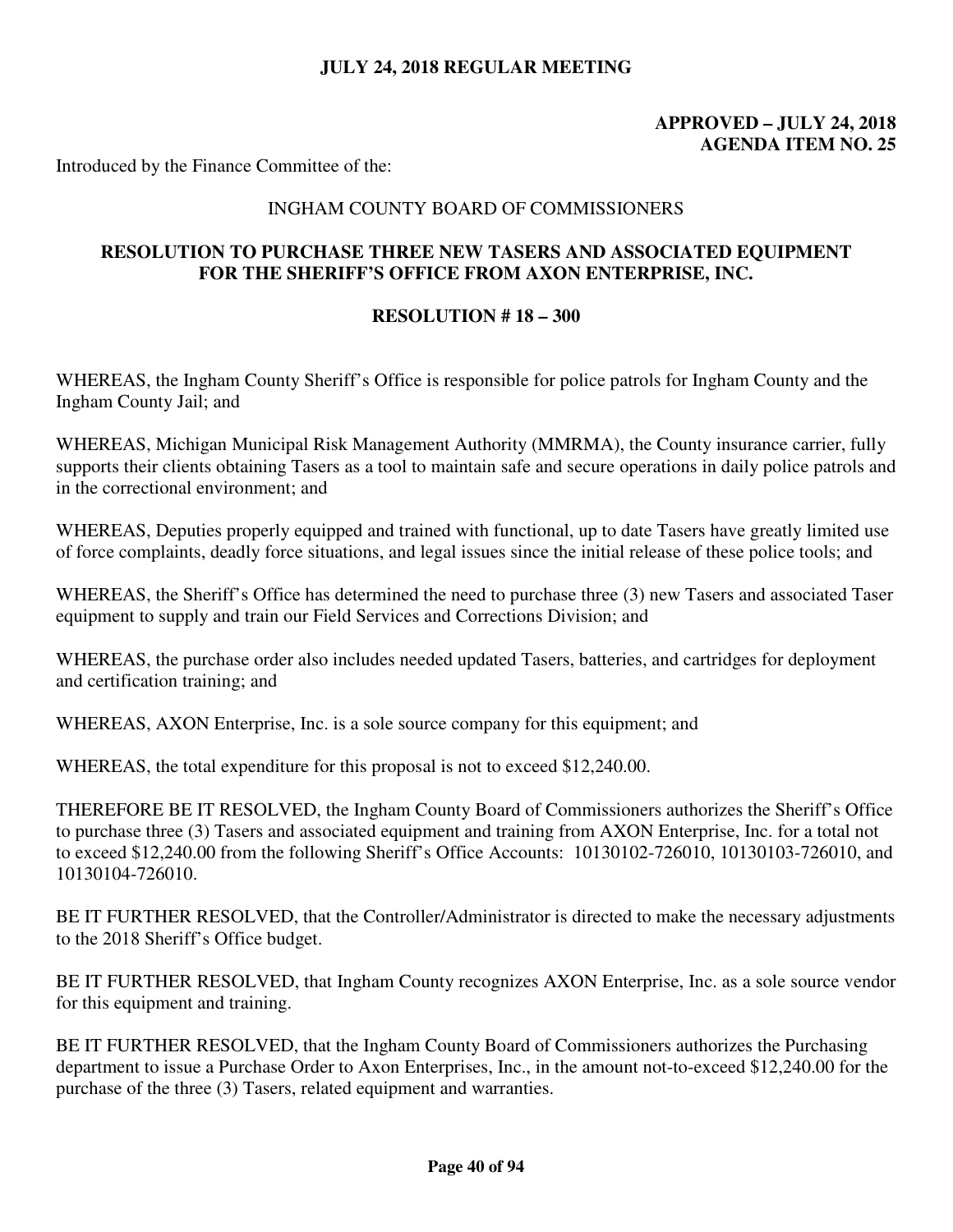BE IT FURTHER RESOLVED, that the Ingham County Board of Commissioners authorizes the Board Chairperson to sign any necessary contract documents or purchase documents that are consistent with this resolution and approved as to form by the County Attorney.

# **FINANCE: Yeas:** Grebner, Anthony, Crenshaw, Tennis, Koenig, Louney, Schafer **Nays:** None **Absent:** None **Approved 07/18/2018**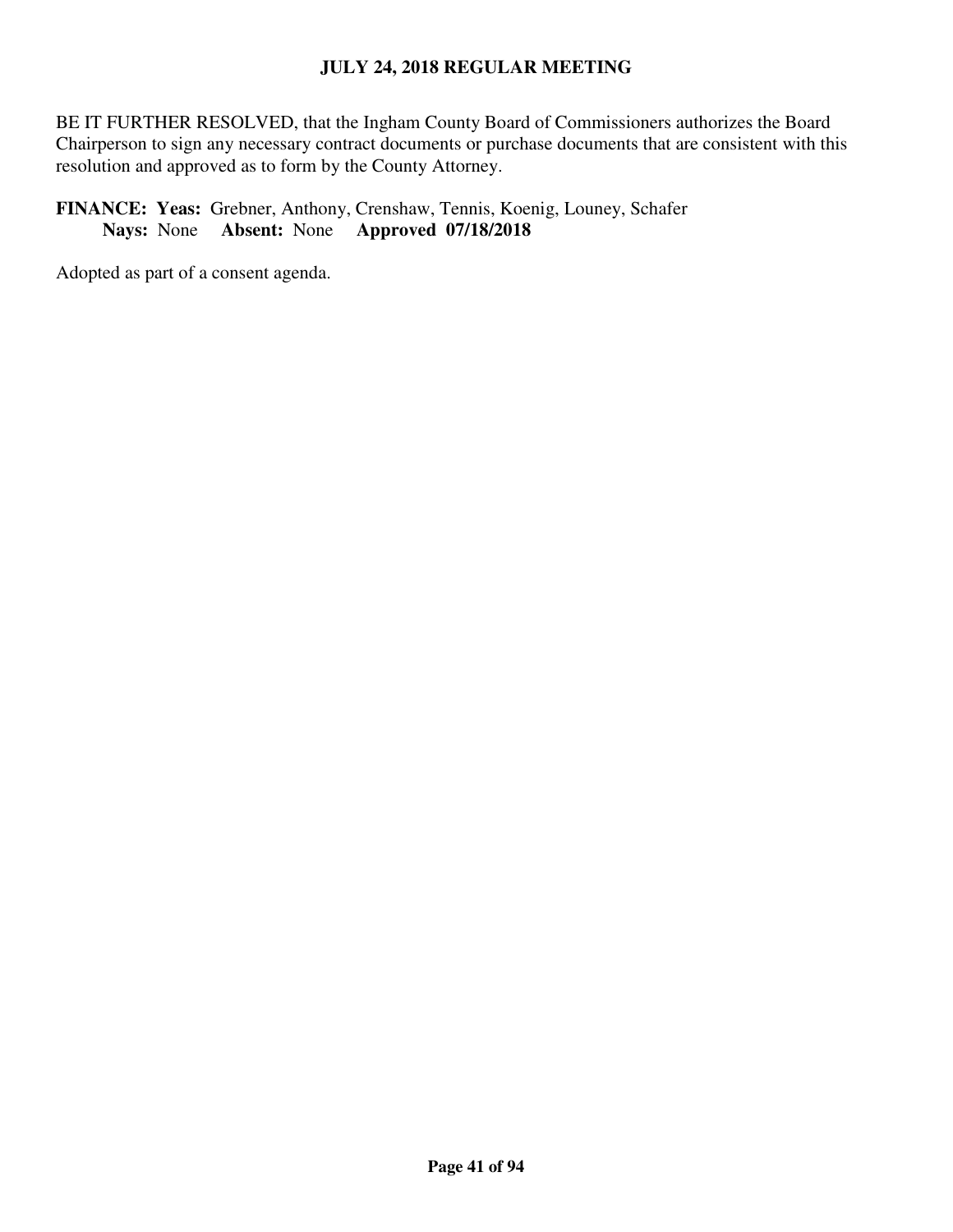# **APPROVED – JULY 24, 2018 AGENDA ITEM NO. 26**

Introduced by the Human Services Committee of the:

# INGHAM COUNTY BOARD OF COMMISSIONERS

## **RESOLUTION HONORING LISA DOUTHERD**

### **RESOLUTION # 18 – 301**

WHEREAS, Lisa Doutherd began her career with the Ingham County Health Department's (ICHD) Child Health Center in 1988, registering children for their Early and Periodic Screening, Diagnostic and Treatment (EPSDT) testing which provides Medicaid eligible children with a broad array of preventive and treatment services; and

WHEREAS, in 1989 Lisa was hired by Dr. Renee Canady as the Lead Social Worker for the Willow Health Center's Turning Point Program, where she provided social work services for children and adolescents in the clinic until 2013, serving a total of 24 years with the Ingham County Willow Health Center; and

WHEREAS, Lisa participated in several social justice trainings and made it a priority to address the realities of health inequities through her work as Lead Social Worker and Clinical Supervisor; and

WHEREAS, Lisa has served as a preceptor for various local colleges and universities with students in pursuit of their social work degrees; and

WHEREAS, in 2013 Lisa transitioned to the role of Clinical Supervisor for Pathways to Better Health, Community Health Worker program, later named Pathways to Care; and

WHEREAS, Lisa became instrumental in implementing a Centers for Medicare and Medicaid Services grant which provided support, advocacy and care coordination for individuals and families experiencing chronic disease and other risk factors in the Tri-County area; and

WHEREAS, Lisa assisted with coordination of the Mobile Health Clinics, which provided access to care and connection to community resources throughout the high risk areas of the community; and

WHEREAS, Lisa leaves ICHD with an enduring mark of her humbleness, servant hood, professionalism, loyalty, perseverance and a genuine love for Ingham County Health Department and the Ingham County community.

THEREFORE BE IT RESOLVED, that the Ingham County Board of Commissioners hereby honors Lisa Douthard for her 30 years of dedicated service to the community and for the contributions she has made to ICHD.

BE IT FURTHER RESOLVED, that the Board wishes her continued success in all of her future endeavors.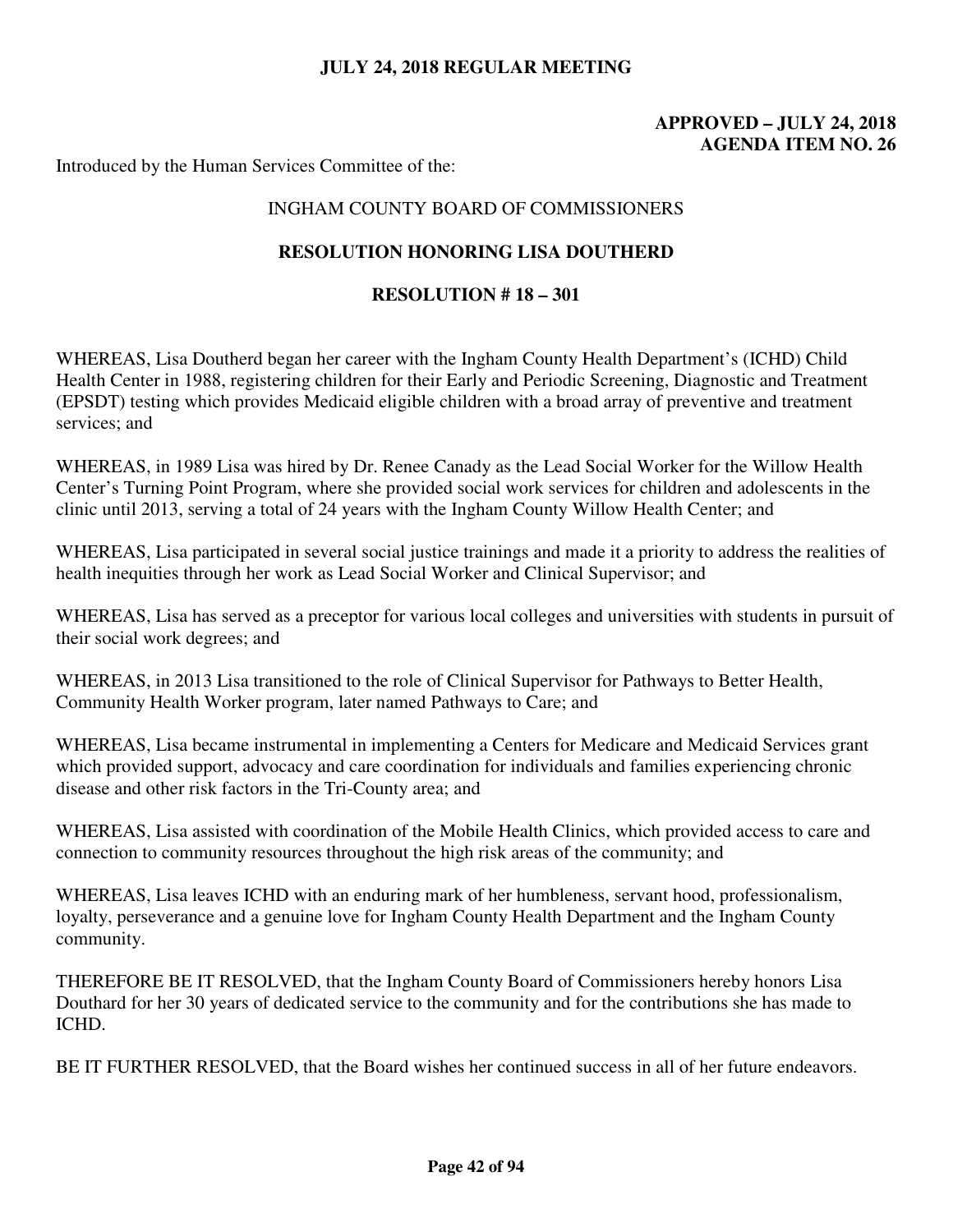# **HUMAN SERVICES: Yeas:** Banas, Tennis, Sebolt, Nolan, Louney, Naeyaert  **Nays**: None **Absent:** Koenig **Approved 07/16/2018**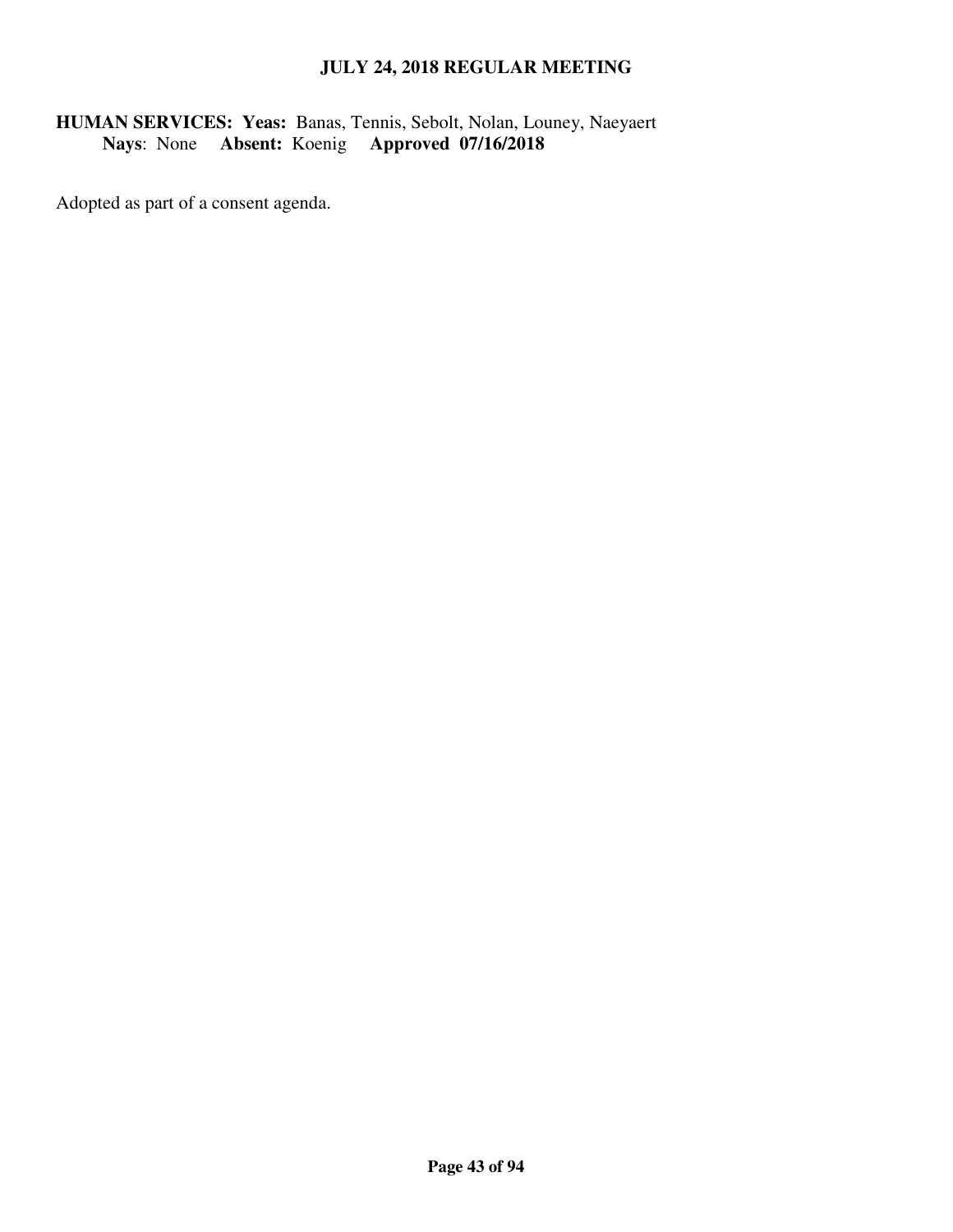## **APPROVED – JULY 24, 2018 AGENDA ITEM NO. 27**

Introduced by the Human Services, County Services, and Finance Committees of the:

## INGHAM COUNTY BOARD OF COMMISSIONERS

## **RESOLUTION TO FUND SUPPORT STAFF FOR THE INGHAM COUNTY YOUTH COMMISSION**

### **RESOLUTION # 18 – 302**

WHEREAS, Ingham County Health Department (ICHD) is seeking funding for an ICHD employee to serve as support staff and advisor to the Ingham County Youth Commission (ICYC) on behalf of the Ingham County Board of Commissioners (BOC); and

WHEREAS, Resolution #01-283 established the ICYC in cooperation with MSU Extension; and

WHEREAS, the Ingham County BOC requested that ICHD appoint an employee to serve in this capacity to assist and advise the ICYC; and

WHEREAS, ICHD selected an employee with qualifications and experience to serve in this capacity, but because this employee is in a grant funded position, other funds would be necessary to cover non-grant funded work by this employee; and

WHEREAS, ICHD is requesting the estimated cost of \$2,000 to cover work related to supporting the ICYC, be provided through funds from the contingency balance; and

WHEREAS, the Health Officer recommends that the estimated costs of \$2,000 to cover the work related to supporting the ICYC, be provided through funds from the contingency balance.

THEREFORE BE IT RESOLVED, that the Ingham County Board of Commissioners authorizes transferring \$2,000 in funds from the Contingency budget to cover costs of an ICHD employee serving as support to the Ingham County Youth Commission on behalf of the Ingham County Board of Commissioners.

BE IT FURTHER RESOLVED, that the clause in Resolution #01-283 stating that guidance and leadership of the ICYC will be provided by Ingham County MSU Extension, utilizing existing 4-H program staff in addition to an MSU intern to be hired to provide support is hereby rescinded.

BE IT FURTHER RESOLVED, that the Controller/Administrator is authorized to make any necessary budget adjustments consistent with this resolution.

BE IT FURTHER RESOLVED, that the Chairperson of the Board of Commissioners is hereby authorized to sign any necessary contract documents on behalf of the County after approval as to form by the County Attorney.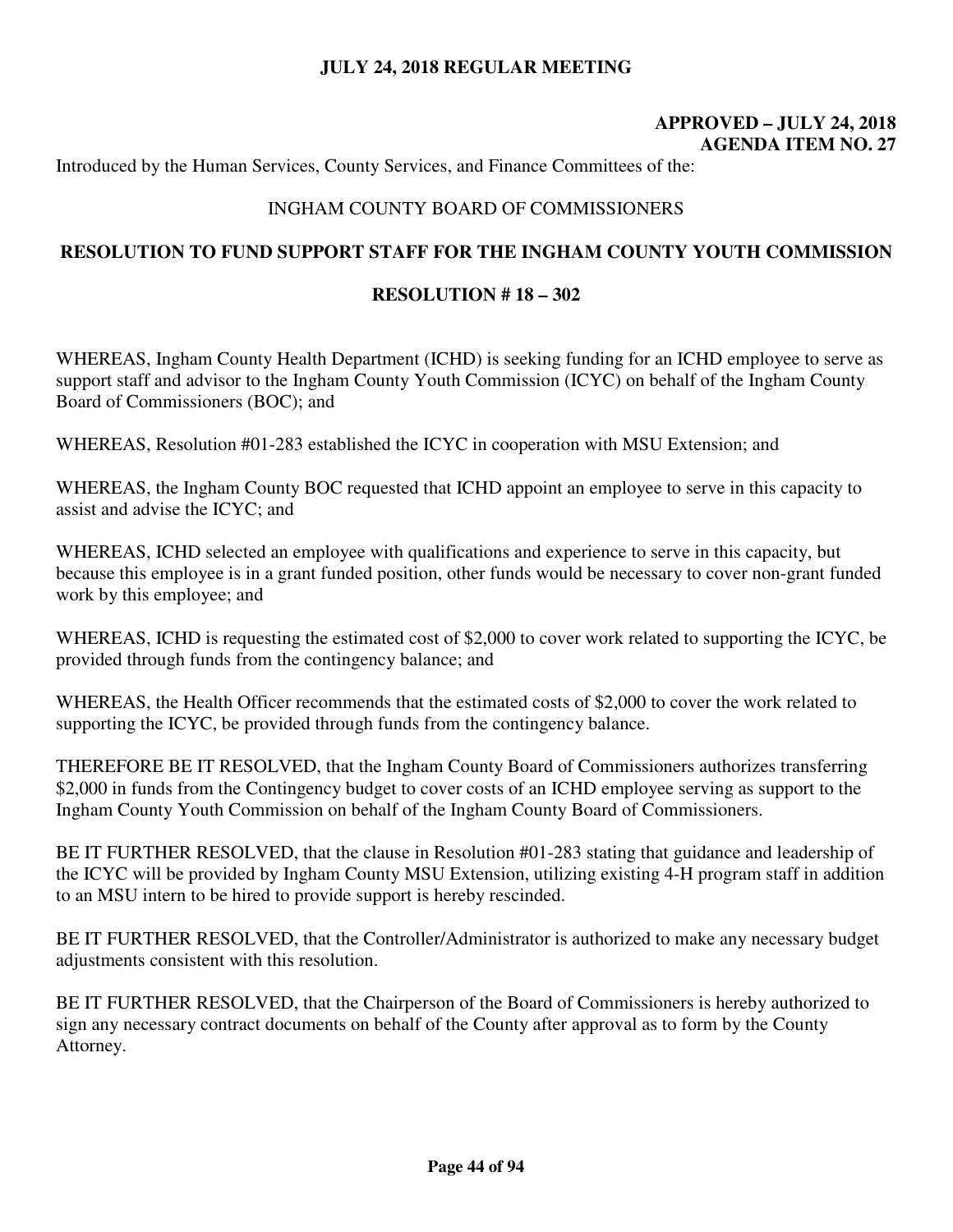**HUMAN SERVICES: Yeas:** Banas, Tennis, Sebolt, Nolan, Louney, Naeyaert  **Nays**: None **Absent:** Koenig **Approved 07/16/2018** 

## **COUNTY SERVICES: Yeas:** Nolan, Sebolt, Grebner, Celentino, Hope, Maiville, Naeyaert **Nays**: None **Absent:** None **Approved 07/17/2018**

**FINANCE: Yeas:** Grebner, Anthony, Crenshaw, Tennis, Koenig, Louney, Schafer **Nays:** None **Absent:** None **Approved 07/18/2018**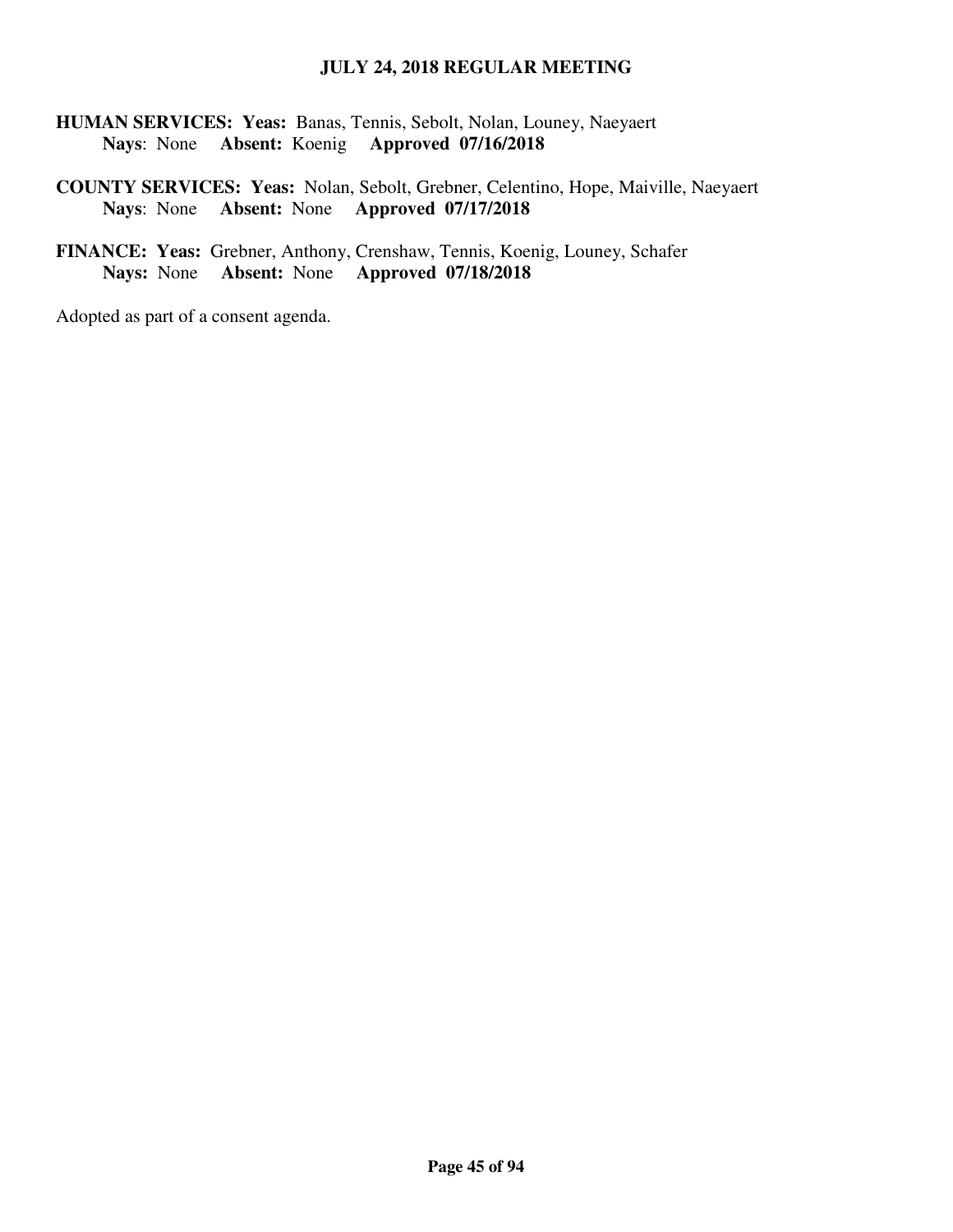# **APPROVED – JULY 24, 2018 AGENDA ITEM NO. 28**

Introduced by the Human Services, County Services and Finance Committees of the:

## INGHAM COUNTY BOARD OF COMMISSIONERS

## **RESOLUTION TO CONVERT TWO PART-TIME NURSE POSITIONS**

#### **RESOLUTION # 18 – 303**

WHEREAS, Ingham County Health Department's (ICHD) Community Health Centers (CHCs) delivers pediatric and women's health services through its Cedar Community Health Center location at 5303 S. Cedar Street in Lansing; and

WHEREAS, Cedar Community Health Center recently had two part-time Health Center Nurses retire from its operation: (position #601283 at Cedar Pediatrics and #601247 at Women's Health); and

WHEREAS, ICHD wishes to convert these two vacant part-time Health Center Nurse positions into a single full-time Health Center Nurse position in order to successfully recruit and fill a full 1.0 FTE; and

WHEREAS, half-time positions have been historically less attractive to candidates and can result in prolonged vacancies, which hinder capacity to deliver high quality patient care and meet operational needs; and

WHEREAS, merging the two part-time positions to create a single full-time Health Center Nurse position increases the likelihood of timely success in hiring to fulfill the full 1.0 FTE, and better supports operational capacity to meet patient care needs; and

WHEREAS, current staffing levels will be sustained by the full-time Health Center Nurse dividing time between the Women's Health and Cedar Pediatric clinics of the Cedar Community Health Center; and

WHEREAS, the Health Officer recommends, and the Ingham Community Health Center Board supports the conversion of Health Center Nurse positions #601283 and #601247 into a single 1.0 FTE Health Center Nurse (MNA Grade 6/ Step 5) will result in a \$2979.00 decrease in costs incurred by ICHD.

THEREFORE BE IT RESOLVED, that the Ingham County Board of Commissioners authorizes the conversion of the two vacant part-time Health Center Nurse positions (#601283 and #601247) into a single 1.0 FTE Health Center Nurse (MNA Grade 6/ Step 5).

BE IT FURTHER RESOLVED, that the Controller is authorized to make any necessary budget adjustments and adjustments to the position allocation list consistent with this resolution.

BE IT FURTHER RESOLVED, that the Chairperson of the Ingham County Board of Commissioners is authorized to sign any necessary contract documents consistent with this resolution upon approval as to form by the County Attorney.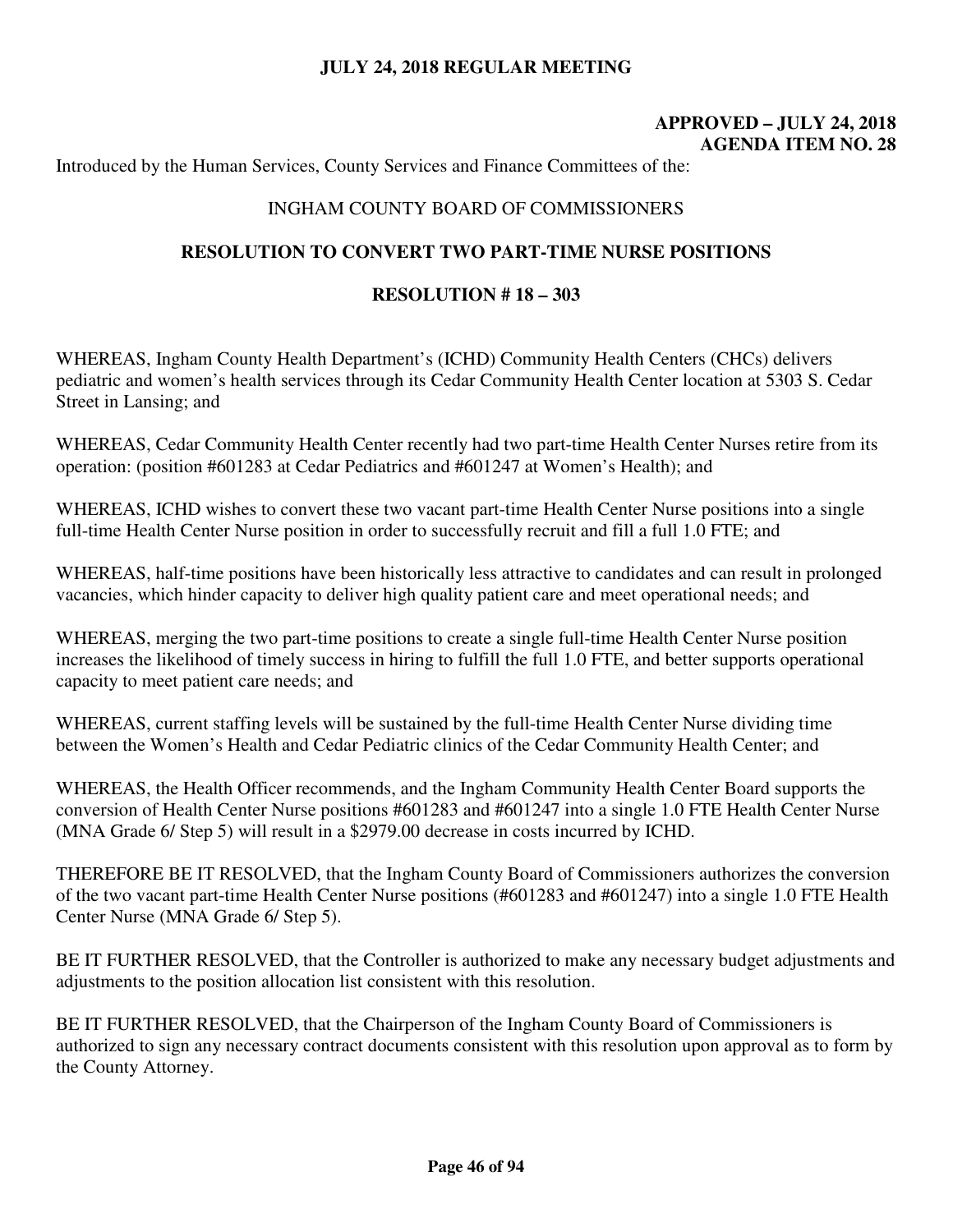**HUMAN SERVICES: Yeas:** Banas, Tennis, Sebolt, Nolan, Louney, Naeyaert  **Nays**: None **Absent:** Koenig **Approved 07/16/2018** 

**COUNTY SERVICES: Yeas:** Nolan, Sebolt, Grebner, Celentino, Hope, Maiville, Naeyaert **Nays**: None **Absent:** None **Approved 07/17/2018** 

**FINANCE: Yeas:** Grebner, Anthony, Crenshaw, Tennis, Koenig, Louney, Schafer **Nays:** None **Absent:** None **Approved 07/18/2018**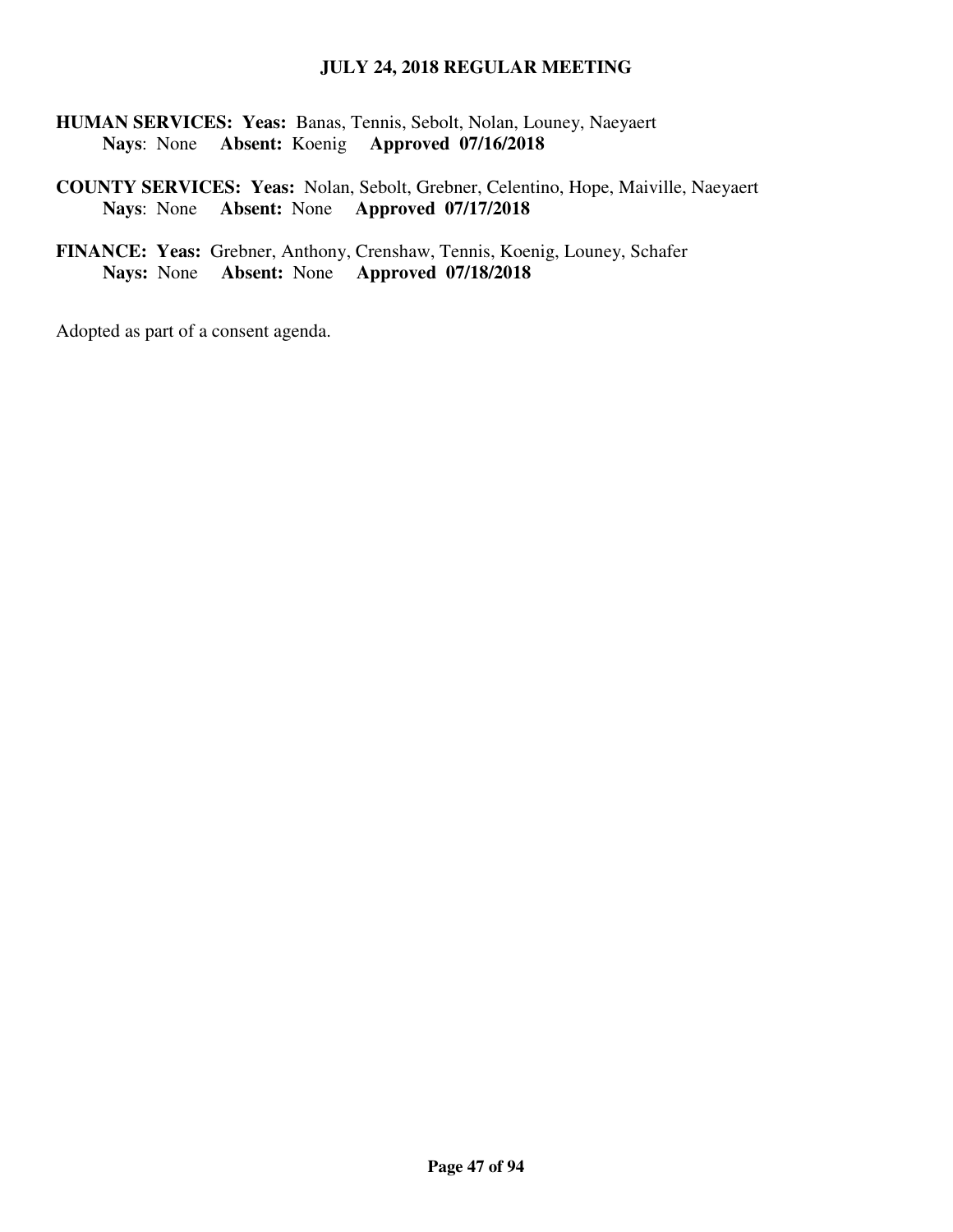# **APPROVED – JULY 24, 2018 AGENDA ITEM NO. 29**

Introduced by the Human Services and Finance Committees of the:

### INGHAM COUNTY BOARD OF COMMISSIONERS

## **RESOLUTION TO TERMINATE A COMMUNITY AGENCY CONTRACT WITH GREATER LANSING HOUSING COALITION AND AUTHORIZE A NEW CONTRACT WITH CAPITAL AREA HOUSING PARTNERSHIP**

### **RESOLUTION # 18 – 304**

WHEREAS, the Greater Lansing Housing Coalition is closing after approximately 30 years of serving the Lansing area; and

WHEREAS, Ingham County has a 2018 community agency contract with the Greater Lansing Housing Coalition for the Tuesday Toolmen program; and

WHEREAS, effective May 21, 2018 the Tuesday Toolmen program is now being managed and operated by the Capital Area Housing Partnership.

THEREFORE BE IT RESOLVED, the 2018 community agency contract for Tuesday Toolmen with Greater Lansing Housing Coalition is terminated.

BE IT FURTHER RESOLVED, that a contract with Capital Area Housing Partnership is authorized not to exceed \$1,900 for the Tuesday Toolmen program with Capital Area Housing Partnership for the period of May 21, 2018 through December 31, 2018.

BE IT FURTHER RESOLVED, that the Chairperson of the Ingham County Board of Commissioners is hereby authorized to sign any necessary contract documents on behalf of the County after approval as to form by the County Attorney.

**HUMAN SERVICES: Yeas:** Banas, Tennis, Sebolt, Nolan, Louney, Naeyaert  **Nays**: None **Absent:** Koenig **Approved 07/16/2018** 

**FINANCE: Yeas:** Grebner, Anthony, Crenshaw, Tennis, Koenig, Louney, Schafer **Nays:** None **Absent:** None **Approved 07/18/2018**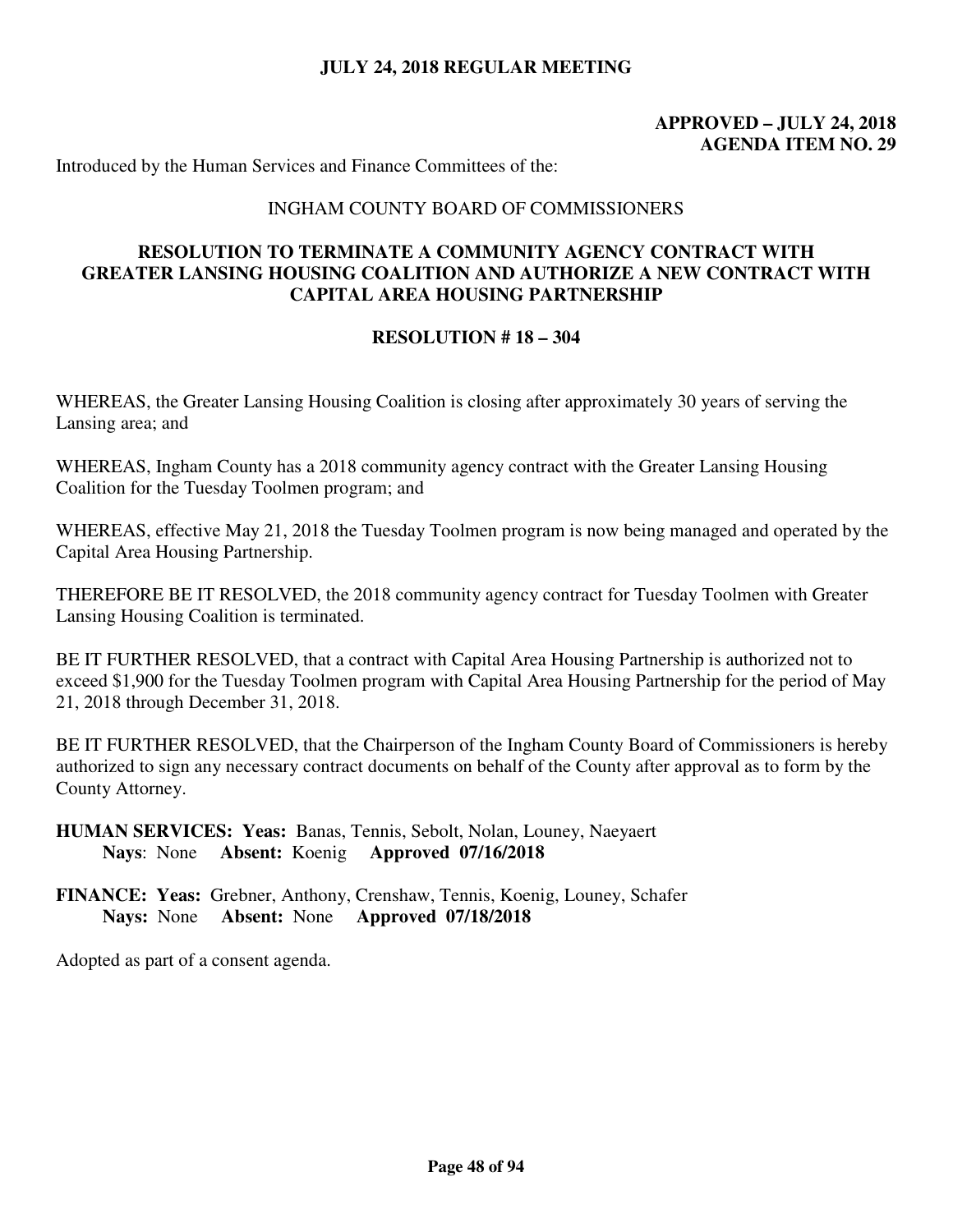# **APPROVED – JULY 24, 2018 AGENDA ITEM NO. 30**

Introduced by the Human Services and Finance Committees of the:

### INGHAM COUNTY BOARD OF COMMISSIONERS

## **RESOLUTION TO AUTHORIZE A CONTRACT WITH MOORE TROSPER CONSTRUCTION COMPANY**

### **RESOLUTION # 18 – 305**

WHEREAS, the two fishing docks and the boardwalk along the south end of the lake at Hawk Island experienced extensive damage due to the winter/spring severe flooding coupled with ice damage; and

WHEREAS, after inspecting the damage, it has been determined that removal of the structures are necessary; and

WHEREAS, proposals were solicited for the demolition and legal disposal of a boardwalk and two fishing docks at Hawk Island County Park; and

WHEREAS, the project scope includes the complete removal and legally dispose of one (1) 375' in-lake wood boardwalk and two (2) 20'x40' wood fishing docks at Hawk Island County Park. Removal and haul away includes all dock structures including pilings; and

WHEREAS, the Contractor shall furnish all supervision, technical personnel, labor, materials, machinery, tools, equipment, services and permits to perform and complete all work required for the project; and

WHEREAS, after careful review and evaluation of the proposals received, the Evaluation Committee recommends that a contract be awarded to Moore Trosper Construction Company, the low bidder.

THEREFORE BE IT RESOLVED, that the Ingham County Board of Commissioners hereby approves entering into a contract with Moore Trosper Construction Company for a cost not to exceed \$49,740 for the purpose of entering into a contract for the demolition and legal disposal of a boardwalk and two fishing docks at Hawk Island County Park.

BE IT FURTHER RESOLVED, the contract shall be effective the date of excecution through December 31, 2018.

BE IT FURTHER RESOLVED, costs will be paid from the insurance fund as instructed by the Director of Financial Services.

BE IT FURTHER RESOLVED, that the Chairperson of the Board of Commissioners is hereby authorized to sign any necessary contract documents on behalf of the County after approval as to form by the County Attorney.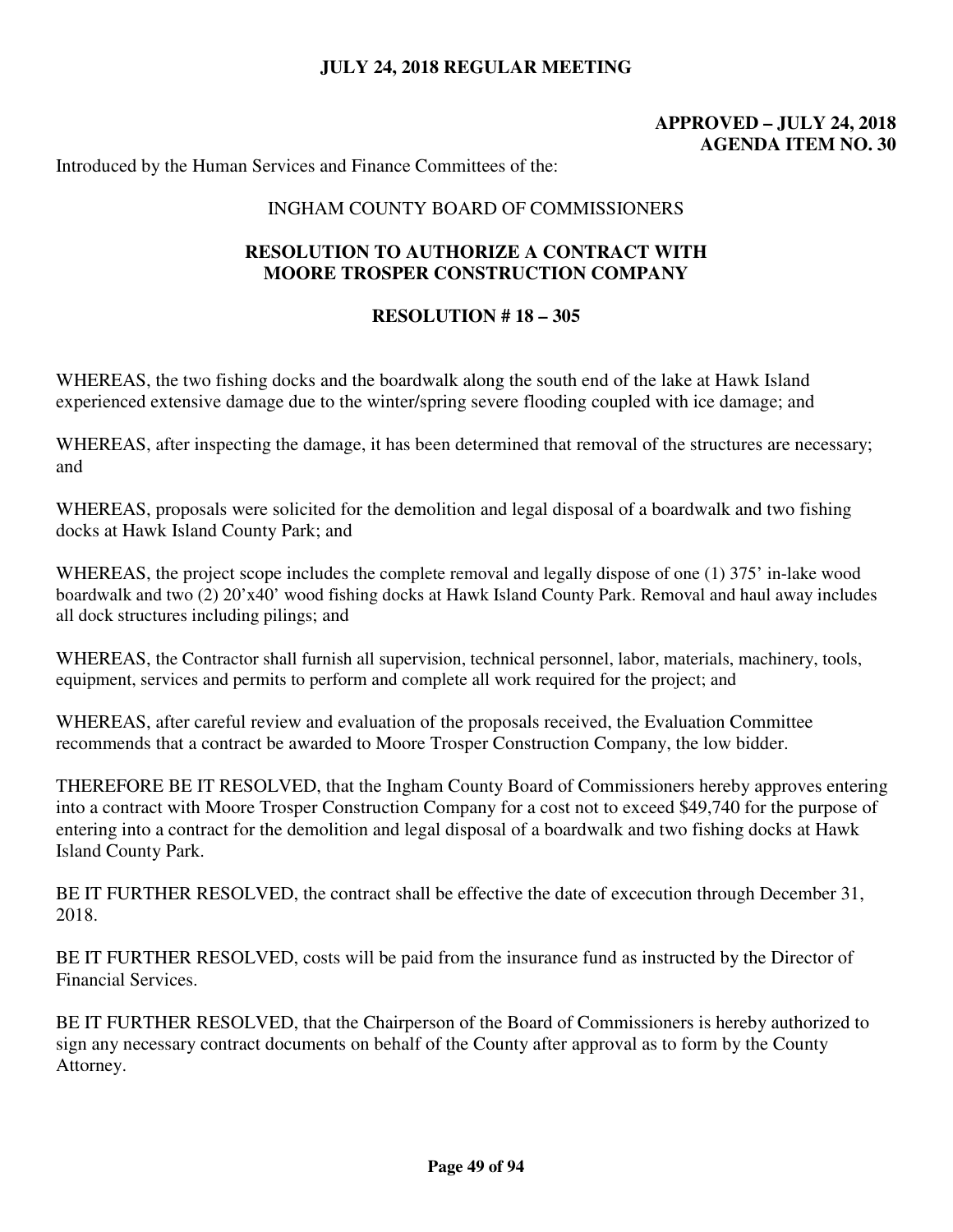**HUMAN SERVICES: Yeas:** Banas, Tennis, Sebolt, Nolan, Louney, Naeyaert  **Nays**: None **Absent:** Koenig **Approved 07/16/2018** 

**FINANCE: Yeas:** Grebner, Anthony, Crenshaw, Tennis, Koenig, Louney, Schafer **Nays:** None **Absent:** None **Approved 07/18/2018**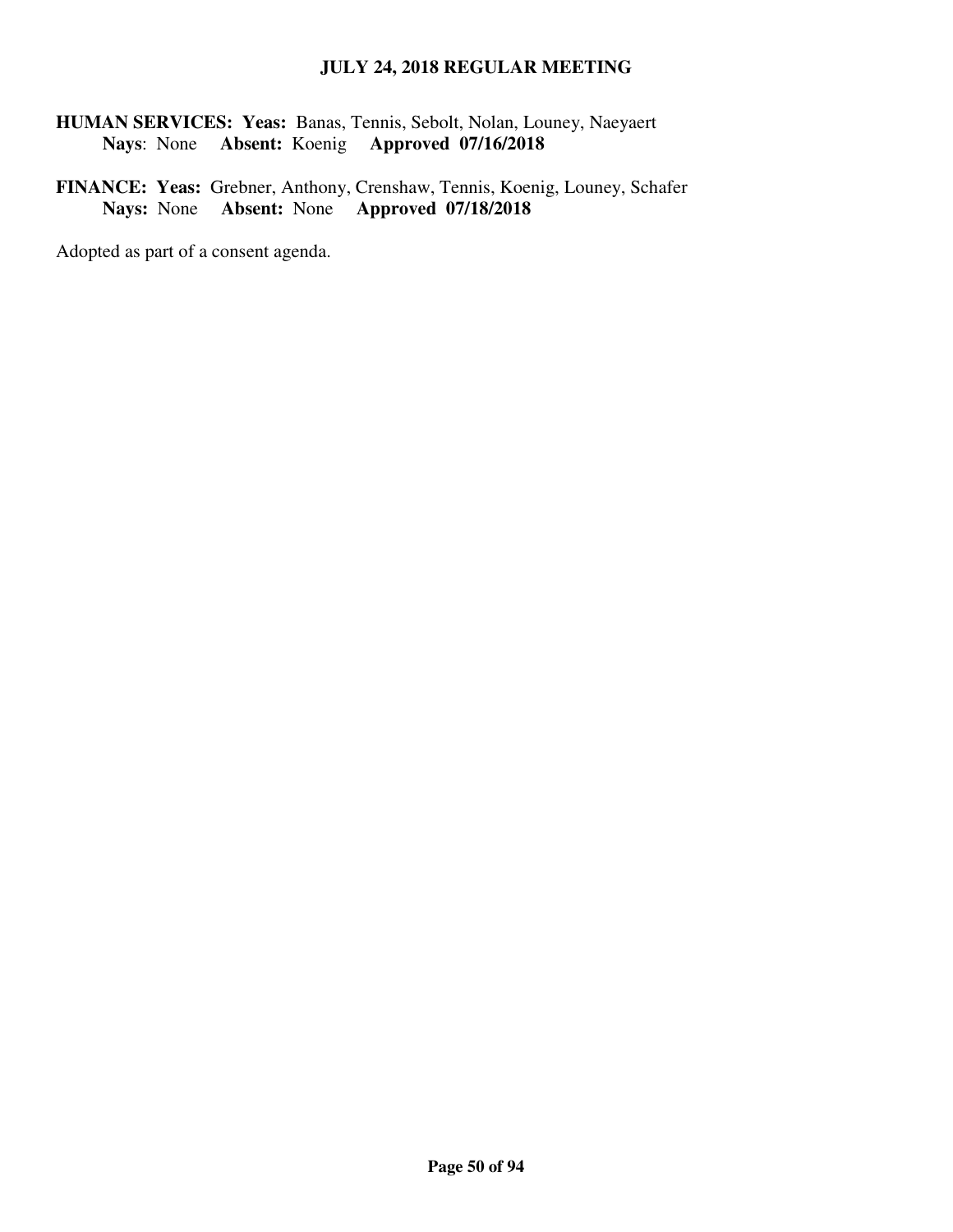# **APPROVED – JULY 24, 2018 AGENDA ITEM NO. 31**

Introduced by the Human Services and Finance Committees of the:

## INGHAM COUNTY BOARD OF COMMISSIONERS

## **RESOLUTION TO AUTHORIZE A CONTRACT WITH L. J. TRUMBLE BUILDERS, LLC**

### **RESOLUTION # 18 – 306**

WHEREAS, the Ingham County Parks Department owns and maintains the buildings at Hawk Island County Park; and

WHEREAS, the Ingham County Parks Department has a roof replacement plan in place to ensure routine replacement of building roofs; and

WHEREAS, the Purchasing Department solicited proposals from qualified and experienced roofing contractors for installing a new metal roof on the Maintenance Building at Hawk Island County Park; and

WHEREAS, after careful review and evaluation of the proposals received, the Evaluation Committee recommends that a contract be awarded to L. J. Trumble Builders, LLC.

THEREFORE BE IT RESOLVED, that the Ingham County Board of Commissioners hereby approves entering into a contract with L. J. Trumble Builders, LLC. in the total amount not to exceed \$72,000 for installing a new metal roof on the Maintenance Building at Hawk Island County Park, including replacing damaged roof sheathing-substrate, if needed at a cost of \$3.00 per square foot.

BE IT FURTHER RESOLVED, \$55,000 is available in line item #228-75999-976000-8P02.

BE IT FURTHER RESOLVED, the Board of Commissioners authorize an additional \$17,000 from the Trails and Parks Millage reserve fund for the project.

BE IT FURTHER RESOLVED, this agreement shall be effective the date of execution through December 31, 2018.

BE IT FURTHER RESOLVED, that the Controller/Administrator is authorized to make the necessary budget adjustments consistent with this resolution.

BE IT FURTHER RESOLVED, that the Chairperson of the Board of Commissioners is hereby authorized to sign any necessary contract documents on behalf of the County after approval as to form by the County Attorney.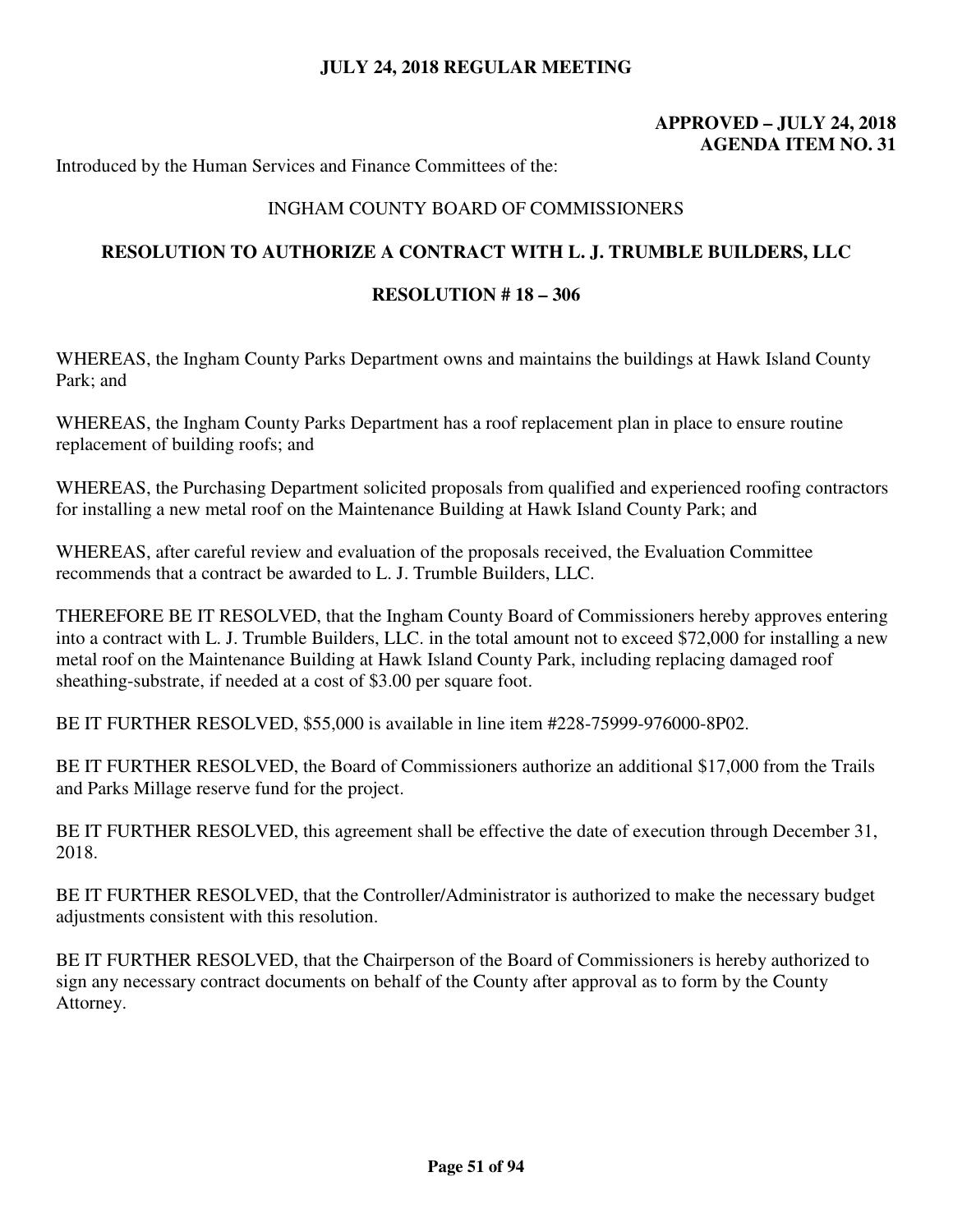**HUMAN SERVICES: Yeas:** Banas, Tennis, Sebolt, Nolan, Louney, Naeyaert  **Nays**: None **Absent:** Koenig **Approved 07/16/2018** 

**FINANCE: Yeas:** Grebner, Anthony, Crenshaw, Tennis, Koenig, Louney, Schafer **Nays:** None **Absent:** None **Approved 07/18/2018**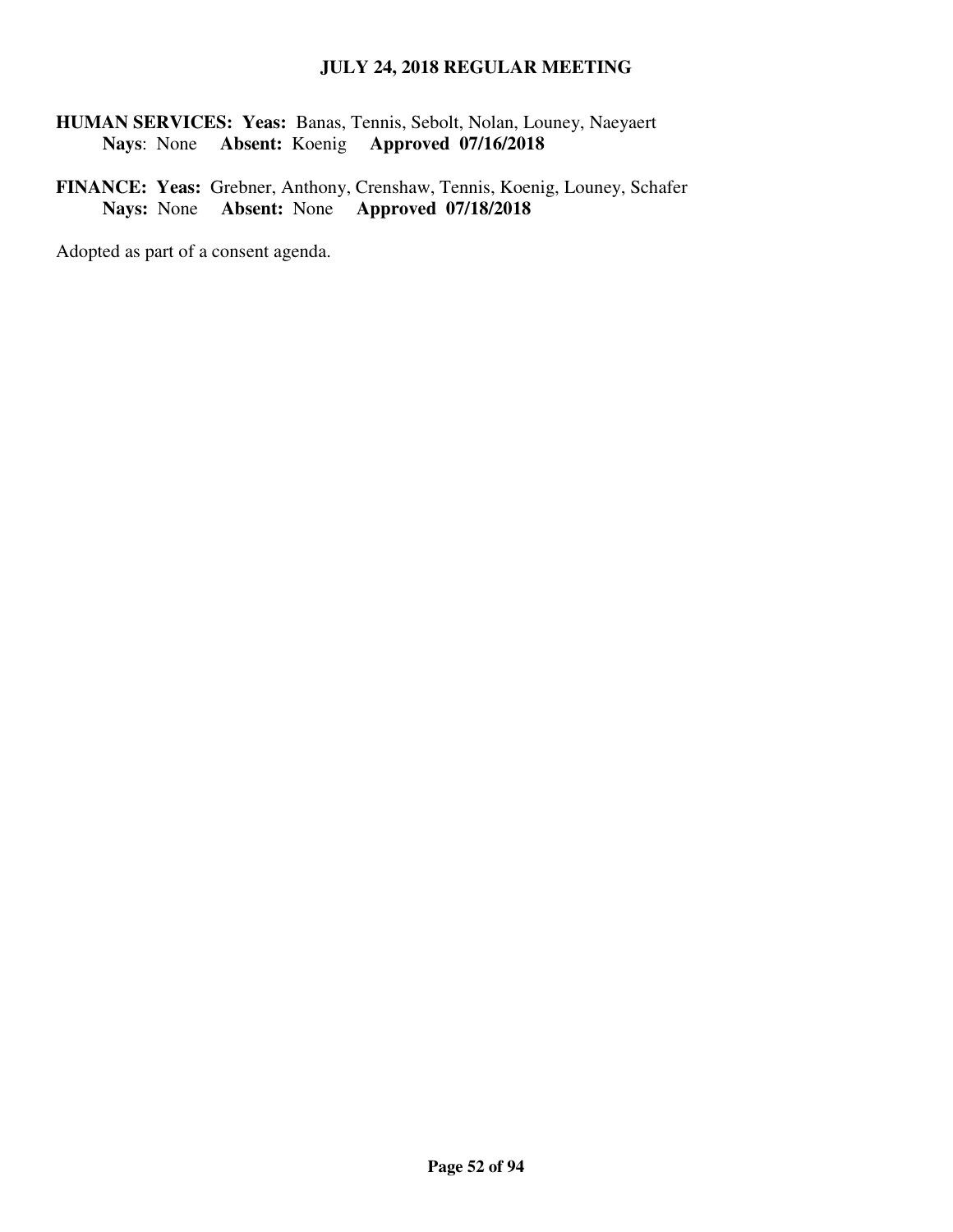# **APPROVED – JULY 24, 2018 AGENDA ITEM NO. 32**

Introduced by the Human Services and Finance Committees of the:

## INGHAM COUNTY BOARD OF COMMISSIONERS

# **RESOLUTION TO AUTHORIZE THE ACCEPTANCE OF THE PROJECT AGREEMENT FOR A MICHIGAN NATURAL RESOURCES TRUST FUND GRANT**

### **RESOLUTION # 18 – 307**

WHEREAS, the Michigan Department of Natural Resources has approved the grant request in the amount of \$244,700 for the grant application titled Lake Lansing North Park Improvements #TF17-0157 to the Michigan Natural Resources Trust Fund for accessibility improvements throughout the park for people of all abilities at Lake Lansing Park North, located in Meridian Township; and

WHEREAS, these improvements will include paved parking spaces, restroom improvements, paved walkways to connect facilities within the park for people of all abilities, native landscaping, replacement of drinking fountains, path widening, and replacement of approximately 800 feet of the entrance drive, etc.; and

WHEREAS, the required matching funds of \$114,900 will come from previously appropriated County funds reserved for this purpose in Resolution #17-107, of which \$105,000 is required by the Project's Grant Agreement and the remainder is required to pay for the topographic survey required for the Grant Application.

THEREFORE BE IT RESOLVED, the Board of Commissioners authorizes an additional \$100 from the Parks general fund for the matching funds for the project.

BE IF FURTHER IT RESOLVED, that the Ingham County Board of Commissioners, Ingham County, Michigan, approves entering into a Project Agreement to accept the \$244,700 Michigan Natural Resources Trust Fund Grant for accessibility improvements throughout the park which include paved parking spaces, restroom improvements for ADA and paved walkways to connect facilities within the park for people of all abilities at Lake Lansing Park North, located in Meridian Township.

BE IF FURTHER IT RESOLVED, that the Ingham County Board of Commissioners, Ingham County, Michigan, does hereby accept the terms of the Agreement for grant # TF17-0157 as received from the Michigan Department of Natural Resources (DEPARTMENT), and that the Ingham County Board of Commissioners, Ingham County, Michigan, does hereby specifically agree, but not by way of limitation, as follows:

- 1. To appropriate all funds necessary to complete the project during the project period and to provide one hundred fifteen thousand (\$115,000) dollars to match the grant authorized by the DEPARTMENT, of which \$105,000 is required by the Project's Grant Agreement and the remainder for the topographic survey required for the Grant Application.
- 2. To maintain satisfactory financial accounts, documents, and records to make them available to the DEPARTMENT for auditing at reasonable times.
- 3. To construct the project and provide such funds, services and materials as may be necessary to satisfy the terms of said Agreement.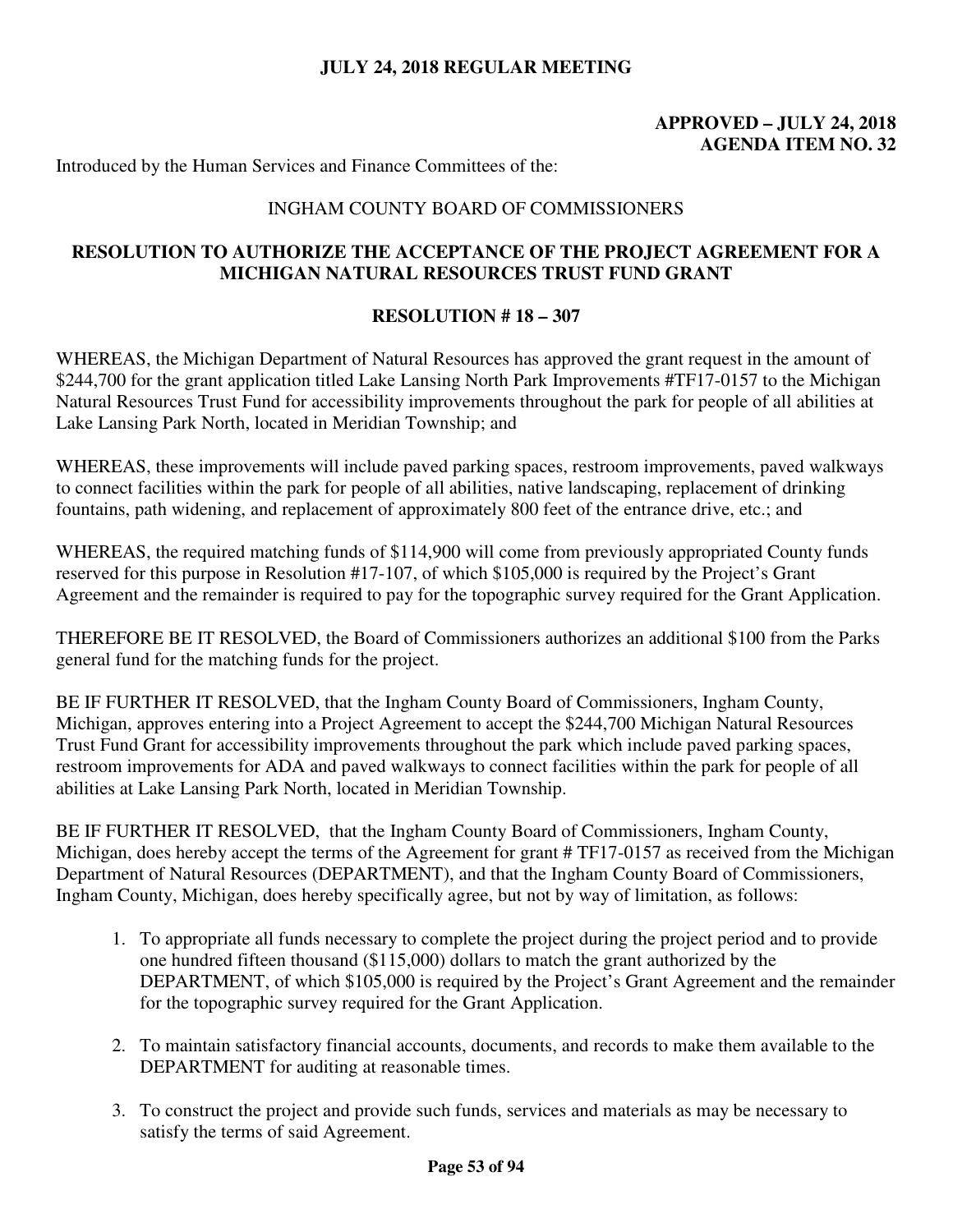- 4. To regulate the use of the facility constructed and reserved under this agreement to assure the use thereof by the public on equal and reasonable terms.
- 5. To comply with any and all terms of said agreement including all terms not specifically set forth in the foregoing portions of this resolution.

BE IT FURTHER RESOLVED, that the Controller/Administrator is authorized to make the necessary budget adjustments consistent with this resolution.

BE IT FURTHER RESOLVED, that the Chairperson of the Board of Commissioners is hereby authorized to sign any necessary contract documents on behalf of the County after approval as to form by the County Attorney.

**HUMAN SERVICES: Yeas:** Banas, Tennis, Sebolt, Nolan, Louney, Naeyaert  **Nays**: None **Absent:** Koenig **Approved 07/16/2018** 

**FINANCE: Yeas:** Grebner, Anthony, Crenshaw, Tennis, Koenig, Louney, Schafer **Nays:** None **Absent:** None **Approved 07/18/2018**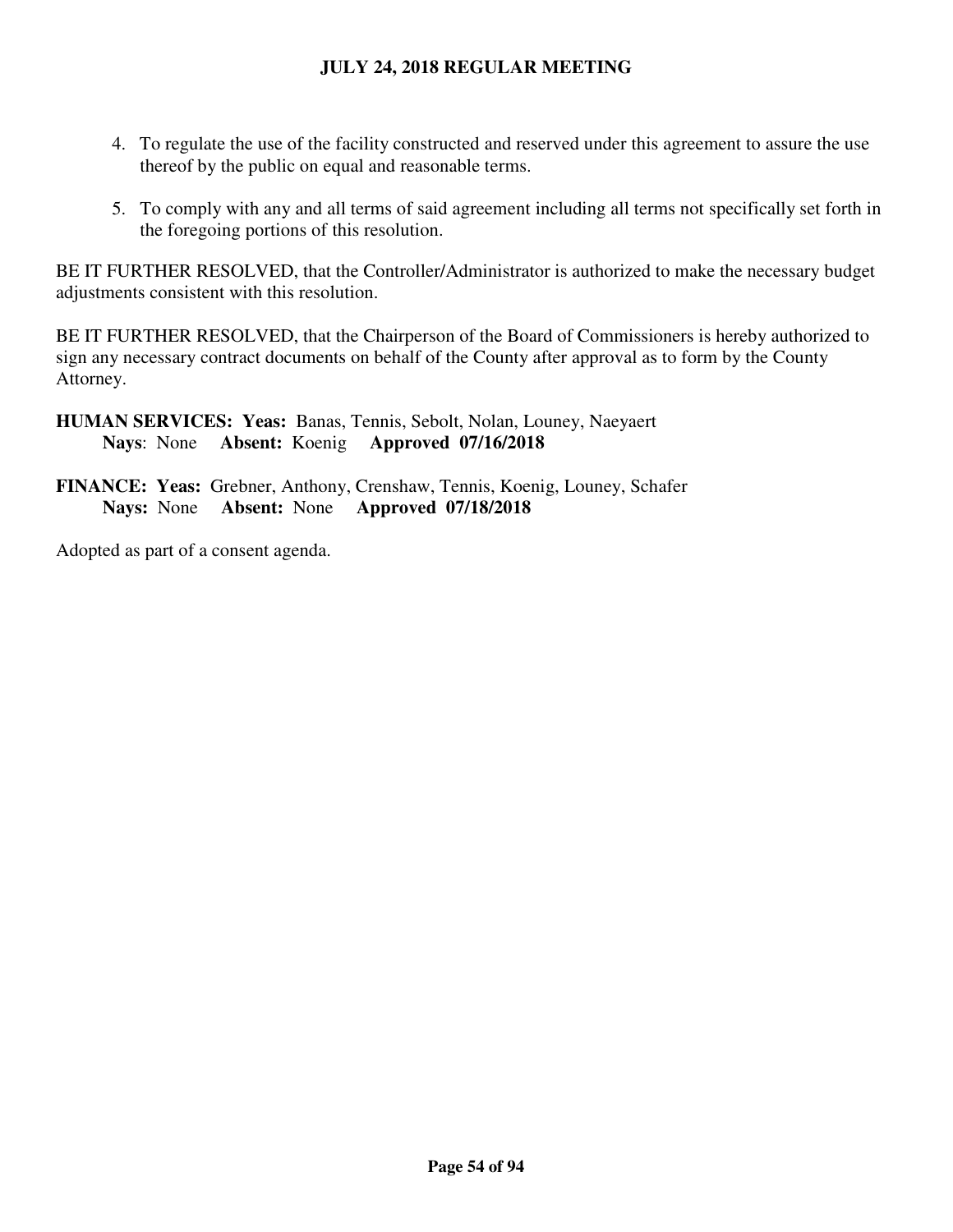# **APPROVED – JULY 24, 2018 AGENDA ITEM NO. 33**

Introduced by the Human Services and Finance Committees of the:

## INGHAM COUNTY BOARD OF COMMISSIONERS

### **RESOLUTION TO AUTHORIZE A CONTRACT WITH BORNOR RESTORATION, INC.**

## **RESOLUTION # 18 – 308**

WHEREAS, the Ingham County Parks Department owns and maintains the buildings at Lake Lansing Park South; and

WHEREAS, the Ingham County Parks Department has a roof replacement plan in place to ensure routine replacement of building roofs; and

WHEREAS, the Purchasing Department solicited proposals from qualified and experienced roofing contractors for installing a new asphalt roof on the Band Shell at Lake Lansing Park South; and

WHEREAS, after careful review and evaluation of the proposals received, the Evaluation Committee recommends that a contract be awarded to Bornor Restoration, Inc.

THEREFORE BE IT RESOLVED, that the Ingham County Board of Commissioners hereby approves entering into a contract with Bornor Restoration, Inc. in the total amount not to exceed \$25,000 for installing a new asphalt roof on the Band Shell at Lake Lansing Park South, including roof sheathing/substrate replacement if necessary at a cost of \$4.50 per square foot, effective the date of execution through December 31, 2018.

BE IT FURTHER RESOLVED, that funds are available in line item #228-75999-976000-8P04.

BE IT FURTHER RESOLVED, that the Chairperson of the Board of Commissioners is hereby authorized to sign any necessary contract documents on behalf of the County after approval as to form by the County Attorney.

**HUMAN SERVICES: Yeas:** Banas, Tennis, Sebolt, Nolan, Louney, Naeyaert  **Nays**: None **Absent:** Koenig **Approved 07/16/2018** 

**FINANCE: Yeas:** Grebner, Anthony, Crenshaw, Tennis, Koenig, Louney, Schafer **Nays:** None **Absent:** None **Approved 07/18/2018**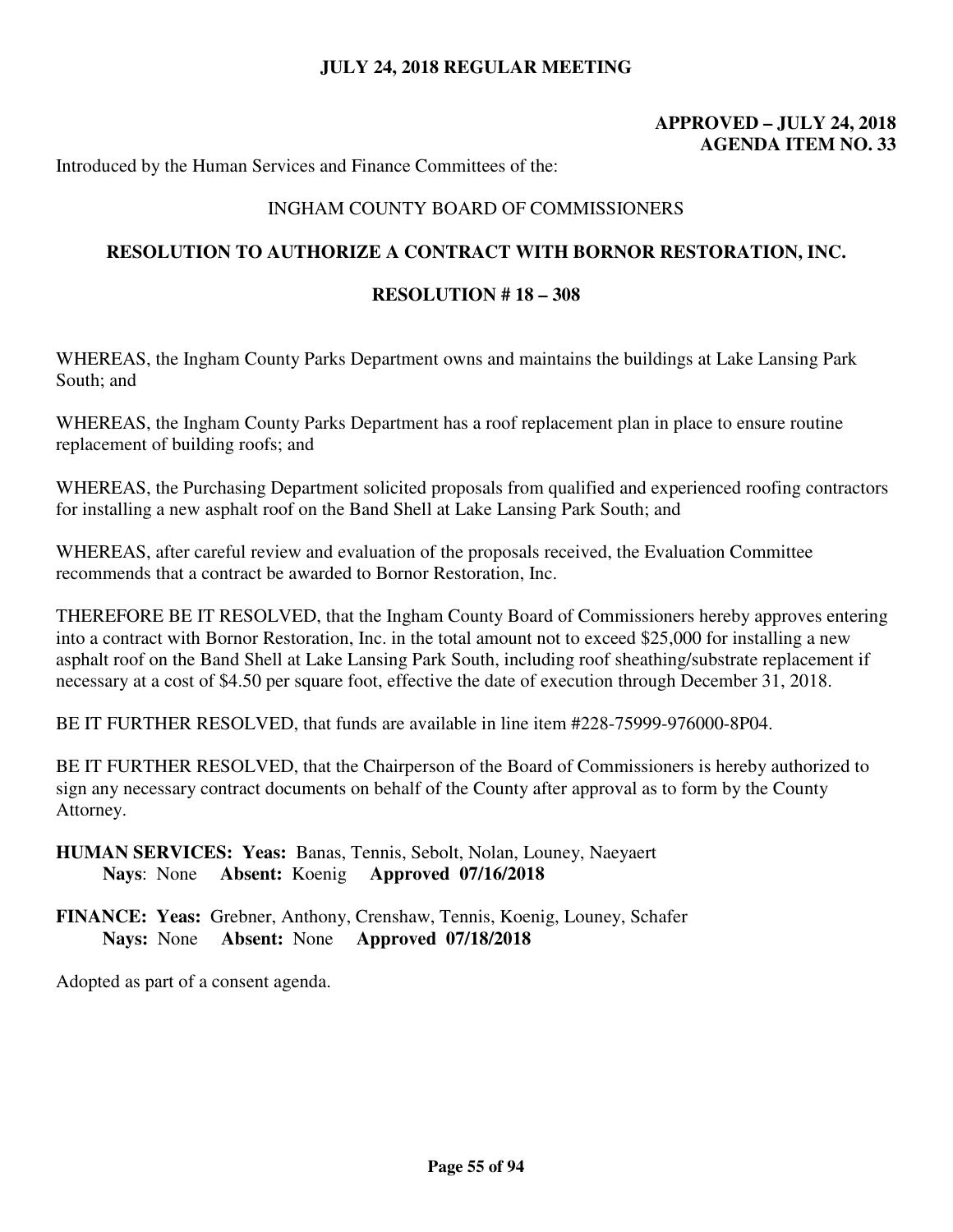## **APPROVED – JULY 24, 2018 AGENDA ITEM NO. 34**

Introduced by the Human Services and Finance Committees of the:

### INGHAM COUNTY BOARD OF COMMISSIONERS

## **RESOLUTION TO AMEND RESOLUTION #16-233 AGREEMENT WITH CROSS COUNTRY STAFFING, INC.**

### **RESOLUTION # 18 – 309**

WHEREAS, Ingham County Health Department (ICHD) extended the agreement with Cross Country Staffing (CCS) for per diem professional staffing for medication passing services at the Ingham County Jail through July 31, 2020; and

WHEREAS, ICHD currently provides medical services and medications to inmates within the Ingham County Sheriff's Office (ICSO) correctional facility; and

WHEREAS, Resolution #16-233, authorized an extension to the agreement between Ingham County Health Department (ICHD) and CCS, for per diem professional staffing for medication passing services at the ICSO correctional facility; and

WHEREAS, the current agreement with CCS expires on July 28, 2018; and

WHEREAS, medication passing is necessary for the delivery of high quality and efficient health care services inmates; and

WHEREAS, this amendment includes the following amended terms:

- The rates for a LPN increased to \$7/hour, a RN increased to \$5.50/hr., and a CNA increased to \$3/hr. These rates had not been updated since 2013, hindering recruitment and leading to vacancies that interrupt services.
- A charge of 18% or the highest maximum lawful rate per annum will be added to the outstanding amount unpaid for thirty days or more.
- That the terms of the agreement will renew automatically on an annual basis; and

WHEREAS, the increases in cost associated with the increases in the hourly rates for staff are minimal, and assist in recruiting to fulfill the per diem positions; and

WHEREAS, the total costs of this agreement will not exceed what is budgeted for this service line item; and

WHEREAS, the Health Officer and the Ingham Community Health Center Board recommend extending the agreement with CCS through July 31, 2020.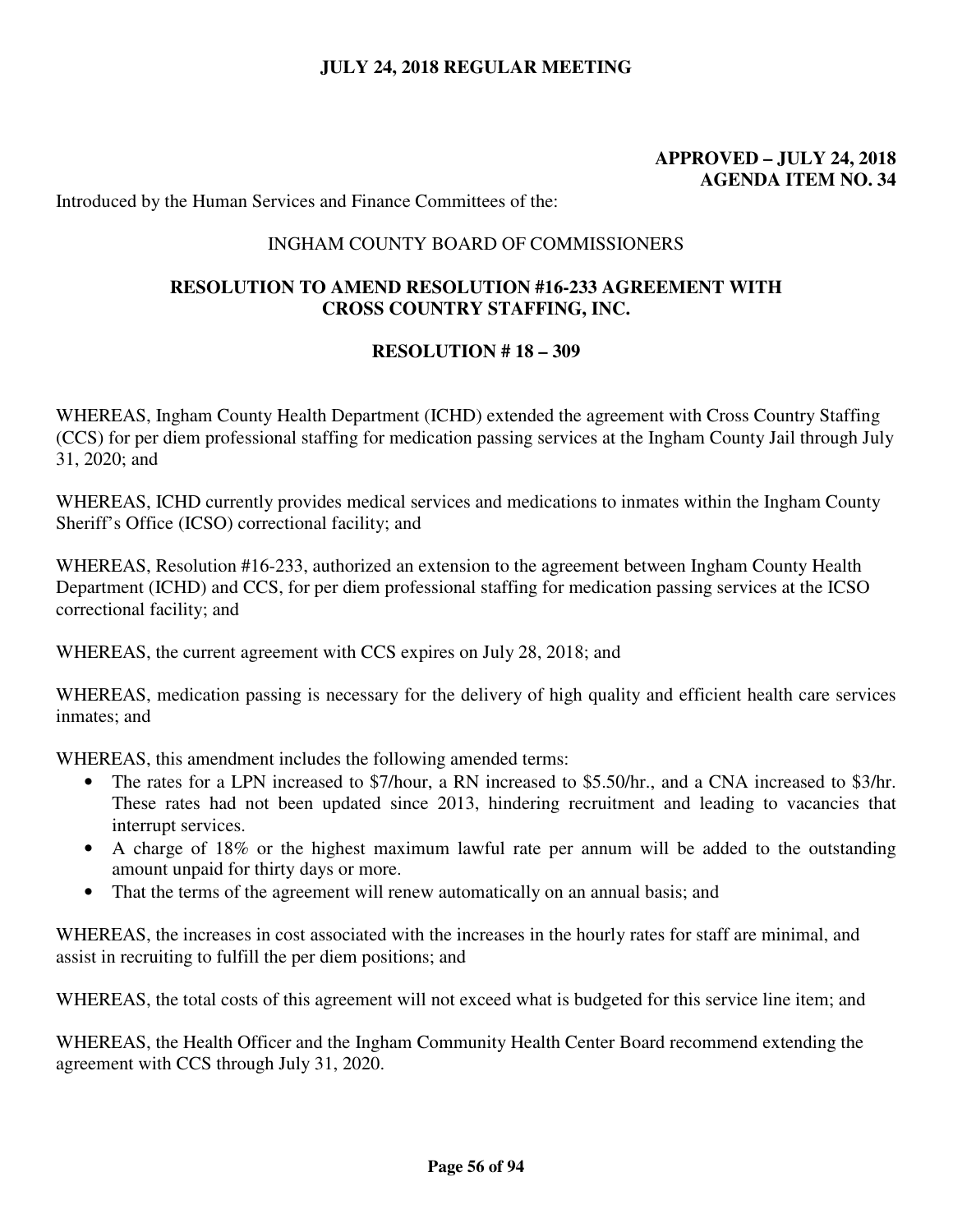THEREFORE BE IT RESOLVED, that an extension of the agreement between ICHD and CCS for per diem professional staffing for medication passing services at the ICSO correctional facility is authorized through July  $31<sup>th</sup>$ , 2020.

BE IT FURTHER RESOLVED, that the amended agreement includes the following terms: Rates for a LPN be increased to \$7/hour, a RN increased to \$5.50/hr., and a CNA increased to \$3/hr.

- A charge of 18% or the highest maximum lawful rate per annum will be added to the outstanding amount unpaid for thirty days or more.
- The terms of the agreement will renew automatically on an annual basis.

BE IT FURTHER RESOLVED, that all other terms of the agreement shall remain the same.

BE IT FURTHER RESOLVED, that the Chairperson of the Board of Commissioners is hereby authorized to sign the necessary contract documents on behalf of the county after approval as to form by the County Attorney.

**HUMAN SERVICES: Yeas:** Banas, Tennis, Sebolt, Nolan, Louney, Naeyaert  **Nays**: None **Absent:** Koenig **Approved 07/16/2018** 

**FINANCE: Yeas:** Grebner, Anthony, Crenshaw, Tennis, Koenig, Louney, Schafer **Nays:** None **Absent:** None **Approved 07/18/2018**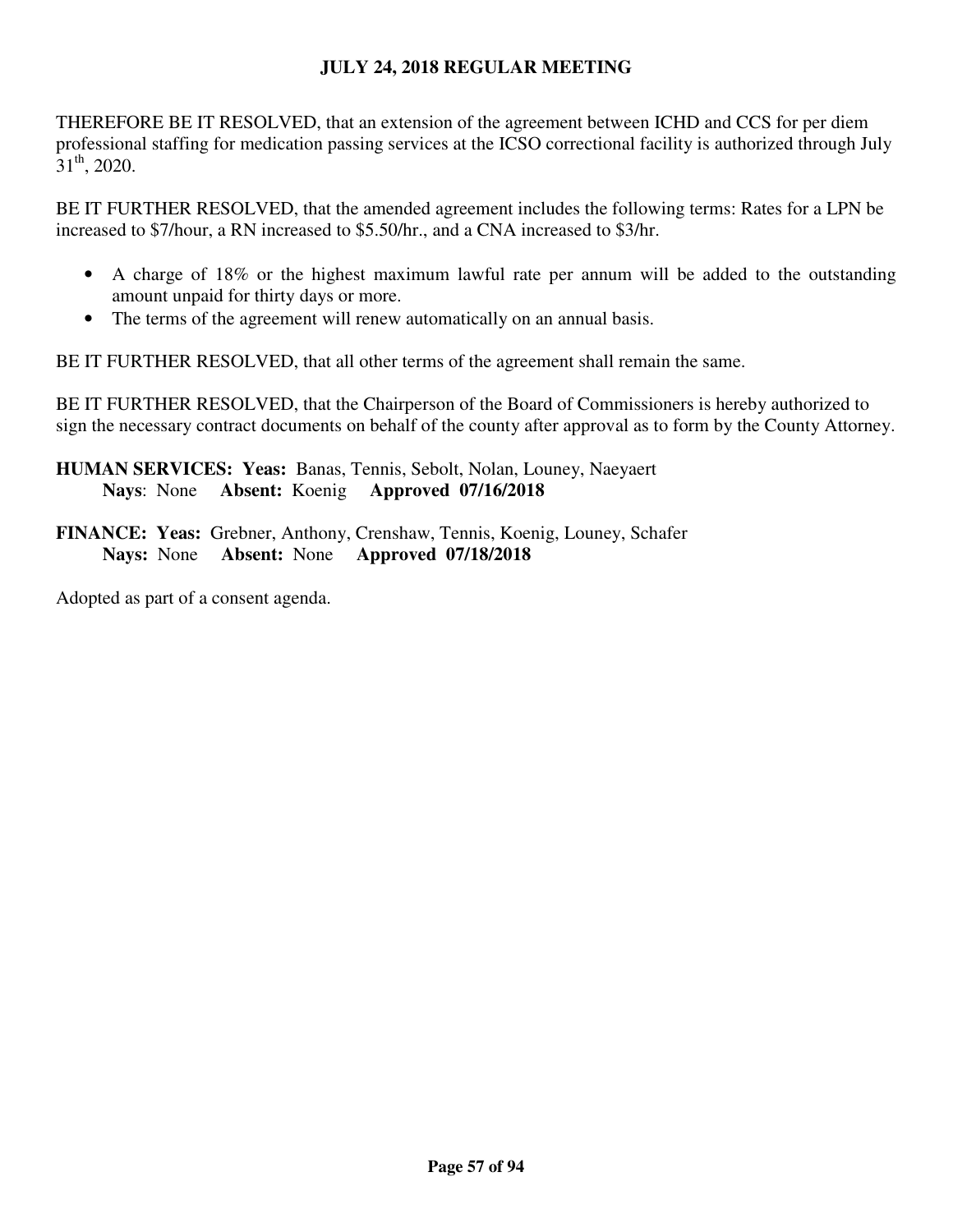# **APPROVED – JULY 24, 2018 AGENDA ITEM NO. 35**

Introduced by the Human Services and Finance Committees of the:

## INGHAM COUNTY BOARD OF COMMISSIONERS

### **RESOLUTION TO AMEND TO RESOLUTION #18–158**

#### **RESOLUTION # 18 – 310**

WHEREAS, Ingham County Health Department's (ICHD) Community Health Centers (CHCs) provide dental services through its Forest and Cedar Community Health Center locations; and

WHEREAS, Resolution #18-158, authorized ICHC's dental services contract agreements for the period of January 1, 2018 through December 31, 2018, to be paid at the rate of \$64.66 - \$66.14 per hour for licensed dentists, and \$30.88 - \$36.63 per hour for licensed Dental Hygienists, for a total amount not to exceed \$172,596; and

WHEREAS, ICHCs have not been able to successfully recruit contractual dentists through staff or contractual positions, and thus the 1.5 FTE dentist position remains vacant; and

WHEREAS, ICHD and Volunteers of America MI (VOA MI) are currently negotiating the possible transfer of the dental clinic operated by VOA MI, co-located with the ICHCs' Sparrow VOA Health Center location at 430 N. Larch St., Lansing, to ICHD's Human Services building; and

WHEREAS, there is an opportunity to contract with licensed Dentists currently employed and or contracted at the VOA MI dental clinic at a rate of \$82.50 -\$83.75 per hour to fulfill the existing vacant 1.5FTE Dentist positions within ICHCs and sustain dental services for patients at the 430 N. Larch St., Lansing location; and

WHEREAS, the Health Officer recommends that the Board of Commissioners authorize an amendment changing the term of the dental service contracts to be effective July 1, 2018 through June 30, 2019, and increasing the rate of pay for contracts with licensed Dentists to \$82.50 - \$83.75 per hour.

THEREFORE BE IT RESOLVED, that the Ingham County Board of Commissioners authorizes the amendment to Resolution #18-158 changing the term of the dental service contracts to be effective July 1, 2018 through June 30, 2019 and increasing the hourly rate of pay for contracts with licensed dentists to \$82.50 - \$83.75.

BE IT FURTHER RESOLVED, that the Chairperson of the Board of Commissioners is hereby authorized to sign any necessary documents on behalf of the County after approval as to form by the County Attorney.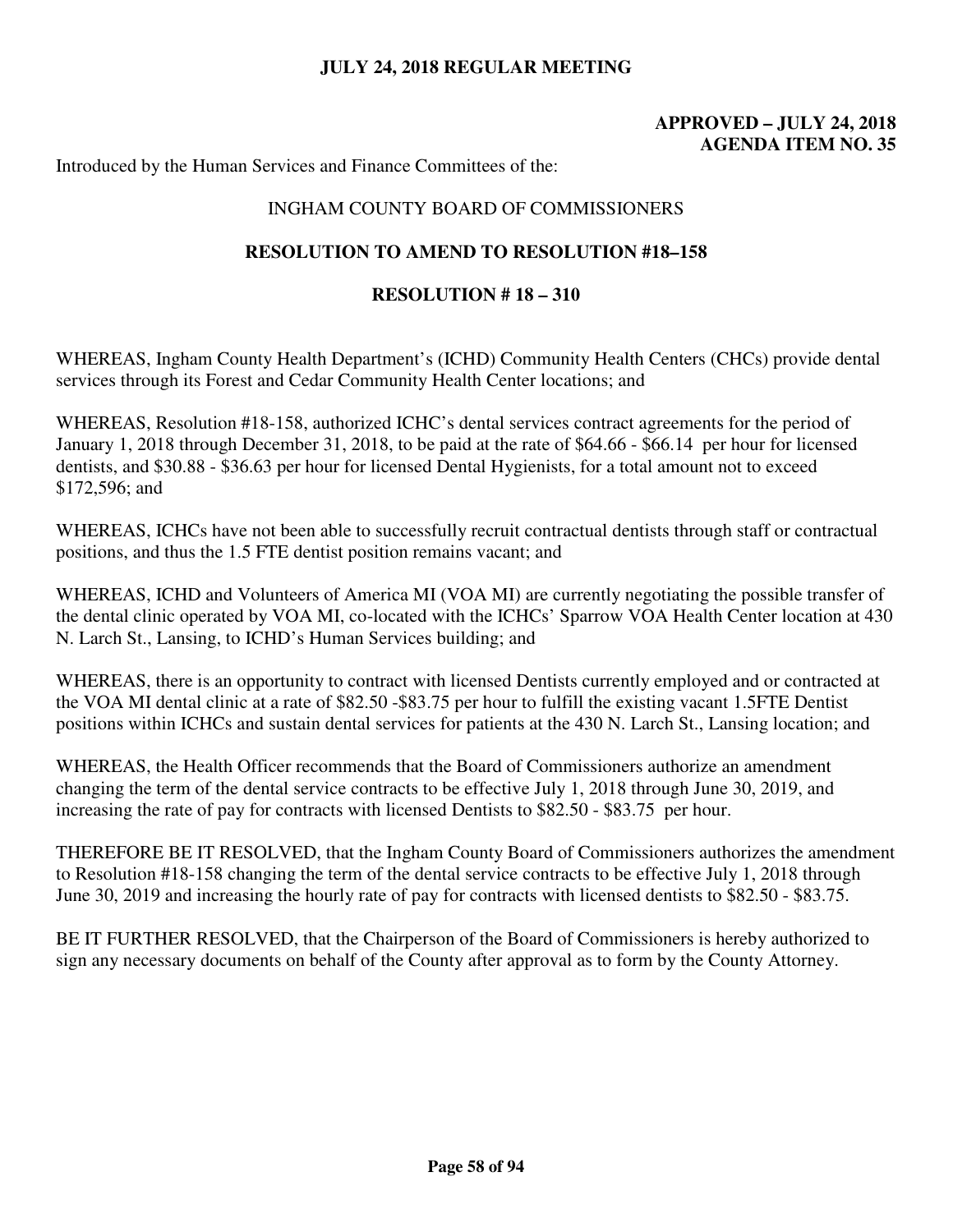**HUMAN SERVICES: Yeas:** Banas, Tennis, Sebolt, Nolan, Louney, Naeyaert  **Nays**: None **Absent:** Koenig **Approved 07/16/2018** 

**FINANCE: Yeas:** Grebner, Anthony, Crenshaw, Tennis, Koenig, Louney, Schafer **Nays:** None **Absent:** None **Approved 07/18/2018**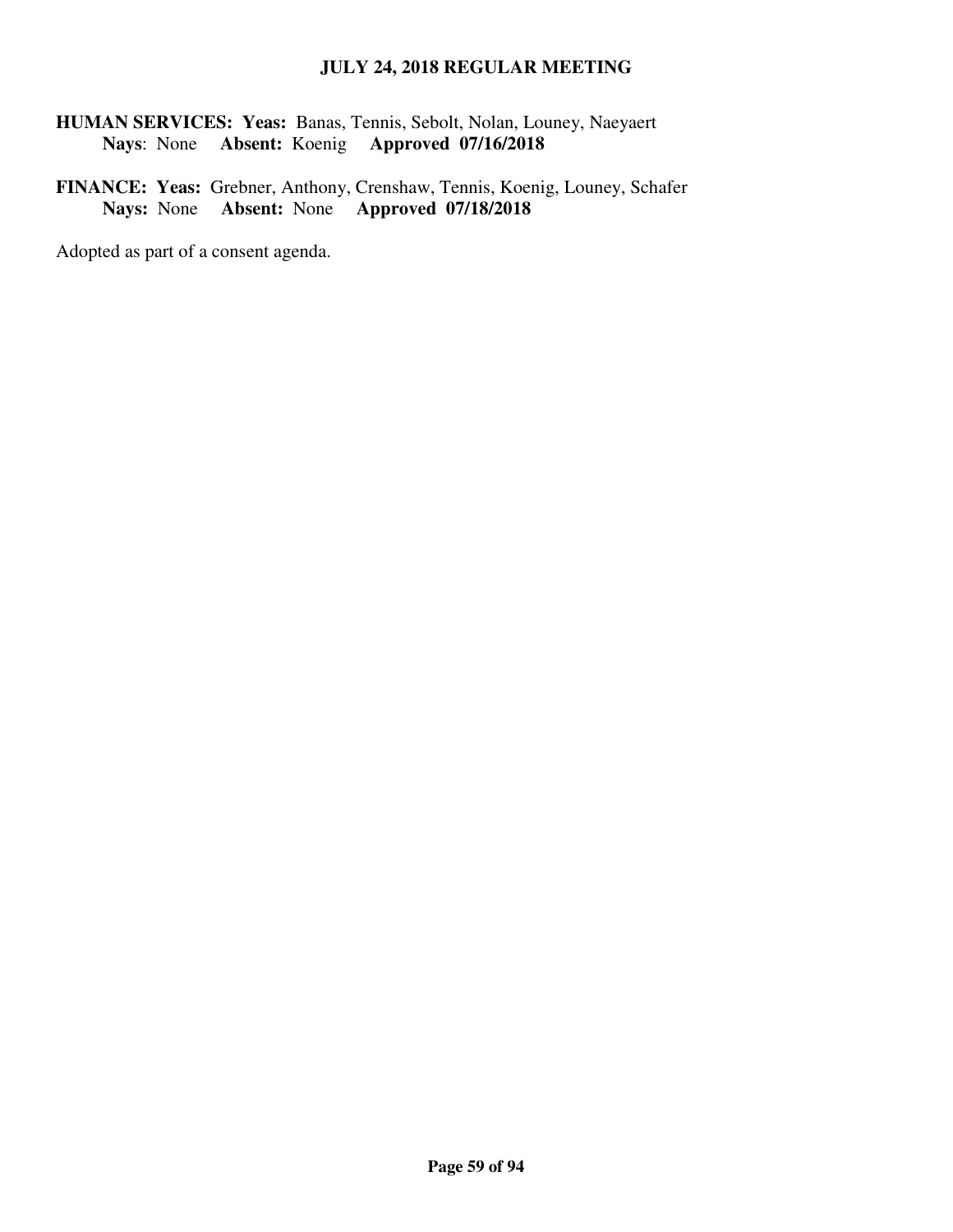# **APPROVED – JULY 24, 2018 AGENDA ITEM NO. 36**

Introduced by the Human Services and Finance Committees of the:

### INGHAM COUNTY BOARD OF COMMISSIONERS

# **RESOLUTION TO AUTHORIZE AMENDMENT # 3 TO THE 2017-2018 COMPREHENSIVE AGREEMENT WITH THE MICHIGAN DEPARTMENT OF HEALTH AND HUMAN SERVICES**

### **RESOLUTION # 18 – 311**

WHEREAS, the responsibility for protecting the health of the public is a shared responsibility between the State and County governments in Michigan; and

WHEREAS, Michigan Department of Health & Human Services (MDHHS) and local health departments enter into contracts to clarify the role and responsibilities of each party in protecting public health; and

WHEREAS, MDHHS and ICHD have entered into a 2017-2018 Comprehensive Agreement authorized in Resolution #17-293; and Amendment # 1 in Resolution #18-024 and Resolution #18-081 and Amendment # 2 in Resolution 18-155; and

WHEREAS, MDHHS has proposed Amendment #3 to the current Agreement to adjust grant funding levels and clarify Agreement procedures; and

WHEREAS, the Health Officer has recommended that the Board of Commissioners authorize the Amendment.

THEREFORE BE IT RESOLVED, that the Ingham County Board of Commissioners authorizes Amendment # 3 to the 2017-2018 Comprehensive Agreement with Michigan Department of Health & Human Services (MDHHS) effective October 1, 2017 through September 30, 2018.

BE IT FURTHER RESOLVED, that the total amount of the Comprehensive Agreement funding shall increase from \$5,440,644 to \$5,535,802, an increase of \$95,158.

BE IT FURTHER RESOLVED, that the increase consists of the following specific changes to program budgets:

Public Health Emergency Preparedness (PHEP) 7/01/18 – 9/30/18: increase of \$37,204 from \$0 to \$37,204 Public Health Emergency Preparedness (PHEP) 10/01/17 – 6/30/18: increase of \$9,515 from \$117,037 to \$126,552 Family Planning Services: increase of \$58,000 from \$256,392 to \$314,392 Childhood Lead Poisoning Education & Outreach: increase of \$10,000 from \$10,000 to \$20,000 TB Control – Federal: increase of \$2,432 from \$12,513 to \$14,945 Vapor Intrusion: increase of \$8,507 from \$0 to \$8,507 WISEWOMAN: decrease of \$25,400 from \$41,400 to \$16,000 Michigan Colorectal Cancer Screening Program: decrease of \$5,100 from \$5,100 to \$0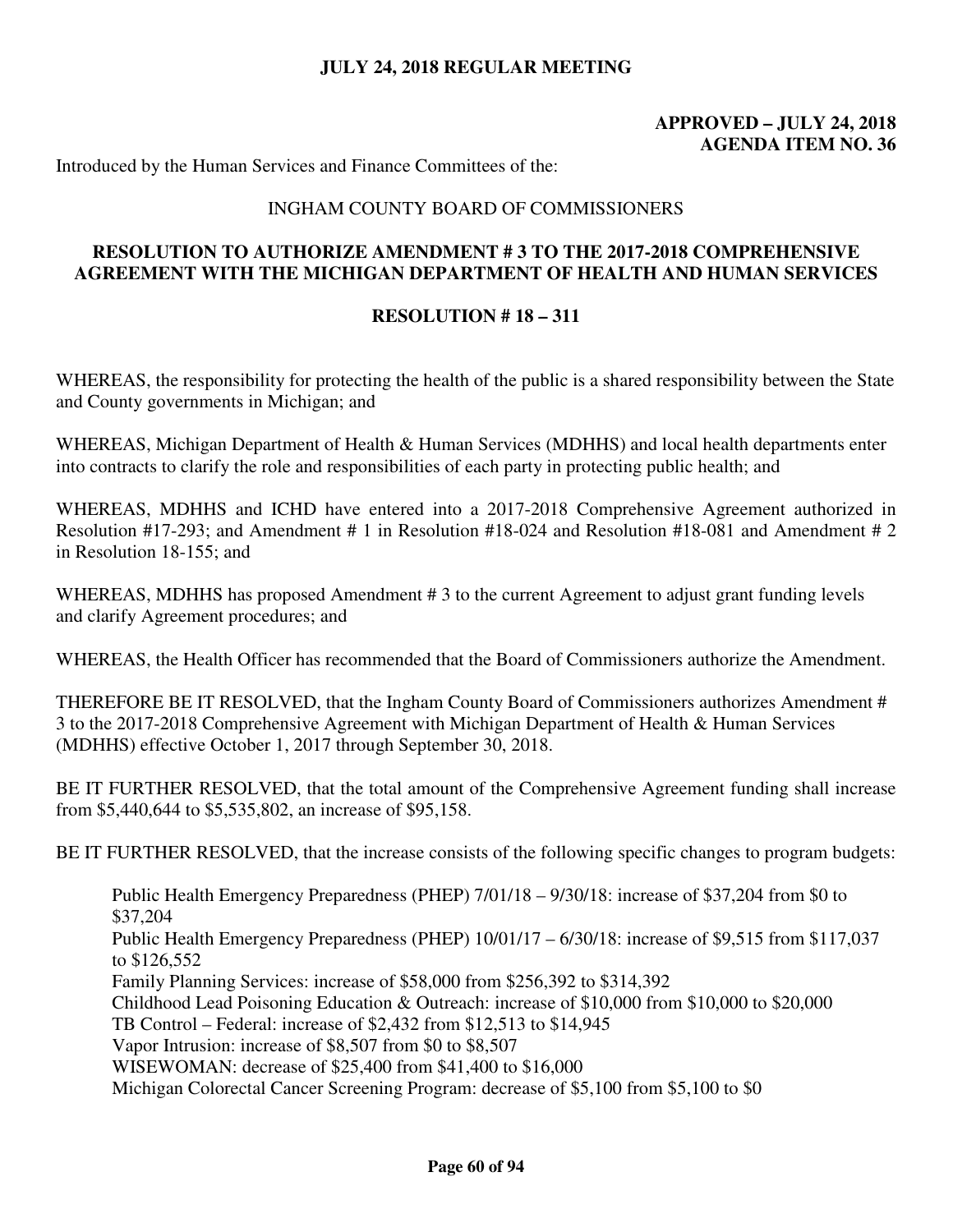BE IT FURTHER RESOLVED, that the Controller/Administrator is authorized to make any necessary adjustments consistent with this resolution.

BE IT FURTHER RESOLVED, that the Health Officer is authorized to submit Amendment #3 of the 2017- 2018 Comprehensive Agreement electronically through the Mi-E Grants system after approval as to form by the County Attorney.

**HUMAN SERVICES: Yeas:** Banas, Tennis, Sebolt, Nolan, Louney, Naeyaert  **Nays**: None **Absent:** Koenig **Approved 07/16/2018** 

**FINANCE: Yeas:** Grebner, Anthony, Crenshaw, Tennis, Koenig, Louney, Schafer **Nays:** None **Absent:** None **Approved 07/18/2018**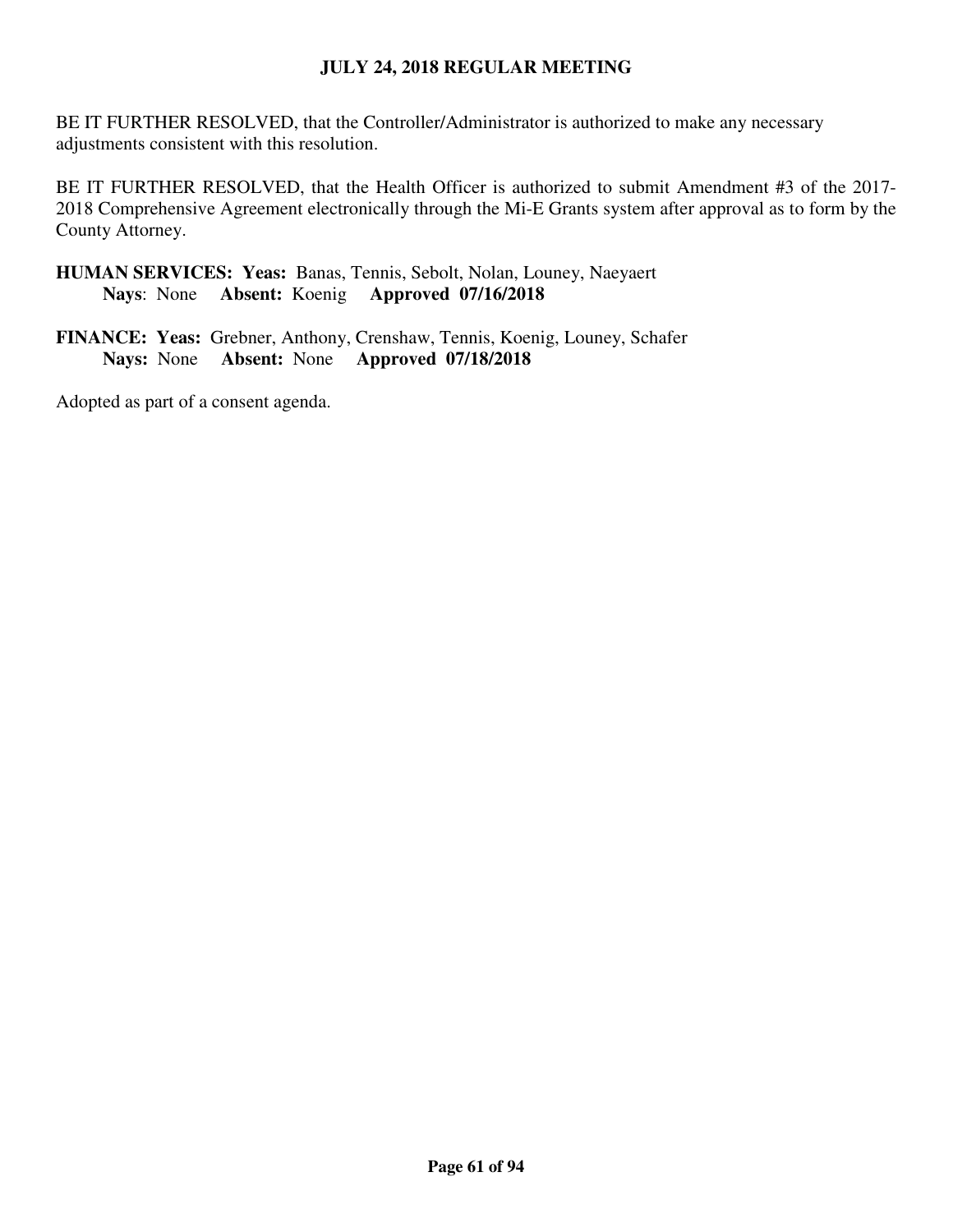# **APPROVED – JULY 24, 2018 AGENDA ITEM NO. 37**

Introduced by the Human Services and Finance Committees of the:

# INGHAM COUNTY BOARD OF COMMISSIONERS

# **RESOLUTION TO ENTER AGREEMENT WITH REGLANTERNTM**

### **RESOLUTION # 18 – 312**

WHEREAS, Ingham Community Health Centers (ICHCs) wishes to enter into a 3-year agreement with RegLantern<sup>TM</sup> for use of their web-based compliance documentation platform; and

WHEREAS, this platform is designed to help establish and maintain compliance with health center program regulations, authorized by section 330 of the Public Health Service (PHS) Act; and

WHEREAS, this agreement will provide access to the web-based platform, review of documents, and consultation identifying 'met', and 'unmet' requirements which help establish and maintain compliance with legislation and regulations; and

WHEREAS, during the last two Operational Site Visits, in 2014 and 2017, ICHCs were found to have more than four areas of non-compliance requiring excess staff time to complete corrective actions; and

WHERAS, future findings of non-compliance may pose risk the health department's good standing and access to HRSA funds; and

WHEREAS, RegLantern<sup>TM</sup> services meet and exceed the needs of ICHCs by demonstrating exceptional performance in compliance expertise and overall value for their services; and

WHEREAS, Ingham County Health Department (ICHD) is requesting authorization to enter into an agreement with RegLantern<sup>TM</sup> for the use of their web-based documentation platform, effective July 31, 2018 through July 31, 2021, in an amount not to exceed \$19,880; and

WHEREAS, the Health Officer and ICHCs Board of Directors recommend entering a contractual agreement with RegLantern<sup>TM</sup> for use of their web-based platform.

THEREFORE BE IT RESOLVED, that the Ingham County Board of Commissioners authorizes entering an agreement with RegLantern<sup>TM</sup> for the use of their web-based documentation platform, effective July 31, 2018 through July 31, 2021, in an amount not to exceed \$19,880.

BE IT FURTHER RESOLVED, that the Controller/Adminsitrator is authorized to make any necessary budget adjustments consistent with this resolution.

BE IT FURTHER RESOLVED, that the Chairperson of the Ingham County Board of Commissioners is authorized to sign any necessary contract documents consistent with this resolution upon approval as to form by the County Attorney.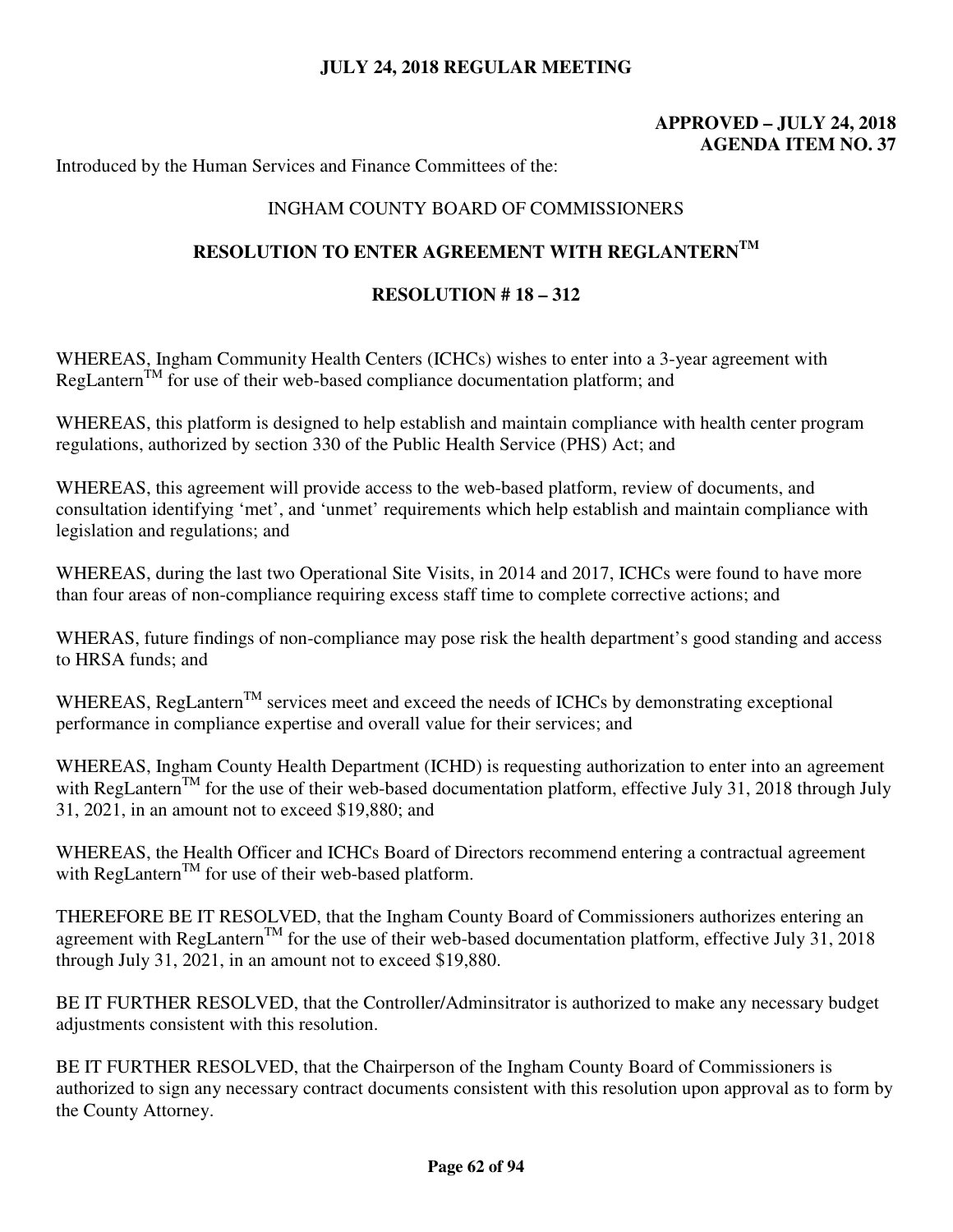**HUMAN SERVICES: Yeas:** Banas, Tennis, Sebolt, Nolan, Louney, Naeyaert  **Nays**: None **Absent:** Koenig **Approved 07/16/2018** 

**FINANCE: Yeas:** Grebner, Anthony, Crenshaw, Tennis, Koenig, Louney, Schafer **Nays:** None **Absent:** None **Approved 07/18/2018**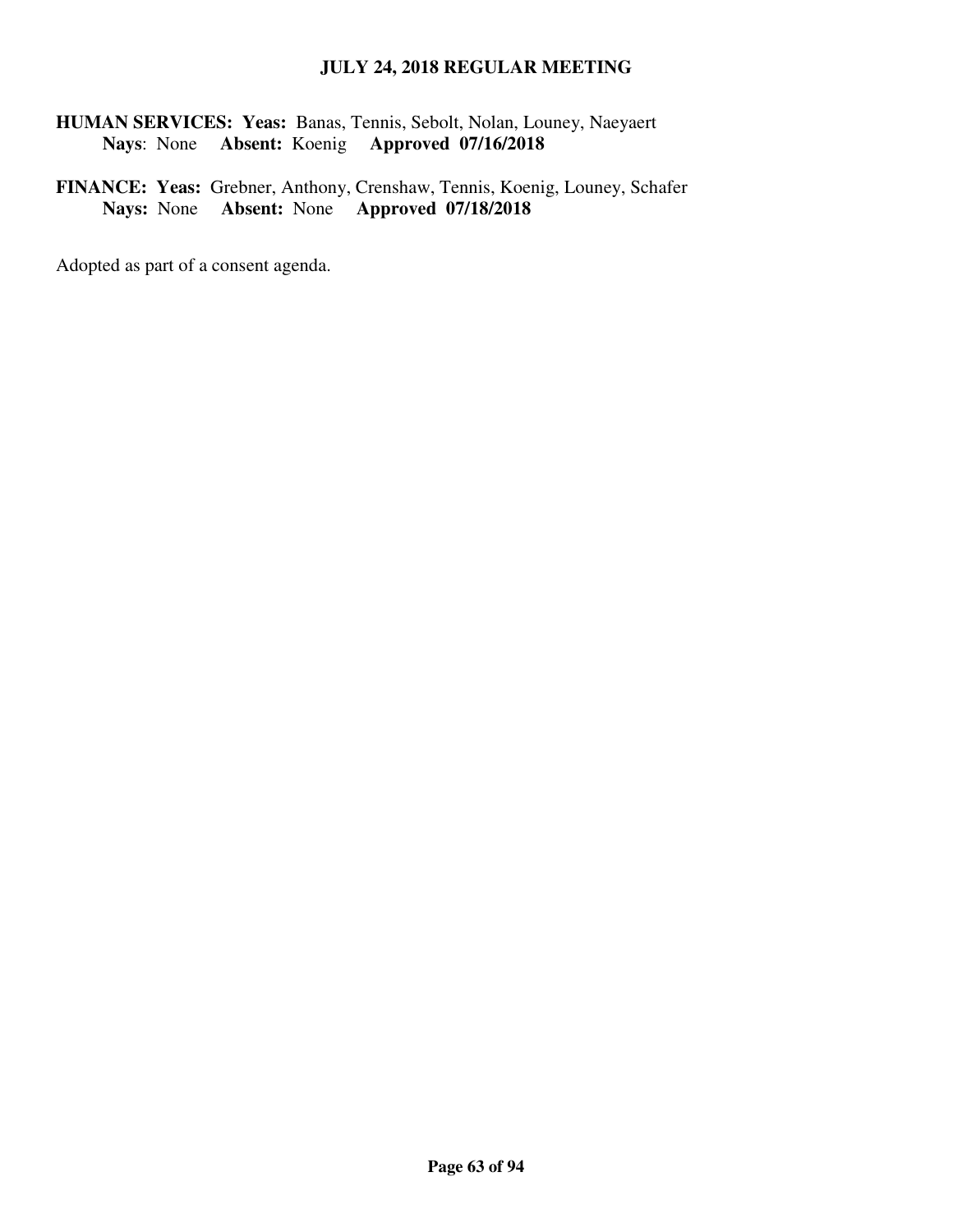# **APPROVED – JULY 24, 2018 AGENDA ITEM NO. 38**

Introduced by the Human Services and Finance Committees of the:

## INGHAM COUNTY BOARD OF COMMISSIONERS

#### **RESOLUTION TO ENTER AGREEMENT WITH MESSAGEMAKERS**

#### **RESOLUTION # 18 – 313**

WHEREAS, Ingham County Health Department (ICHD) was awarded a grant from the Kresge Foundation for the proposed project of creating a designation of best practice for exemplifying Health Equity and Social Justice (HESJ) in everyday practice and service; and

WHEREAS, under the Kresge grant, ICHD has taken the initiative to establish a new, transformative role of assisting human service agencies with the ability to assess their policies, procedures and practices through a health equity lens; and

WHEREAS, this goal necessitates developing a Health Equity Assessment, Health Equity Tools a Health Equity Report, and a retrofit brand identity and messaging; and

WHEREAS, in order for ICHD to reach these objectives, the Kresge Foundation recommends and supports communications consulting to help build the capacity to implement this transformative role; and

WHEREAS, the Ingham County Purchasing Department issued a Request for Proposals (RFP) for communication services; and

WHEREAS, MessageMakers proposed a comprehensive set of communication services in response to the RFP Packet 98-19 that meets the needs of the Kresge grant; and

WHEREAS, the cost of this agreement totaling \$30,000 is completely funded by the Kresge grant and approved by Resolution #17-385; and

WHEREAS, the Health Officer recommends that the Ingham County Board of Commissioners authorizes approval of an agreement with MessageMakers for communication services effective July 15, 2018 through September 30, 2018 in an amount not to exceed \$30,000.

THEREFORE BE IT RESOLVED, that the Ingham County Board of Commissioners authorizes approval of an agreement with MessageMakers for communication services effective July 15, 2018 through September 30, 2018 in an amount not to exceed \$30,000.

BE IT FURTHER RESOLVED, that the Chairperson of the Ingham County Board of Commissioners is authorized to sign any necessary contract documents on behalf of the County after approval as to form by the County Attorney.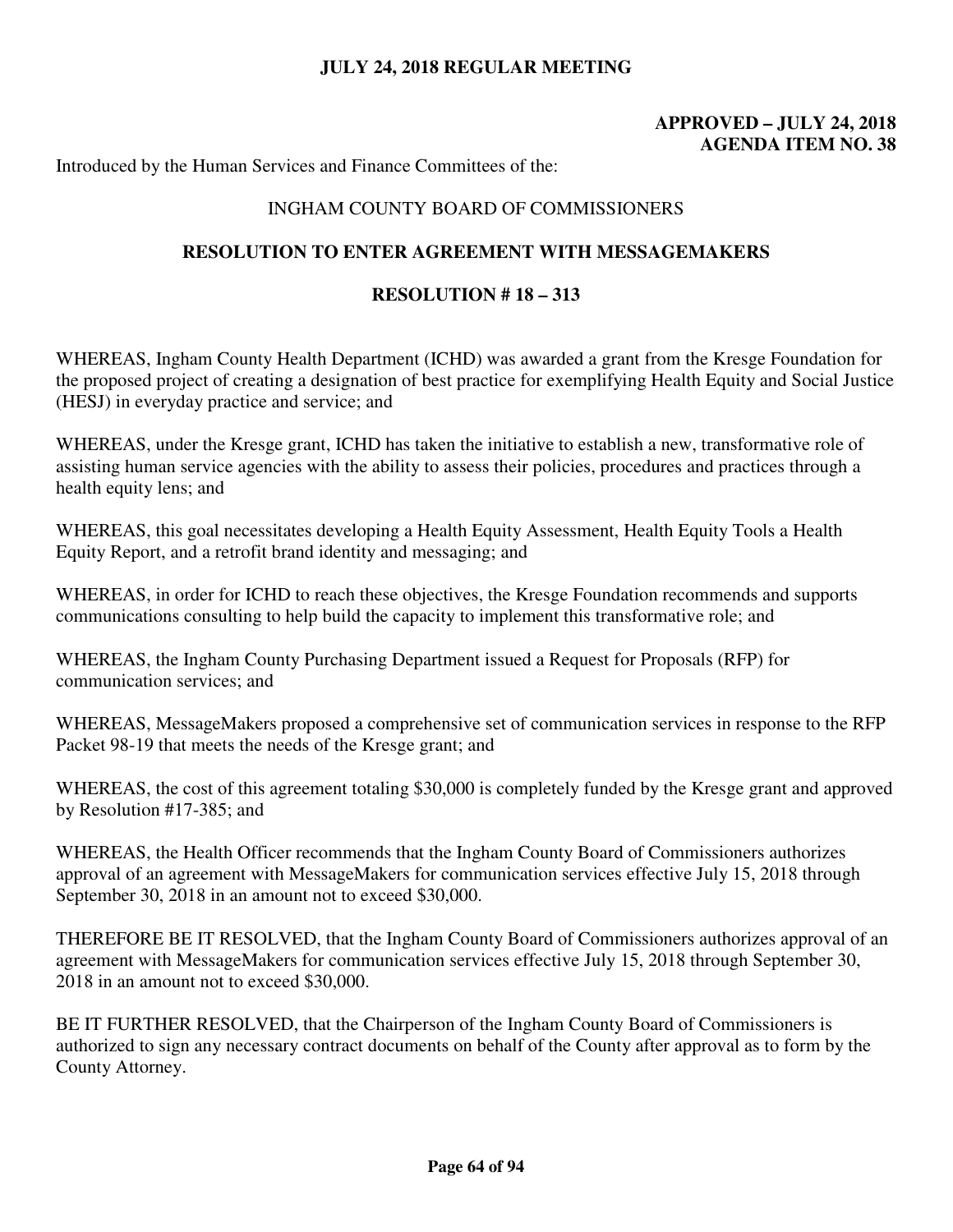**HUMAN SERVICES: Yeas:** Banas, Tennis, Sebolt, Nolan, Louney, Naeyaert  **Nays**: None **Absent:** Koenig **Approved 07/16/2018** 

**FINANCE: Yeas:** Grebner, Anthony, Crenshaw, Tennis, Koenig, Louney, Schafer **Nays:** None **Absent:** None **Approved 07/18/2018**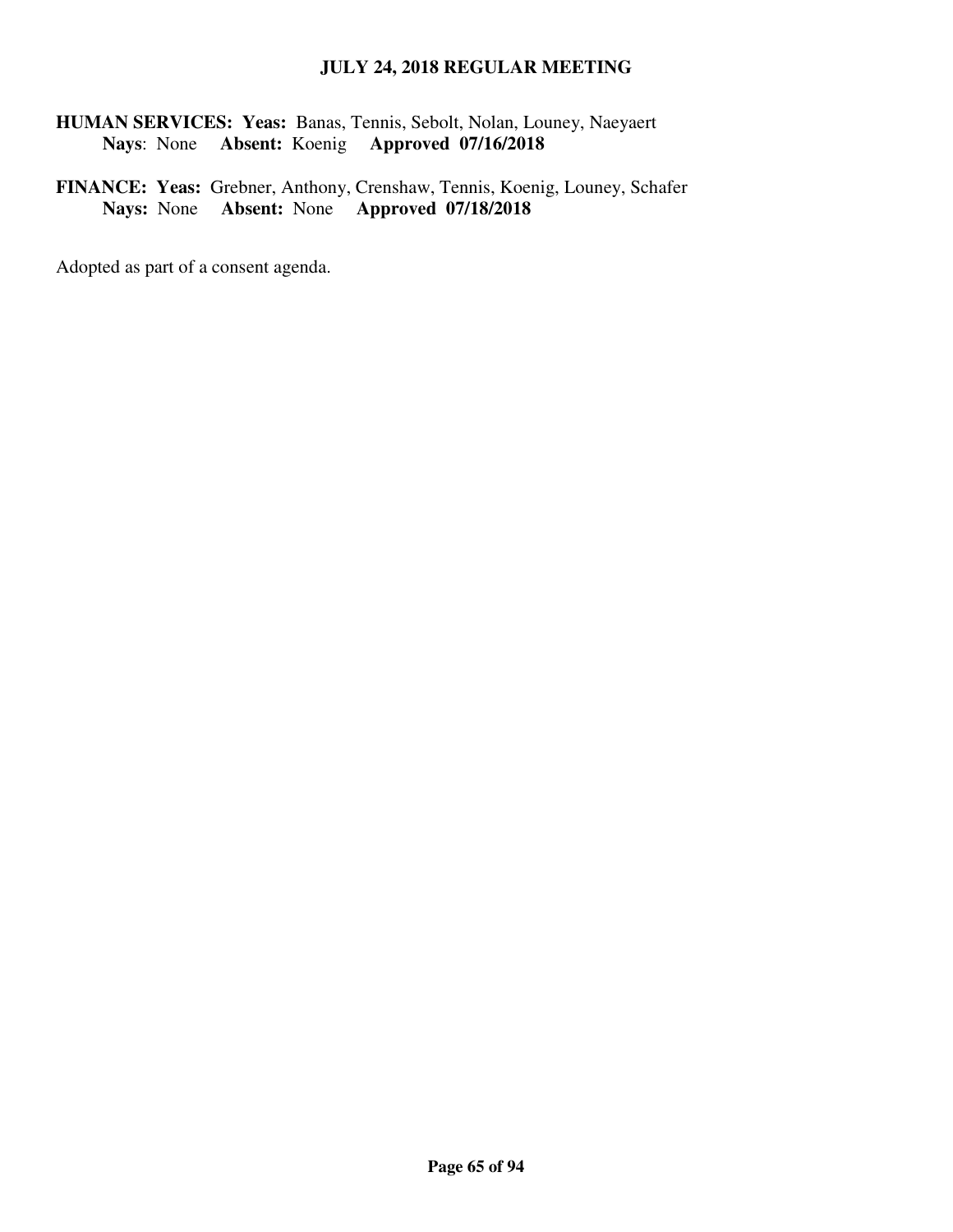# **APPROVED – JULY 24, 2018 AGENDA ITEM NO. 39**

Introduced by the Human Services and Finance Committees of the:

## INGHAM COUNTY BOARD OF COMMISSIONERS

# **RESOLUTION TO AUTHORIZE FOR SHORT TERM LEASE WITH VOA-MI DENTAL CLINIC**

#### **RESOLUTION # 18 – 314**

WHEREAS, Volunteers of America of MI (VOAMI) is ceasing its operation of the dental clinic located at 430 N. Larch Street in Lansing, Michigan effective July 1, 2018; and

WHEREAS, Ingham County Health Department's (ICHD's) Community Health Centers (CHCs) are pursuing an agreement to continue providing dental services at the 430 N. Larch Street location, which will be billable under the SMG-VOA Community Health Center, which is co-located in an adjacent space at this address; and

WHEREAS, ICHD has the capacity to absorb the existing VOAMI dental staff through existing vacant positions in the FY 2018 Budget (1.0 FTE Dental Assistant, 1.0 FTE Hygienist and 1.5 FTE Dentists); and

WHEREAS, in order to avoid a disruption in service delivery to patients at the 430 N. Larch Street location, ICHD wishes to enter a short term lease for space, equipment, furnishings and electronic dental record licenses necessary to operate the dental clinic through September 20, 2018, while terms of comprehensive transfer and lease agreements are negotiated for an effective date of October 1, 2018; and

WHEREAS, should long term lease/transfer term agreements for the dental clinic space not be reached by October 1, 2018, ICHD would not incur financial risk, as the staff would continue to fulfill budgeted positions and would continue billable services provided through the Forest Community Health Center and the Mobile Dental programs; and

WHEREAS, the cost of the short term lease would be at the rate of \$5/square foot for 1,300 square feet (totaling \$6,500 divided by 12 months = \$542.00) a month, plus \$1.00 a month lease for equipment and furnishings, and a \$650 monthly fee for electronic dental record used in the VOA dental clinic; and

WHEREAS, the total monthly cost of the short term lease would be at \$1,193/month for three months, effective July 1, 2018 through September 30, 2018, for a total unbudgeted cost of \$3,576.00; and

WHEREAS, the unbudgeted costs will be covered through billable visit revenue for services provided at the VOA Dental Clinic; and

WHEREAS, the Health Officer and the Ingham Community Health Center Board supports entering a short term lease agreement with VOAMI for the dental clinic space, equipment and electronic dental record access.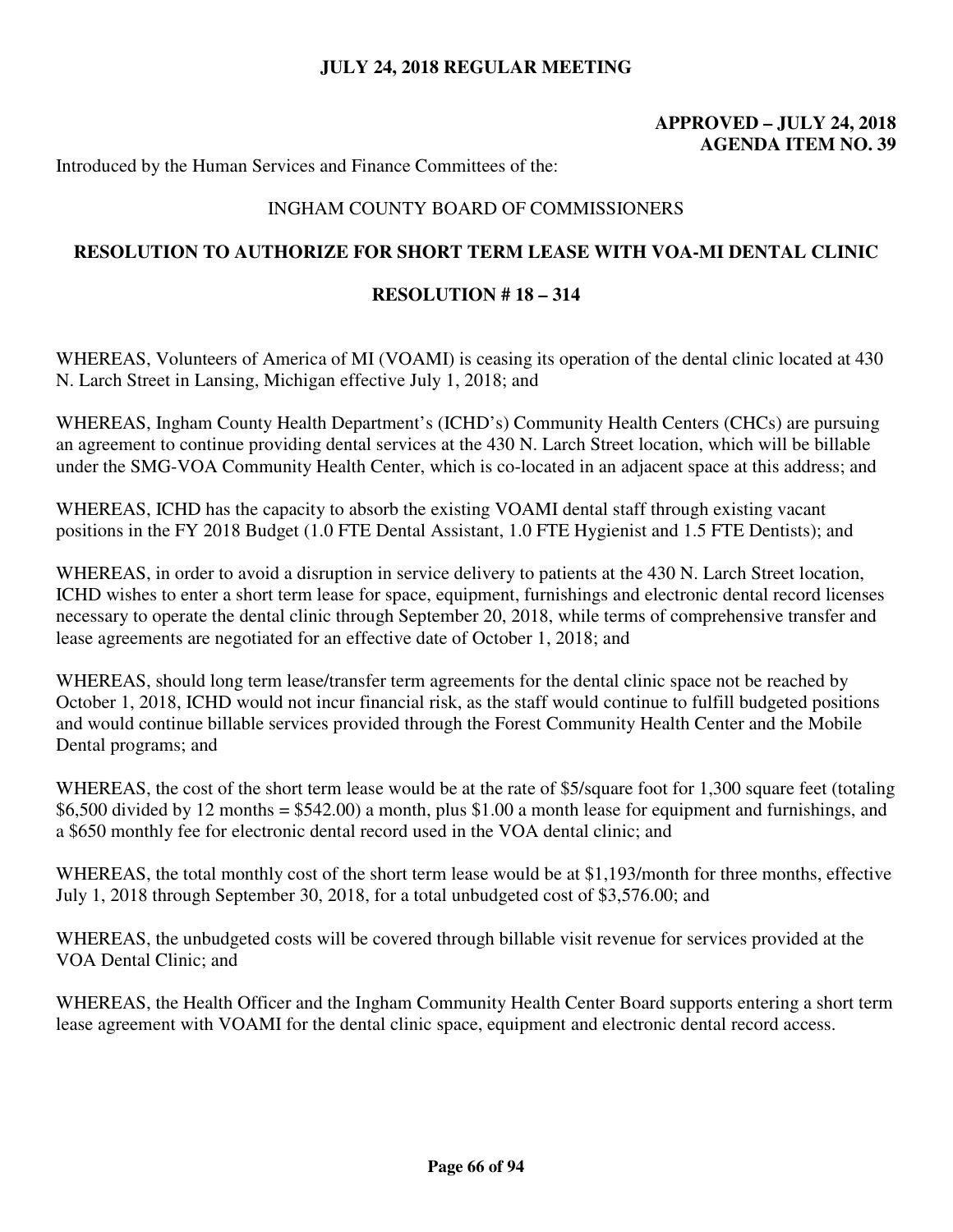THEREFORE BE IT RESOLVED, that the Ingham County Board of Commissioners authorize a lease agreement with VOAMI for dental clinic space, equipment and electronic dental record access effective July 1, 2018 through September 30, 2018 at the rate of \$5/square foot for 1,300 square feet (totaling \$6,500 divided by 12 months = \$542.00) a month, plus \$1.00 a month lease for equipment and furnishings, and a \$650 monthly fee for electronic dental record used in the VOA dental clinic.

BE IT FURTHER RESOLVED, that the Controller is authorized to make any necessary budget adjustments consistent with this resolution.

BE IT FURTHER RESOLVED, the Chairperson of the Ingham County Board of Commissioners is authorized to sign any necessary contract documents consistent with this resolution upon approval as to form by the County Attorney.

**HUMAN SERVICES: Yeas:** Banas, Tennis, Sebolt, Nolan, Koenig  **Nays**: Louney, Naeyaert **Absent:** None **Approved 07/16/2018** 

**FINANCE: Yeas:** Grebner, Anthony, Crenshaw, Tennis, Koenig, Louney, Schafer **Nays:** None **Absent:** None **Approved 07/18/2018** 

Commissioner Naeyaert moved to adopt the resolution. Commissioner Banas supported the motion.

Commissioner Naeyaert stated that the Health Officer had not been in support of Volunteers of America (VOA) opening a dental clinic and she was also not in support. She further stated that the fact that the VOA was not struggling with this showed that there were major issues with this clinic.

Commissioner Nolan stated that the Human Services Committee had not been happy, in general, when the VOA opened a dental care clinic for veterans and the homeless when that was the County's mission to provide such services. She further stated that the County had a dental clinic set up near to where the VOAs clinic was.

Commissioner Nolan stated that she had agreed to this extension in order to sort this out and continue to provide services. She further stated that she would likely not support a renewal of this if needed again.

The motion carried. **Yeas**: Koenig, Anthony, Banas, Celentino, Crenshaw, Grebner, Hope, Louney, Maiville, Nolan, Tennis, Schafer, and Sebolt. **Nays**: Naeyaert. **Absent**: None.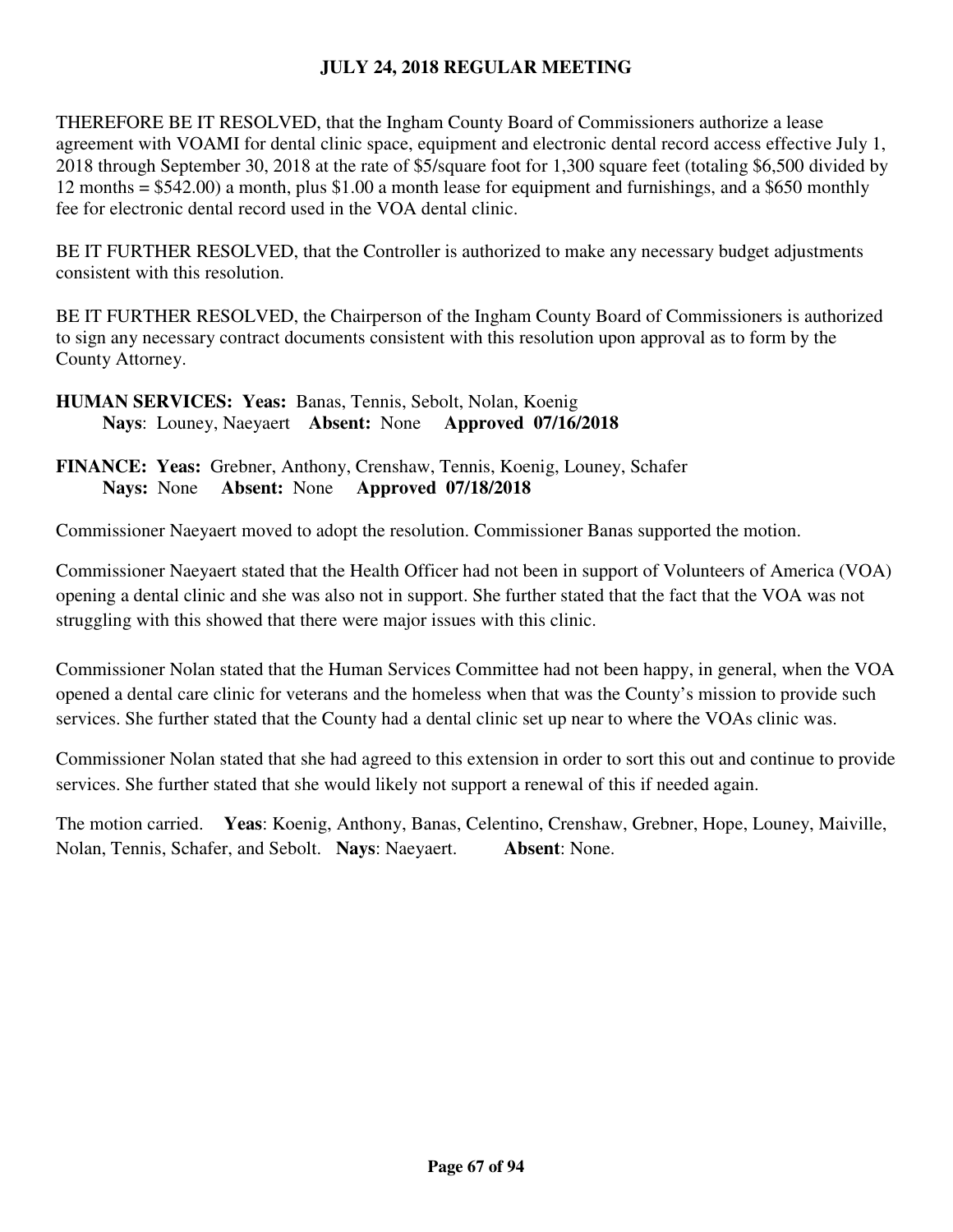# **APPROVED – JULY 24, 2018 AGENDA ITEM NO. 40**

Introduced by the Human Services and Finance Committees of the:

### INGHAM COUNTY BOARD OF COMMISSIONERS

## **RESOLUTION TO AMEND RESOLUTION #18-159 TO AUTHORIZE AN AGREEMENT WITH UNIVERSITY OF MICHIGAN-FLINT FOR IMPLEMENTATION OF THE ENGAGED FATHER PROGRAM**

### **RESOLUTION # 18 – 315**

WHEREAS, the University of Michigan-Flint (UM-Flint) was awarded funds from the Michigan Health Endowment Fund (MHEF) along with Medicaid Match funds to support a project designed to reduce risk factors associated with infant mortality and other negative birth outcomes by significantly improving the provision of services to expectant and new fathers within Michigan; and

WHEREAS, the project includes implementation of the Engaged Father Program at seven Michigan Healthy Start home visitation sites, including Ingham County Health Department (ICHD) Healthy Start; and

WHEREAS, the project will utilize the Engaged Father Program Logic Model to promote infant wellbeing by providing expectant and new fathers with parent education, support, and access to resources during their transition to parenthood; and

WHEREAS, key outcomes of the Engaged Father Program include increased participation in Healthy Start home visitation, increased knowledge of infant health and infant safe care, and improved infant health outcomes such as reduced infant mortality, infant low birth weight, and infant preterm birth; and

WHEREAS, UM-Flint has requested to subcontract with ICHD for the Engaged Father Program, in an amount not to exceed \$60,000 for the period of April 1, 2018 through September 30, 2018; and

WHEREAS, the Health Officer recommends that the Ingham County Board of Commissioners authorize an agreement with the UM-Flint for the Engaged Father Program, in an amount not to exceed \$60,000 for the period of April 1, 2018 through September 30, 2018.

THEREFORE BE IT RESOLVED, that the Ingham County Board of Commissioners authorizes an agreement with the UM-Flint for the Engaged Father Program, in an amount not to exceed \$60,000 for the period of April 1, 2018 through September 30, 2018.

BE IT FURTHER RESOLVED, that the Chairperson of the Ingham County Board of Commissioners is authorized to sign any necessary contract documents after approval as to form by the County Attorney.

BE IT FURTHER RESOLVED, that the Controller/Administrative is authorized to make any necessary budget adjustments consistent with this resolution.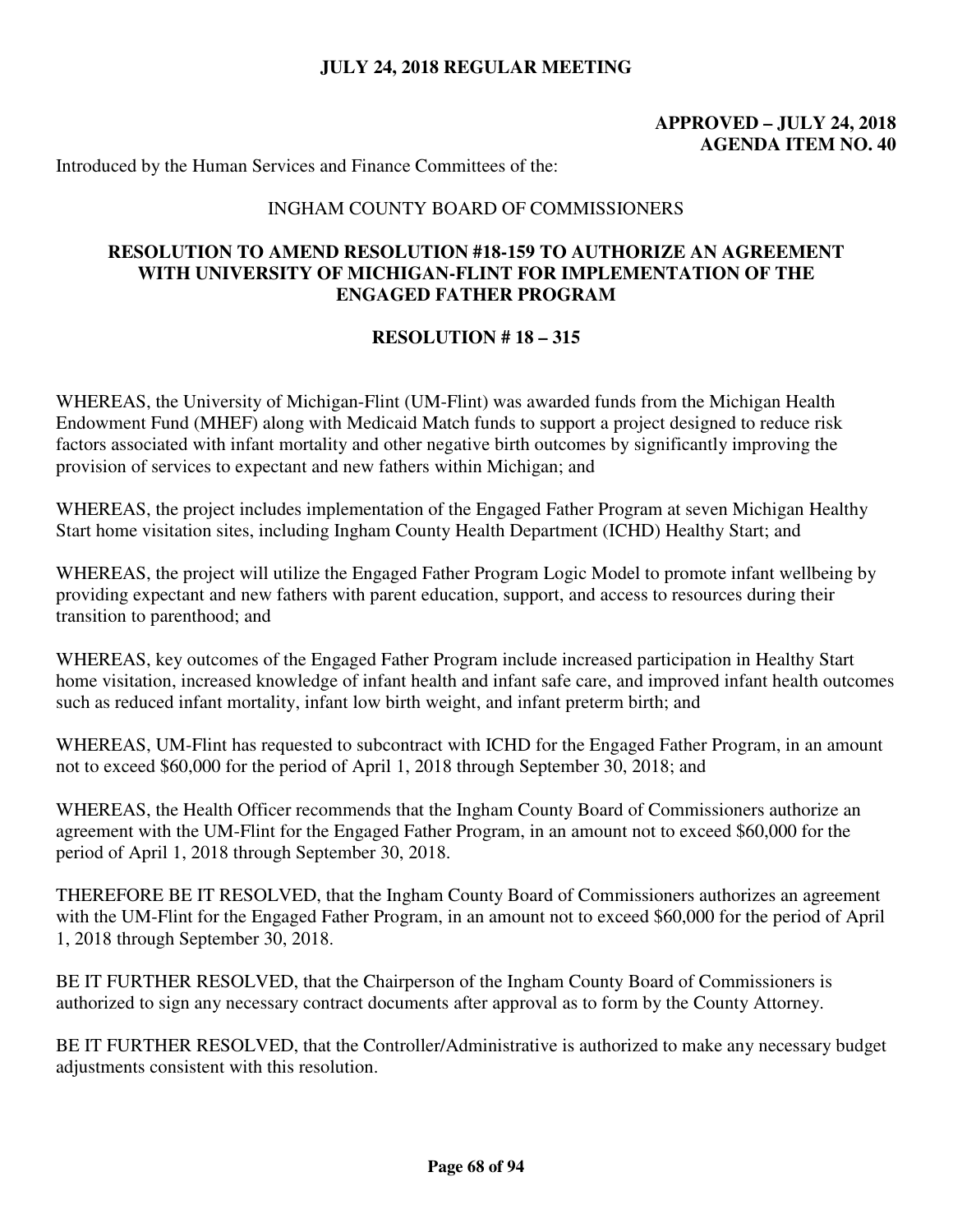**HUMAN SERVICES: Yeas:** Banas, Tennis, Sebolt, Nolan, Louney, Naeyaert  **Nays**: None **Absent:** Koenig **Approved 07/16/2018** 

**FINANCE: Yeas:** Grebner, Anthony, Crenshaw, Tennis, Koenig, Louney, Schafer **Nays:** None **Absent:** None **Approved 07/18/2018**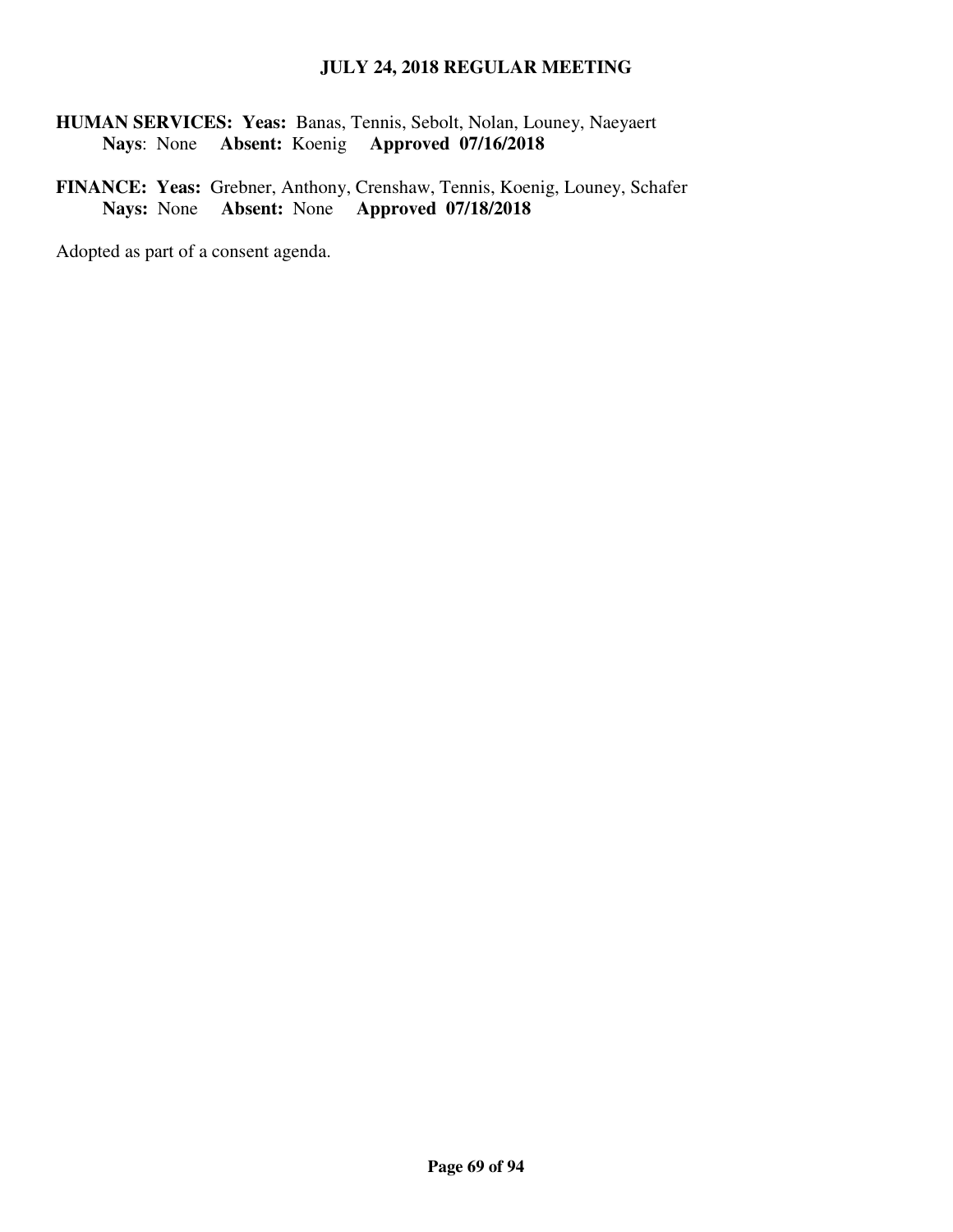# **APPROVED – JULY 24, 2018 AGENDA ITEM NO. 41**

Introduced by the Human Services and Finance Committees of the:

### INGHAM COUNTY BOARD OF COMMISSIONERS

# **RESOLUTION TO AMEND THE 2018 COMMUNITY AGENCY CONTRACT WITH ADVENT HOUSE MINISTRIES FOR THE WEEKEND DAY SHELTER PROGRAM**

### **RESOLUTION # 18 – 316**

WHEREAS, Advent House Ministries operates a weekend day shelter program and utilizes funding from Ingham County to purchase food and supplies to provide meals, and to provide oversight of meals, organization of day shelter activities, and advocacy/referral services; and

WHEREAS, Resolution #17- 436 authorized a 2018 community agency contract with Advent House for the weekend day shelter program in the amount of \$5,000; and

WHEREAS, Advent House faces a shortfall of about \$40,000 for the weekend day shelter program in 2018 due to increased costs and a decrease in donations.

THEREFORE BE IT RESOLVED, that the Ingham County Board of Commissioners authorizes an amendment to the 2018 community agency contract with Advent House Ministries for the weekend day shelter program to provide an additional one-time only appropriation of \$15,000 from the contingency fund.

BE IT FURTHER RESOLVED, that the Chairperson of the Board of Commissioners is hereby authorized to sign any necessary contract documents on behalf of the County after approval as to form by the County Attorney.

**HUMAN SERVICES: Yeas:** Banas, Tennis, Sebolt, Nolan, Koenig, Louney, Naeyaert  **Nays**: None **Absent:** None **Approved 07/16/2018** 

**FINANCE: Yeas:** Grebner, Anthony, Crenshaw, Tennis, Koenig, Louney, Schafer **Nays:** None **Absent:** None **Approved 07/18/2018**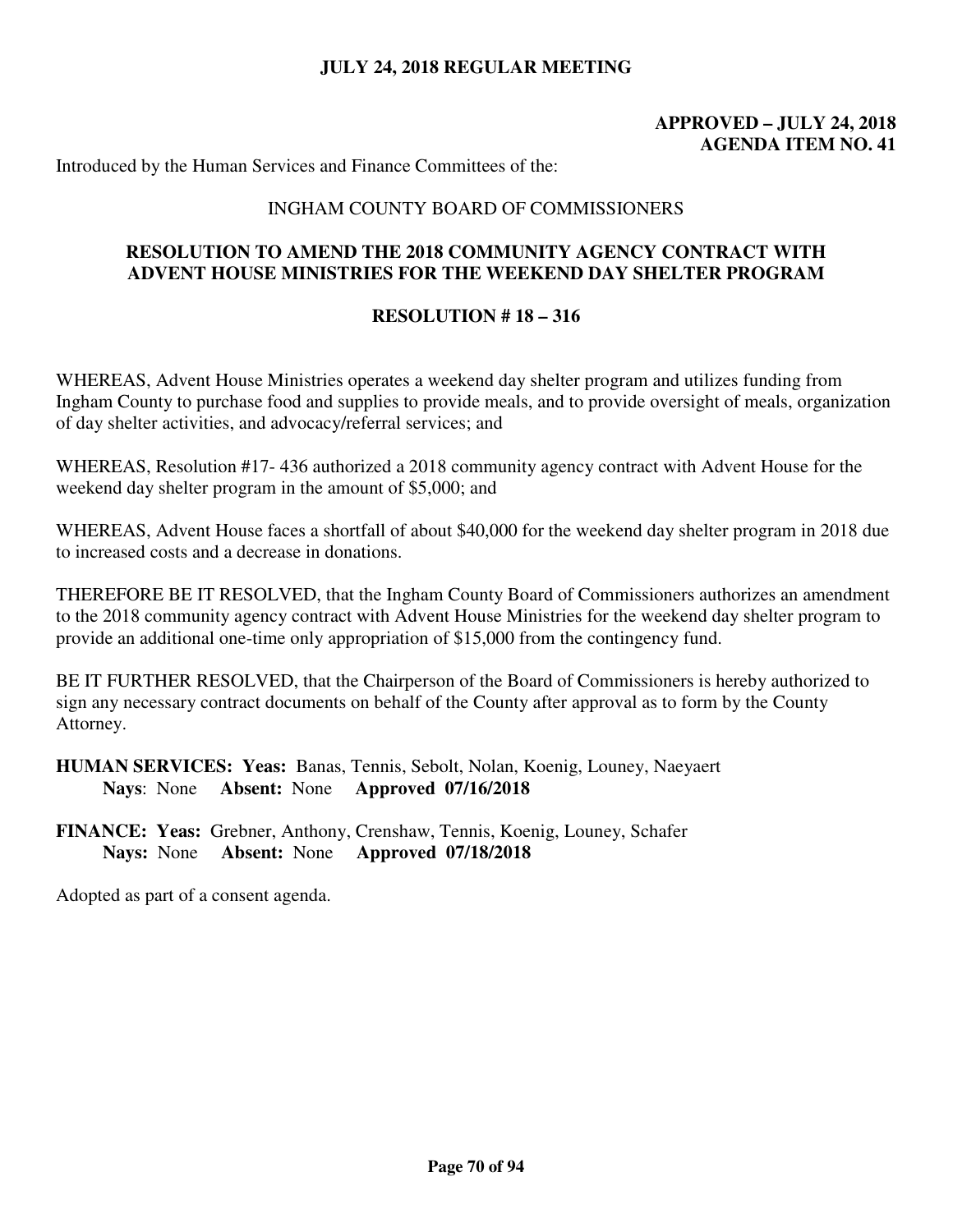# **APPROVED – JULY 24, 2018 AGENDA ITEM NO. 42**

Introduced by the Law & Courts Committee of the:

## INGHAM COUNTY BOARD OF COMMISSIONERS

## **RESOLUTION HONORING JOHN J. MURRAY ON THE EVENT OF HIS RETIREMENT**

## **RESOLUTION # 18 – 317**

WHEREAS, John J. Murray has been an active member in good standing of the State Bar of Michigan since 1985 with specialties in Master Lawyers Section; and

WHEREAS, after receiving his undergraduate degree from Michigan State University he attended Cooley Law School; and

WHEREAS, he began working for the Ingham County Prosecutor as an Assistant Prosecutor in 1991, practicing in the Ingham County District Courts, Circuit Courts, Family Courts, Appeals division, screening division, and Metro Unit, was promoted and assumed additional duties of supervision as a Unit Chief in 2013, starting over the District Court Assistant Prosecuting Attorney's and rounding off his career in the Family Division, all the while continuing the duties of an assistant prosecutor assigned to a court docket; and

WHEREAS, he is recognized by colleagues and co-workers as an expert in Criminal Law in District Court, Circuit Court, Appellate Law, Family Law, Abuse and Neglect, and Victim Rights; and

WHEREAS, he has always been an ardent defender of victim rights and children; and

WHEREAS, in addition to fulfilling the duties of Unit Chief, he represented the People of the State of Michigan in contested mental health competency hearings, prosecuted violations of personal protection orders, and supervised and trained law students in these same areas of law; and

WHEREAS, the Ingham County Circuit Court and Family Division, recognizes him as a dedicated worker on behalf of victims, children and families and is grateful to him for sharing his expertise in the law by training workers for the Ingham County Prosecutor's Office, Ingham County Circuit Court, Family Division, and Department of Human Services; and

WHEREAS, he has served on the Child Welfare Coordinating Committee, Greater Lansing Teen Court, Child Abuse Prevention Services, Truancy Court and Stop Grant; and

WHEREAS, he devoted his career to upholding the law, representing the People of the State of Michigan helping victims, children and families at risk, and as a result, has made Ingham County a better place.

THEREFORE BE IT RESOLVED, that the Ingham County Board of Commissioners hereby honors John J. Murray for twenty seven years of outstanding service, his numerous accomplishments and the significant contributions he has made to the County of Ingham and its citizens.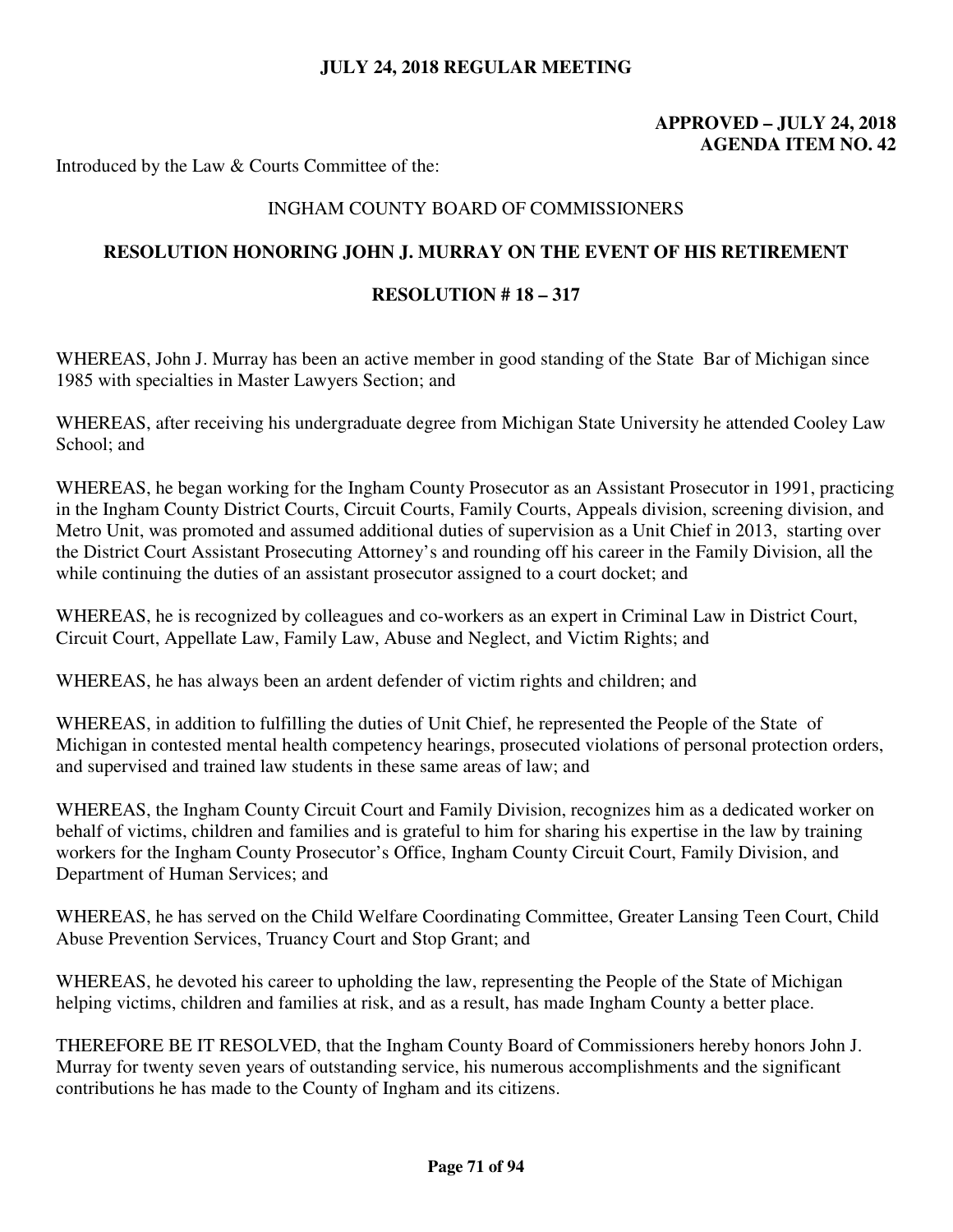BE IT FURTHER RESOLVED, that John J. Murray has touched the lives of many and will live forever in the hearts of his colleagues, past and present in the Ingham County Prosecutor's Office, 30<sup>th</sup> Judicial Circuit Court Family Division, his loyal friends and his devoted family.

# **LAW & COURTS: Yeas**: Crenshaw, Hope, Celentino, Anthony, Schafer, Maiville  **Nays**: None A**bsent:** Banas **Approved 07/12/2018**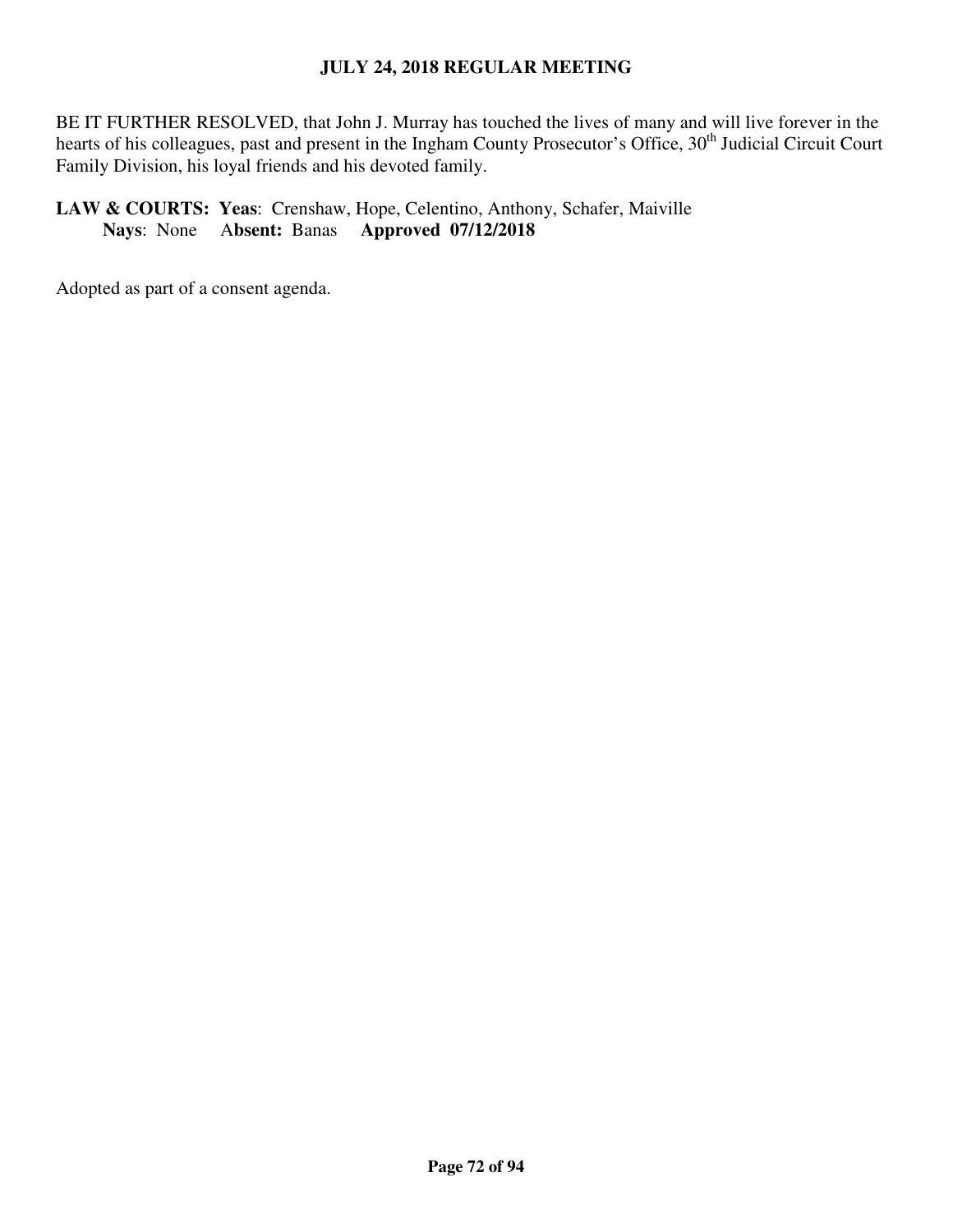### **APPROVED – JULY 24, 2018 AGENDA ITEM NO. 43**

Introduced by the Law & Courts Committee of the:

#### INGHAM COUNTY BOARD OF COMMISSIONERS

### **RESOLUTION TO AUTHORIZE A MEMORANDUM OF UNDERSTANDING WITH THE MICHIGAN REGION 1 VOLUNTARY ORGANIZATIONS ACTIVE IN DISASTER (MIR1VOAD)**

#### **RESOLUTION # 18 – 318**

WHEREAS, the Michigan Region1 Voluntary Organizations Active in Disaster (MIR1VOAD) is a coalition of volunteer and disaster service organizations working together for a more effective disaster response and recovery; and

WHEREAS, the MIR1VOAD is a way to coordinate volunteers and donated goods in an emergency or disaster in the Michigan State Police Emergency Management and Homeland Security designated District 1 area, including the counties of Ingham, Eaton, Clinton, Livingston, Jackson, Hillsdale, Gratiot, Shiawassee, and Lenawee; and

WHEREAS, the Ingham County Sheriff's Office, Emergency Operations Division has identified a need to participate in the MIR1VOAD Coalition.

THEREFORE BE IT RESOLVED, that the Ingham County Board of Commissioners approves the participation of the Ingham County Sheriff's Office, Emergency Operations Division in the MIR1VOAD Coalition in order to maximize the prompt, full, and effective use of volunteer and disaster service organizations in the event of an emergency or disaster and adopts the Memorandum of Understanding which is attached hereto and incorporated by reference.

BE IT FURTHER RESOLVED, that the Ingham County Board of Commissioners authorizes the Board Chairperson to sign any necessary documents that are consistent with this resolution and approved as to form by the County Attorney.

#### **LAW & COURTS: Yeas**: Crenshaw, Hope, Celentino, Anthony, Schafer, Maiville  **Nays**: None A**bsent:** Banas **Approved 07/12/2018**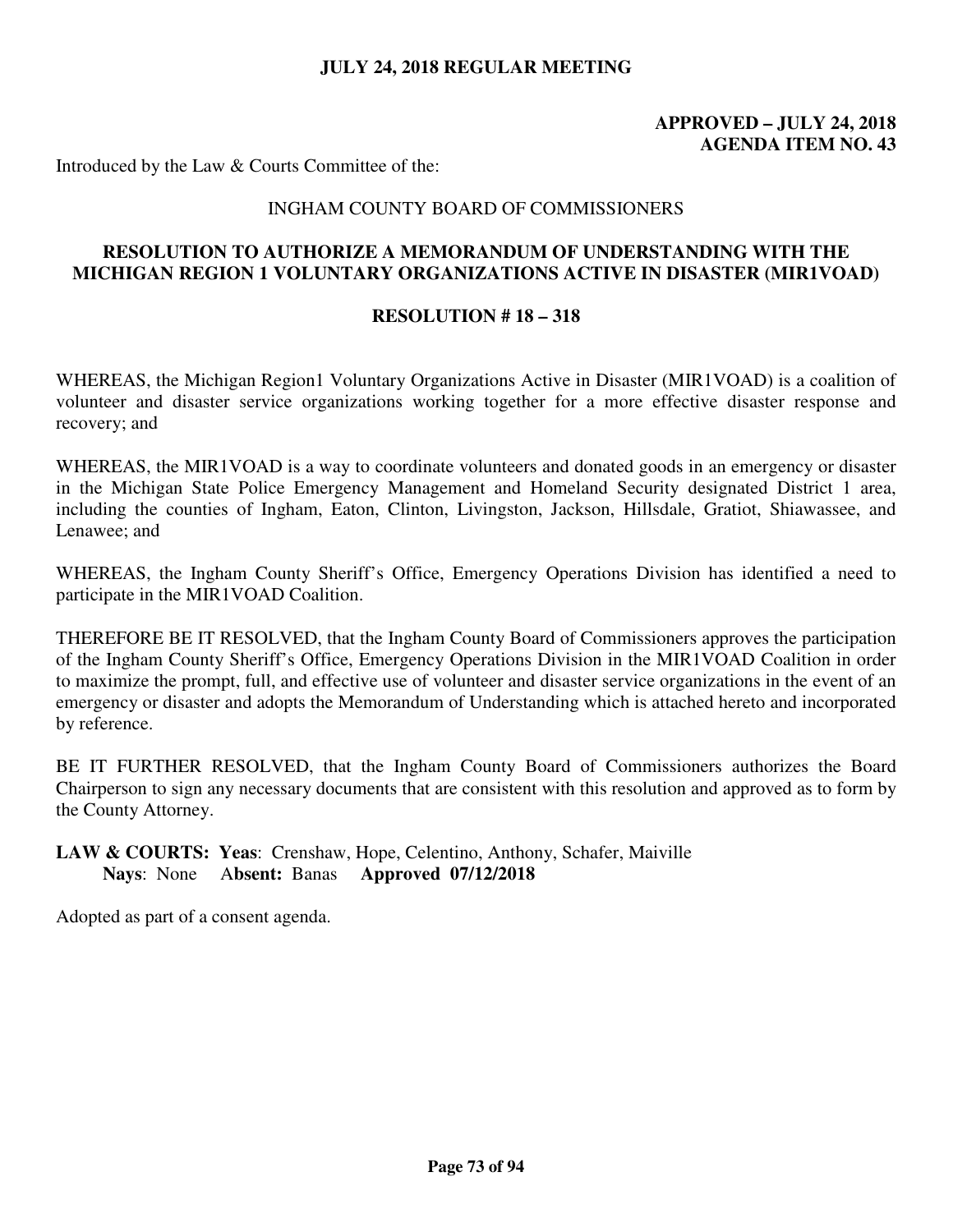# **Michigan Region 1 Voluntary Organizations Active in Disaster Memorandum of Understanding**

Mission: Michigan Region 1 Volunteer Organizations Active in Disaster, herein referred to as MIR1VOAD, will offer a cohesive structure for community organizations, relevant businesses and governmental agencies at all levels who are/or desire to be active in disasters to meet the needs of those affected in Michigan Region 1.

We understand that as a member organization of the MIR1VOAD, we adhere to the bylaws.

We assure that our organization is an organization:

- With a willingness to participate and/or commit resources to the mission of MIR1VOAD;
- That jointly, with MIR1VOAD, accepts responsibility to maintain members roster and resource matrix;
- That does not discriminate on the basis of race, gender, sexual orientation, religion, income, disability or age.

The County of Ingham chooses to be a member organization in the Region 1 Voluntary Organizations Active in Disaster.

| Carol Koenig Chairperson                    | Date |
|---------------------------------------------|------|
| <b>Ingham County Board of Commissioners</b> |      |

 $\overline{a}$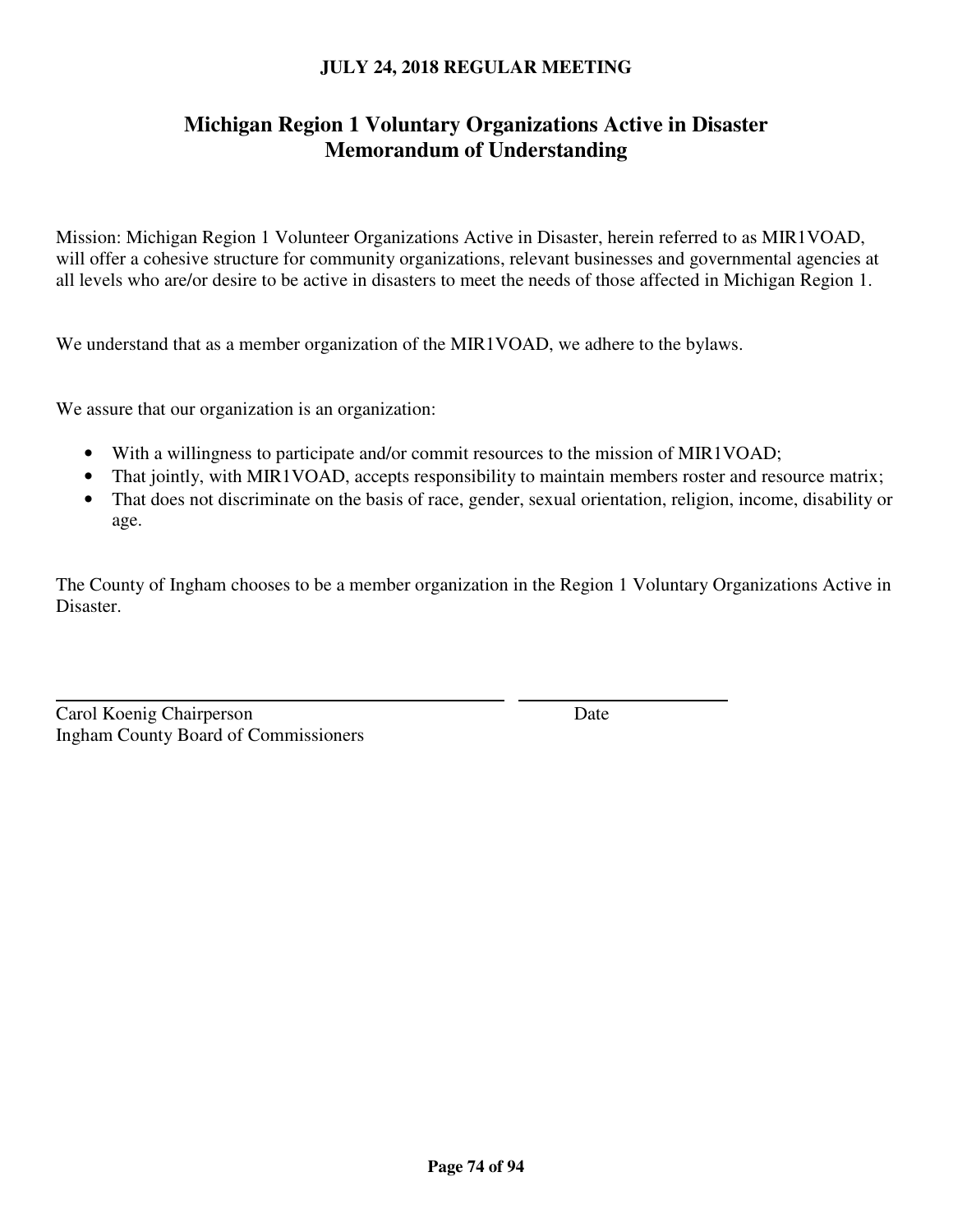### **APPROVED – JULY 24, 2018 AGENDA ITEM NO. 44**

Introduced by the Law & Courts and Finance Committees of the:

#### INGHAM COUNTY BOARD OF COMMISSIONERS

### **RESOLUTION TO ADOPT THE 2019 JUVENILE JUSTICE COMMUNITY AGENCY PROCESS CALENDAR**

#### **RESOLUTION # 18 – 319**

WHEREAS, a Juvenile Justice Millage was approved by the voters of Ingham County in November of 2002 and renewed in 2006, for the purpose of funding an increase to Ingham County's capacity to detain and house juveniles who are delinquent or disturbed, and to operate new and existing programs for the treatment of such juveniles; and

WHEREAS, the Ingham County Board of Commissioners wishes to adopt a resolution to establish the 2019 Juvenile Justice Community Agency Process and to reserve Juvenile Justice Millage funds in the amount of \$125,000 for this purpose.

THEREFORE BE IT RESOLVED, the Ingham County Board of Commissioners hereby adopts the attached 2019 Juvenile Justice Community Agency Process Calendar to establish time lines for the process.

**LAW & COURTS: Yeas**: Crenshaw, Hope, Celentino, Anthony, Schafer, Maiville  **Nays**: None A**bsent:** Banas **Approved 07/12/2018**

**FINANCE: Yeas:** Grebner, Anthony, Crenshaw, Tennis, Koenig, Louney, Schafer **Nays:** None **Absent:** None **Approved 07/18/2018**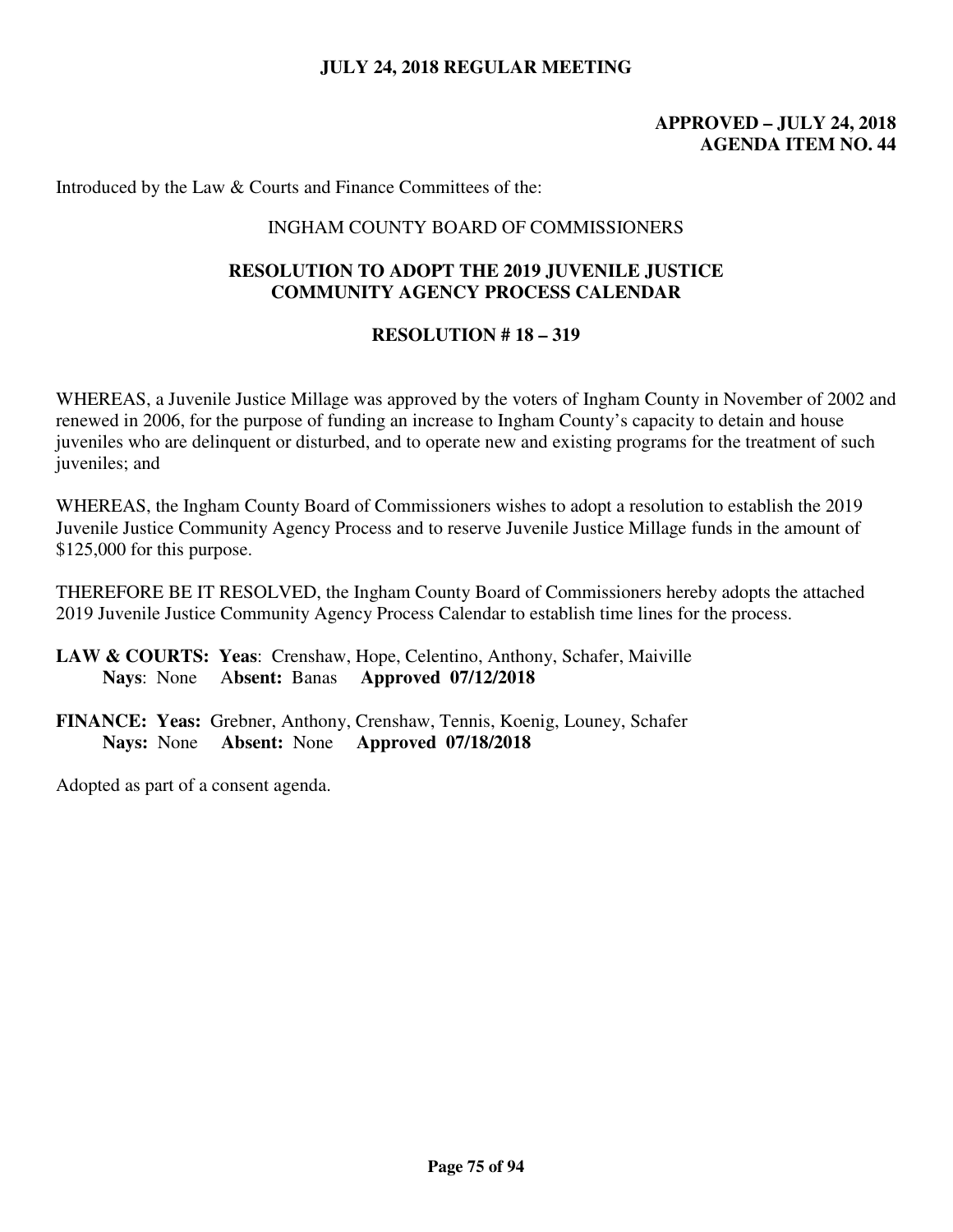# **2019 JUVENILE JUSTICE COMMUNITY AGENCY PROCESS CALENDAR**

| July 24, 2018      | The Board of Commissioners adopts the 2019 Juvenile Justice Community Agency<br>Process Calendar Resolution.                                                                                                                                                                                                                                                    |
|--------------------|-----------------------------------------------------------------------------------------------------------------------------------------------------------------------------------------------------------------------------------------------------------------------------------------------------------------------------------------------------------------|
| July 25, 2018      | A press release is prepared announcing the availability of Juvenile Justice Community<br>Agency funds and invites community organizations to submit an application. The<br>application deadline is August 21, 2018 at 5:00pm.                                                                                                                                   |
| August 24, 2018    | The Controller's Office prepares a summary of the Juvenile Justice Community<br>Agency applicants and forwards the summary to the County Attorney's Office to<br>ensure that the agency's proposed purposes are legal under Michigan Law and comply<br>with the intent of the Juvenile Justice Millage.                                                         |
| September 24, 2018 | A Juvenile Justice Community Agency notebook is prepared by the<br>Controller/Administrator's Office. The notebook includes all agencies who submitted<br>applications for review by the Law & Courts Committee. (Notebook is distributed at<br>the September 25, 2018 Board of Commissioners' Meeting)                                                         |
| September 27, 2018 | The Law & Courts Committee reviews the Juvenile Justice Community Agency<br>applications and makes recommendations for funding. Juvenile Justice Community<br>Agency applicants are invited to attend the Law $&$ Courts Committee meeting. The<br>Law & Courts Committee makes their recommendations by resolution to the Finance<br>Committee.                |
| October 3, 2018    | The Finance Committee approves the resolution for Juvenile Justice Community<br>Agency funding to the Board of Commissioners.                                                                                                                                                                                                                                   |
| October 9, 2018    | The Board of Commissioners authorizes a resolution for the 2019 Juvenile Justice<br>Community Agency grant awards.                                                                                                                                                                                                                                              |
| October 12, 2018   | The Juvenile Justice Community Agency applications are sent to the County<br>Attorney's Office for contract preparation.                                                                                                                                                                                                                                        |
| October 12, 2018   | Juvenile Justice Community Agencies are notified of the County grant award and<br>informs the agency that a County contract will be forthcoming in December.                                                                                                                                                                                                    |
| December 2018      | Contracts are received from the County Attorney's Office and mailed to the Juvenile<br>Justice Community Agencies for appropriate signatures. When the contracts are<br>mailed, a request is made to agencies to mail their Certificate of Insurances and a<br>Revised Scope of Services if the grant award is different than the original requested<br>amount. |
| January 2019       | Fifty percent of the grant award is sent to the Juvenile Justice Community Agency<br>upon receipt of the agency's signed contract and the appropriate documentation as<br>listed above.                                                                                                                                                                         |
| July 12, 2019      | The Juvenile Justice Community Agencies send in their first six month report to the<br>Controller's Office and upon review by staff, a check for the remaining portion of the<br>grant is sent to the agency.                                                                                                                                                   |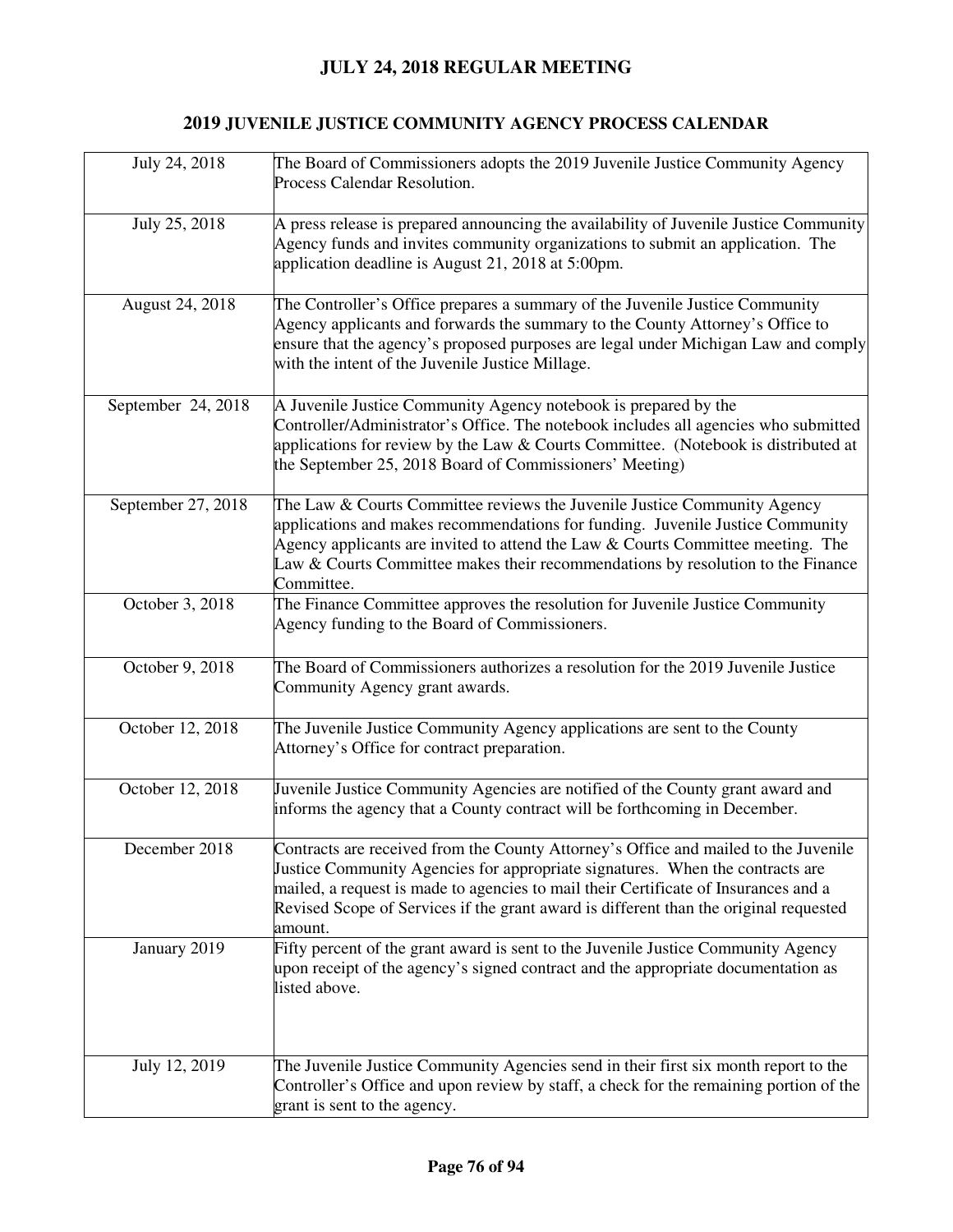### **APPROVED – JULY 24, 2018 AGENDA ITEM NO. 45**

Introduced by the Law & Courts and Finance Committees of the:

#### INGHAM COUNTY BOARD OF COMMISSIONERS

### **RESOLUTION TO AUTHORIZE AN AMENDED MEMORANDUM OF UNDERSTANDING BETWEEN THE INGHAM COUNTY PROSECUTOR'S OFFICE AND THE DEPARTMENT OF THE ATTORNEY GENERAL AND A SUB CONTRACT BETWEEN THE INGHAM COUNTY PROSECUTOR'S OFFICE AND END VIOLENT ENCOUNTERS (EVE)**

#### **RESOLUTION # 18 – 320**

WHEREAS, there are 126 untested sexual assault kits in Ingham County that have been sent to the Michigan State Crime Lab for testing; and

WHEREAS, the Department of the Attorney General has indicated that they have funds to assist local prosecutors with investigations and prosecutions and victim notification of viable cases arising from the testing of previously untested sexual assault kits; and

WHEREAS, the Attorney General would designate an attorney as a Special Assistant Attorney General to review these investigations and determine the viability of the prosecutions of these untested sexual assault kits; and

WHEREAS, the Special Assistant Attorney General will be working out of the Ingham County Prosecutor's office; and

WHEREAS, the Special Assistant Attorney General will be paid by funds from the Attorney General's office including but not limited to salary, computers, phones, training, mileage, and any other funds approved by the Department of the Attorney General. All expenses excluding salary will be processed by Ingham County but will be paid for by the Department of the Attorney General's office; and

WHEREAS, the Ingham County Prosecutor's Office is authorized to enter into a sub contract with End Violent Encounters (EVE) to provide advocacy services for sexual assault victims.

THEREFORE BE IT RESOLVED, that the Ingham County Board of Commissioners hereby authorizes the Ingham County Prosecutor's Office to enter into a Memorandum of Understanding with the Department of the Attorney General's Office consistent with this resolution and authorizes the Ingham County Prosecutor's Office to enter into a Sub-contract with End Violent Encounters (EVE).

BE IT FURTHER RESOLVED, that the Ingham County Board of Commissioners authorizes the Board Chairperson to sign any necessary documents that are consistent with this resolution and approved as to form by the County Attorney.

BE IT FURTHER RESOLVED, that the Controller/Administrator is authorized to make the necessary budgetary adjustments consistent with this resolution.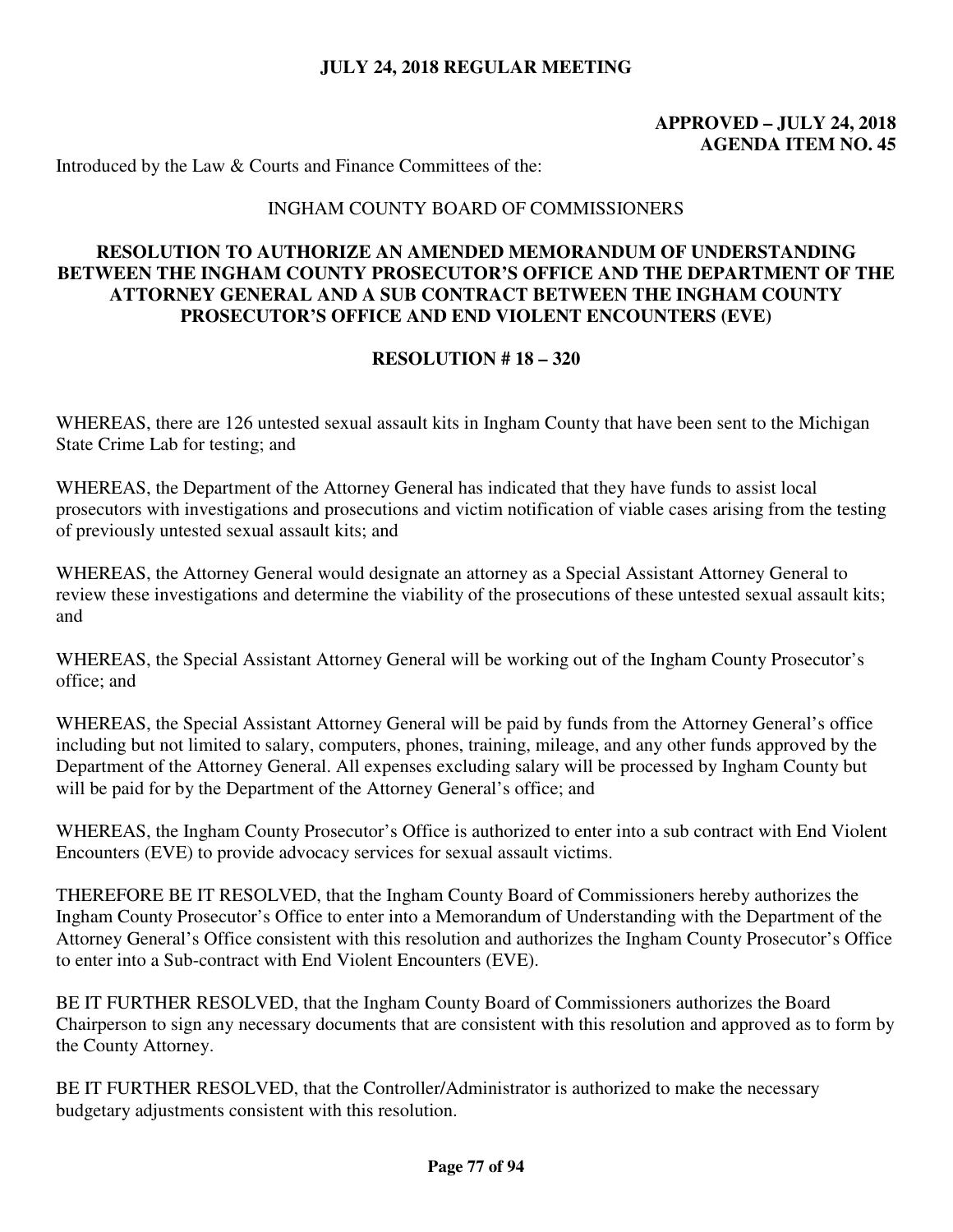**LAW & COURTS: Yeas**: Crenshaw, Hope, Celentino, Anthony, Schafer, Maiville  **Nays**: None A**bsent:** Banas **Approved 07/12/2018**

**FINANCE: Yeas:** Grebner, Anthony, Crenshaw, Tennis, Koenig, Louney, Schafer **Nays:** None **Absent:** None **Approved 07/18/2018**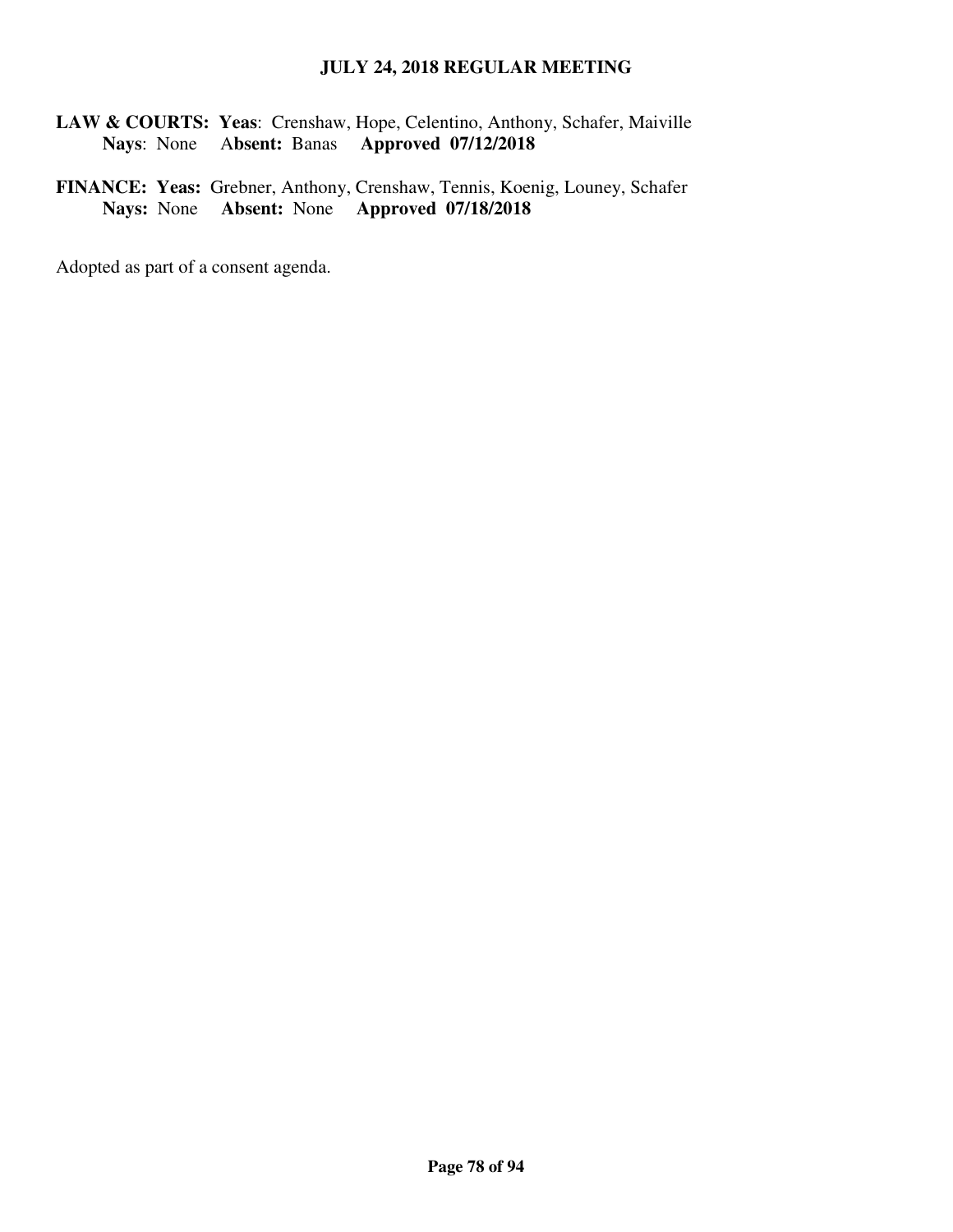## **APPROVED – JULY 24, 2018 AGENDA ITEM NO. 46**

Introduced by the Law & Courts and Finance Committees of the:

#### INGHAM COUNTY BOARD OF COMMISSIONERS

#### **RESOLUTION TO PURCHASE 2018 FORD TRANSIT 350 DIESEL COMMAND/COMMUNICATIONS VAN AND UPFITTED BY KODIAK EMERGENCY VEHICLES**

#### **RESOLUTION # 18 – 321**

WHEREAS, the Ingham County Office of Homeland Security & Emergency Management has previously applied for and was approved to receive pass through grant funds from the FY2016 and FY2017 Homeland Security Grant Program (HSGP); and

WHEREAS, the purpose of the grant funds is to purchase and convert a command/communications vehicle to provide Homeland Security & Emergency Management the ability to respond to large complex incidents, and to allow for interoperability with Ingham County EOC; and

WHEREAS, the command/communications vehicle and its conversion requests have been submitted and approved by the Michigan State Police Emergency Management and Homeland Security Division; and

WHEREAS, the purchase and conversion of the command/communications vehicle would be used for the purpose of responding to incidents that require a temporary command post for law enforcement personnel; and

WHEREAS, the command/communications vehicle and conversion purpose includes assisting Ingham County and would support Region 1 Homeland Security & Emergency Management agencies in the event of a large complex incident and allow for interoperability with Region 1 partners and partner EOC's.

THEREFORE BE IT RESOLVED, the Ingham County Board of Commissioners authorizes the purchase of the following equipment using the Homeland Security Grant Program (HSGP) funding from FY2016 and FY2017:

- 2018 Ford Transit diesel van with a high roof, extended body, not to exceed the cost of \$42,000.00 using the state contract.
- The van conversion would be completed by Kodiak Emergency Vehicles, not to exceed the cost of \$61,000.00, with a contingency of 10 percent in the event of any unforeseen costs.

BE IT FURTHER RESOLVED, that the Ingham County Board of Commissioners authorizes the Board Chairperson to sign any necessary contract or purchase documents that are consistent with this resolution and approved as to form by the County Attorney.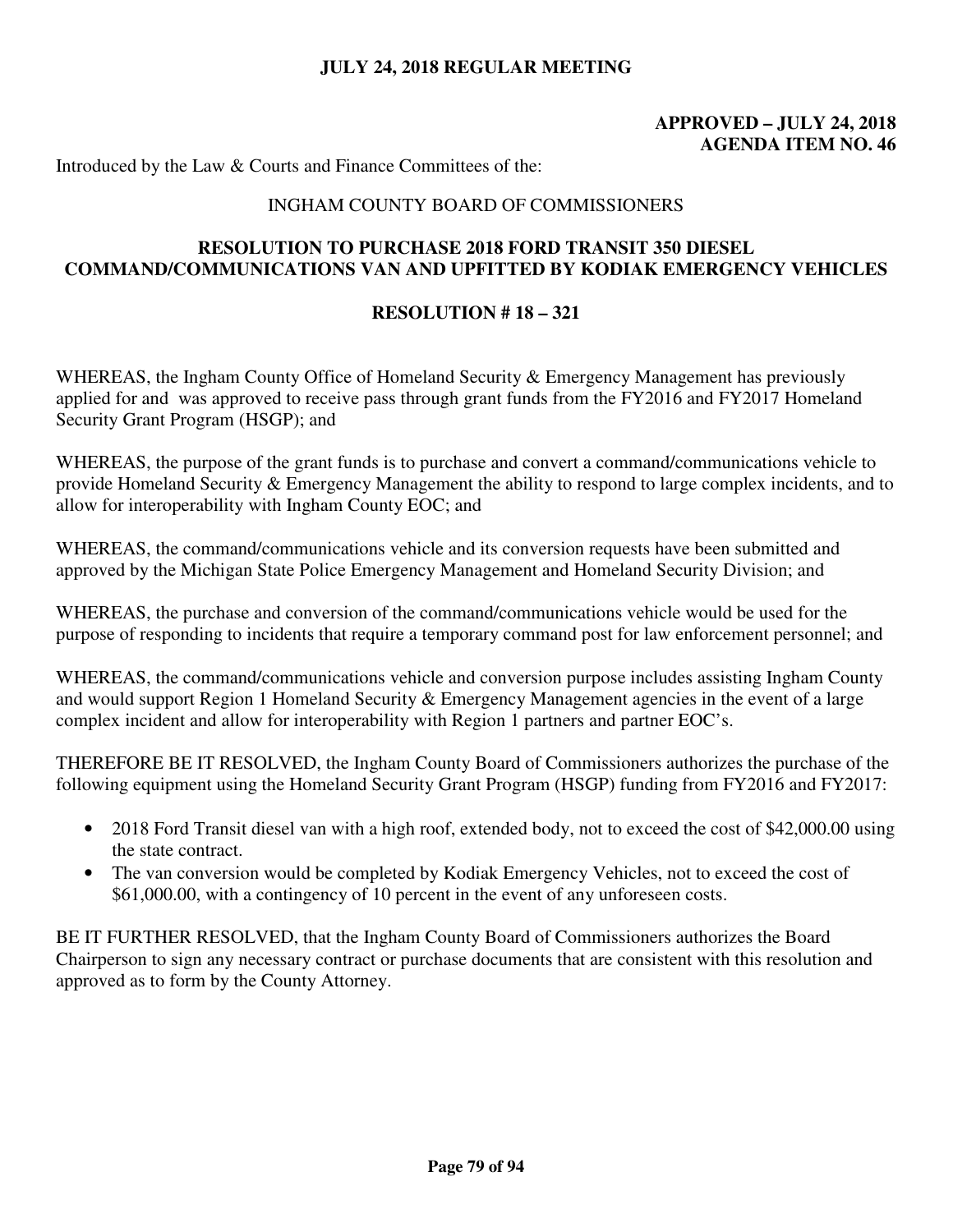**LAW & COURTS: Yeas**: Crenshaw, Hope, Celentino, Anthony, Schafer, Maiville  **Nays**: None A**bsent:** Banas **Approved 07/12/2018**

**FINANCE: Yeas:** Grebner, Anthony, Crenshaw, Tennis, Koenig, Louney, Schafer **Nays:** None **Absent:** None **Approved 07/18/2018**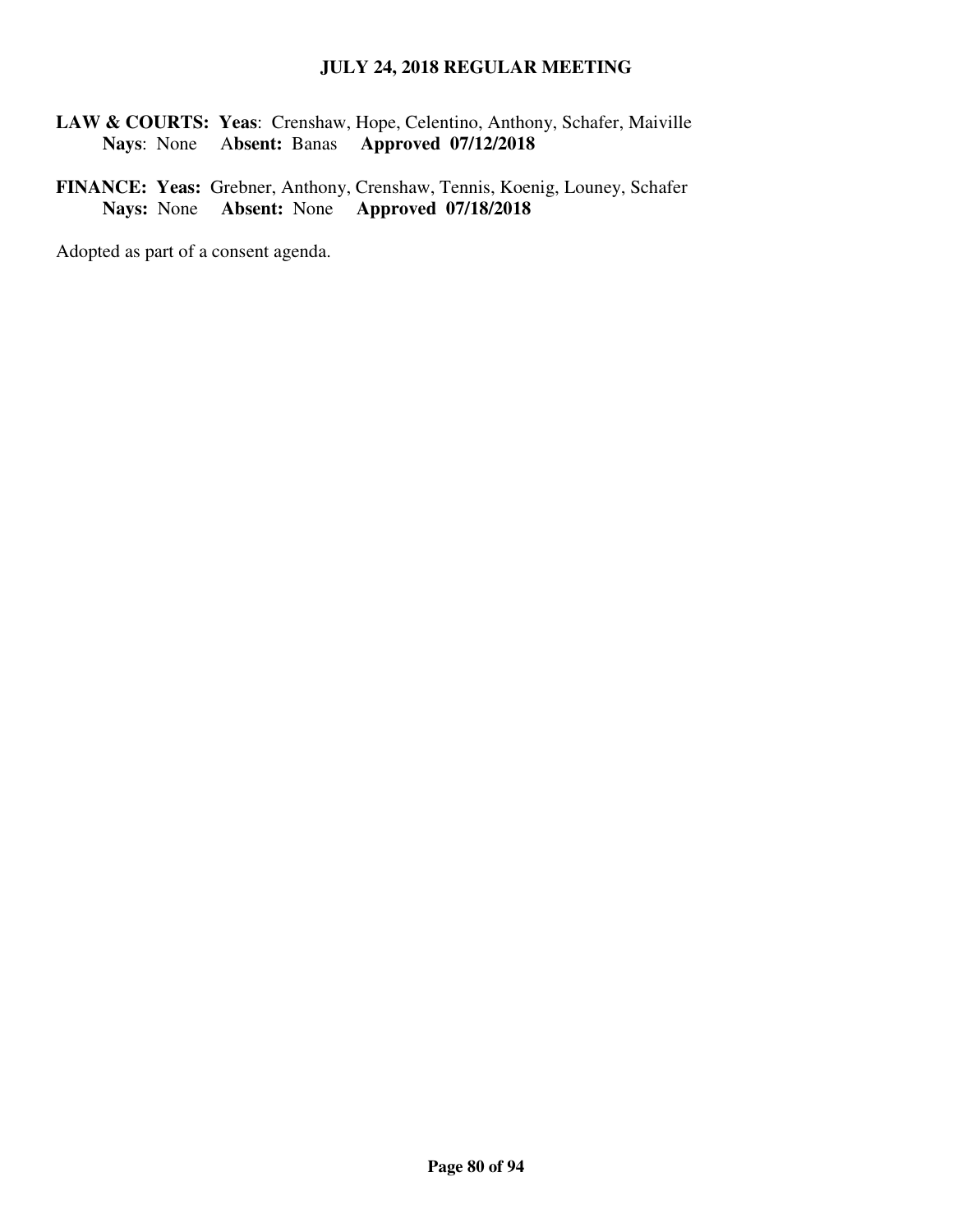## **APPROVED – JULY 24, 2018 AGENDA ITEM NO. 47**

Introduced by the Law & Courts and Finance Committees of the:

#### INGHAM COUNTY BOARD OF COMMISSIONERS

### **RESOLUTION SUBMITTING TO A VOTE OF THE ELECTORATE AUTHORIZATION OF THE TELEPHONE SURCHARGE FOR EMERGENCY TELEPHONE SERVICES (9-1-1 SERVICES)**

#### **RESOLUTION # 18 – 322**

WHEREAS, Ingham County has established a countywide system of emergency telephone and dispatch services for the benefit of the citizens of the County; and

WHEREAS, the 9-1-1 emergency telephone and dispatch services are of substantial benefit to the citizens of the County of Ingham; and

WHEREAS, pursuant to the Emergency Telephone Service Enabling Act, Section 401b(1), being MCL 484.1401b(1), the Ingham County Board of Commissioners may with voter approval authorize a telephone surcharge of up to \$3.00 for each service user, except for users of prepaid wireless communications service, for recurring emergency telephone operation costs and charges; and

WHEREAS, under the Emergency Telephone Services Enabling Act the County is currently charging \$0.42 for each service user; and

WHEREAS, the Board of Commissioners believes a monthly telephone surcharge at the level of up to \$1.80 for each service user (a \$1.38 per month increase) is necessary to provide an adequate and equitable financing mechanism for the needs for the Ingham County 9-1-1 Dispatch Center.

THEREFORE BE IT RESOLVED, that the following proposal be submitted to a vote of the electorate of Ingham County at the General Election to be held November 6, 2018.

#### **INGHAM CENTRAL DISPATCH PROPOSITION FOR 9-1-1 EMERGENCY SERVICE SYSTEM FUNDING**

Shall the County of Ingham, Michigan, be authorized to assess a charge on all landline, wireless, and voice over internet protocol service users located in Ingham County of up to \$1.80 per month to be used exclusively for the funding of 9-1-1 emergency telephone call answering and dispatch services within Ingham County, including facilities, infrastructure, equipment and maintenance, and operating costs?

YES [ ] NO [ ]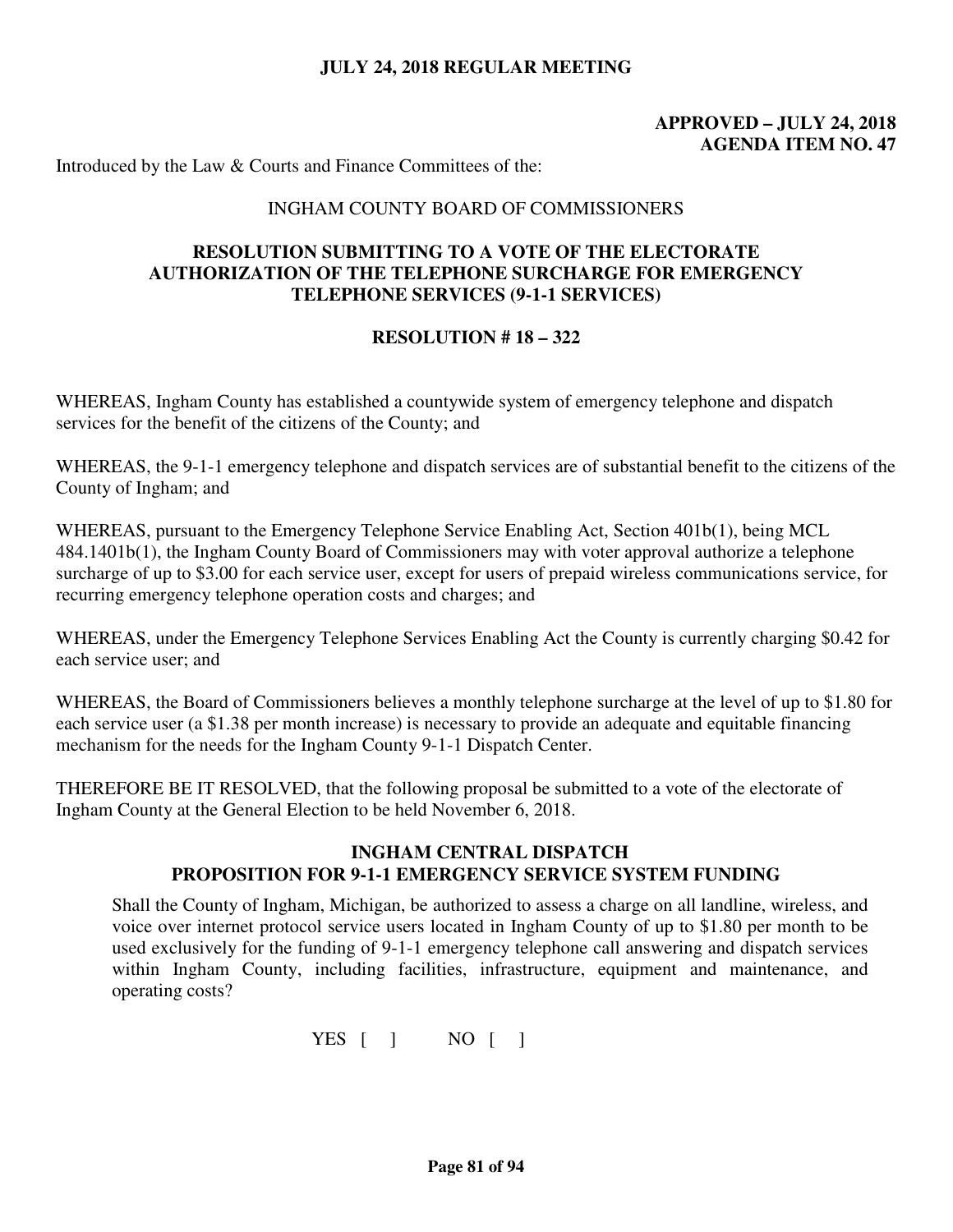BE IT FURTHER RESOLVED, that this question is hereby certified to the County Clerk.

BE IT FURTHER RESOLVED, that the County Clerk is hereby directed to cause the proposed to be stated on the November 6, 2018 ballot and to be prepared and distributed in the manner required by law.

### **LAW & COURTS: Yeas**: Crenshaw, Hope, Celentino, Anthony, Schafer, Maiville  **Nays**: None A**bsent:** Banas **Approved 07/12/2018**

**FINANCE: Yeas:** Grebner, Anthony, Crenshaw, Tennis, Louney, Schafer **Nays:** None **Absent:** Koenig **Approved 07/18/2018** 

Commissioner Crenshaw moved to adopt the resolution. Commissioner Naeyaert supported the motion.

Commissioner Crenshaw explained the resolution. He further stated that he encouraged a yes vote to adopt this.

The motion carried unanimously by a roll call vote.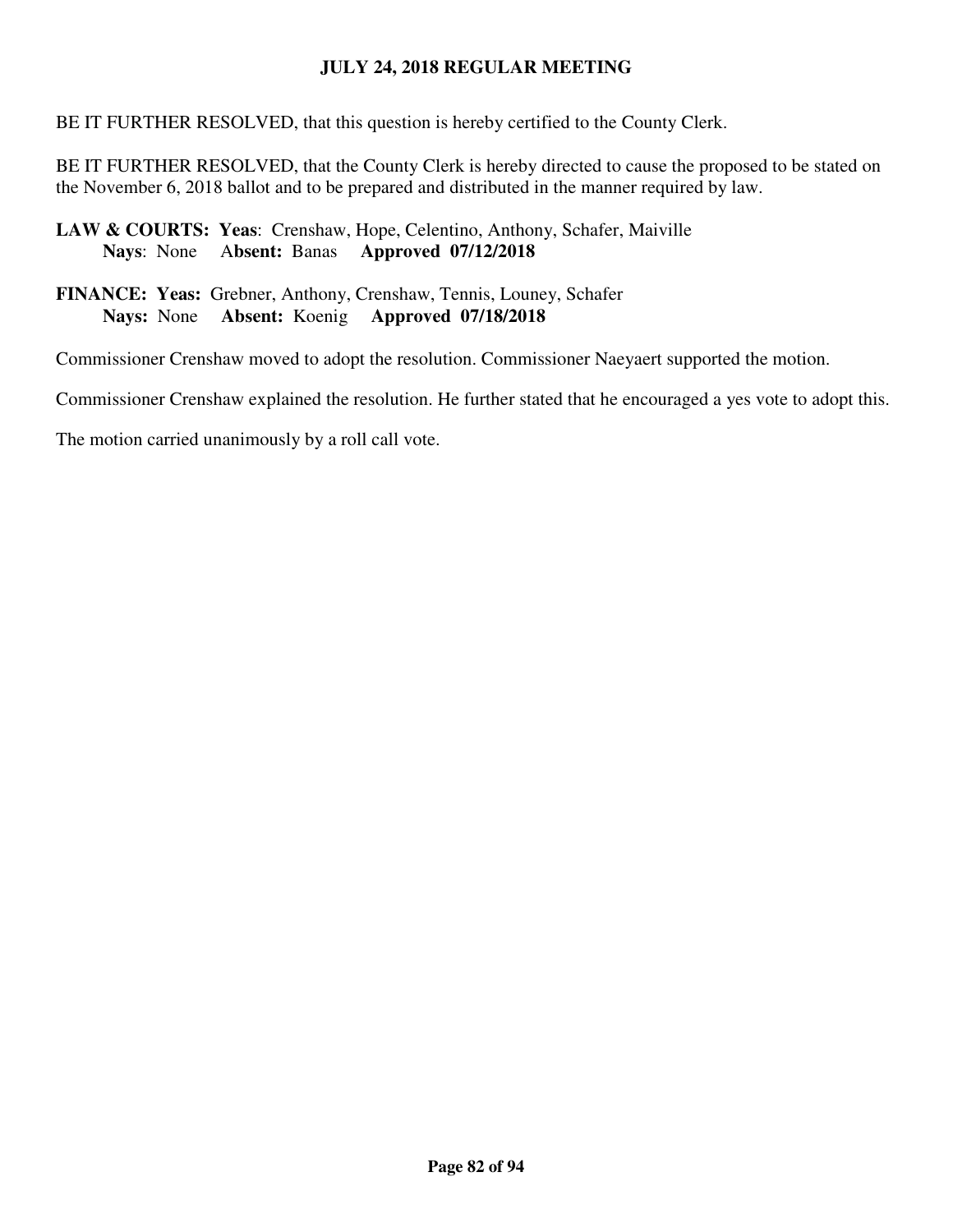### **APPROVED – JULY 24, 2018 AGENDA ITEM NO. 48**

Introduced by the Law & Courts and Finance Committees of the:

#### INGHAM COUNTY BOARD OF COMMISSIONERS

### **RESOLUTION TO AUTHORIZE PROFESSIONAL A&E SERVICES FOR REPLACING TWO CHILLERS AT THE JAIL**

#### **RESOLUTION # 18 – 323**

WHEREAS, the existing chillers are 24 years old and have been repaired several times; and

WHEREAS, the threat of the chillers failing and leaving the facility without a cooling system needs to be addressed; and

WHEREAS, Tower Pinkster has decades of experience working as a consultant for correctional facilities on this type of project; and

WHEREAS, Tower Pinkster submitted the lowest proposal amount of \$18,930.00; and

WHEREAS, funds are available in the 2018 approved CIP line item #245-30199-976000-8F04 which has a balance of \$450,000.00 for chiller replacement.

THEREFORE BE IT RESOLVED, that the Ingham County Board of Commissioners authorizes an agreement with Tower Pinkster, 4 East Fulton Street, Suite 200, Grand Rapids, Michigan 49503 to provide professional A&E services for replacing two chillers at the Jail for a not to exceed cost of \$18,930.00.

BE IT FURTHER RESOLVED, that the Chairperson of the Board of Commissioners is hereby authorized to sign any necessary contract documents on behalf of the County after review and approval as to form by the County Attorney.

**LAW & COURTS: Yeas**: Crenshaw, Hope, Celentino, Anthony, Schafer, Maiville  **Nays**: None A**bsent:** Banas **Approved 07/12/2018**

**FINANCE: Yeas:** Grebner, Anthony, Crenshaw, Tennis, Koenig, Louney, Schafer **Nays:** None **Absent:** None **Approved 07/18/2018**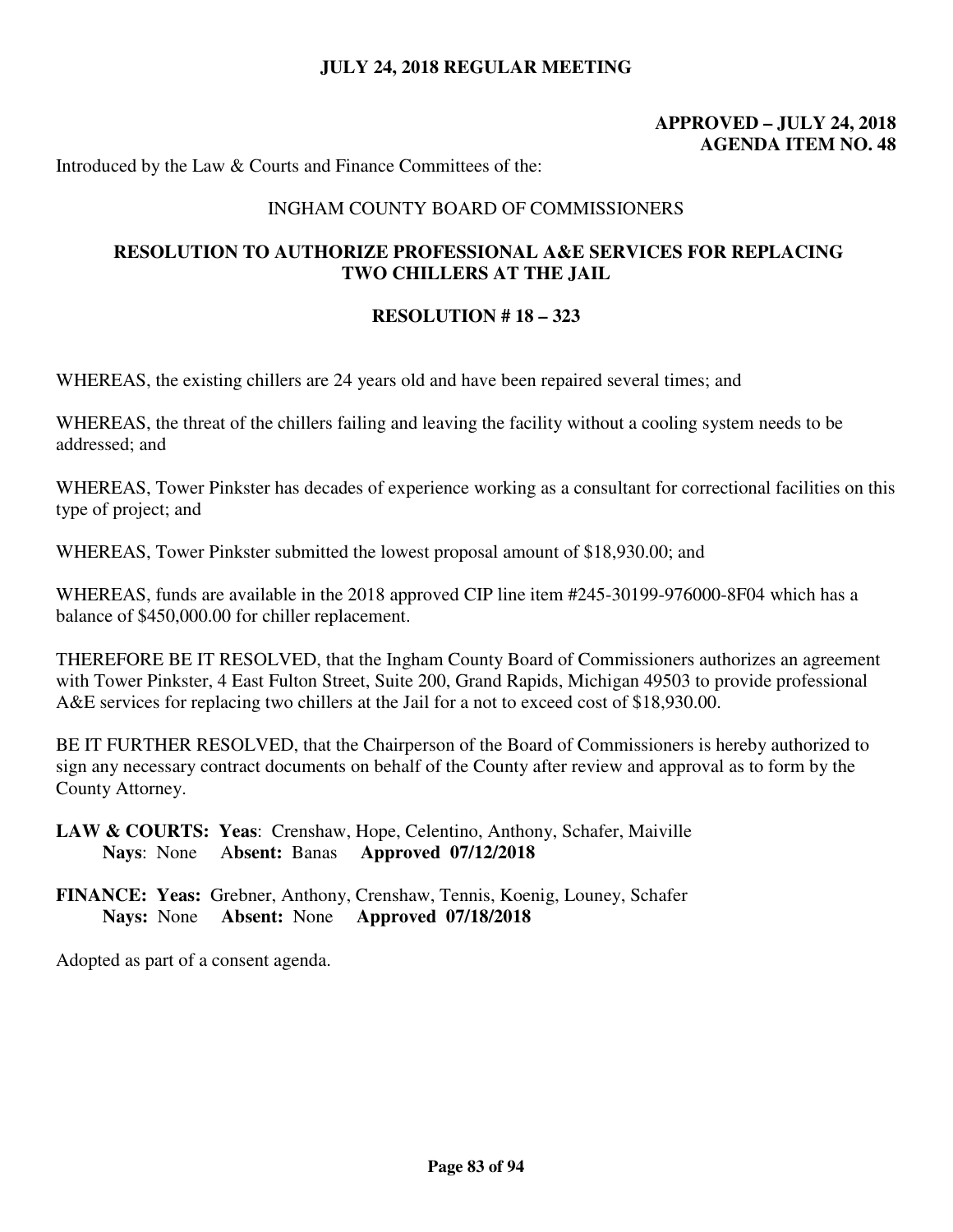### **APPROVED – JULY 24, 2018 AGENDA ITEM NO. 49**

Introduced by the County Services and Finance Committees of the:

#### INGHAM COUNTY BOARD OF COMMISSIONERS

#### **RESOLUTION TO APPROVE SETTLEMENT OF LAWSUIT ANDREW THURSTON vs INGHAM COUNTY INGHAM COUNTY CIRCUIT COURT**

### **RESOLUTION # 18 –324**

WHEREAS, the County's Attorney and the County Services and Finance Committees approved the settlement of the lawsuit as recommended by Mediator Kathleen Bogas;

BE IT RESOLVED that the settlement of – Thurston vs Ingham County – Ingham County Circuit Court – is APPROVED in the amount as recommended by Mediator Kathleen Bogas.

**COUNTY SERVICES: Yeas:** Nolan, Sebolt, Grebner, Celentino, Hope, Maiville, Naeyaert **Nays**: None **Absent:** None **Approved 07/17/2018** 

**FINANCE: Yeas:** Grebner, Anthony, Crenshaw, Tennis, Koenig, Louney, Schafer **Nays:** None **Absent:** None **Approved 07/18/2018**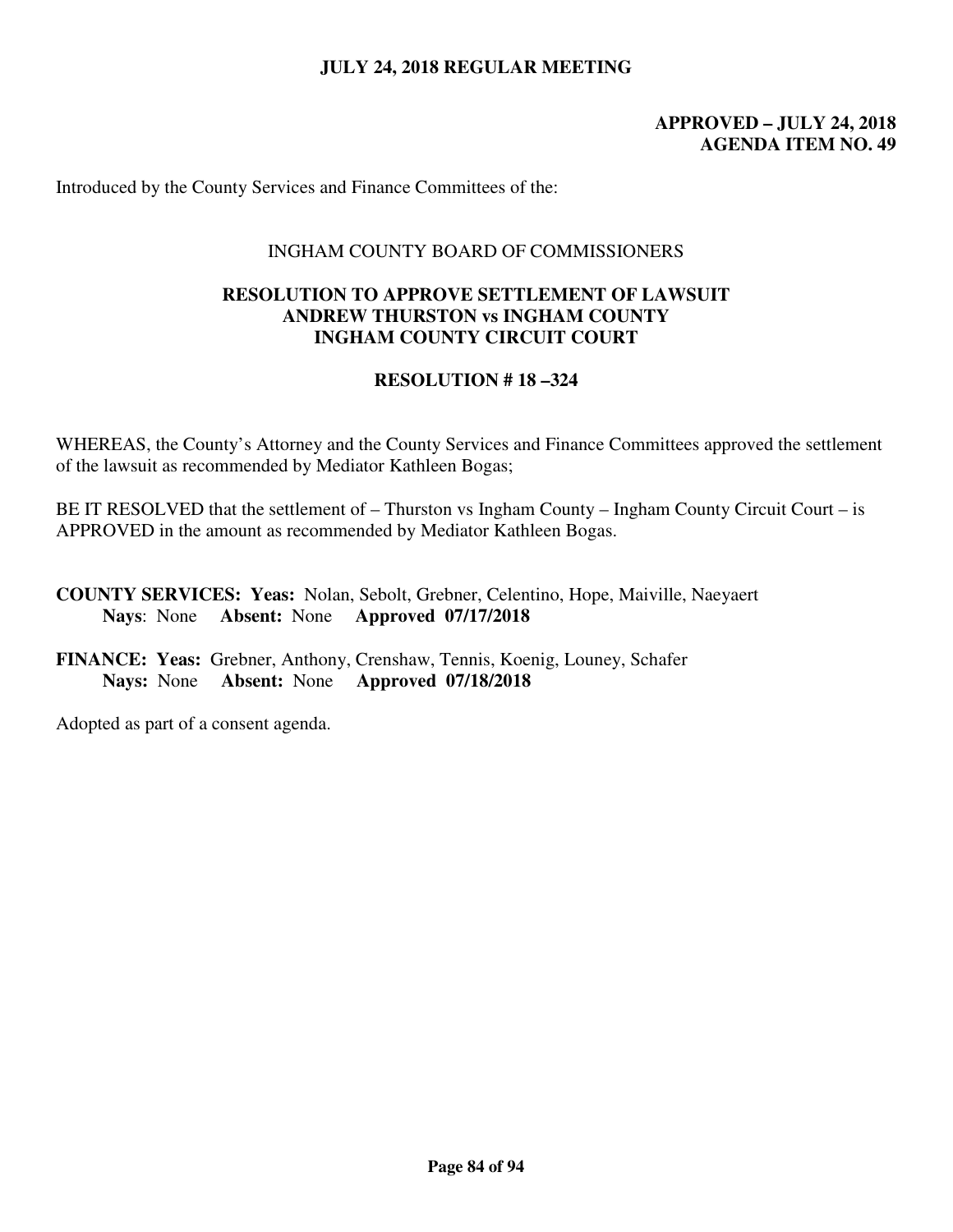### **APPROVED – JULY 24, 2018 AGENDA ITEM NO. 50**

Introduced by Commissioner Sebolt of the:

#### INGHAM COUNTY BOARD OF COMMISSIONERS

### **RESOLUTION DIRECTING THE CONTROLLER TO PLACE THE DIRECTOR AND ASSISTANT DIRECTOR OF THE INGHAM COUNTY ANIMAL CONTROL AND SHELTER ON SUSPENSION WITH PAY**

### **RESOLUTION # 18 – 325**

WHEREAS, the decline in health and/or euthanasia of five dogs in the care of Ingham County Animal Control and Shelter led to an external investigation being conducted by the Michigan Humane Society, requested by the Director of the Ingham County Animal Control and Shelter; and

WHEREAS, the report issued by the Michigan Humane Society identified 14 factors that contributed to the suffering and neglect of the above-mentioned animals. Included in these factors where lack of written procedure, lack of communication and lack of awareness and response by the Director to address critical issues; and

WHEREAS, two of the above-mentioned animals had been in the care of Ingham County Animal Control and Shelter for approximately nine months when external veterinary examinations determined they suffered from neglect; and

WHEREAS, numerous members of the community and animal shelter volunteers have expressed concern for the conduct of the Director and Assistant Director of Ingham County Animal Control and Shelter; and

WHEREAS, two additional investigations are now being conducted, including an internal investigation by the Ingham County Controller's Office and one by the Michigan Department of Agriculture and Rural Development; and

WHEREAS, the Law and Courts Committee of the Ingham County Board of Commissioners voted to request the Controller place the Director and Assistant Director of the Ingham County Animal Control and Shelter on a suspension with pay at their July 12, 2018 meeting by a majority vote of the Committee.

THEREFORE BE IT RESOLVED, that the Ingham County Board of Commissioners directs the Controller to place the Ingham County Animal Control and Shelter Director John Dinon and Assistant Director Anne Burns on suspension with pay until the results of the Controller's investigation are presented at a meeting of the full Board of Commissioners

BE IT FURTHER RESOLVED, that the decision to reinstate or pursue disciplinary measures for Director Dinon and Assistant Director Burns shall be made by the full Board of Commissioners.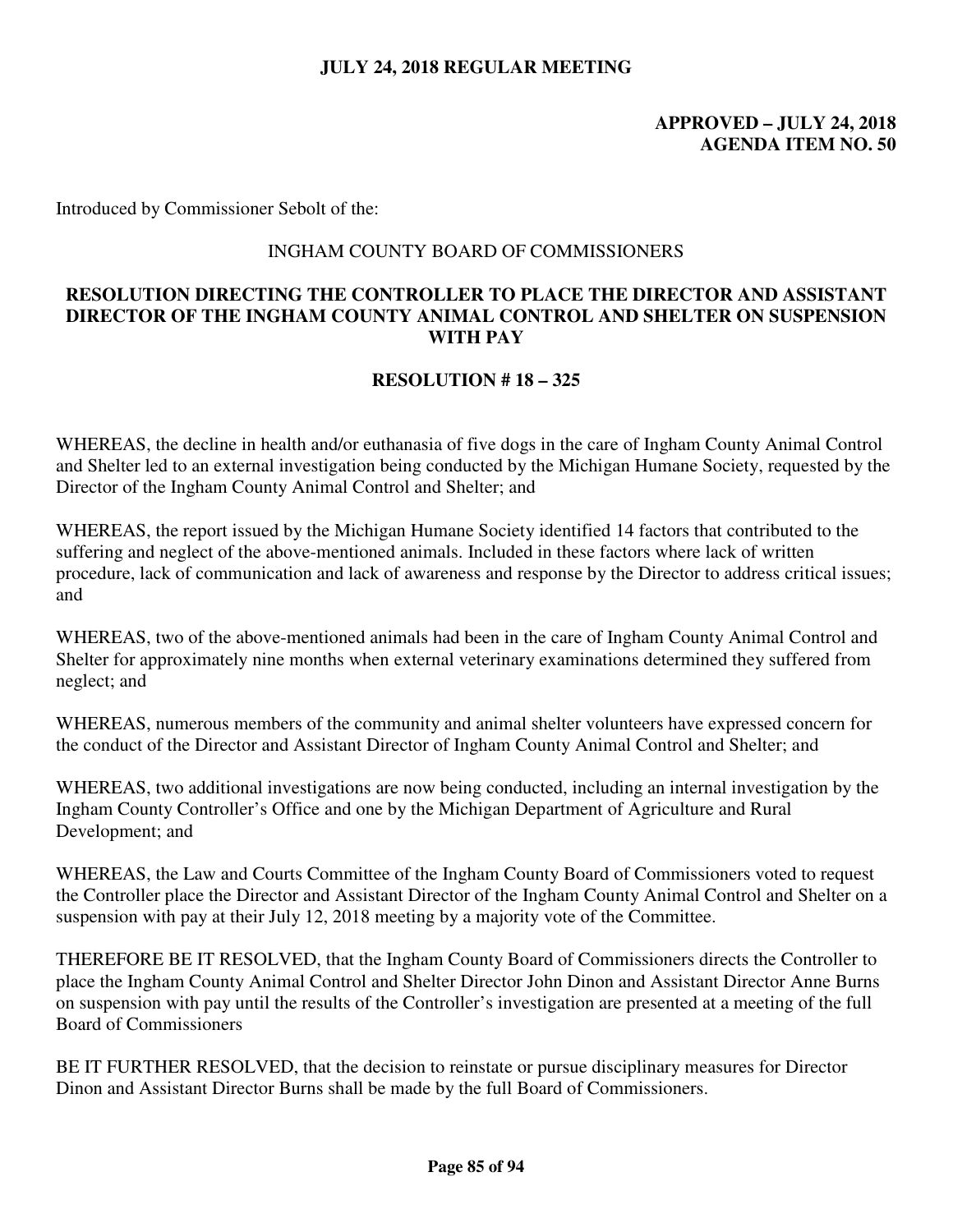Commissioner Sebolt moved to adopt the resolution. Commissioner Tennis supported the motion.

Commissioner Sebolt stated that the resolution laid out several concerns that had been brought up by the MHS report and this would direct the Controller to suspend Mr. Dinon and Ms. Burns during the Controller's investigation.

Commissioner Celentino stated that resolution needed changes.

Commissioner Celentino moved to amend the resolution as follows:

THEREFORE BE IT RESOLVED, that the Ingham County Board of Commissioners directs the Controller to place the Ingham County Animal Control and Shelter Director John Dinon and Assistant Director Anne Burns on suspension with pay until the results of the Controller's investigation are presented at a meeting of the Law and Courts Committee **at a meeting of the full Board of Commissioners**.

BE IT FURTHER RESOLVED, that the decision to reinstate or pursue disciplinary measures for Director Dinon and Assistant Director Burns shall be made by the full Board of Commissioners following a recommendation made by the Law and Courts Committee.

This was considered a friendly amendment.

Commissioner Crenshaw stated that this was one of the hardest decisions he had made as a member of the Board of Commissioners. He further stated that over the past month they had heard from many constituents and from many people during meetings.

Commissioner Crenshaw stated that he was confused as to what was really going on. He further stated that he was hoping that the investigations by the Controller and the Michigan Department of Agriculture and Rural Development (MDARD) helped to shed light on what really had happened at the ICAC.

 Commissioner Crenshaw stated that seeing pictures of dogs who were euthanized at the ICAC was very hard and to know they were suffering at hands of the shelter was very troubling. He further stated that in many professions, it was standard that an employee was put on suspension with pay when there was an investigation of their actions.

Commissioner Crenshaw stated that he hoped that the whole Board of Commissioners could support this.

Commissioner Grebner stated that he was not interested in the issue as it related to this resolution. He further stated that he was completely sympathetic with the concerns raised about the ICAC; however, for this resolution he was concerned with procedure.

Commissioner Grebner stated that this may set a precedent for action needed the next time something like this happened. He further stated that in his tenure on the Board of Commissioners, there had been at least two resignations of Animal Control Directors.

Commissioner Grebner stated that he was not on the Board of Commissioners when they last changed the ordinance and allowed the Controller to supervise the Animal Control Director rather than the Board of Commissioners doing so.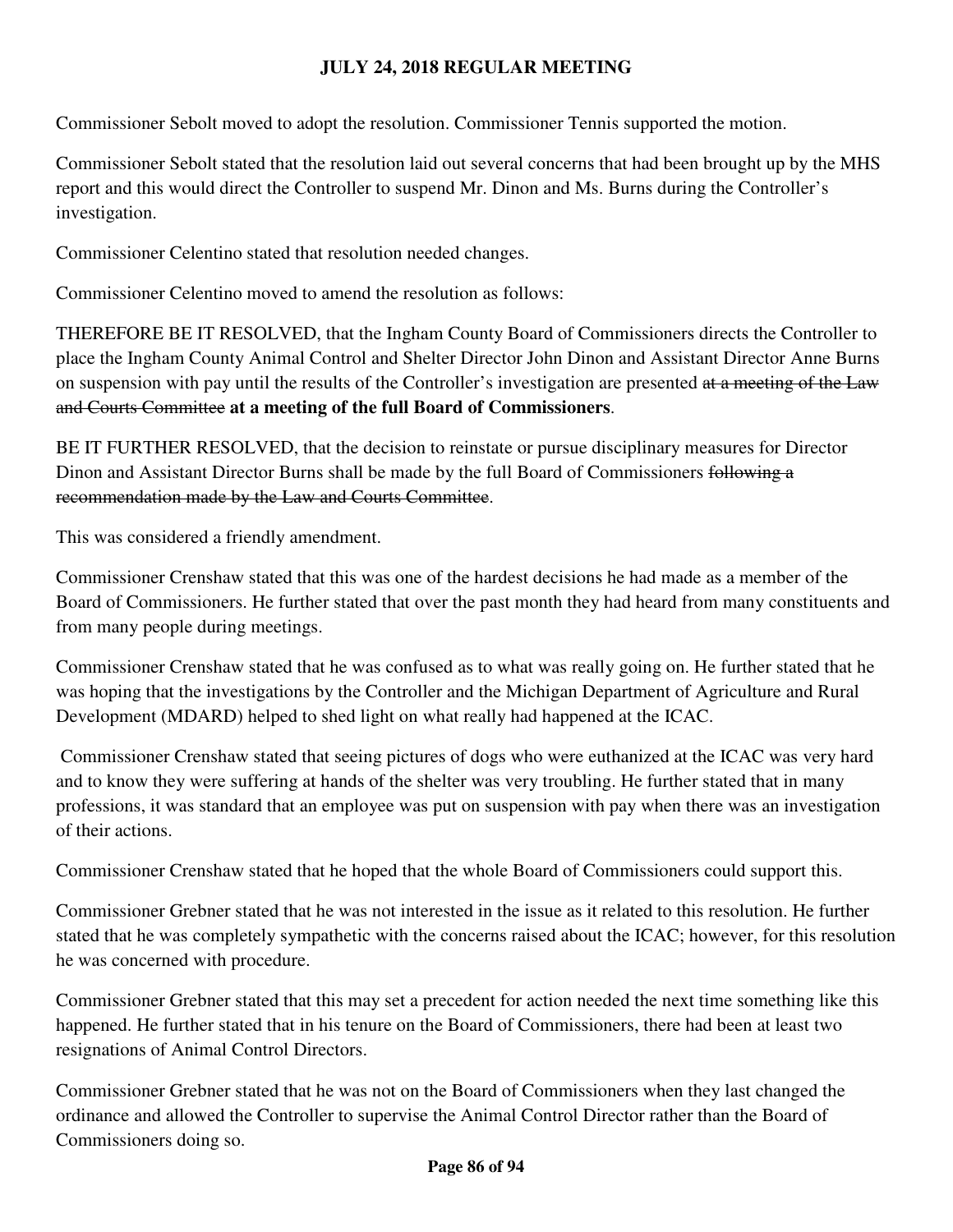Commissioner Sebolt stated that there was some debate as to if that ordinance had been in effect because it was not properly published.

Chairperson Koenig stated that Commissioner Grebner may have not received some information sent out earlier in the day. She asked the County Attorney to explain about the ordinance.

Peter Cohl, County Attorney, stated that the ordinance change was never published in 2013; therefore, it had no force and effect. He further stated that the County was operating under the 2006 ordinance, which stated that the Animal Control Director was appointed and served at the pleasure of the Board of Commissioners.

Commissioner Grebner stated that the change made to the ordinance in 2013 was not adopted while he was on the Board of Commissioners, so this could not have been his fault that this was not published. He further stated that he was around in 2006, when the Board of Commissioners had been in charge.

Commissioner Grebner stated that this makes this procedure completely different, since the ICAC director answered to the Board of Commissioners. He further stated that the Director probably just found this out.

Commissioner Grebner stated that the Controller probably also had assumed he was in charge of the Director until this afternoon also. He further stated that this was not precedent for anything.

## Discussion.

Commissioner Grebner stated that there was a process for deciding the employment of a Director and the process did not normally result in suspension before hearing. He further stated that a suspension took place under one condition, when there was a concern for the safety, welfare, and finances of the County.

Commissioner Grebner stated that this body was saying that there was a direct threat to the County in this situation. He further stated that suspension should be utilized not because someone was not performing their job well, but because there was an emergency situation.

Commissioner Grebner stated that sometime in the near future this was likely to happen again, and people were likely to cite this to suspend people to protect the County and themselves. He further stated that this was not going through the normal process.

Commissioner Grebner stated that the Director should not be removed from responsibilities because of weight of evidence, but because leaving him in that position was a danger to the County's operations.

Commissioner Naeyaert asked for clarification about emergency action. She further stated that she wanted to hear from people and for them to come out if this happened again.

Commissioner Naeyaert stated that she was not sure that a bigger black spot could be painted on this County. She further stated that she was not sure how this was not an emergency, since there was potentially criminal activity.

Commissioner Tennis stated that he wanted clarification about the resolution which had not been published. He further stated that he never realized that a resolution could be undone because someone did not publish the change.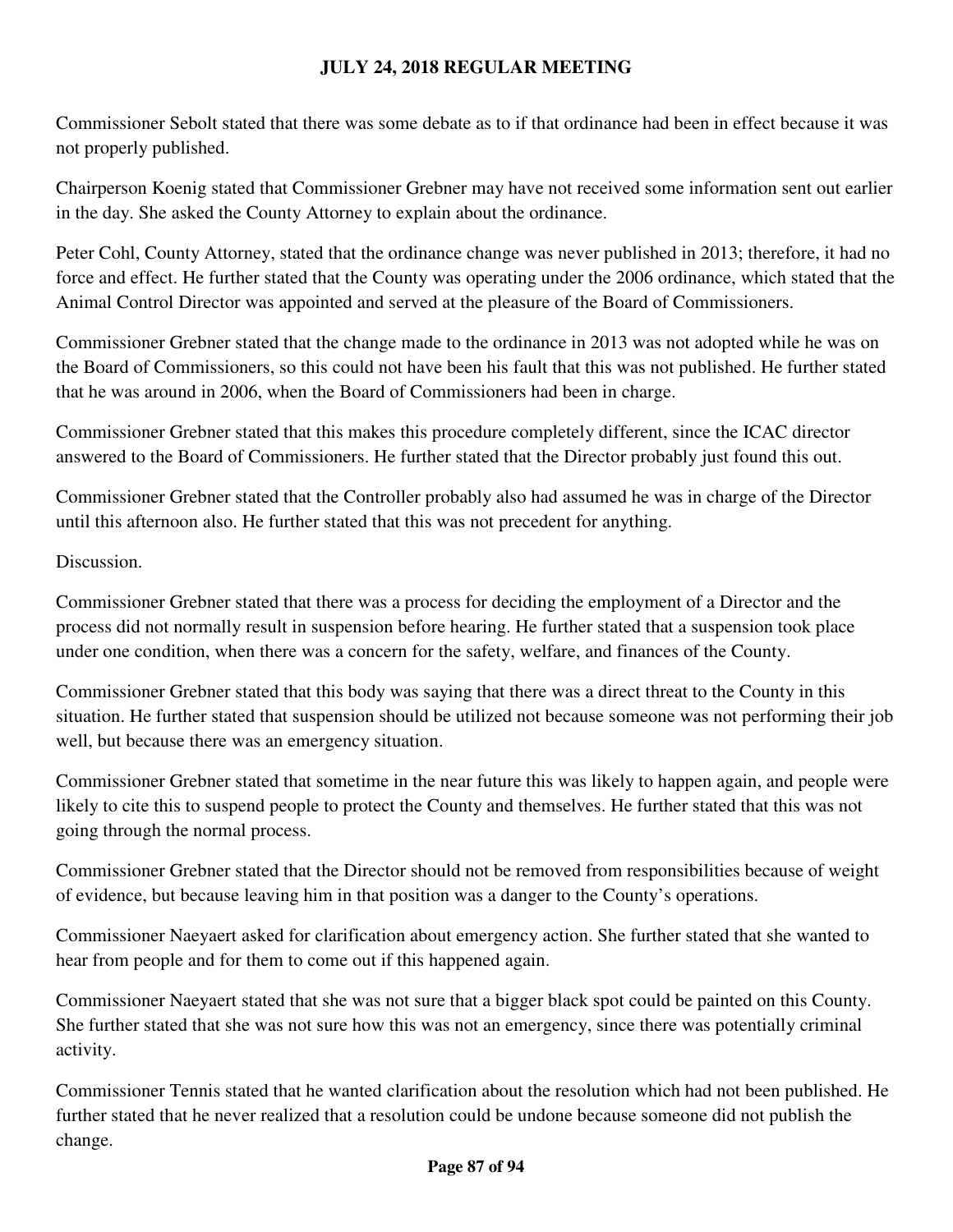Commissioner Grebner stated that it was not a resolution, but an ordinance.

Commissioner Tennis stated that he was shocked that the Board of Commissioners could adopt an ordinance and that it would not take effect. He further stated that he would like to get an answer from legal staff about how that happened and what could be done to avoid it from happening again.

Commissioner Nolan stated that given the fact that she had helped to write the resolution with Becky Bennett's help, she did not understand how this happened. She further stated that she would like to have a redo.

**Commissioner Nolan stated that she would like to ask Tim Dolehanty to clarify in his report the numbers of how many dogs came into the shelter, how many went out as adoptions, and how many were euthanized.** She further stated that she disagreed with Commissioner Grebner and thought that this was a crisis which required action, and paid administrative leave was appropriate.

Commissioner Sebolt stated that he did not necessarily think that there had to be a need for an emergency in order to suspend an employee. He further stated that there was confusion in the community and a morale issue at the ICAC which portrayed the well-being of the County.

Commissioner Sebolt stated that there was a report by an independent veterinarian that showed animals were neglected during a time when ICAC was the only one responsible for the care. He further stated that he considered this a crisis and an emergency that required immediate action.

Commissioner Grebner stated that the County did not have many ordinance powers. He further stated that ordinances required formalities in order to be adopted and had hard requirements.

Commissioner Grebner stated that they needed to change this to make sure that it did not happen again. He further stated that he did not say this was not an emergency, but that this resolution was being adopted because it was an emergency.

Mr. Cohl stated that the website for the ICAC had an outdated ordinance. He further stated that the ordinance changes from 2013 were not on the website.

Mr. Cohl stated that they had checked with the Controller's Office, who verified that there was no record of it being published. He further stated that the resolution that transferred supervision of the Director to the Controller stated that adoption of the ordinance had to be published.

Mr. Cohl stated that in order to change the ordinance, the Board of Commissioners needed to both adopt the resolution and publish the change. He further stated that according to the Controller, the publication was the responsibility of the department.

Commissioner Maiville stated that he hoped that next time when an investigation was started, that the Board of Commissioners would know about it right away. He further stated that when the report was issued it was downplayed.

Commissioner Maiville stated that the Board of Commissioners should not have waited so long to take it this issue. He further stated that the damage was done and that this was an emergency in need of correction.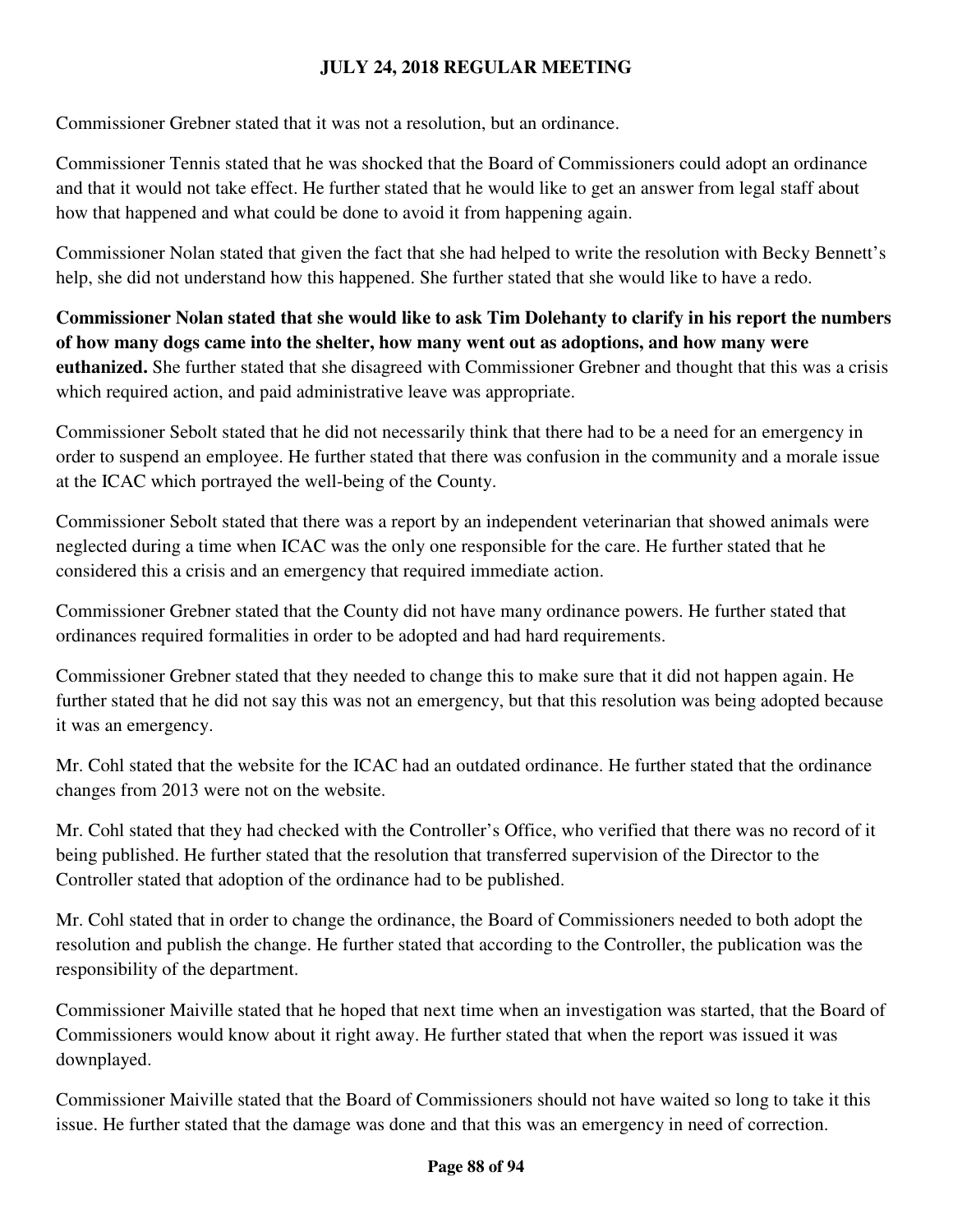Commissioner Louney stated that he agreed with Commissioners Sebolt and Nolan. He further stated that he did want to know if there would be more chaos with the suspension of Director and Deputy Director.

Commissioner Louney stated that he did not want to create more confusion and was concerned about this.

Commissioner Nolan asked the Controller if there was a contingency plan if the Director and Deputy Director were suspended.

Tim Dolehanty, Controller, stated that this was not a surprise for their office and there was a contingency plan. He further stated that this would place additional strain on the ICAC and the impact would be felt.

Mr. Dolehanty stated that there were interviews for ACOs scheduled for Thursday. He further stated that they did have a plan in place and personnel was given a heads-up for changes that may take place.

Commissioner Banas thanked ICAC staff for coming to the meeting and being so stoic. She further stated that she agreed with Commissioner Louney's concerns, so she was glad to hear a contingency plan was in place.

Commissioner Banas stated that this was difficult because the Board of Commissioners was just learning about these deaths that had happened last year. She further stated that she would like to stay calm and take care to complete the personnel review.

Commissioner Banas stated that she had been interested in the facts and the Board of Commissioners needed to know the facts. She further stated that the Controller's Office had been interviewing employees to form a report.

Commissioner Banas stated that they needed to keep an open mind. She further stated that this had been a tragedy for some animals, but there was some good, as 30 of the animals were rehomed.

Commissioner Banas stated that she would like to stay calm until there was more information.

# **Commissioner Crenshaw asked the Controller for a copy of the contingency plan for the ICAC if the Director and Deputy Director were suspended.**

Commissioner Celentino stated that he had supported a similar resolution in Law & Courts. He further stated that he was glad to hear that there was a contingency plan.

Commissioner Celentino stated that he was familiar with administrative leave in his profession, which was often used as a tool in investigation. He further stated that he saw this as a tool to use during this investigation.

Commissioner Hope stated that public comment had pointed out that there was a culture where employees were not valued, and that was troubling. She further stated that she was concerned that despite the number of investigations being done that there had not been an independent investigation of the administration in relation to how they did or did not contribute to this matter.

**Commissioner Hope asked Commissioner Crenshaw to look into this matter further at the Law & Courts Committee.** She further stated that absolutely the buck stopped with the Board of Commissioners, but they were not responsible for the day-to-day operations of departments.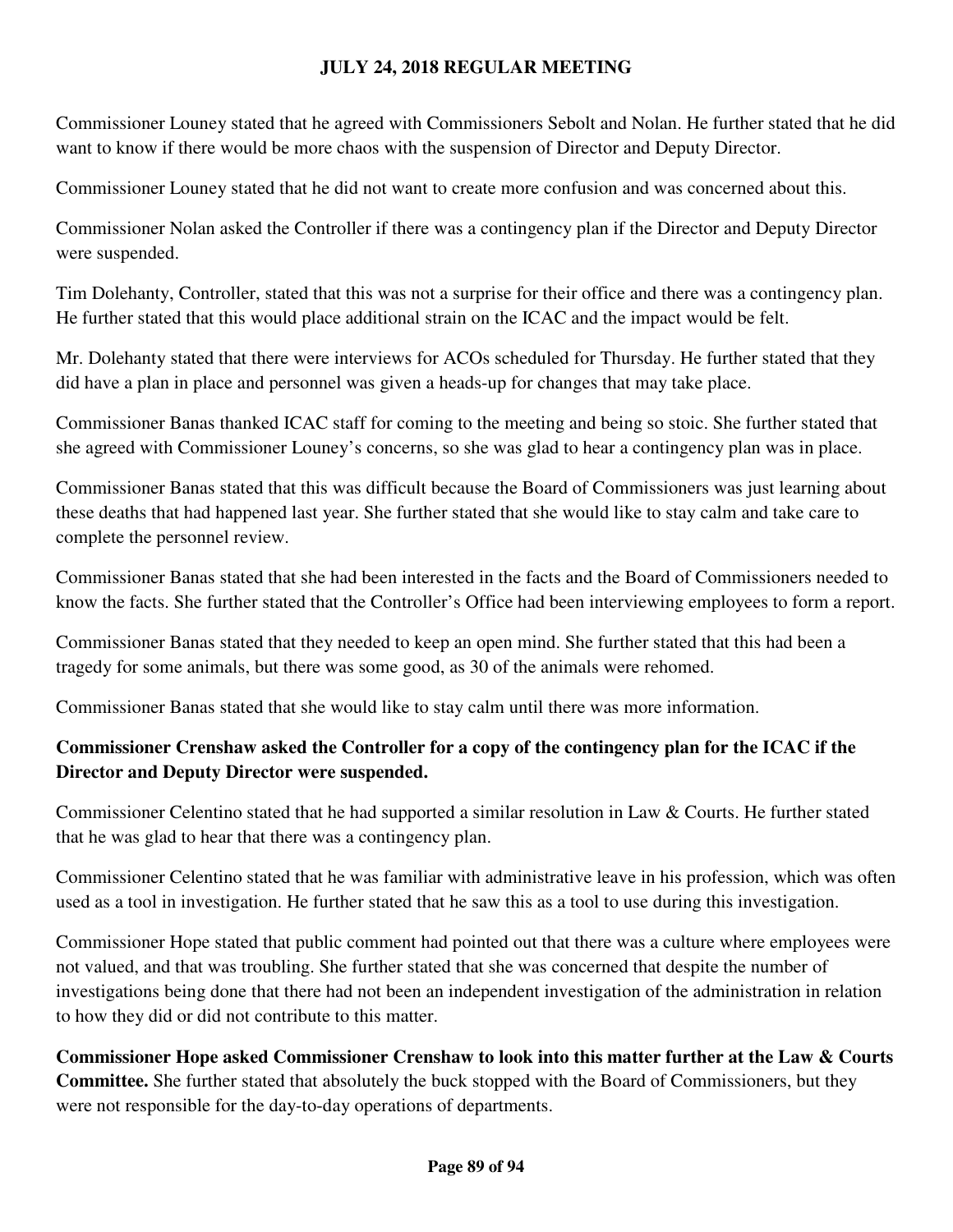Commissioner Hope stated that the County compensated directors of the departments well in order to do their job and manage their departments day-to-day.

Commissioner Maiville agreed with Commissioner Hope that there had been an administrative breakdown. He asked when the MDARD report would be completed.

Chairperson Koenig stated MDARD did not tell the ICAC when their report would be completed.

Commissioner Schafer stated that one of the major problems was that this was the first time that the entire Board of Commissioners had been involved in this matter. He further stated that when they had discussed this at the Law & Courts Committee meeting, there were only six commissioners present.

Commissioner Schafer stated that at the Law & Courts Committee meeting, he had asked for a Closed Session to deal with this matter. He further stated that there was a chance to have dealt with this in a quicker, timely and more professional manner, but the Board of Commissioners had failed on that account.

Commissioner Schafer stated that he had been concerned about the management at the ICAC and the issue of Dr. Worthington. He further stated that he had served on the Board of Commissioners, as had Commissioner Grebner, and agreed that there was a question of if this needed to be done now.

Commissioner Schafer stated that he had been vacillating back and forth on this resolution. He further stated that they needed the investigation, and entire Board of Commissioners to examine it.

Commissioner Schafer stated that that he was not sure if the immediate need of suspension was required. He further stated that the Board of Commissioners could take action when they saw the results of the report.

Commissioner Sebolt wanted to thank the ICAC staff and volunteers. He further stated that red flags had been raised and ignored.

Commissioner Sebolt stated that there were more than six Board of Commissioner members in attendance at the Law & Courts Committee. He further stated that at the Committee meeting, it was questioned why the Board of Commissioners had not been notified of this earlier.

Commissioner Sebolt stated that there were multiple times when the Board of Commissioners could have been notified, but information had been kept from them. He further stated that they should have been notified the minute they called for the Michigan Humane Society report.

Discussion.

Commissioner Naeyaert stated that even without being at the Law & Courts Committee meeting, people could have read the minutes online. She further stated that she echoed Commissioner Sebolt's thoughts, that the Board of Commissioners should have been notified sooner.

Commissioner Naeyaert stated that the Board of Commissioners had a responsibility to tax payers, especially to those who supported millages, and any time a department brought a black mark on the County it needed to be dealt with quickly. She further stated that she would support Commissioner Crenshaw and the Law & Courts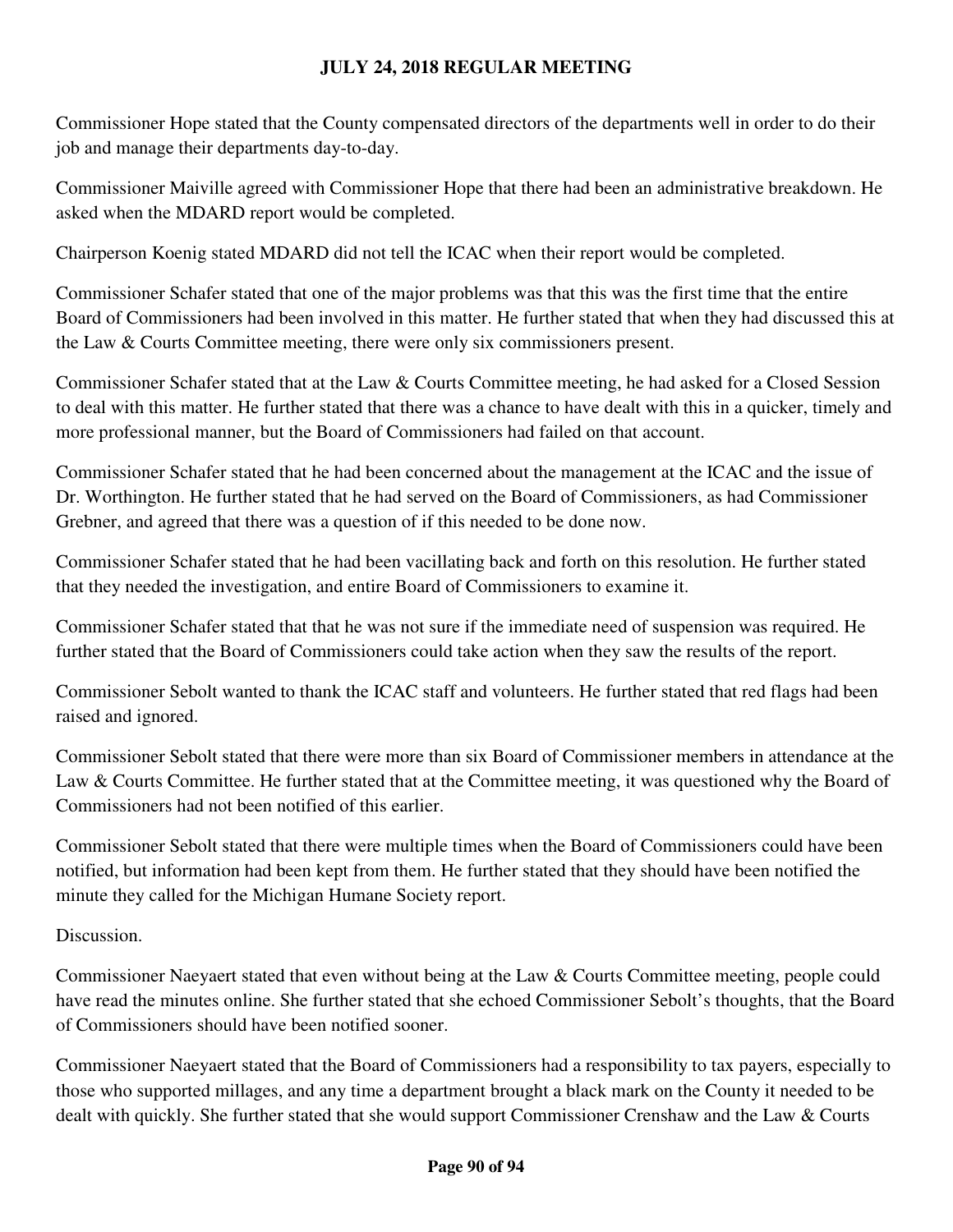Committee looking into the internal actions of the administration as to why the Board of Commissioners were not made aware of this.

Chairperson Koenig stated that as an attorney, she was used to looking at investigations which were done in a sterile environment and due process was important. She further stated that it was important to remain factual not emotional.

Chairperson Koenig stated that this was a difficult situation for many of the same reasons that Commissioner Grebner had stated.

Clerk Byrum read back the amendment for clarification.

Motion carried on a roll call vote. **Yeas:** Anthony, Banas, Celentino, Crenshaw, Hope, Louney, Maiville, Naeyaert, Nolan, Tennis, and Sebolt. **Nays:** Koenig, Schafer, and Grebner. **Absent:** None.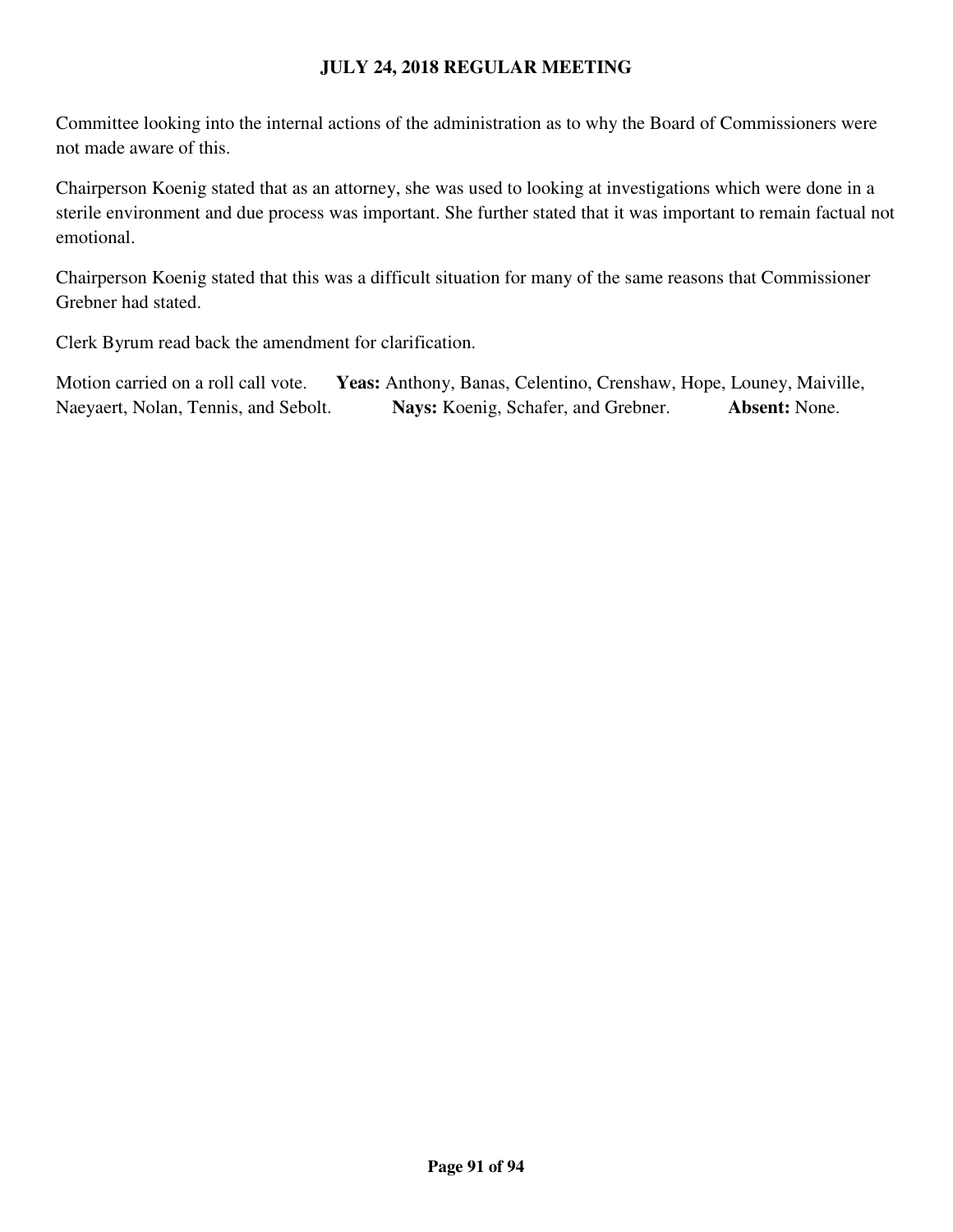# **SPECIAL ORDERS OF THE DAY**

Chairperson Crenshaw moved to appoint Commissioners Nolan, Grebner, and Celentino, with Commissioner Anthony as an alternate, to the Committee to select a new Equalization Director. Commissioner Sebolt supported the motion.

The motion carried unanimously.

# **PUBLIC COMMENT**

Jamie Hillman, Save the Lansing MI Pit Bulls Coalition, stated that she had been very grateful to the Law & Courts Committee for their actions and 30 dogs had been saved, which she had received confirmation of from Bark Nation. She further stated that it was disheartening that Mr. Dinon tried to take all the credit.

Connie Page, ICAC volunteer, stated that there was an emergency at the ICAC they had 5 to 10 cats every day and they needed Julia and the help of the CAHS. She further stated that she had great faith in the Board of Commissioners.

Ms. Page stated that the emotions were running very strong. She further stated that she was at the shelter every day and they worked hard to care for the animals and to help people.

Debra Clawson, Lansing resident, stated that it would be a good idea in the future to have an ICAC Facebook page to share photos of animals at shelter. She further stated that this would help moving forward and could be coordinated with some of the lost animal pages.

Clerk Barb Byrum stated that there was a Primary Election August 7, 2018, and the General Election would be help on November 6, 2018. She further stated that she would like to encourage everyone to exercise their right to vote.

Dr. Joyce Heideman, Southside Animal Clinic, stated that she had been a supporter of ICAC this problem needed to be addressed and investigated. She further stated that it was important to restore reputation.

Rick Flynn, husband of Jackie Flynn, stated that he understood this to be a difficult decision. He further stated that there was a large divide between employees and management.

Mr. Flynn stated that he thought that the Board of Commissioners was scared of chaos but they should have removed the veterinarian too. He further stated that the ICAC employees are leaders.

Mr. Flynn stated that he had heard the Controller talk about two openings for ACOs, it was apparent that ICAC was operating in controlled chaos every day. He further stated that he was disappointed that the Board of Commissioners was not willing to take a leap of faith.

Mr. Flynn stated that there was enough evidence to suspend all three members of the ICAC management staff. He further stated that he appreciate the comments about the ICAC staff, but they could do more to support the staff.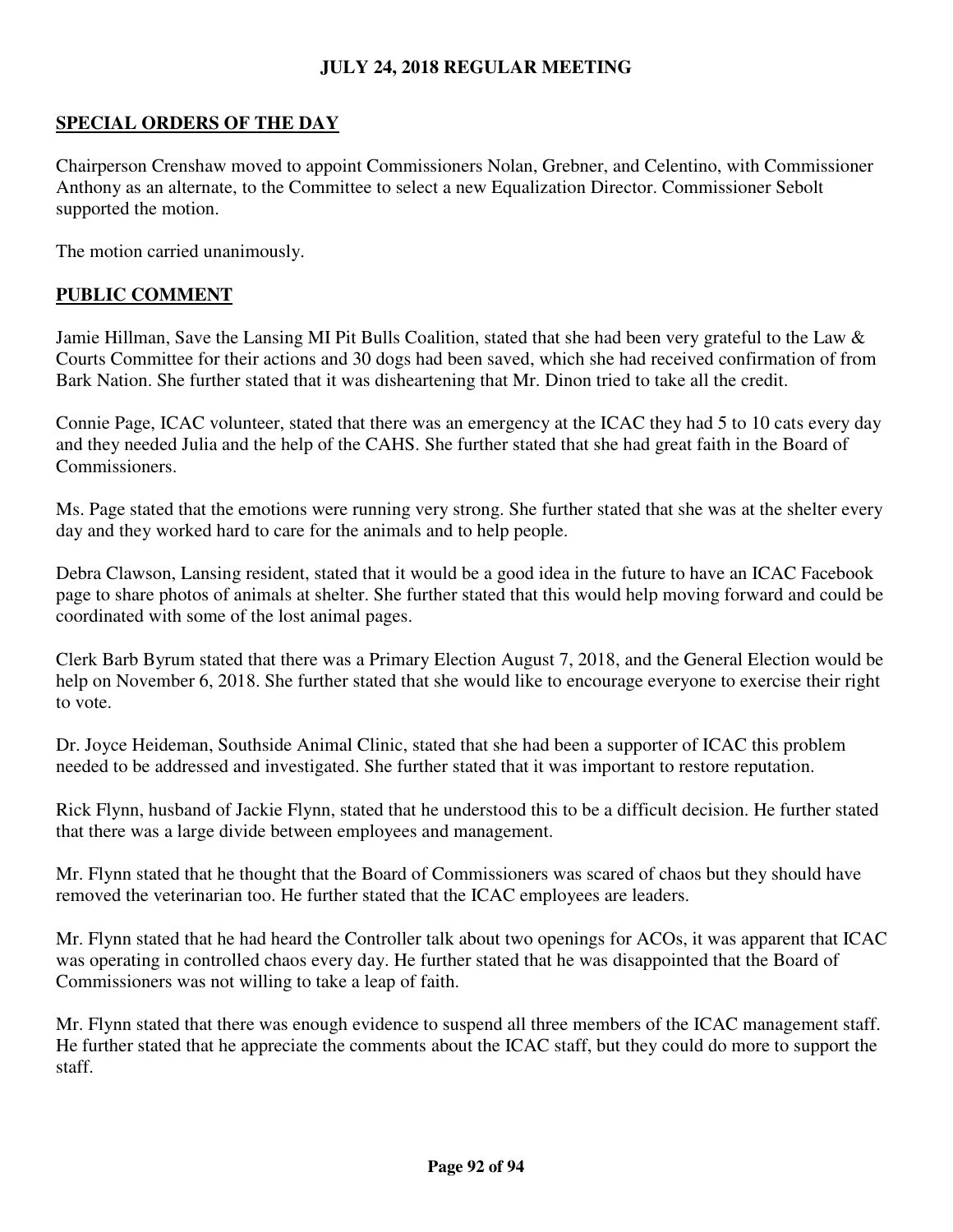Julie Meissner, ICAC former employee, stated that she should have spoken up before she left. She further stated that this suspension was essentially a paid vacation for Mr. Dinon, which was how he had been talking about it at the shelter earlier in the day.

Ms. Meissner stated that if this had been done to a child, the person would be in a jail cell.

Denisse Bessler, Livingston County resident, stated that nothing had been done over and over again. She further stated that Ms. Burns pushed for everything to be euthanized.

Ms. Bessler stated that there was a history of intimidation tactics and no transparency in the department. She further stated that one person who had spoken out against Ms. Burns had their employer notified in order to get them fired.

Ms. Bessler stated that these actions were on-going and intolerable. She further stated that Ms. Burns had made threats of arrest and talked to employees retribution.

Ms. Bessler stated that Ms. Burns had 88 cages and a large budget plus 11 employees at Livingston County, but still did not manage the LCAC shelter well.

Chairperson Koenig thanked public for their comments.

## **COMMISSIONER ANNOUNCEMENTS**

Commissioner Tennis stated that one item on the consent agenda was a resolution honoring Doug Stover, Equalization Director, and he wanted to say a couple words about him. He further stated that Mr. Stover had served the County for 29 years and did so in a very exemplarity manner.

Commissioner Tennis stated that he could not think of another department run as well as equalization. He further stated that he would like to wish the committee searching for a new equalization good luck finding a successor.

Commissioner Sebolt stated that he heard many people during public comments state that they had never been to a Board of Commissioners meeting before. He further stated that he would like to issue a plea to the public to come to Committees meetings and Board of Commissioner meetings.

Commissioner Sebolt stated that the only way the Board of Commissioners functioned well was through participation.

Commissioner Crenshaw stated that Judge Allen's Sobriety Court had another graduation. He further stated that that had been 605 graduates from the program.

Commissioner Crenshaw stated that Commissioner Maiville had also attended. He further stated that it was a moving and great event.

Commissioner Crenshaw stated that there would be a graduation at Ingham Academy on Wednesday and the Garden Gala event was also coming up. He further stated that Ms. Bennett had sent an email with the information about the Garden Gala.